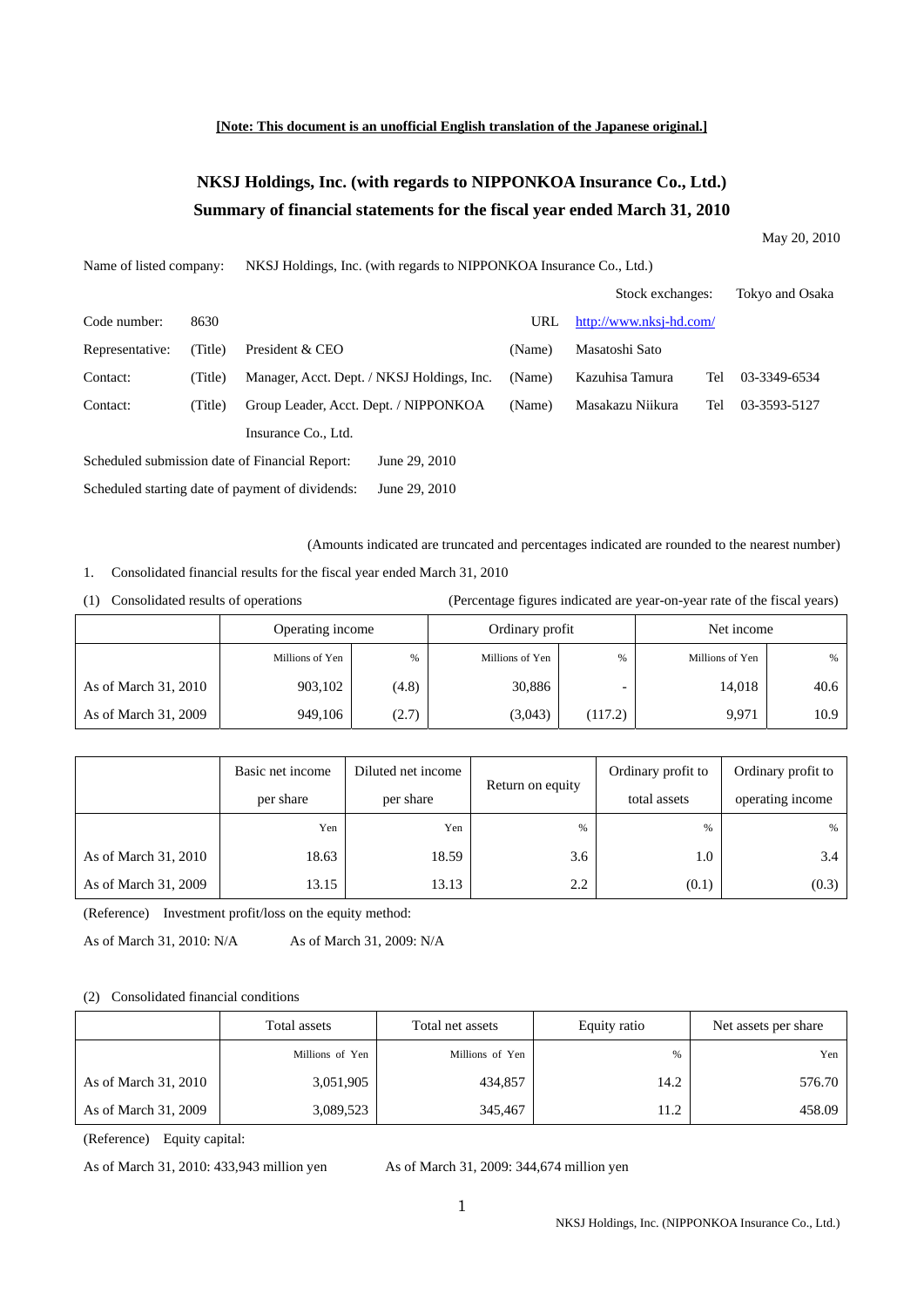#### (3) Consolidated cash flows

|                      | Cash flows from      | Cash flows from      | Cash flows from      | Cash and cash equivalents at |
|----------------------|----------------------|----------------------|----------------------|------------------------------|
|                      | operating activities | investing activities | financing activities | the end of the year          |
|                      | Millions of Yen      | Millions of Yen      | Millions of Yen      | Millions of Yen              |
| As of March 31, 2010 | (72, 354)            | 50,900               | (6,144)              | 141,141                      |
| As of March 31, 2009 | (76, 723)            | 119,271              | (12,548)             | 168,525                      |

### 2. Dividends

|                         | Dividend per share       |                          |                          |          | Cash  | Dividend        | Dividend on    |                |
|-------------------------|--------------------------|--------------------------|--------------------------|----------|-------|-----------------|----------------|----------------|
|                         | 1st                      | 2nd                      | 3rd                      | Fiscal   |       | dividends       | payout ratio   | equity         |
|                         | quarter-end              | quarter-end              | quarter-end              | year-end | Total | (total)         | (consolidated) | (consolidated) |
|                         | Yen                      | Yen                      | Yen                      | Yen      | Yen   | Millions of Yen | %              | %              |
| As of March<br>31, 2009 | $\overline{\phantom{0}}$ | $\overline{\phantom{0}}$ | $\overline{\phantom{a}}$ | 8.00     | 8.00  | 6,019           | 60.8           | 1.4            |
| As of March<br>31, 2010 | $\overline{\phantom{0}}$ | $\overline{\phantom{0}}$ | $\overline{\phantom{a}}$ | 8.00     | 8.00  | 6,019           | 42.9           | 1.5            |

\* For forecasts of dividends as of March 31, 2011, see "Forecasts of Financial Results for the fiscal year ending March 31, 2011 and Management Policy" of NKSJ Holdings, Inc.

3. Forecasts of consolidated results of operations (from April 1, 2010 to March 31, 2011)

\* For forecasts of consolidated results of operations for the fiscal year ending March 31, 2011, see "Forecasts of Financial Results for the fiscal year ending March 31, 2011 and Management Policy" of NKSJ Holdings, Inc.

### 4. Other

- (1) Changes in significant subsidiaries during the period (Changes in specified subsidiaries accompanying in changes in the scope of consolidation): N/A
- (2) Changes in accounting policies, procedures and presentation applied to Consolidated Financial Statements
	- (a) Changes to reflect amendments of accounting standards and related matters: Applicable
	- (b) Changes other than (a): N/A

(Note) See "Basis of presenting for Consolidated Financial Statements" for further details.

(3) Number of shares issued (common stock)

| (a) Total number of the shares issued (treasury stock included) |                                            |
|-----------------------------------------------------------------|--------------------------------------------|
| As of March 31, 2010: 752,453,310 shares                        | As of March 31, 2009: 816, 743, 118 shares |
| (b) Number of treasury stock held                               |                                            |

As of March 31, 2010: N/A <br>As of March 31, 2009: 64,339,041 shares

(Note) See "Per share information" for number of shares used to calculate "Basic net income per share (consolidated)."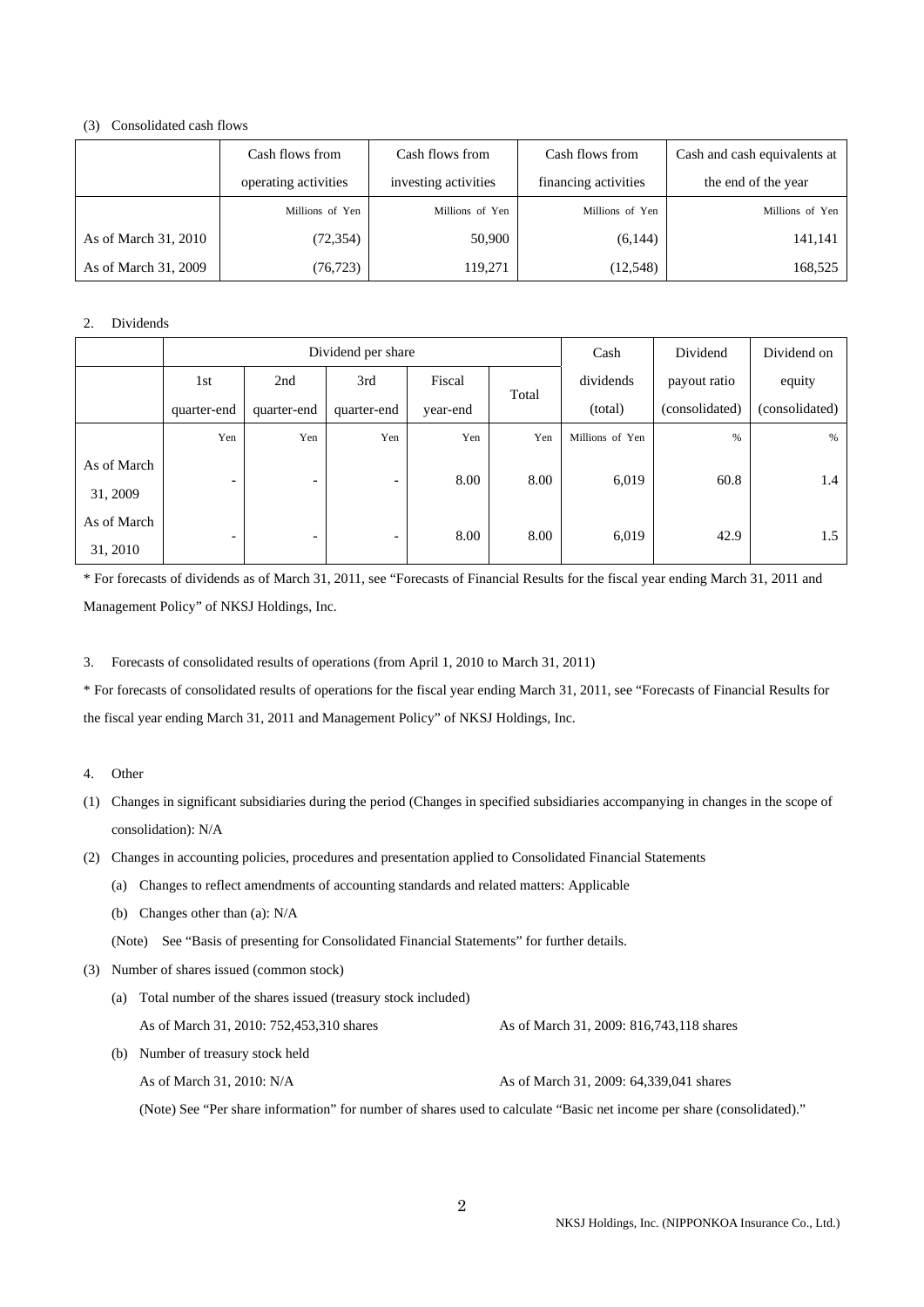#### (Reference) Summary of non-consolidated financial results

### 1. Non-consolidated financial results for the fiscal year ended March 31, 2010

(1) Non-consolidated results of operations (Percentage figures indicated are year-on-year rate of the fiscal years)

|                      | Net premiums written |       | Ordinary profit |         | Net income      |      |
|----------------------|----------------------|-------|-----------------|---------|-----------------|------|
|                      | Millions of Yen      | $\%$  | Millions of Yen | %       | Millions of Yen | %    |
| As of March 31, 2010 | 633,336              | (3.1) | 29,384          |         | 13.123          | 29.8 |
| As of March 31, 2009 | 653,400              | (5.2) | (2,851)         | (117.0) | 10.111          | 28.4 |

|                      | Basic net income<br>per share | Diluted net income<br>per share | Return on equity | Loss ratio | Expense ratio |
|----------------------|-------------------------------|---------------------------------|------------------|------------|---------------|
|                      | Yen                           | Yen                             | $\frac{0}{0}$    | $\%$       | %             |
| As of March 31, 2010 | 17.44                         | 17.41                           | 3.4              | 69.4       | 35.8          |
| As of March 31, 2009 | 13.34                         | 13.32                           | 2.3              | 66.7       | 35.1          |

### (2) Non-consolidated financial conditions

|                      | Total assets    | Total net assets | Equity ratio | Net assets per share |
|----------------------|-----------------|------------------|--------------|----------------------|
|                      | Millions of Yen | Millions of Yen  | %            | Yen                  |
| As of March 31, 2010 | 2,592,464       | 433,642          | 16.7         | 575.55               |
| As of March 31, 2009 | 2,671,715       | 347,329          | 13.0         | 461.01               |

(Reference) Equity capital:

As of March 31, 2010: 433,077 million yen As of March 31, 2009: 346,870 million yen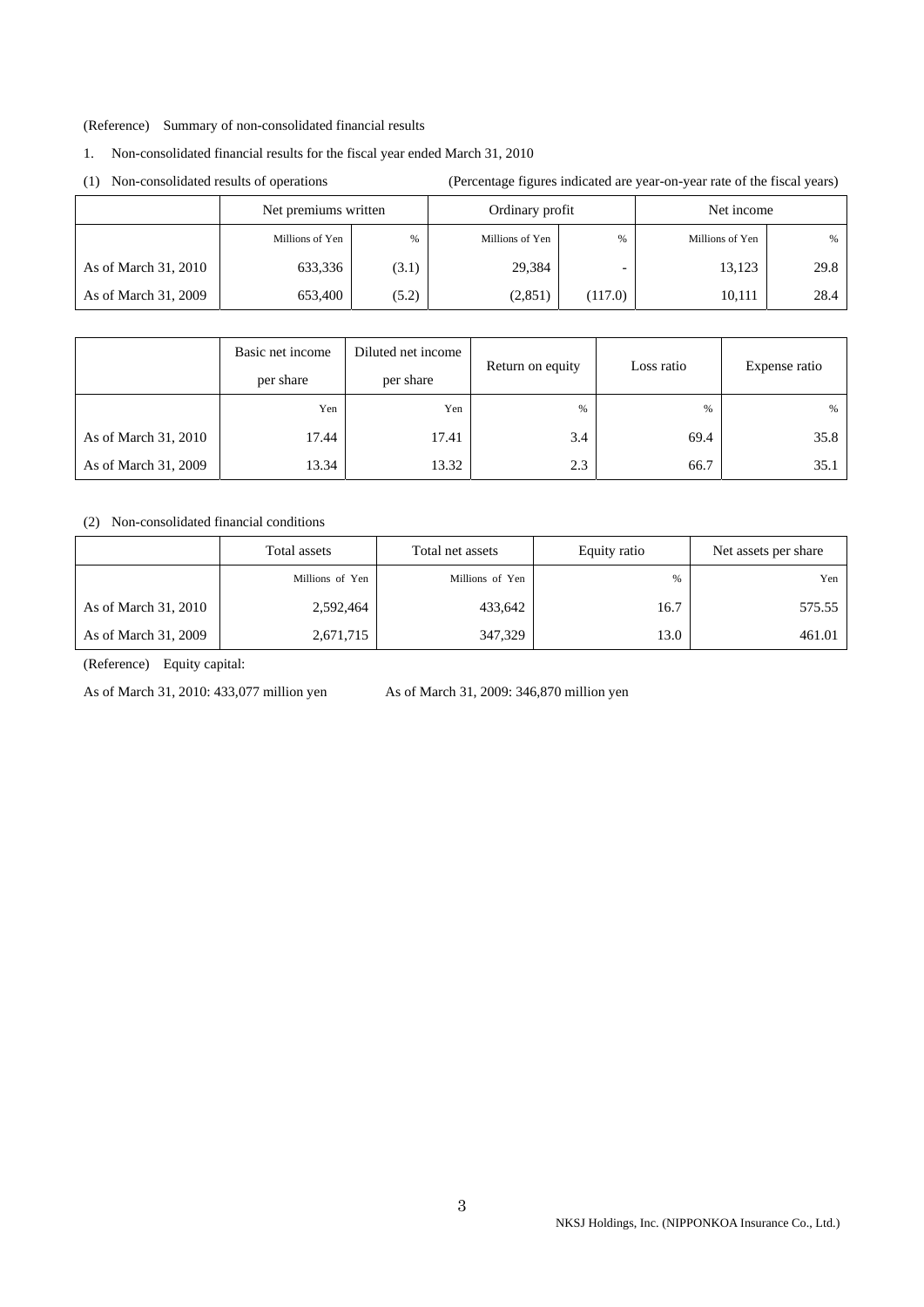#### 1. Business results

(1) Analysis of consolidated financial results for the fiscal year ended March 31,2010

 In the current fiscal year, the Japanese economy has not fully recovered due to continued low rates of consumption, deterioration of employment conditions, and declines in private capital investment and corporate capital, even though exportation and production level had slightly improved and economic policy somewhat pushed up consumer spending.

 In the non-life insurance industry, automobile insurance premiums, the industry's main product, have been reduced and marine insurance has been reduced significantly because decreasing volume of trade under worldwide recessions.

Under such conditions, the consolidated results of operations in the current fiscal year are as follows.

 848.0 billion yen of underwriting income, 54.1 billion yen of investment income and 0.9 billion yen of other operating income resulted in operating income of 903.1 billion yen, which is a decrease of 46.0 billion yen compared to the previous fiscal year.

 In contrast, 716.2 billion yen of underwriting expenses, 13.6 billion yen of investment expenses, 141.1 billion yen of operating and administrative expenses and 1.1 billion yen of the other operating expenses resulted in operating expenses of 872.2 billion yen, which is a decrease of 79.9 billion yen compared to the previous fiscal year.

The results for non-life insurance operations in the current fiscal year are as follows.

 Net premiums written was 645.0 billion yen, which is a decrease of 18.8 billion yen compared to the previous fiscal year, and net losses paid was 410.1 billion yen, which is an increase of 3.9 billion yen compared to the previous fiscal year.

The results for operations for each line of business in the current fiscal year are as follows.

(a) Fire and allied lines

 Net premiums written rose 0.9% from the previous fiscal year to 96.8 billion yen, in part due to an increase in long-term contracts even though corporate capital investments are suppressed. On the contrary, net losses paid rose 1.4% from the previous fiscal year to 42.6 billion yen.

(b) Marine

 Net premiums written declined 18.5% from the previous fiscal year to 14.4 billion yen due mainly to the impact of reduced sales of marine cargo insurance caused by decreasing volume of trade under worldwide recessions. Net losses paid rose 16.1% from the previous fiscal year to 8.4 billion yen.

(c) Personal accident

 Due to lower sales of insurance for individuals caused by recession, net premiums written was 50.6 billion yen, a 4.2% decline from the previous year. Net losses paid fell 4.7% from the previous fiscal year to 30.8 billion yen.

(d) Voluntary automobile

 Declines in unit price of insurance caused by increasing smaller-sized vehicle, net premiums written declined 1.5% from the previous year to 328.5 billion yen. Net losses paid rose 4.4% from the previous fiscal year to 212.3 billion yen.

(e) Compulsory automobile liability

 Net premiums written dropped 8.3% from the previous fiscal year to 74.3 billion yen due to the impact of the revision of premium rates in April 2008. Net losses paid fell 3.8% from the previous fiscal year to 70.9 billion yen.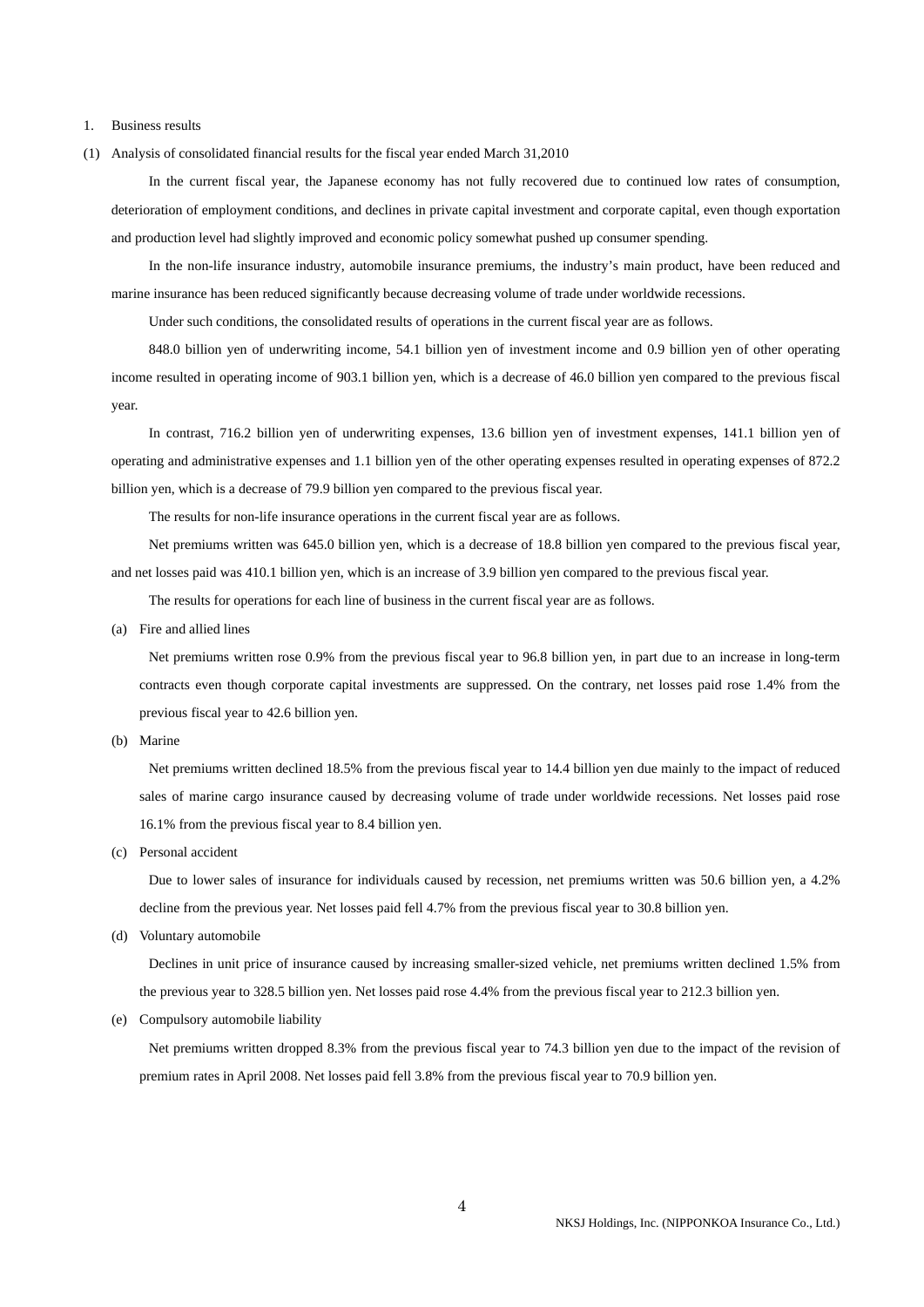(f) Other

 Net premiums written dropped 2.7% from the previous fiscal year to 80.0 billion yen, due mainly to lost sales of inland marine insurance and movable comprehensive insurance. Net losses paid dropped 5.4% to 44.8 billion yen.

 In the business of life insurance, life insurance premiums were 66.3 billion yen, which was an increase of 2.7 billion yen compared to the previous fiscal year. Life insurance claims and other payments were 12.3 billion yen, which was an increase of 0.5 billion yen compared to the previous fiscal year.

 In managing its assets, NIPPONKOA Insurance Co., Ltd. and its subsidiaries (hereinafter "the NIPPONKOA Group") has appropriately controlled market risks and promoted investments that are profitable over the long term, and has also continued to make efforts to improve its portfolio including share sales in order to increase its investment efficiency and to control risks.

 Further, in investing insurance funds entrusted to the NIPPONKOA Group by its policyholders, the NIPPONKOA Group has worked to secure stable earnings mainly from government bonds, highly rated corporate bonds, and loans to prime borrowers. However, as a result of factors such as a decline in dividend income on equity securities, the NIPPONKOA Group's interest and dividends has dropped to 53.1 billion yen, which is a decline of 5.3 billion yen compared to the previous fiscal year, and gain on sale of securities dropped 16.9 billion yen compared to the previous fiscal year. As a result of reflecting these factors, total investment income dropped to 54.1 billion yen, which is a decline of 14.6 billion yen compared to the previous fiscal year.

 Investment expenses dropped to 13.6 billion yen, which is a decline of 46.8 billion yen compared to the previous fiscal year due to declined revaluation loss on securities of 34.1 billion yen.

 Operating and administrative expenses rose 0.3 billion yen from the previous fiscal year to 141.1 billion yen. As a result, the NIPPONKOA Group recorded an ordinary profit of 30.8 billion yen, which was an increase of 33.9 billion yen compared to the previous fiscal year.

 Special gains dropped 17.8 billion yen from the previous fiscal year to 0.5 billion yen and special losses rose 6.0 billion yen from the previous fiscal year to 7.0 billion yen.

 Income before income taxes and minority interests rose 10.0 billion yen from the previous fiscal year to 24.3 billion yen, and net income of 14.0 billion yen, which was an increase of 4.0 billion yen compared to the previous fiscal year.

#### (2) Analysis of financial conditions

#### (The condition of total assets)

 Total assets dropped to 3,051.9 billion yen, which is a decline of 37.6 billion yen compared to the previous fiscal year due to a decrease of payable under securities lending transactions even though net unrealized gains on available-for-sale securities increased under upturn of stock market.

#### (The condition of the solvency margin ratio)

 The solvency margin ratio of NIPPONKOA Insurance Co., Ltd. (hereinafter "the Company") for the current fiscal year increased by 30.6 points from previous fiscal year to 742.5% due mainly to the increase in net unrealized gains on available-for-sale securities. The solvency margin ratio is one of the indices that regulatory authorities use to determine the soundness of an insurance company. It is generally held that insurance company is "adequate in terms of solvency to meet insurance payments" if the ratio is 200% or more.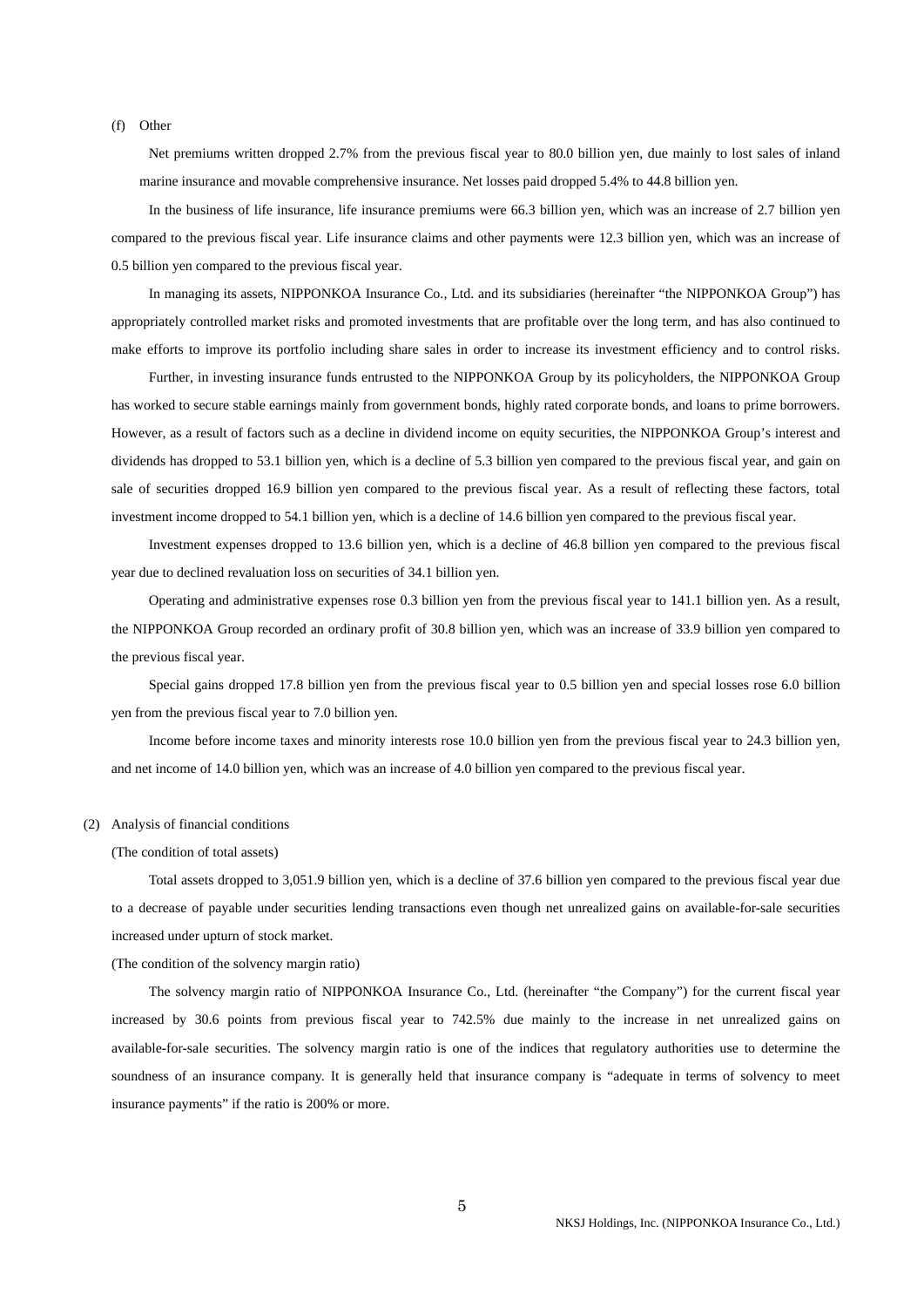(The condition of Cash flows)

Status and factors of cash flows for the fiscal year ended March 31, 2010 are as follows.

 Cash flows from operating activities were a negative 72.3 billion yen, which was an increase of 4.3 billion yen compared to the previous fiscal year, because of a decrease of maturity refunds to policyholders.

 Cash flows from investing activities were 50.9 billion yen, which was a decrease of 68.3 billion yen compared to the previous fiscal year, because of a decrease of payable under securities lending transactions.

 Cash flows from financing activities were a negative 6.1 billion yen, which was an increase of 6.4 billion yen compared to the previous fiscal year.

 As a result, in the current fiscal year, the NIPPONKOA Group recorded cash and cash equivalents of 141.1 billion yen, which was a decrease of 27.3 billion yen compared to the previous fiscal year.

(Reference) Movement of indicators related to cash flows

|                                       | As of March 31,<br>2006 | As of March 31,<br>2007 | As of March 31,<br>2008 | As of March 31,<br>2009 | As of March 31,<br>2010 |
|---------------------------------------|-------------------------|-------------------------|-------------------------|-------------------------|-------------------------|
| Equity ratio                          | 21.0                    | 20.7                    | 16.3                    | 11.2                    | 14.2                    |
| Equity ratio based<br>on market value | 22.9                    | 21.7                    | 17.4                    | 13.8                    | 14.5                    |

(%)

(Notes) 1. Equity ratio = equity / total assets  $*$  100

2. Equity ratio based on market value = Market capitalization / Total assets \* 100

 3. "Ratio for cash flows versus liabilities with interest" and "Interest coverage ratio" are not described because primary business segment of the NIPPONKOA Group is insurance business.

#### (3) Disposition of retained earnings

 As a company engaging in the non-life insurance business, which is a business of a highly public nature, the Company believes it is important to ensure a stable base for its business from a long-term perspective.

 With dispositions of retained earnings, we strive to enhance our internal reserves and further strengthen our ability to cover contingencies in preparation for earthquakes or other extraordinary disasters. Our basic policy is to continue to pay stable dividends to shareholders and to provide returns to shareholders through acquisitions of Company shares.

 We propose to efficiently reinvest our internal reserves in order to further strengthen both our ability to cover contingencies and the base of our business.

 Taking into account the Company's business performance and staying in line with the policy stated above, the Company proposes to pay annual dividends of 8 yen per share of common stock, the recorded date for which shall be March 31, 2010.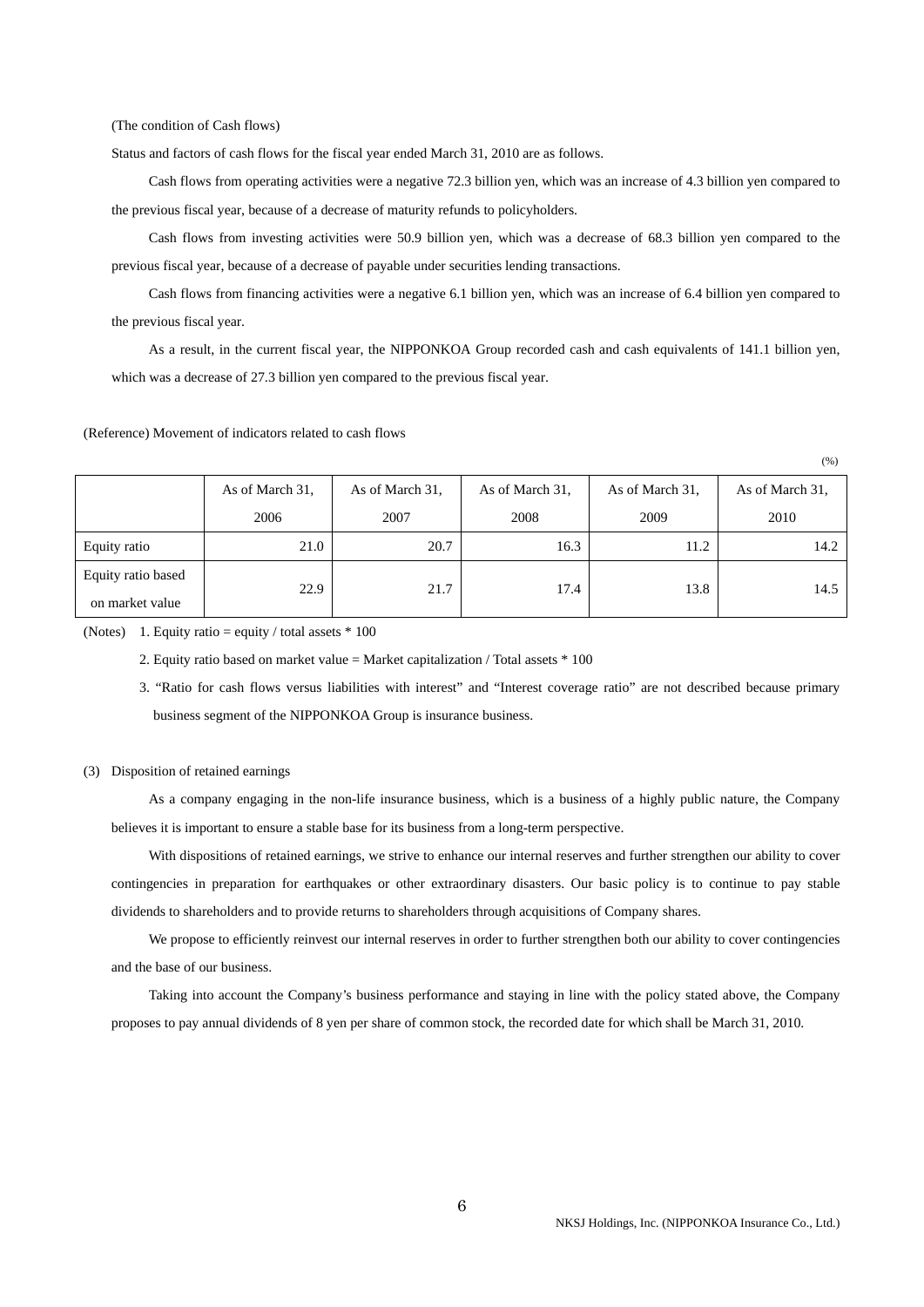#### (4) Information on risks and uncertainties related to operation

 Of the items contained in this material pertaining to operating and financial conditions, those that are considered to have an important influence on investor decision-making are listed below. The Company is aware of these risks and intends to make every reasonable effort to avoid exposure to them, and shall take appropriate steps to deal with any such events should they occur.

Matters relating to future developments in this statements are based on the Company's best judgment as of May 20, 2010.

(a) State of the Japanese economy

 Most of the NIPPONKOA Group's insurance business is based in Japan, and with regard to asset management, the majority of Group assets is invested in Japanese equities, bonds, and loans. As a result, the financial conditions and business performance of the NIPPONKOA Group will be strongly influenced by the state of the Japanese economy.

(b) Intensified competition in the non-life insurance industry

 Competition in the non-life insurance industry in Japan has intensified significantly due to the effects of wide ranging deregulation. These effects include the opening of the industry to new competitors and the establishment of new marketing channels through banks and other businesses. In addition, more intense competition is expected as the industry reorganizes and the domestic market matures. In this business environment, the financial conditions and business performance of the NIPPONKOA Group may be affected if it is unable to remain competitive or loses a significant portion of its market share, etc.

(c) Downgrading of financial rating

 Credit ratings play an important role as indicators of the financial stability of an insurance company. The Company is evaluated by credit rating agencies, however these agencies may place their ratings on the basis not only of our business performance, but also the economic environment and other factors. If the Company's financial rating were downgraded, this could affect the Company's marketing as well as a variety of its other business activities.

(d) Risk accompanying changes in relevant laws, regulations, accounting systems, etc.

 The NIPPONKOA Group conducts its insurance business under the conditions and limitations imposed by the Insurance Business Law, regulations imposed by the relevant authorities and others, appropriate accounting systems, and so on. As a result, should these laws, regulations or systems change in future, such changes could affect the NIPPONKOA Group's business operation, business performance, and so on.

(e) Natural disasters

 The NIPPONKOA Group is exposed to a heavy potential loss related to claims for damages caused by natural disasters such as earthquakes, typhoons, floods, etc. The Company maintains a catastrophe reserve for such eventualities, and also purchases reinsurance coverage to help cover such losses, but depending on the scale of the natural disaster, the NIPPONKOA Group's financial conditions and business performance could be seriously affected by such an event.

(f) Risk of damages in excesses of normal predictions for insurance underwriting

 The NIPPONKOA Group maintains an insurance contract reserve to cover future liabilities, but should events occur that were not foreseeable at the time, and generate damages that exceed normal predictions, the NIPPONKOA Group's financial conditions and business performance could be affected.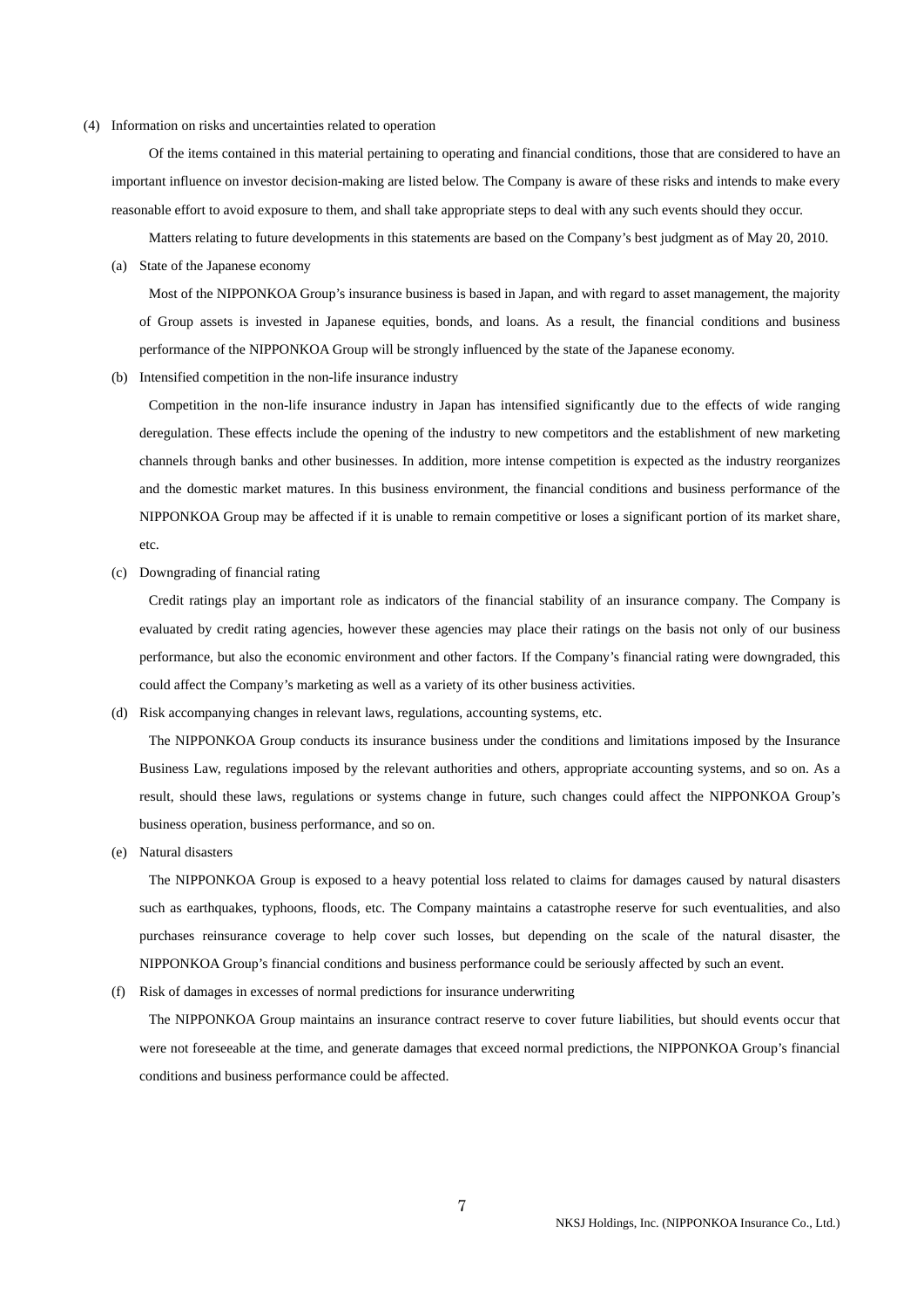#### (g) Reinsurance risk

 The NIPPONKOA Group works to diversify its underwriting risk by utilizing reinsurance; however, rapid changes in the insurance and reinsurance markets, sharp rises in reinsurance premiums, or other factors could make it impossible to obtain adequate reinsurance coverage. Moreover, the bankruptcy or other failure of one or more of our reinsurers could make it impossible to recover part or all of the amount being reinsured. Events such as these could affect the NIPPONKOA Group's financial conditions and business performance.

(h) Overseas operations

 Overseas insurance markets include inherent insurance risks that do not exist in the Japanese market, so the business environment overseas differs from that in Japan. Moreover, the assets held by overseas offices are affected by the economic conditions of the country in which they are located. Further, in some countries and regions where business operations have been established, there may be country risks that could hinder business operations, such as political or social disorder resulting from terrorism or riots, sudden changes in relevant laws and regulations, or other risks.

 It is possible that the NIPPONKOA Group's overseas operations could suffer unforeseen damages as a result of such events, and these could affect the NIPPONKOA Group's financial condition and business performance.

(i) Life insurance and other businesses

 The NIPPONKOA Group is investing substantially to establish subsidiaries for a life insurance business, mail-order non-life insurance, and other operations in Japan. The markets in which the Company is developing these businesses are extremely competitive, and includes competitors that have already established solid business foundations. There is a possibility that the NIPPONKOA Group will be unable to gain earnings as expected.

(j) Risk of stock price volatility

 The NIPPONKOA Group holds a large amount of marketable securities as assets. Stock markets are subject to considerable fluctuations, and in such cases changes in stock prices may have a major effect on the NIPPONKOA Group's financial conditions and business performance.

(k) Interest rate risk

 Part of the assets of the NIPPONKOA Group consists of bonds and loans. When interest rates rise, there is a risk that the price of bonds may fall, and when interest rates fall, there is a risk of a decline in interest income. Moreover, with regard to savings-type insurance and life insurance products (products which guarantee the customer a fixed yield), the Company is exposed to a possible loss if the actual yield is less than the originally guaranteed yield. In this way, changes in interest rates may have an effect on the NIPPONKOA Group's business performance.

(l) Liquidity risk

 If it should become difficult to manage cash flow due to the occurrence of a major disaster, or if there is a sudden increase in payouts as the result of a sharp rise in insurance contract cancellations, or if the Company is forced to sell assets or raise funds when the markets are disrupted or under other adverse conditions, the NIPPONKOA Group's financial conditions and business performance may be affected.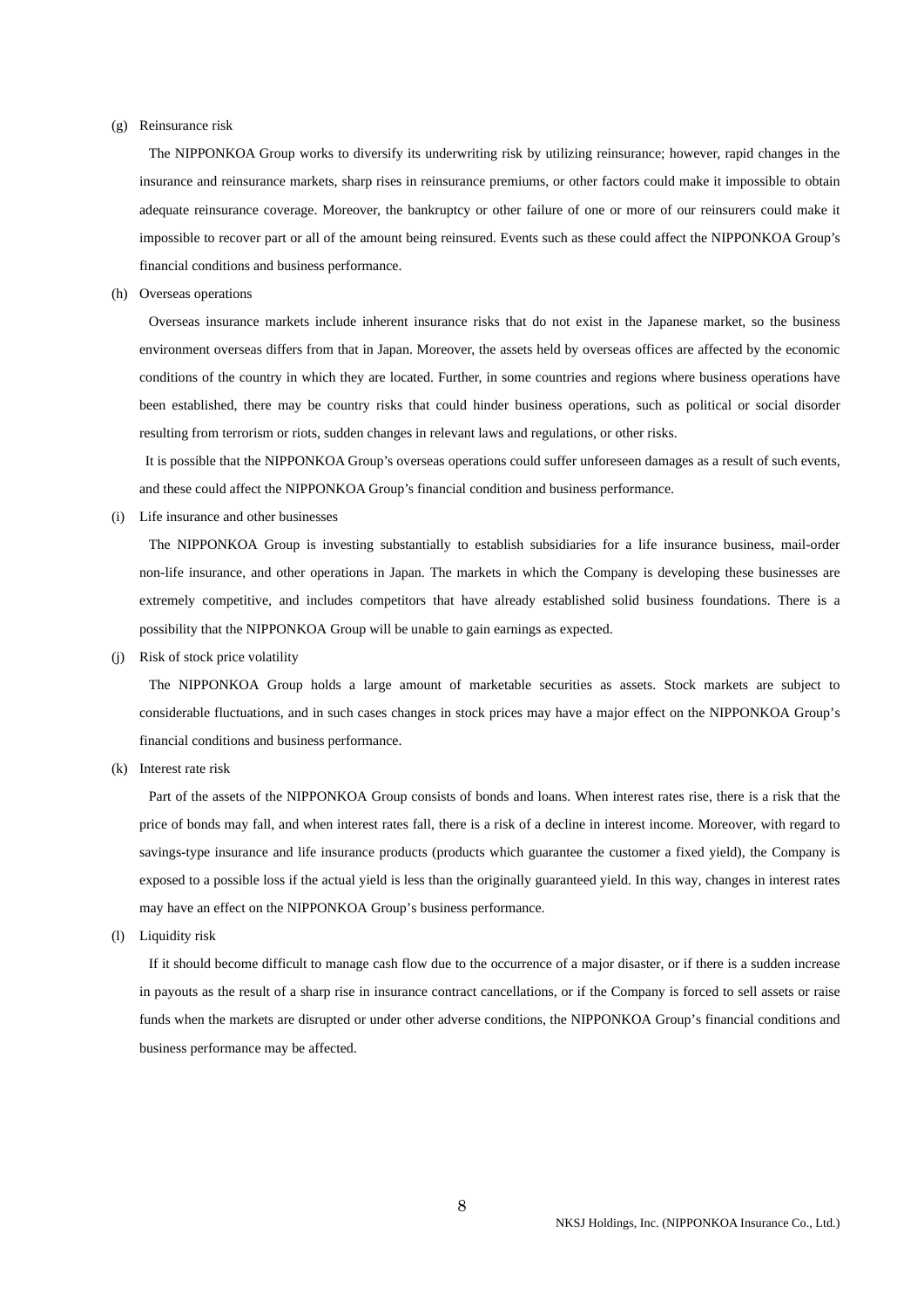#### (m) Credit risk

 The NIPPONKOA Group holds as assets equities, bonds, loans, etc. However, if the companies that have issued these securities and/or bonds, the parties responsible for repayment of those loans should go bankrupt, or other events occur, it is conceivable that the equities and bonds of such companies could fall in value, and that collection of principal and interest could prove impossible. Such losses could affect the NIPPONKOA Group's financial conditions and business performance.

(n) Risk associated with exchange rate fluctuations

 The NIPPONKOA Group conducts business transactions in foreign currencies such as U.S. dollars and Euros. These transactions generate earnings and expenses, as well as assets and liabilities that are denominated in foreign currencies. These are all exposed to risks associated with exchange rate fluctuations that could affect the NIPPONKOA Group's financial conditions and business performance.

(o) Retirement benefit liabilities

 Regarding retirement benefit liabilities and expenses, the NIPPONKOA Group makes estimates of future liabilities over the long term, based on forecast values and other basic rates. Consequently, changes in the business environment or conditions underlying the assumptions for those forecast values could affect future liabilities, and have a major impact on the financial conditions and business performance of the NIPPONKOA Group.

(p) Legal risk

 The NIPPONKOA Group, in the course of its business operations, is subject in Japan to general laws regulating corporate management, such as the company and anti-trust laws, as well as to financial laws and regulations such as the Insurance Business Law. Overseas, the Company is subject to the relevant laws and regulations of each country or region. The Company has implemented a compliance program and utilizes the services of in-house lawyers to ensure that it remains in compliance with all relevant laws. Nevertheless, in the event of a legal dispute arising from failure to comply with these laws and regulations, or from other causes, there is a possibility that lawsuits will be brought against the NIPPONKOA Group, and that depending on the extent of that lawsuit, the NIPPONKOA Group's business operations and/or business performance may be affected.

(q) Major disaster risk

 There is a possibility that damage resulting from natural disasters, industrial disasters and other human-caused disasters may impair the execution of normal business operations of the NIPPONKOA Group. Depending on the extent of such damage, the NIPPONKOA Group's financial conditions and business performance may be affected.

(r) Leaks of customer-related data

 The NIPPONKOA Group handles a great deal of customer-related data, including both personal and company-related information. The Group exercises great care by reinforcing the system for managing customer information; however, in the unlikely event that a significant leak of such data should occur, not only would our customers suffer serious inconvenience, there is also a danger that the Company's social reputation and trust could be seriously damaged. Such an event could have a serious impact on the NIPPONKOA Group's business operations and business performance.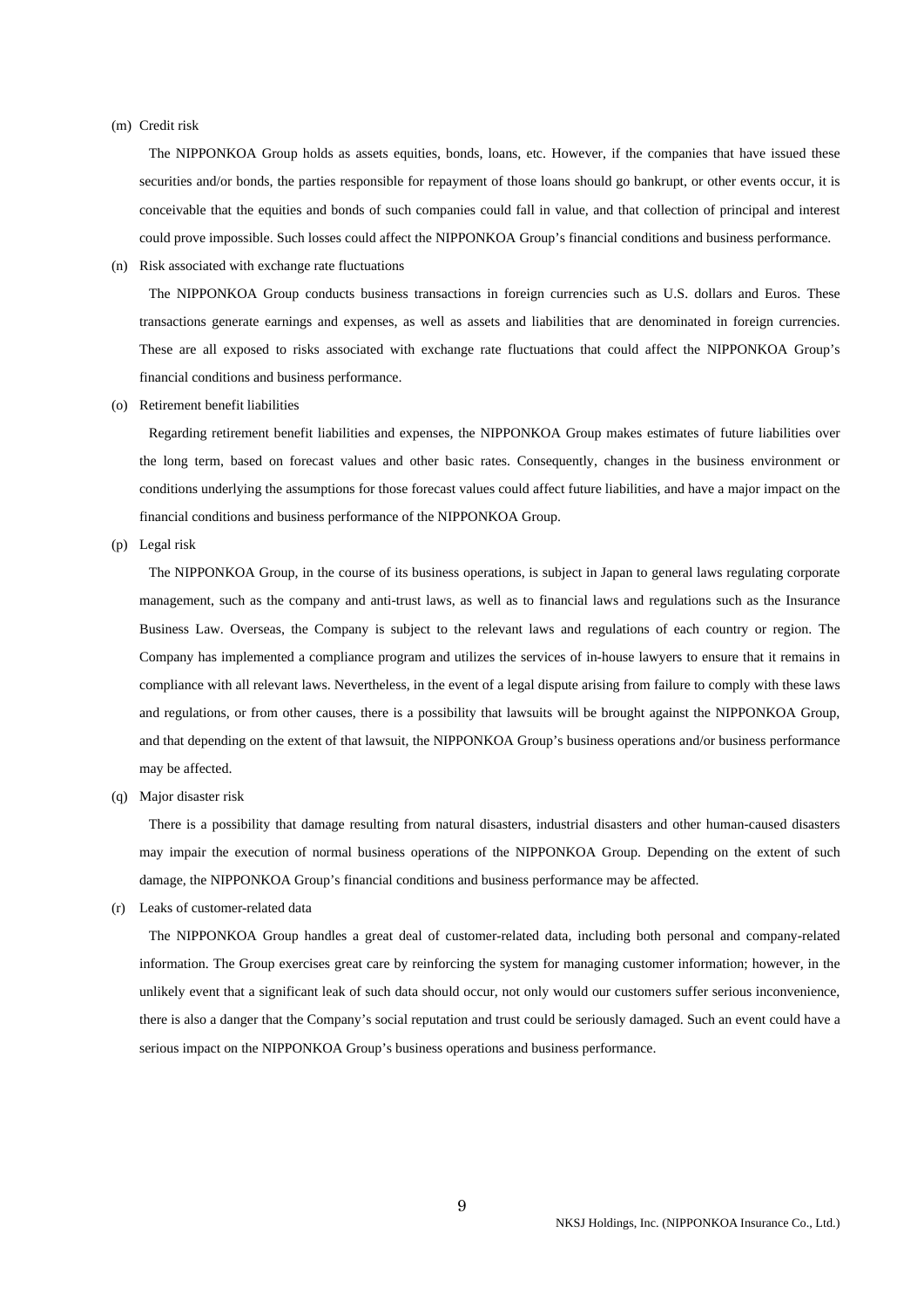#### (s) Reputation risk

Negative publicity and rumors about the Company or the insurance industry spread by the press or appearing in Internet messages could possibly damage the reputation of the Company by affecting the understanding and perception of customers and investors, regardless of whether or not such reports are accurate. The Company endeavors to minimize effects through timely and appropriate response to negative publicity and rumors, but circulation of malicious rumors could adversely affect the Company's business performance and financial conditions.

(t) Risk related to synergies from business integration

 On April 1, 2010, the Company and SOMPO JAPAN INSURANCE INC. established a joint holding company, NKSJ Holdings, Inc., in connection with their business integration.

 The Company is implementing various policies in its business plans to achieve definite synergies from the integration. However, should the anticipated synergy effect not be fully realized, the Company's financial conditions and business performance could be seriously affected.

(u) Other risks

 System breakdowns, clerical or operational errors, or employee fraud could become obstacles hindering business operations, and could cause customers to lose their trust and confidence in the Company, and there is a danger that this could produce financial losses. Moreover, if such events should result in the imposition of administrative sanctions by the relevant authorities, there is a possibility that the NIPPONKOA Group's business operations or business performance could be affected.

 On October 23, 2009, the Company received an administrative order from the FSA, requiring the Company to improve its business operations pursuant to the Insurance Business Law, due to undue delays in claim payments caused by inadequate claim handling processes.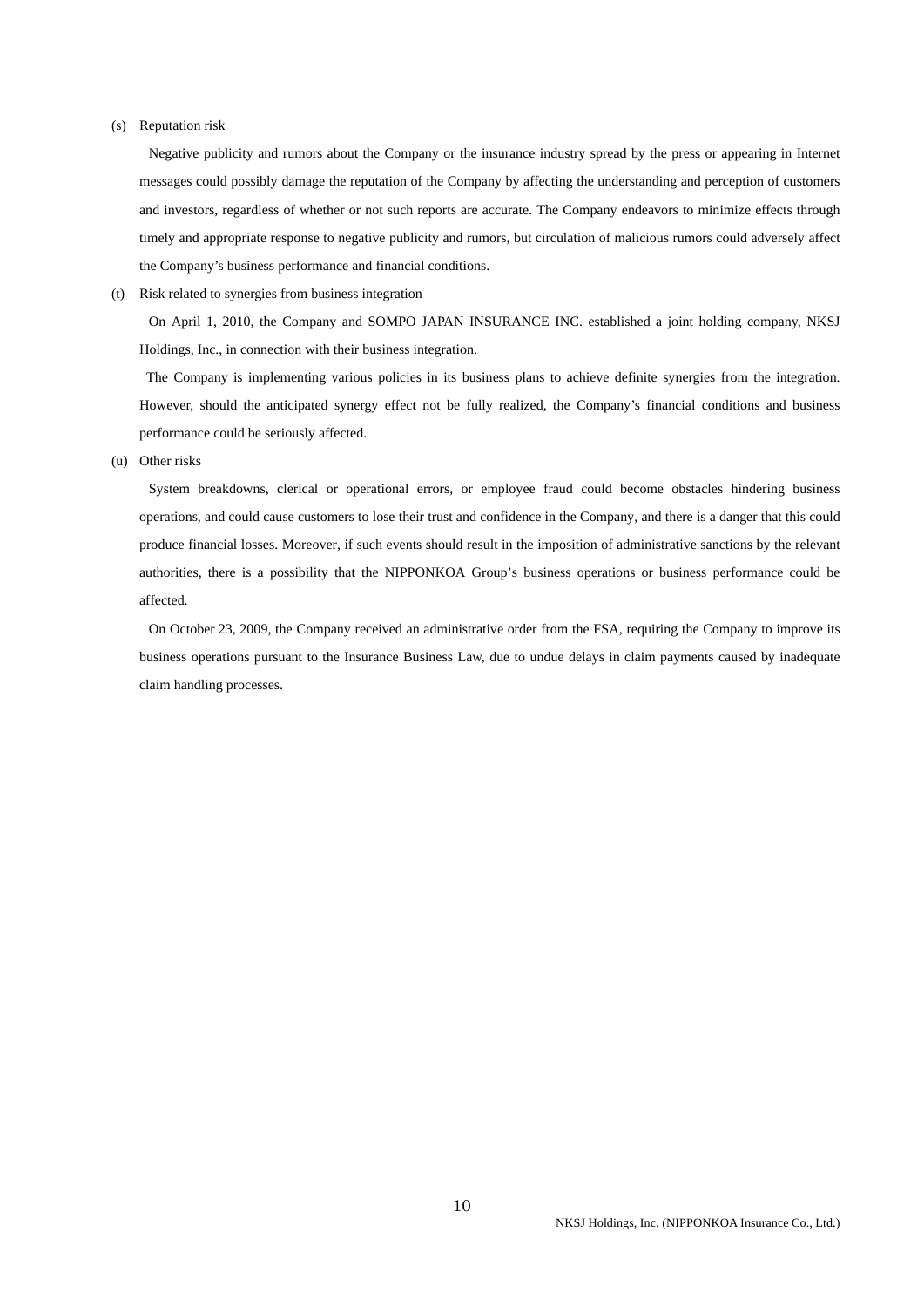### 2. Overview of the NIPPONKOA Group

 This information is not described because there were no significant changes in "Contents of operations (Chart of group system)" and "Conditions of related companies" from descriptions in recent financial report issued on June 26, 2009.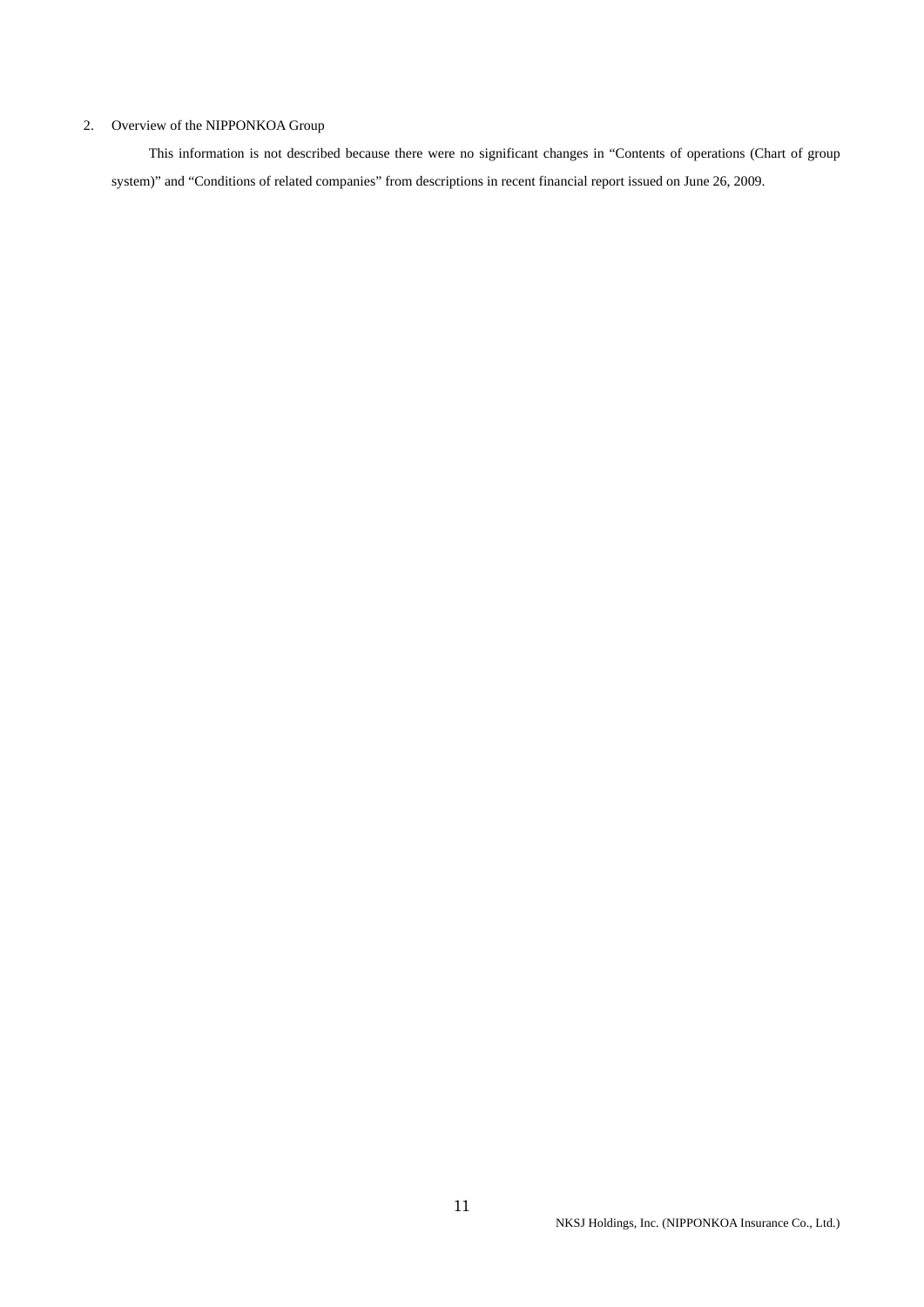#### 3. Consolidated Financial Statements

(1) Consolidated Balance Sheets

|                                                     | As of March 31, 2009 |           | As of March 31, 2010 |           |
|-----------------------------------------------------|----------------------|-----------|----------------------|-----------|
| Assets                                              |                      |           |                      |           |
| Cash and bank deposits                              | $*4$                 | 113,074   | $*4$                 | 107,791   |
| Call loans                                          |                      | 16,043    |                      | 50,478    |
| Receivables under resale agreements                 |                      | 29,996    |                      |           |
| Receivables under securities borrowing transactions |                      | 32,127    |                      | 25,382    |
| Monetary receivables bought                         |                      | 41,300    |                      | 6,129     |
| Money in trust                                      |                      | 74,843    |                      | 76,668    |
| Investments in securities                           | $*2, *4, *5$         | 2,134,547 | $*2, *4, *5$         | 2,176,326 |
| Loans                                               | $*3$                 | 242,215   | $*3$                 | 241,181   |
| Tangible fixed assets                               | $*1, *4$             | 129,928   | $*1, *4$             | 130,912   |
| Land                                                |                      | 68,165    |                      | 67,914    |
| <b>Buildings</b>                                    |                      | 48,920    |                      | 55,939    |
| Leased assets                                       |                      | 52        |                      | 52        |
| Construction in progress                            |                      | 5,394     |                      | 225       |
| Other tangible fixed assets                         |                      | 7,395     |                      | 6,779     |
| Intangible fixed assets                             |                      | 1,146     |                      | 865       |
| Software                                            |                      | 39        |                      | 90        |
| Other intangible fixed assets                       |                      | 1,107     |                      | 775       |
| Other assets                                        |                      | 167,746   |                      | 170,981   |
| Deferred tax assets                                 |                      | 108,748   |                      | 67,324    |
| Reserve for doubtful accounts                       |                      | (2,195)   |                      | (2, 136)  |
| Total assets                                        |                      | 3,089,523 |                      | 3,051,905 |
| Liabilities                                         |                      |           |                      |           |
| Underwriting fund                                   |                      | 2,557,377 |                      | 2,482,288 |
| Outstanding claims                                  |                      | 290,239   |                      | 275,520   |
| Underwriting reserves                               |                      | 2,267,137 |                      | 2,206,768 |
| Other liabilities                                   | $*4$                 | 155,289   | $*4$                 | 98,851    |
| Reserve for retirement benefits                     |                      | 22,007    |                      | 22,963    |
| Reserve for bonuses                                 |                      | 6,127     |                      | 6,596     |
| Reserve for bonuses to directors                    |                      | 11        |                      | 57        |
| Statutory reserves                                  |                      | 3,060     |                      | 6,205     |
| Reserve for price fluctuations                      |                      | 3,060     |                      | 6,205     |
| Deferred tax liabilities                            |                      | 37        |                      | 85        |
| Negative goodwill                                   |                      | 146       |                      |           |

(Millions of Yen)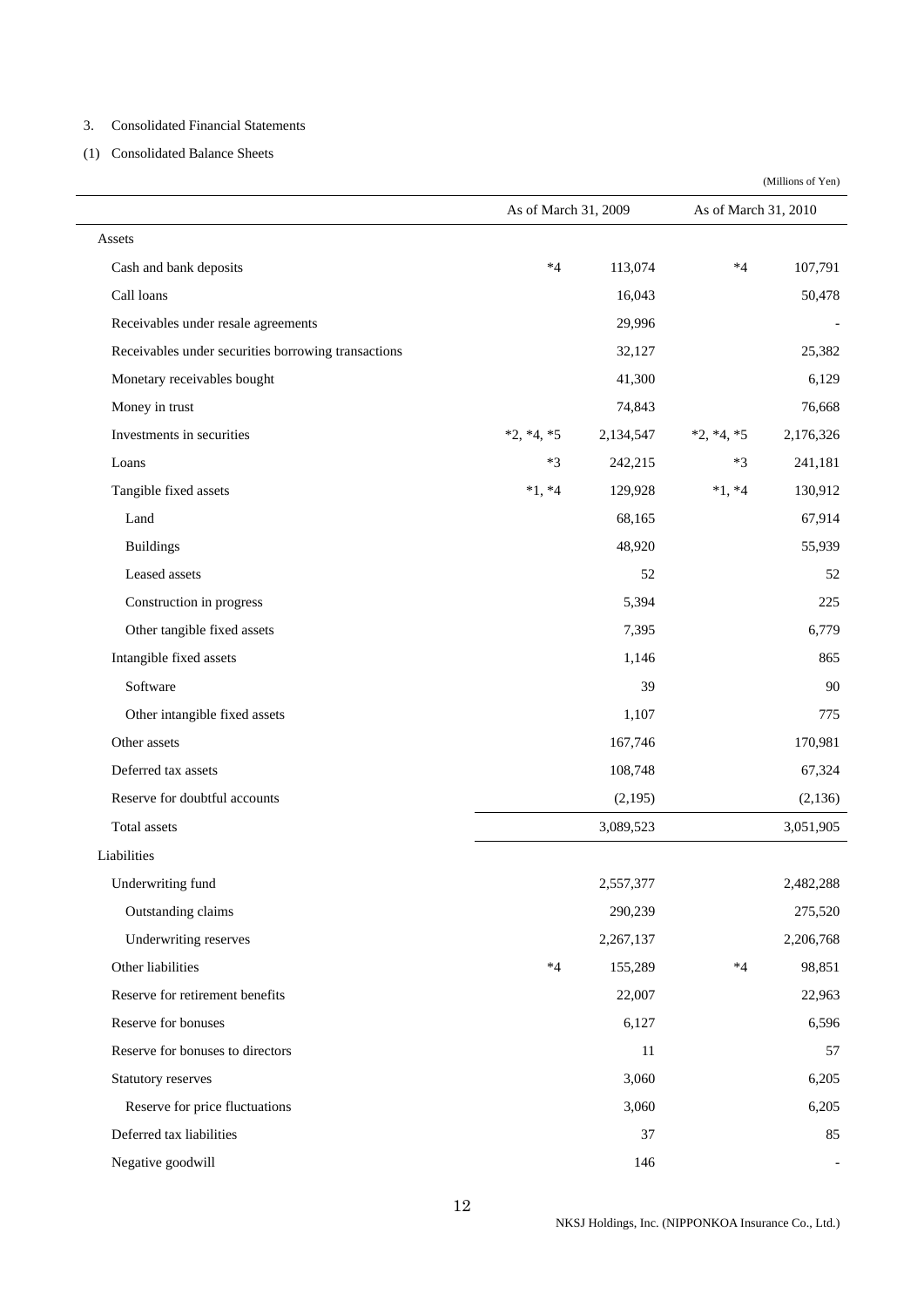| <b>Total liabilities</b>                              | 2,744,056 | 2,617,048 |
|-------------------------------------------------------|-----------|-----------|
| Net assets                                            |           |           |
| Shareholders' equity                                  |           |           |
| Common stock                                          | 91,249    | 91,249    |
| Capital surplus                                       | 46,702    | 46,702    |
| Retained earnings                                     | 169,993   | 119,733   |
| Treasury stock                                        | (58, 122) |           |
| Total shareholders' equity                            | 249,822   | 257,684   |
| Valuation and translation adjustments                 |           |           |
| Net unrealized gains on available-for-sale securities | 97,349    | 179,805   |
| Net deferred gains (losses) on hedge accounting       | 3,700     | 2,115     |
| Foreign currency translation adjustment               | (6,198)   | (5,662)   |
| Total valuation and translation adjustments           | 94,851    | 176,259   |
| Subscription rights to shares                         | 458       | 565       |
| Minority interests                                    | 334       | 348       |
| Total net assets                                      | 345,467   | 434,857   |
| Total liabilities and net assets                      | 3,089,523 | 3,051,905 |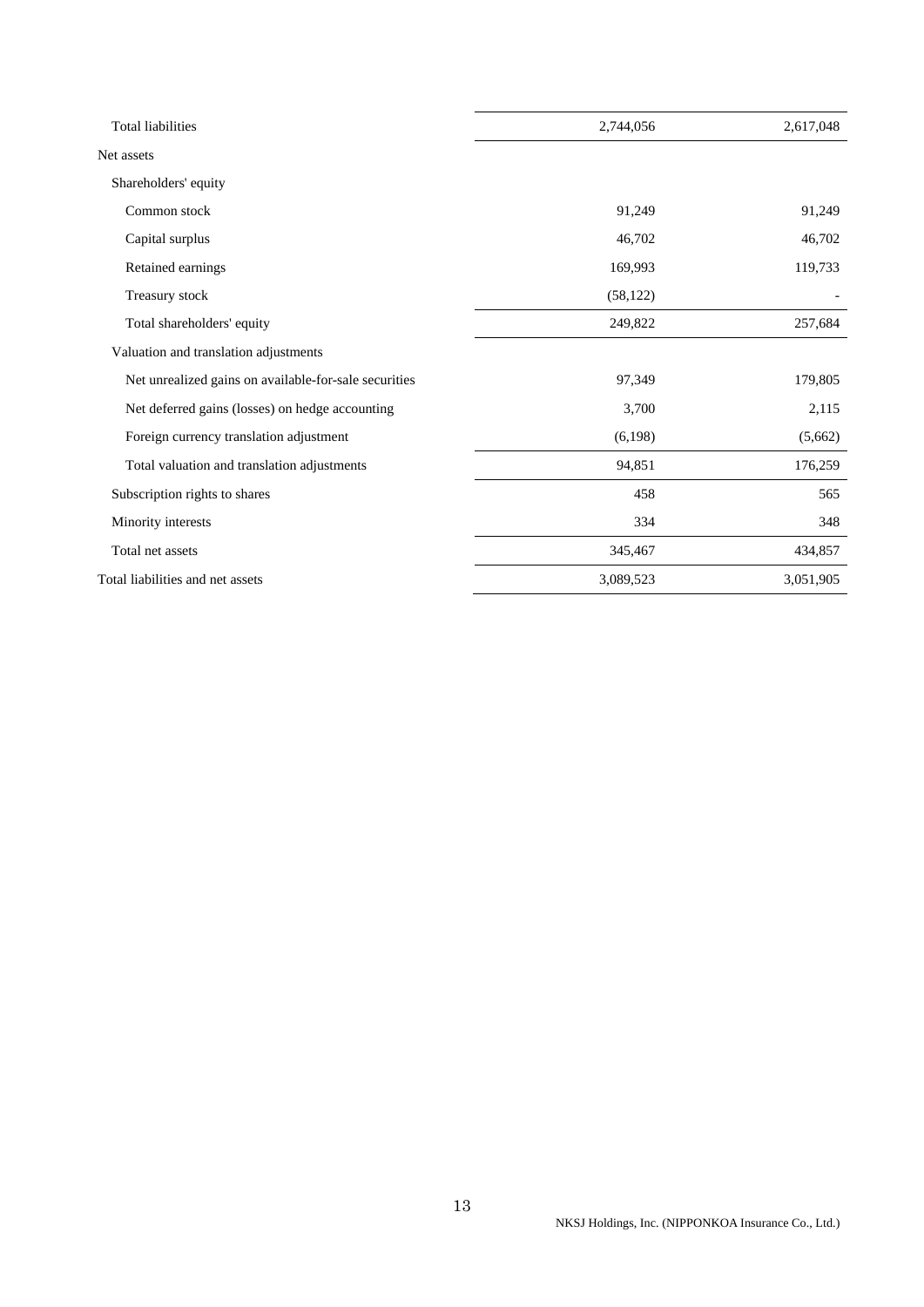### (2) Consolidated Statements of Income

(Millions of Yen)

|                                                   | Fiscal year ended March 31, |         | Fiscal year ended March 31, |           |
|---------------------------------------------------|-----------------------------|---------|-----------------------------|-----------|
|                                                   | 2009                        |         | 2010                        |           |
| Operating income                                  |                             | 949,106 |                             | 903,102   |
| Underwriting income                               |                             | 878,563 |                             | 848,020   |
| Net premiums written                              |                             | 663,888 |                             | 645,021   |
| Deposit premiums from policyholders               |                             | 42,425  |                             | 38,562    |
| Investment income on deposit premiums             |                             | 24,155  |                             | 22,157    |
| Life insurance premiums                           |                             | 63,568  |                             | 66,337    |
| Reversal of outstanding claims                    |                             | 1,400   |                             | 14,968    |
| Reversal of underwriting reserves                 |                             | 81,420  |                             | 59,350    |
| Other underwriting income                         |                             | 1,706   |                             | 1,624     |
| Investment income                                 |                             | 68,760  |                             | 54,139    |
| Interest and dividends                            |                             | 58,479  |                             | 53,169    |
| Investment income from money in trust             |                             | 924     |                             | 3,201     |
| Gain on sale of securities                        |                             | 33,209  |                             | 16,227    |
| Redemption profit from securities                 |                             | 267     |                             | 206       |
| Income for derivative financial instruments       |                             |         |                             | 3,470     |
| Other investment income                           |                             | 35      |                             | 21        |
| Transfer of investment income on deposit premiums | (24, 155)                   |         |                             | (22, 157) |
| Other operating income                            |                             | 1,781   |                             | 941       |
| Operating expenses                                |                             | 952,149 |                             | 872,215   |
| Underwriting expenses                             |                             | 749,680 |                             | 716,279   |
| Net losses paid                                   |                             | 406,234 |                             | 410,141   |
| Loss adjustment expenses                          | $*1$                        | 36,107  | $*1$                        | 36,355    |
| Commissions and brokerage expenses                | $*1$                        | 116,647 | $*1$                        | 113,952   |
| Maturity refunds to policyholders                 |                             | 176,779 |                             | 142,510   |
| Dividends to policyholders                        |                             | 8       |                             | 250       |
| Life insurance losses and other payments          |                             | 11,816  |                             | 12,327    |
| Other underwriting expenses                       |                             | 2,085   |                             | 741       |
| Investment expenses                               |                             | 60,541  |                             | 13,657    |
| Investment loss from money in trust               |                             | 4,495   |                             | 100       |
| Loss on sales of securities                       |                             | 8,819   |                             | 6,790     |
| Revaluation loss on securities                    |                             | 36,000  |                             | 1,819     |
| Redemption loss from securities                   |                             | 651     |                             | 1,683     |
| Expense for derivative financial instruments      |                             | 6,298   |                             |           |
| Other investment expenses                         |                             | 4,276   |                             | 3,264     |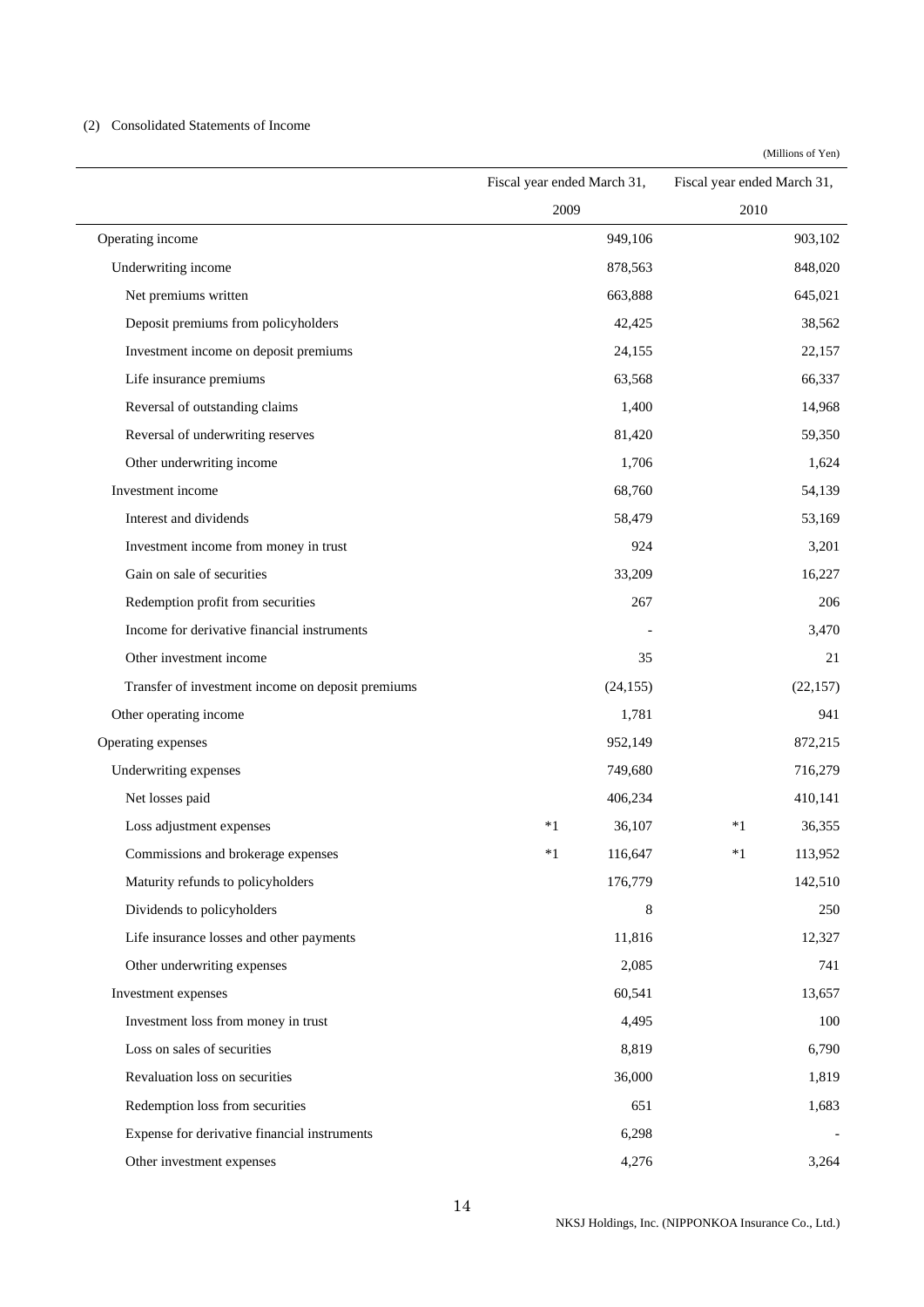| Operating and administrative expenses             | $*1$ | 140,827 | $*1$ | 141,127 |
|---------------------------------------------------|------|---------|------|---------|
| Other operating expenses                          |      | 1,100   |      | 1,151   |
| Interest paid                                     |      | 250     |      | 80      |
| Provision for reserve for doubtful accounts       |      | 68      |      | 40      |
| Write off of bad debts                            |      | 6       |      | 2       |
| Other ordinary expenses                           |      | 775     |      | 1,028   |
| Ordinary profit (loss)                            |      | (3,043) |      | 30,886  |
| Special gains                                     |      | 18,337  |      | 508     |
| Gain on sale of fixed assets                      |      | 335     |      | 508     |
| Reversal of statutory reserves                    |      | 18,002  |      |         |
| Reversal of reserve for price fluctuations        |      | 18,002  |      |         |
| Special losses                                    |      | 987     |      | 7,034   |
| Loss on sale and disposal of fixed assets         |      | 498     |      | 487     |
| <b>Impairment</b> losses                          | $*2$ | 489     | $*2$ | 263     |
| Provision for statutory reserves                  |      |         |      | 3,145   |
| Provision for reserve for price fluctuations      |      |         |      | 3,145   |
| Other                                             |      |         | $*3$ | 3,137   |
| Income before income taxes and minority interests |      | 14,307  |      | 24,360  |
| Income taxes                                      |      | 8,429   |      | 11,343  |
| Deferred tax adjustment                           |      | (4,118) |      | (1,019) |
| Total income taxes                                |      | 4,311   |      | 10,324  |
| Minority interests                                |      | 24      |      | 18      |
| Net income                                        |      | 9,971   |      | 14,018  |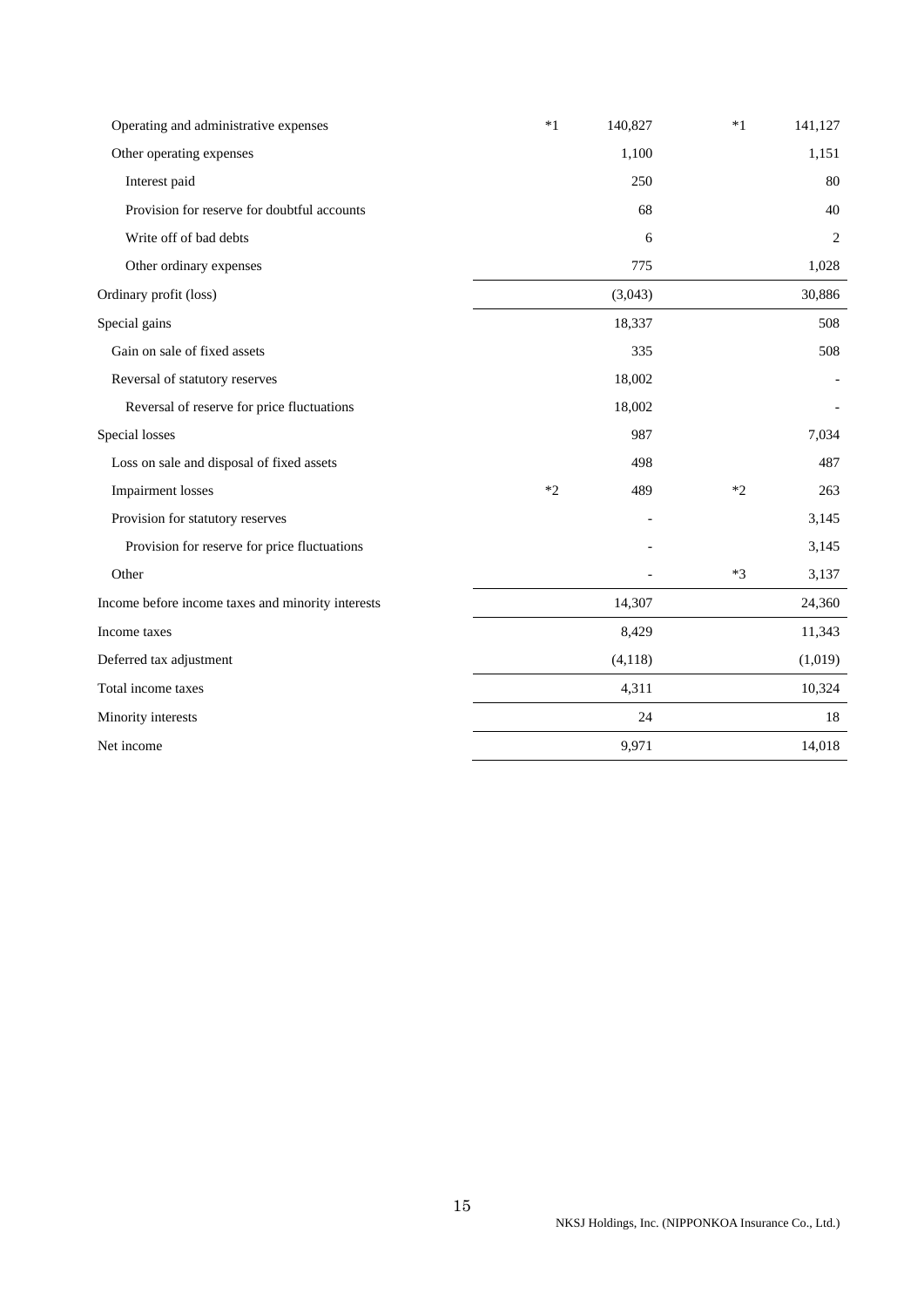# (3) Consolidated Statements of Changes in Net Assets

(Millions of Yen)

|                                                             | Fiscal year ended March 31, | Fiscal year ended March 31, |
|-------------------------------------------------------------|-----------------------------|-----------------------------|
|                                                             | 2009                        | 2010                        |
| Shareholders' equity                                        |                             |                             |
| Common stock                                                |                             |                             |
| Balance at the previous fiscal year-end                     | 91,249                      | 91,249                      |
| Balance at the current fiscal year-end                      | 91,249                      | 91,249                      |
| Capital surplus reserves                                    |                             |                             |
| Balance at the previous fiscal year-end                     | 46,702                      | 46,702                      |
| Changes during this period                                  |                             |                             |
| Retirement of treasury stock                                |                             | (57, 974)                   |
| Disposal of treasury stock                                  | (126)                       | (177)                       |
| Reclassification of negative other capital surplus reserve  | 126                         | 58,152                      |
| Total changes during this period                            |                             |                             |
| Balance at the current fiscal year-end                      | 46,702                      | 46,702                      |
| Retained earnings                                           |                             |                             |
| Balance at the previous fiscal year-end                     | 165,741                     | 169,993                     |
| Changes during this period                                  |                             |                             |
| Cash dividends                                              | (5,716)                     | (6,019)                     |
| Net income                                                  | 9,971                       | 14,018                      |
| Reclassification of negative other capital surplus reserve  | (126)                       | (58, 152)                   |
| Effect of changes in accounting policies applied to foreign | 124                         |                             |
| subsidiaries                                                |                             |                             |
| Changes in the scope of consolidation                       |                             | (107)                       |
| Total changes during this period                            | 4,252                       | (50,260)                    |
| Balance at the current fiscal year-end                      | 169,993                     | 119,733                     |
| Treasury stock                                              |                             |                             |
| Balance at the previous fiscal year-end                     | (51, 592)                   | (58, 122)                   |
| Changes during this period                                  |                             |                             |
| Acquisition of treasury stock                               | (6,781)                     | (149)                       |
| Retirement of treasury stock                                |                             | 57,974                      |
| Disposal of treasury stock                                  | 251                         | 297                         |
| Total changes during this period                            | (6,530)                     | 58,122                      |
| Balance at the current fiscal year-end                      | (58, 122)                   |                             |
| Total shareholders' equity                                  |                             |                             |
| Balance at the previous fiscal year-end                     | 252,099                     | 249,822                     |

Changes during this period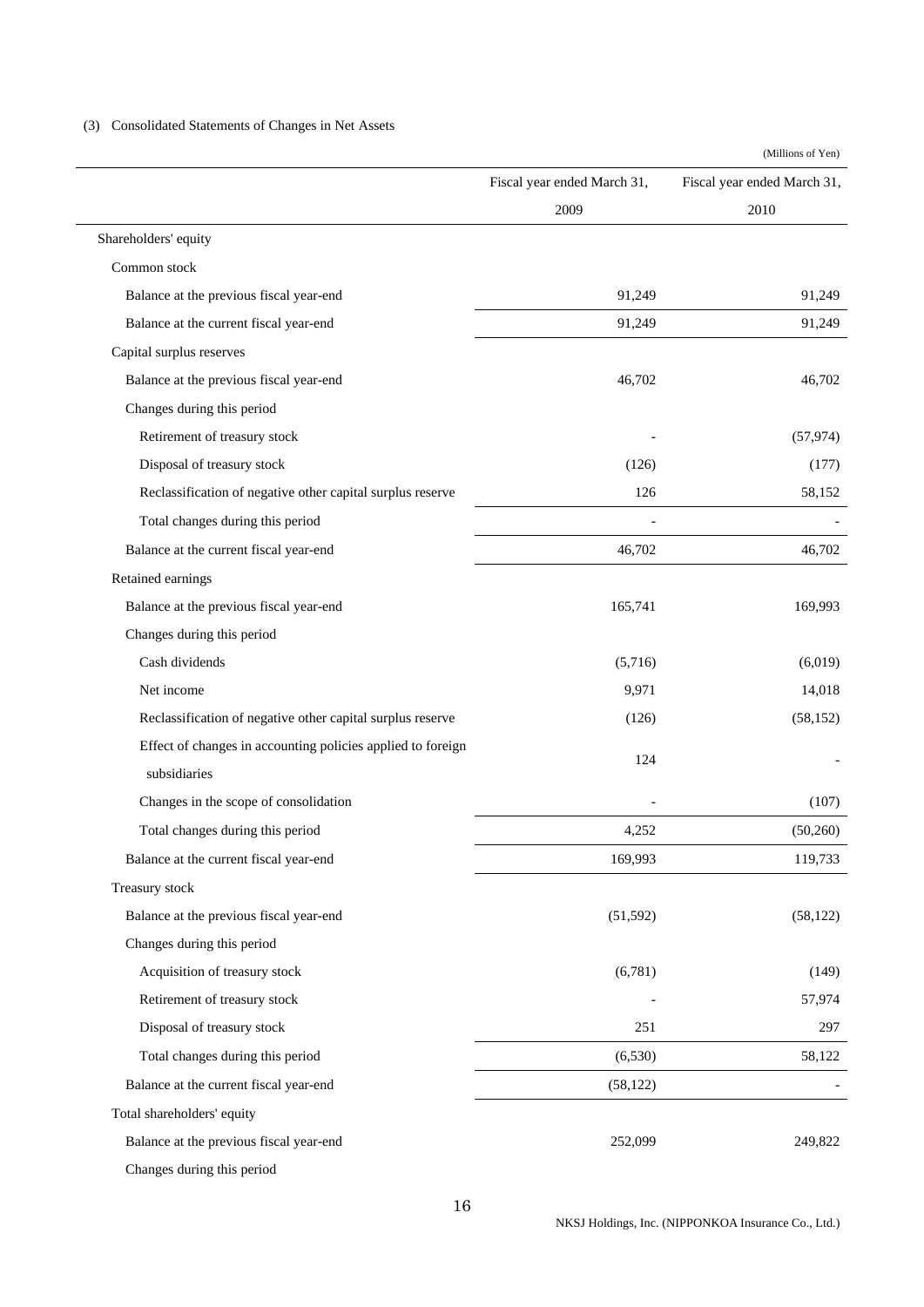| Cash dividends                                              | (5,716)    | (6,019) |
|-------------------------------------------------------------|------------|---------|
| Net income                                                  | 9,971      | 14,018  |
| Acquisition of treasury stock                               | (6,781)    | (149)   |
| Disposal of treasury stock                                  | 124        | 120     |
| Effect of changes in accounting policies applied to foreign |            |         |
| subsidiaries                                                | 124        |         |
| Changes in the scope of consolidation                       |            | (107)   |
| Total changes during this period                            | (2,277)    | 7,862   |
| Balance at the current fiscal year-end                      | 249,822    | 257,684 |
| Valuation and translation adjustments                       |            |         |
| Net unrealized gain on available-for-sale securities        |            |         |
| Balance at the previous fiscal year-end                     | 289,992    | 97,349  |
| Changes during this period                                  |            |         |
| Net change of items other than shareholders' equity         | (192, 642) | 82,455  |
| Total changes during this period                            | (192, 642) | 82,455  |
| Balance at the current fiscal year-end                      | 97,349     | 179,805 |
| Net deferred gains (losses) on hedge accounting             |            |         |
| Balance at the previous fiscal year-end                     | 1,790      | 3,700   |
| Changes during this period                                  |            |         |
| Net change of items other than shareholders' equity         | 1,909      | (1,584) |
| Total changes during this period                            | 1,909      | (1,584) |
| Balance at the current fiscal year-end                      | 3,700      | 2,115   |
| Foreign currency translation adjustment                     |            |         |
| Balance at the previous fiscal year-end                     | (1,492)    | (6,198) |
| Changes during this period                                  |            |         |
| Net change of items other than shareholders' equity         | (4,705)    | 535     |
| Total changes during this period                            | (4,705)    | 535     |
| Balance at the current fiscal year-end                      | (6,198)    | (5,662) |
| Total valuation and translation adjustments                 |            |         |
| Balance at the previous fiscal year-end                     | 290,291    | 94,851  |
| Changes during this period                                  |            |         |
| Net change of items other than shareholders' equity         | (195, 439) | 81,407  |
| Total changes during this period                            | (195, 439) | 81,407  |
| Balance at the current fiscal year-end                      | 94,851     | 176,259 |
| Subscription rights to shares                               |            |         |
| Balance at the previous fiscal year-end                     | 408        | 458     |
| Changes during this period                                  |            |         |
| Net change of items other than shareholders' equity         | 50         | 106     |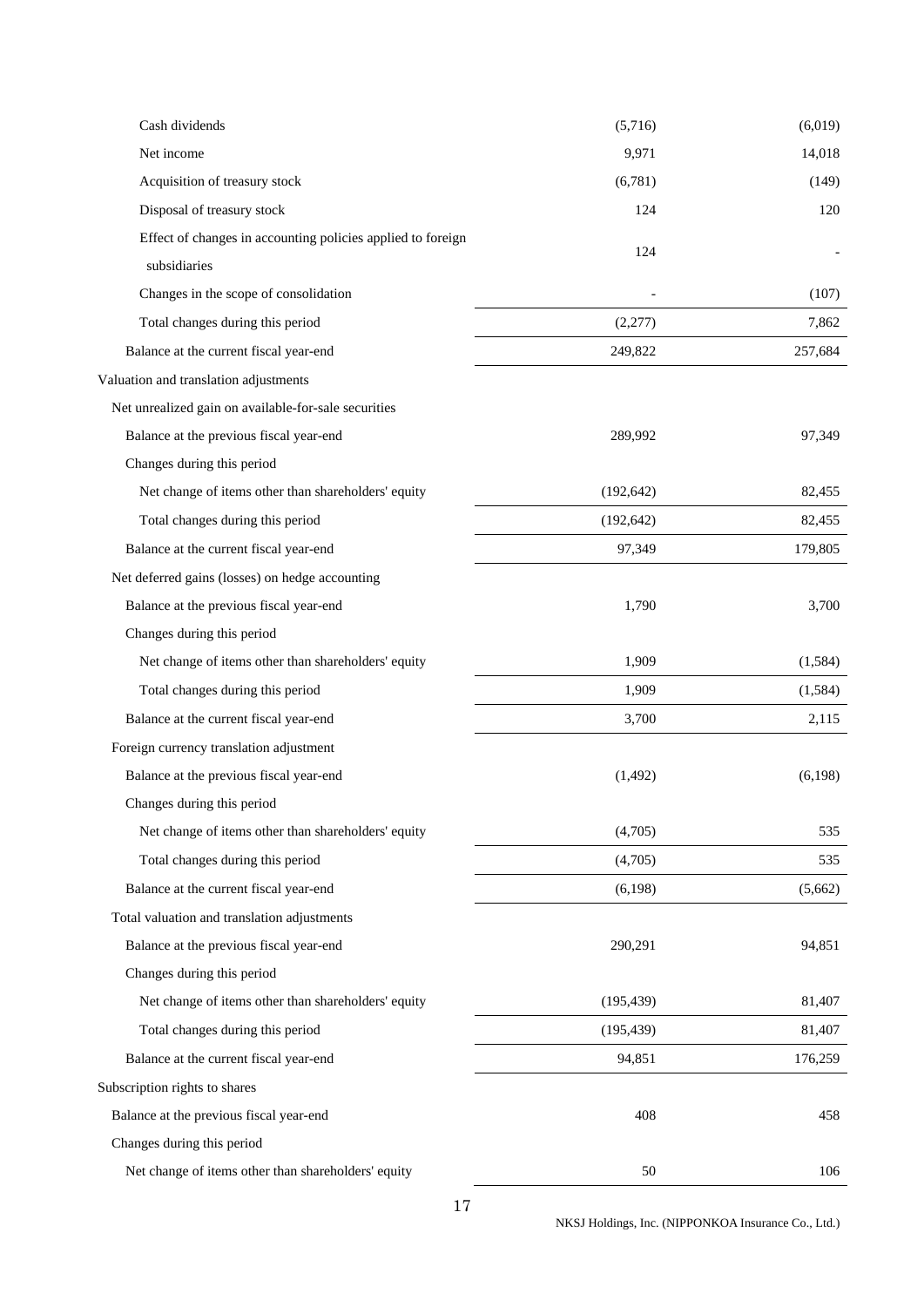| Total changes during this period                            | 50         | 106     |
|-------------------------------------------------------------|------------|---------|
| Balance at the current fiscal year-end                      | 458        | 565     |
| Minority interests                                          |            |         |
| Balance at the previous fiscal year-end                     | 398        | 334     |
| Changes during this period                                  |            |         |
| Net change of items other than shareholders' equity         | (64)       | 14      |
| Total changes during this period                            | (64)       | 14      |
| Balance at the current fiscal year-end                      | 334        | 348     |
| Total net assets                                            |            |         |
| Balance at the previous fiscal year-end                     | 543,198    | 345,467 |
| Changes during this period                                  |            |         |
| Cash dividends                                              | (5,716)    | (6,019) |
| Net income                                                  | 9,971      | 14,018  |
| Acquisition of treasury stock                               | (6,781)    | (149)   |
| Disposal of treasury stock                                  | 124        | 120     |
| Effect of changes in accounting policies applied to foreign | 124        |         |
| subsidiaries                                                |            |         |
| Changes in the scope of consolidation                       |            | (107)   |
| Net change of items other than shareholders' equity         | (195, 453) | 81,527  |
| Total changes during this period                            | (197, 731) | 89,389  |
| Balance at the current fiscal year-end                      | 345,467    | 434,857 |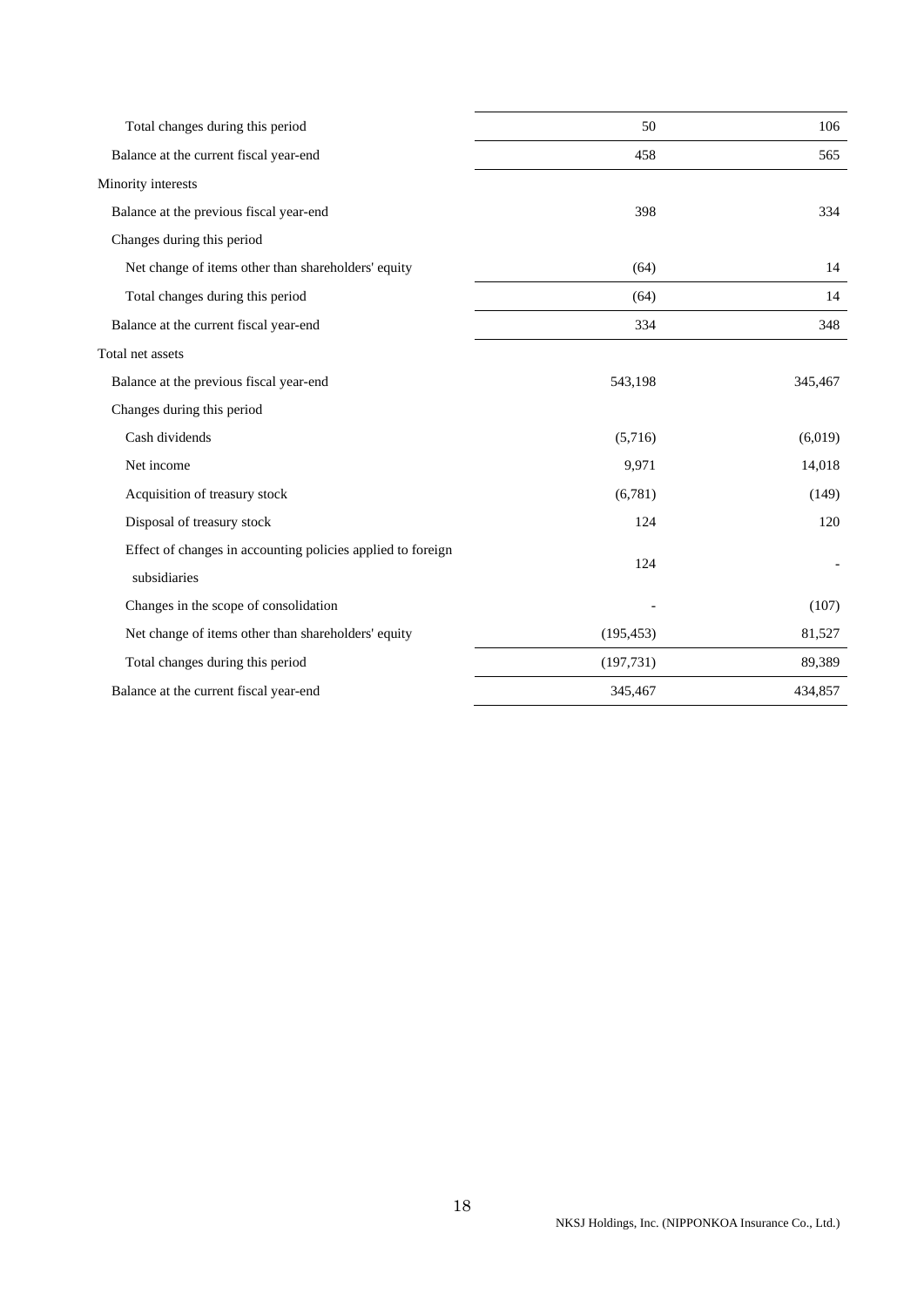### (4) Consolidated Statements of Cash Flows

(Millions of Yen)

|                                                         | Fiscal year ended March 31, | Fiscal year ended March 31, |
|---------------------------------------------------------|-----------------------------|-----------------------------|
|                                                         | 2009                        | 2010                        |
| Cash flows from operating activities:                   |                             |                             |
| Income before income taxes and minority interests       | 14,307                      | 24,360                      |
| Depreciation                                            | 7,007                       | 7,258                       |
| <b>Impairment</b> losses                                | 489                         | 263                         |
| Amortization of goodwill                                | (293)                       | (146)                       |
| Increase (decrease) in reserve for outstanding claims   | (1, 393)                    | (14,904)                    |
| Increase (decrease) in underwriting reserves            | (82, 440)                   | (60, 398)                   |
| Increase (decrease) in reserve for doubtful accounts    | (90)                        | (64)                        |
| Increase (decrease) in reserve for retirement benefits  | (21, 577)                   | 956                         |
| Increase (decrease) in reserve for bonuses              | (82)                        | 469                         |
| Increase (decrease) in reserve for bonuses to directors | 2                           | 45                          |
| Increase (decrease) in reserve for price fluctuations   | (18,002)                    | 3,145                       |
| Interest and dividends                                  | (58, 479)                   | (53,169)                    |
| Net loss (gain) on investments in securities            | 17,312                      | (8,936)                     |
| Interest charges                                        | 250                         | 80                          |
| Net loss (gain) on foreign exchange                     | 744                         | (12)                        |
| Net loss (gain) on sales of tangible fixed assets       | 164                         | (21)                        |
| Net loss (gain) on loans                                | 37                          |                             |
| Net loss (gain) on money in trust                       | 5,500                       | (4, 484)                    |
| Increase (decrease) in other assets                     |                             |                             |
| (excludes investing and financing activities)           | (1,505)                     | (3,731)                     |
| Increase (decrease) in other liabilities                |                             |                             |
| (excludes investing and financing activities)           | 36                          | (2,894)                     |
| Other, net                                              | 10,832                      | (7,053)                     |
| Sub-total                                               | (127, 178)                  | (119, 237)                  |
| Interest and dividends received                         | 59,564                      | 54,131                      |
| Interest paid                                           | (177)                       | (154)                       |
| Income taxes paid                                       | (8,931)                     | (7,094)                     |
| Net cash provided by (used in) operating activities (a) | (76, 723)                   | (72, 354)                   |
| Cash flows from investing activities:                   |                             |                             |
| Net decrease (increase) in short-term investments       | (819)                       | 1,725                       |
| Purchases of monetary receivables bought                | (990)                       |                             |
| Proceeds from sales or maturity of monetary             |                             |                             |
| receivables bought                                      | 8,401                       | 4,099                       |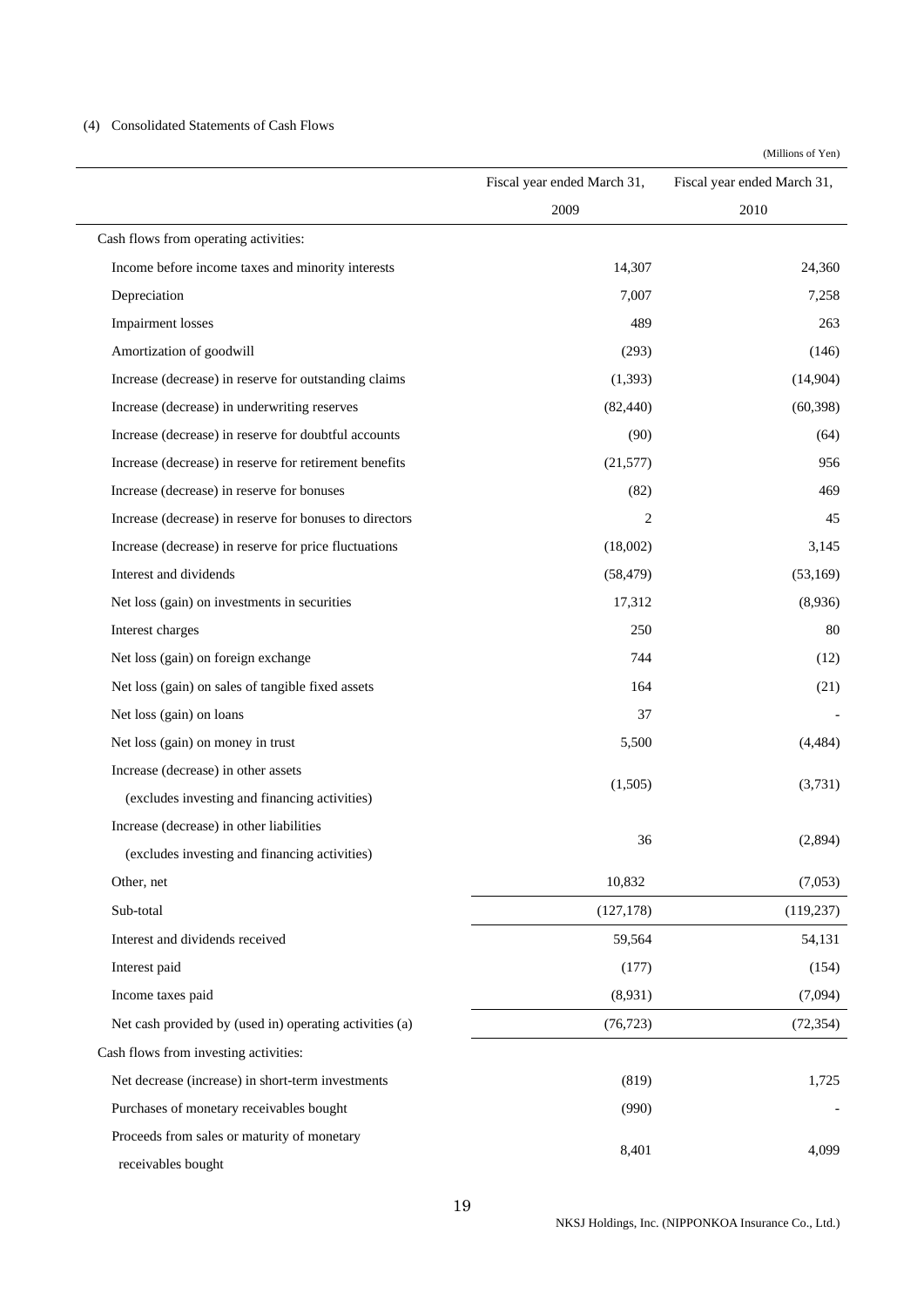| Increase in money in trust                            |      | (13,400)   |      | (17,000)   |
|-------------------------------------------------------|------|------------|------|------------|
| Decrease in money in trust                            |      | 14,926     |      | 20,280     |
| Purchases of investments in securities                |      | (676, 561) |      | (279, 508) |
| Proceeds from sales or maturity of investments in     |      |            |      |            |
| securities                                            |      | 769,245    |      | 370,796    |
| Loans made                                            |      | (74,991)   |      | (52, 752)  |
| Collection of loans                                   |      | 58,252     |      | 53,786     |
| Increase (decrease) in cash received under securities |      |            |      |            |
| lending transactions                                  |      | 42,308     |      | (41,829)   |
| Sub-total (b)                                         |      | 126,371    |      | 59,598     |
| $(a)+(b)$                                             |      | 49,648     |      | (12,755)   |
| Acquisition of tangible fixed assets                  |      | (7,835)    |      | (9,194)    |
| Proceeds from sales of tangible fixed assets          |      | 778        |      | 819        |
| Acquisition of shares in a subsidiary that accompany  |      |            |      |            |
| changes in the scope of consolidation                 |      |            |      | (20)       |
| Other, net                                            |      | (43)       |      | (302)      |
| Net cash provided by (used in) investing activities   |      | 119,271    |      | 50,900     |
| Cash flows from financing activities:                 |      |            |      |            |
| Treasury stock acquired                               |      | (6,781)    |      | (149)      |
| Sales of treasury stock                               |      | 124        |      | 120        |
| Dividends paid                                        |      | (5,716)    |      | (6,019)    |
| Dividends paid to minority interests                  |      | (12)       |      | (8)        |
| Other, net                                            |      | (162)      |      | (87)       |
| Net cash provided by (used in) financing activities   |      | (12, 548)  |      | (6,144)    |
| Effect of exchange rate changes on cash and cash      |      | (2,298)    |      | 213        |
| equivalents                                           |      |            |      |            |
| Net increase (decrease) in cash and cash equivalents  |      | 27,700     |      | (27, 384)  |
| Cash and cash equivalents at beginning of year        |      | 140,825    |      | 168,525    |
| Cash and cash equivalents at end of year              | $*1$ | 168,525    | $*1$ | 141,141    |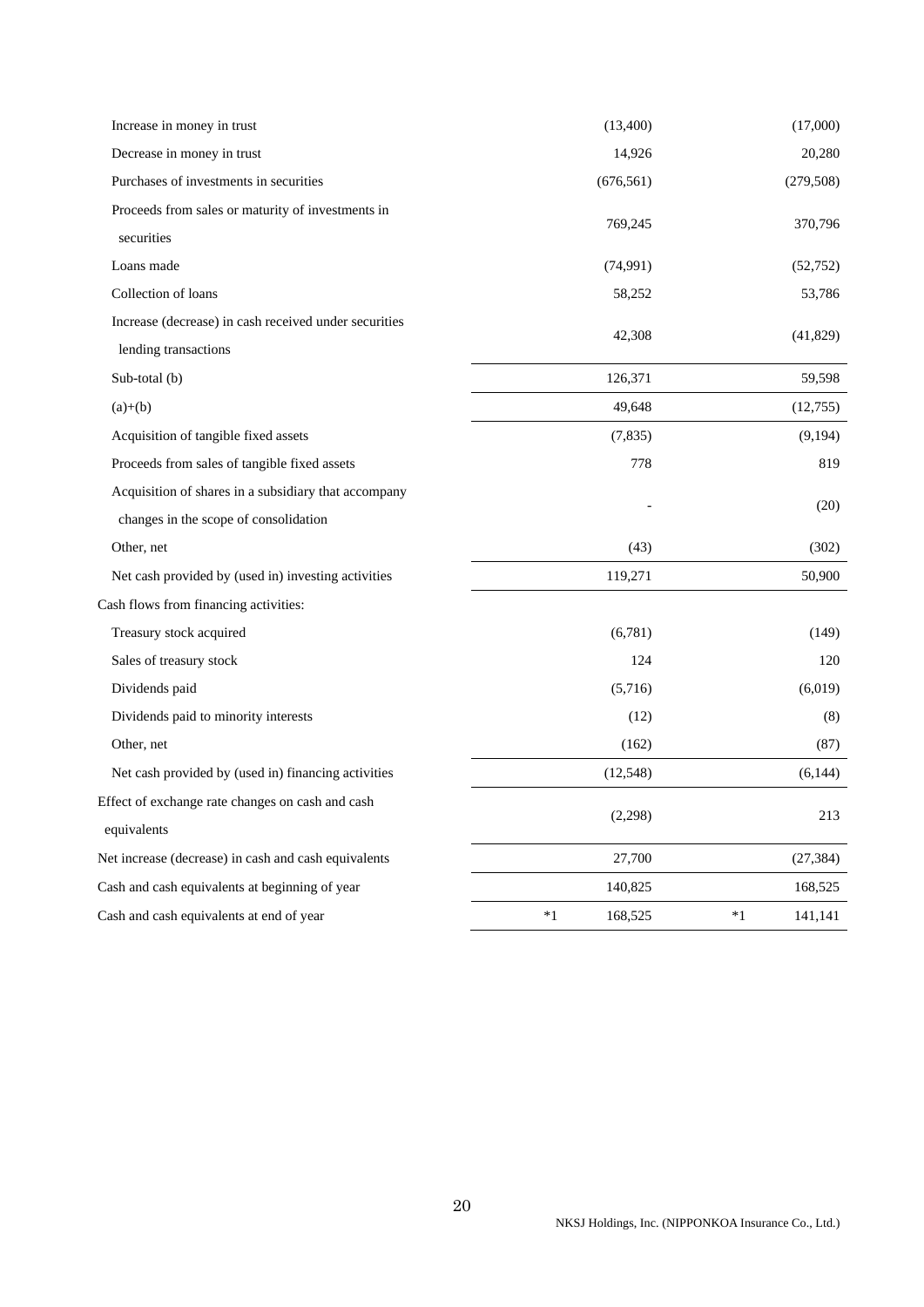(5) Note related to the premise of a going concern

N/A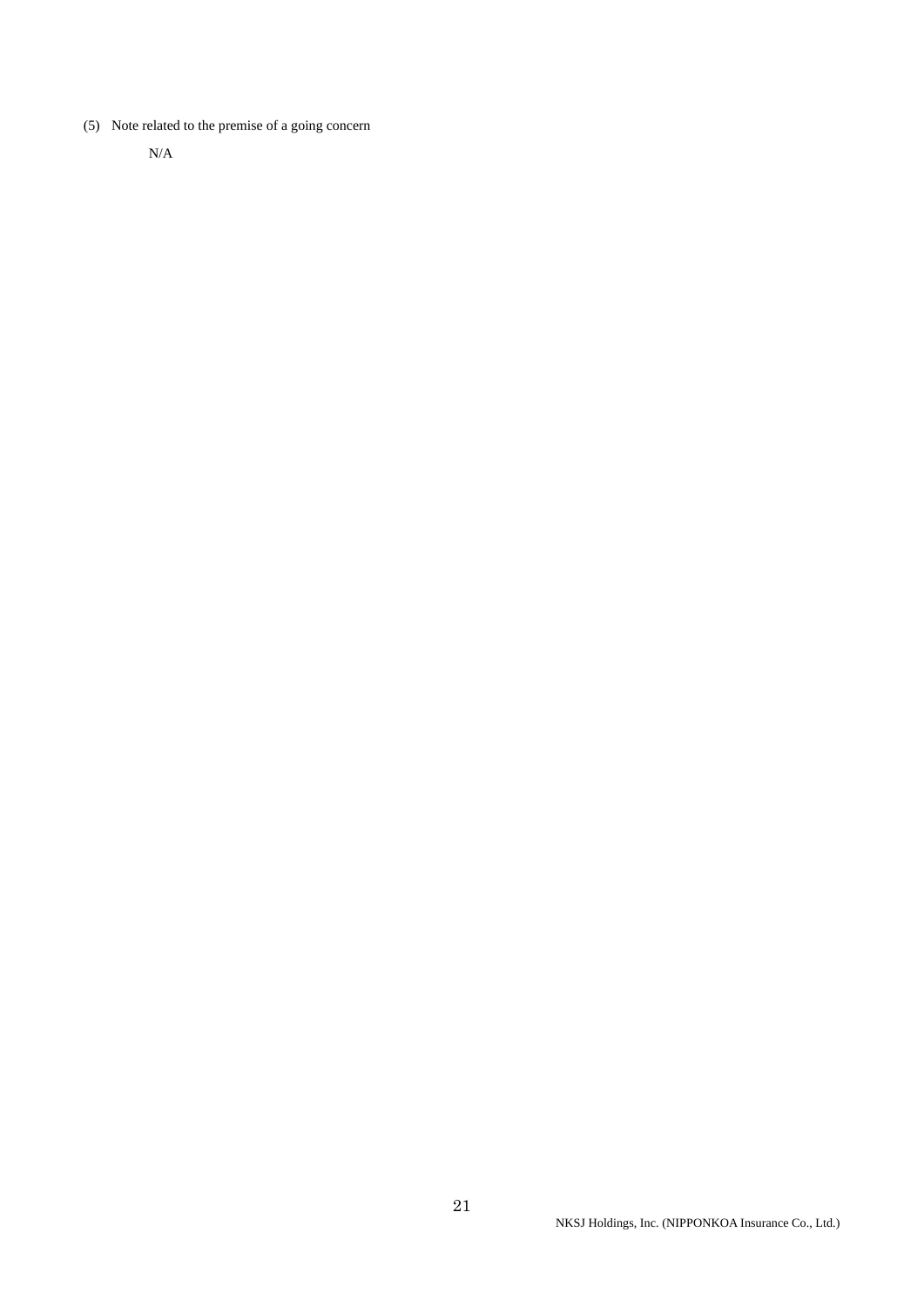# **Basis of presenting for Consolidated Financial Statements**

|     | Fiscal year ended March 31, 2009                              |     | Fiscal year ended March 31, 2010                         |
|-----|---------------------------------------------------------------|-----|----------------------------------------------------------|
| 1.  | Scope of Consolidation                                        | 1.  | Scope of Consolidation                                   |
| (1) | Consolidated subsidiaries (6)                                 | (1) | Consolidated subsidiaries (7)                            |
|     | (Company Name)                                                |     | (Company Name)                                           |
|     | NIPPONKOA Life Insurance Company Limited                      |     | NIPPONKOA Life Insurance Company Limited                 |
|     | SONPO 24 Insurance Company Limited                            |     | SONPO 24 Insurance Company Limited                       |
|     | Nippon Insurance Company of Europe Limited                    |     | Nippon Insurance Company of Europe Limited               |
|     | NIPPONKOA Insurance Company (Europe) Limited                  |     | NIPPONKOA Insurance Company (Europe) Limited             |
|     | NIPPONKOA Insurance Company (Asia) Limited                    |     | NIPPONKOA Insurance Company (China) Limited              |
|     | NIPPONKOA Management Services (Europe) Limited                |     | NIPPONKOA Insurance Company (Asia) Limited               |
|     |                                                               |     | NIPPONKOA Management Services (Europe) Limited           |
|     |                                                               |     | NIPPONKOA Insurance Company (China) Limited is newly     |
|     |                                                               |     | established and recognized as a consolidated subsidiary. |
| (2) | Major non-consolidated subsidiaries                           | (2) | Major non-consolidated subsidiaries                      |
|     | (Major non-consolidated subsidiary)                           |     | Same as the left                                         |
|     | NIPPONKOA Claims Adjustment Company Limited                   |     |                                                          |
|     | (Basis of non-consolidation)                                  |     |                                                          |
|     | Where the exclusion of subsidiaries from the scope of         |     |                                                          |
|     | consolidation, by reason of the immateriality of their total  |     |                                                          |
|     | assets, sales, net income and retained earnings, does not     |     |                                                          |
|     | affect the reasonable interpretation of the financial         |     |                                                          |
|     | conditions and operating results of an enterprise group, then |     |                                                          |
|     | those subsidiaries may be excluded from the scope of          |     |                                                          |
|     | consolidation.                                                |     |                                                          |
| 2.  | Application of equity method                                  | 2.  | Application of equity method                             |
|     | The equity method of accounting for investments in            |     | Same as the left                                         |
|     | common shares of 17 non-consolidated subsidiaries and 4       |     |                                                          |
|     | affiliates has not been applied because the effect to         |     |                                                          |
|     | consolidated net income and retained earnings are minor and   |     |                                                          |
|     | those are also immaterial in the aggregate.                   |     |                                                          |
|     |                                                               |     |                                                          |
|     |                                                               |     |                                                          |
|     |                                                               |     |                                                          |
|     |                                                               |     |                                                          |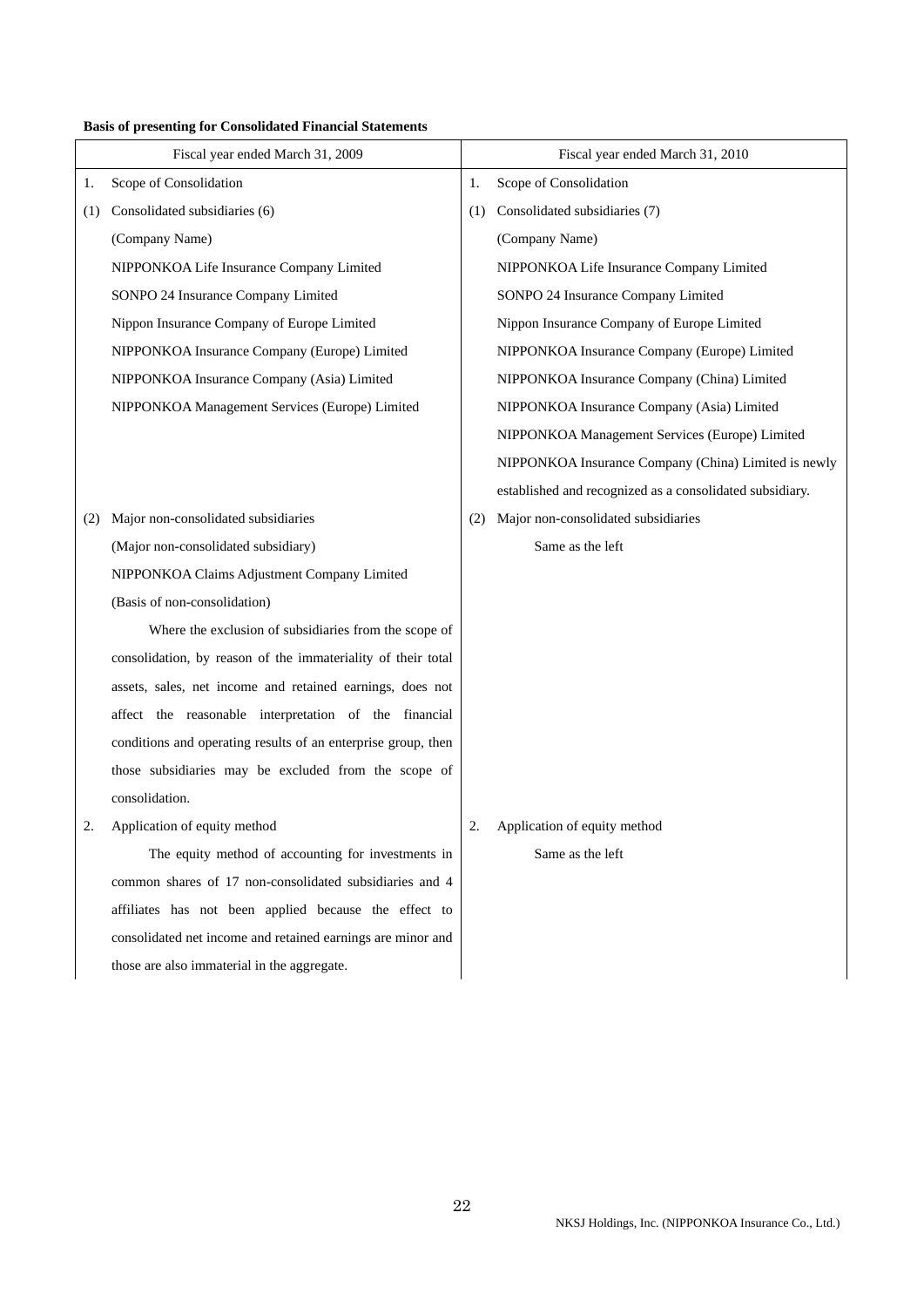3. Term-ends of consolidated foreign subsidiaries

 Consolidated foreign subsidiaries are included on the basis of fiscal years ending on December 31, since the difference in the fiscal year ends does not exceed three months. As for major transactions occurring between the fiscal year ends of the consolidated foreign subsidiaries and the Company, necessary adjustments are made upon consolidation.

- 
- (1) Accounting standards and methods for valuation of investments in securities held by the Company and its domestic consolidated subsidiaries are as follows:
	-
	- (b) Underwriting reserves bonds are carried at amortized cost determined by the moving-average method in accordance with "Temporary Treatment of Accounting and Auditing Concerning Underwriting Reserves Bonds in the Insurance Industry" (Japanese Institute of Certified Public Accountants Industry Audit Practice Committee Report No.21).

 The outline of risk management policy in relation to underwriting reserves bonds is as follows.

 NIPPONKOA Life Insurance Company Limited sets up "policy reserve for single-premium whole-life" as a sub-category, and follows the management policy to match the duration of the policy reserve in the sub-category with the duration of underwriting reserves bonds corresponding to this sub-category within a certain range, to better manage the changes in the interest rate risk associated with the assets and liabilities.

(c) Stocks of subsidiaries and affiliates are carried at cost determined by the moving-average method.

3. Term-ends of consolidated foreign subsidiaries

Same as the left

- 4. Summary of significant accounting policies 4. Summary of significant accounting policies
	- (1) Accounting standards and methods for valuation of investments in securities held by the Company and its domestic consolidated subsidiaries are as follows:
	- (a) Held-to-maturity bonds are carried at amortized cost. (a) Held-to-maturity bonds are carried at amortized cost.
		- (b) Underwriting reserves bonds are carried at amortized cost determined by the moving average method in accordance with "Temporary Treatment of Accounting and Auditing Concerning Underwriting Reserves Bonds in the Insurance Industry" (Japanese Institute of Certified Public Accountants Industry Audit Practice Committee Report No.21).

 The outline of risk management policy in relation to underwriting reserves bonds is as follows.

 NIPPONKOA Life Insurance Company Limited sets up "policy reserve for single-premium whole-life" as a sub-category, and follows the management policy to match the duration of the policy reserve in the sub-category with the duration of underwriting reserves bonds corresponding to this sub-category within a certain range, to better manage the changes in the interest rate risk associated with the assets and liabilities.

(c) Stocks of subsidiaries and affiliates are carried at cost determined by the moving-average method.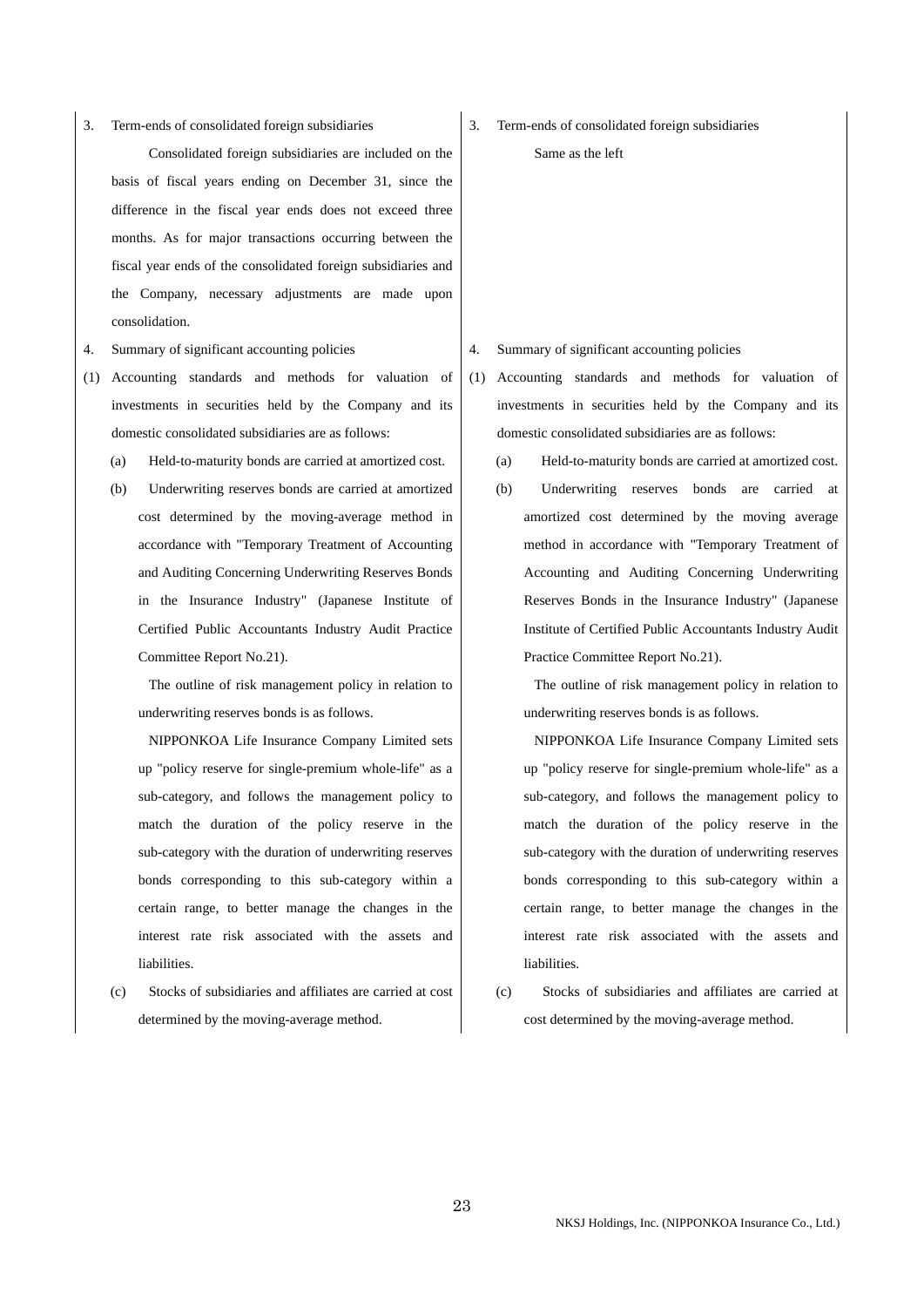- (d) Marketable securities classified as available-for-sale are recorded according to their mark-to-market values based on the prices prevailing in the market on the balance sheet date. The unrealized gains/losses, net of tax, on the available-for-sale securities are recognized as a component of net assets. Cost for sale is calculated by the moving-average method.
- (e) Non-marketable securities classified as available-for-sale are recorded at cost determined by the moving-average method or the amortized cost method.

- (2) Valuations of securities included in money in trust are as follows:
	- (a) Securities included in individually managed money in trust are valued by the market value method.
	- (b) Securities included in individually managed money in trust not as trading securities or held-to-maturity securities are valued by the same method as available-for-sale securities.
- (3) Accounting standards and methods in valuation of derivative transactions

 Derivative transactions outstanding are accounted for by the market value method.

- (d) Marketable securities classified as available-for-sale are recorded according to their mark-to-market values based on the prices prevailing in the market on the balance sheet date. The unrealized gains/losses, net of tax, on the available-for-sale securities are recognized as a component of net assets. Cost for sale is calculated by the moving-average method.
- (e) Non-marketable securities classified as available-for-sale which are exceedingly difficult to recognize those fair values are recorded at cost determined by the moving-average method.
- (Changes in Accounting Procedures )

 Effective from current consolidated fiscal year, the NIPPONKOA Group has adapted "Accounting Standard for Financial Instruments" latest amended on March 10, 2008. As a result of this adaptation, an extent of securities evaluated with fair value is reclassified. There is no significant influence to financial result of the NIPPONKOA Group by this reclassification.

- (2) Valuations of securities included in money in trust are as follows:
	- (a) Same as the left
	- (b) Same as the left
- (3) Accounting standards and methods in valuation of derivative transactions

Same as the left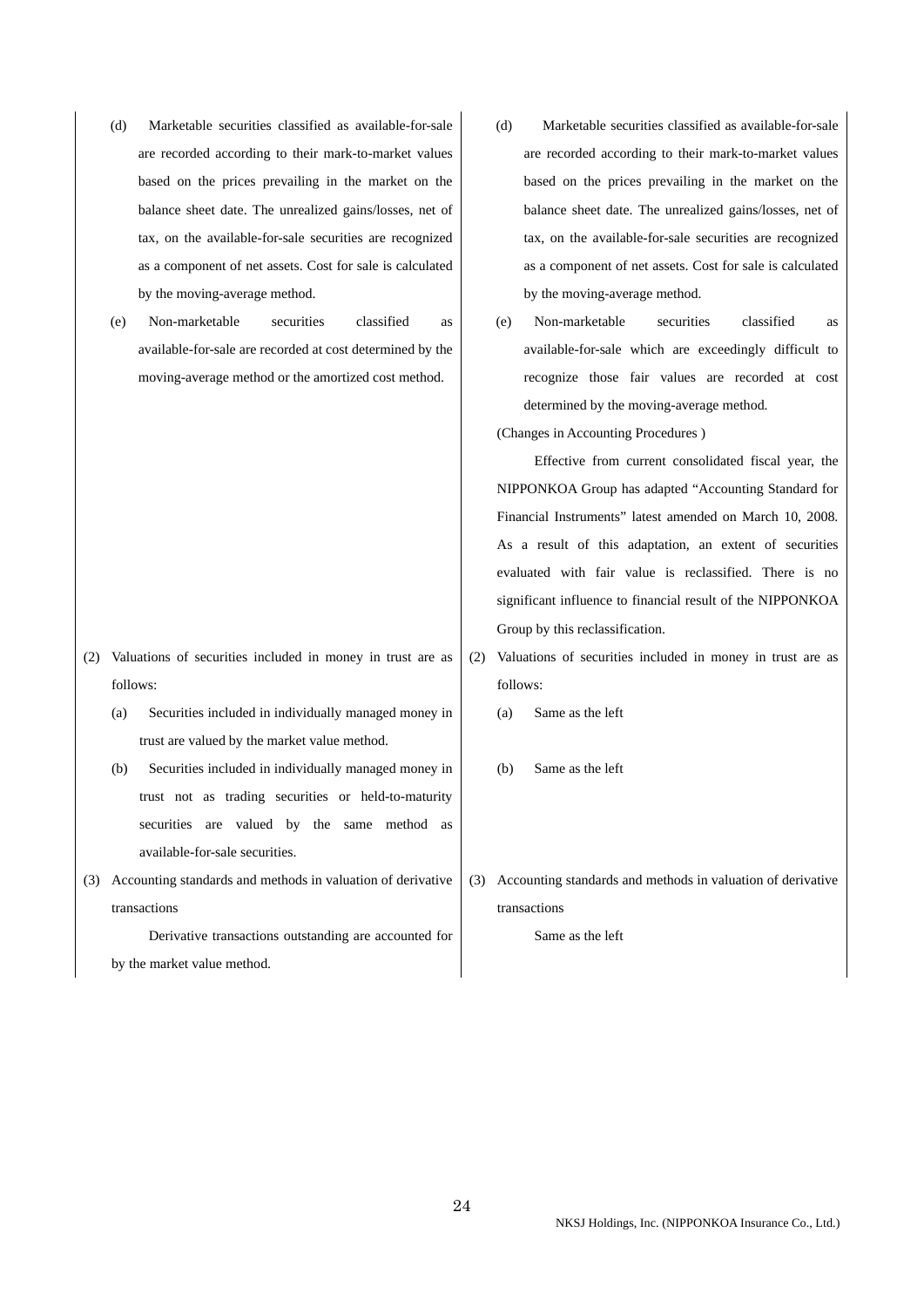(4) The method of depreciation of tangible fixed assets (excluding leased assets)

 Depreciation of tangible fixed assets (excluding leased assets) held by the Company and its domestic consolidated subsidiaries are charged under application of the declining-balance method. However, the straight-line method is applied to buildings (excluding connected installations) acquired on or after April 1, 1998.

- - (a) Reserve for doubtful accounts

 Reserve for doubtful accounts of the Company and its domestic consolidated subsidiaries is provided under the application of the standards for asset self-assessment and the standards for write-offs and provisions as follows:

 For loans to borrowers that are bankrupt, under special liquidation procedures, barred from bill clearing transactions, or that are otherwise in a state of legal or virtual bankruptcy, a reserve is provided in the amount equivalent to such loans net of the expected realizable collateral value and the estimated recoverable guarantee value.

 For loans to borrowers that are found to be facing a material risk of going into bankruptcy in the future, a reserve is provided in the amount equivalent to such loans net of the expected realizable collateral value and the estimated recoverable guarantee value, with further adjustments made as deemed necessary under consideration of such borrowers' overall repayment capabilities.

 For all other loans, a reserve is provided based on the actual default ratios derived from the defaults observed during certain past periods.

 Furthermore, the divisions in charge of respective portfolios of assets evaluate the entire loan portfolio according to the standards for asset self-assessment, and the internal independent inspection department audits the results of the divisional assessments. The provisions

(4) The method of depreciation of tangible fixed assets (excluding leased assets)

Same as the left

- (5) Standards for providing major reserves (5) Standards for providing major reserves
	- (a) Reserve for doubtful accounts Same as the left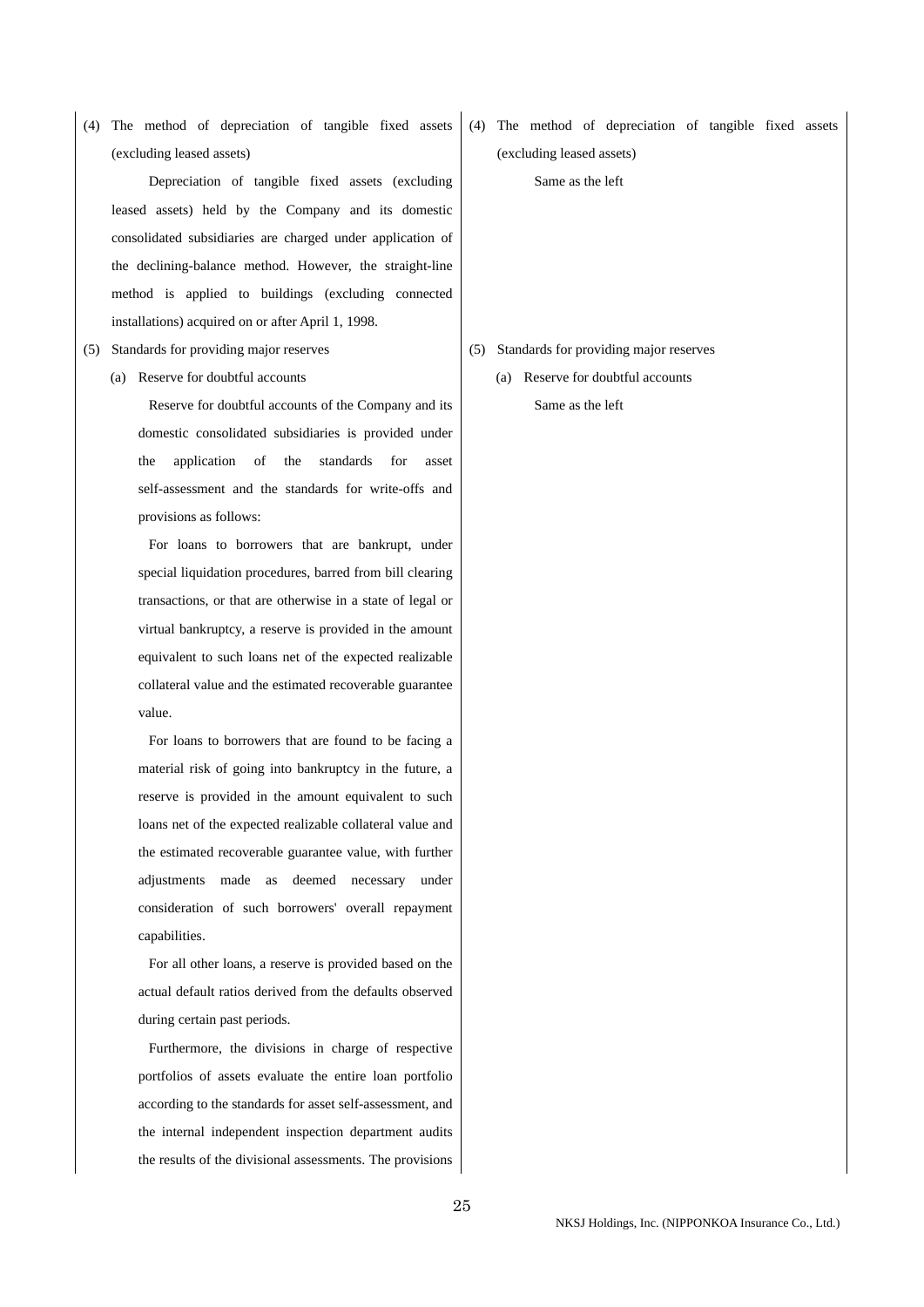made as described above are based on those audit findings.

(b) Reserve for investment loss

 Reserve for investment loss of the Company and its domestic consolidated subsidiaries is provided for the probable investment losses mainly concerning securities transactions based on the standards for asset self-assessment and the standards for write-offs and provisions.

(c) Reserve for retirement benefits

 Reserve for retirement benefits of the Company and its domestic consolidated subsidiaries is provided on the basis of estimated amounts of retirement benefits obligation and plan assets at the balance sheet date. Prior service cost is amortized by the straight-line method for a certain period (10 years) which shall not exceed the average remaining period of employees' service. Any actuarial difference incurred in each year is amortized from the following year by the straight-line method for a certain period (10 years) which shall not exceed the average remaining period of employees' service.

### (d) Reserve for bonuses

 Reserve for bonuses of the Company and its domestic consolidated subsidiaries is provided on the basis of the estimated amount for payment at the end of the term.

#### (b) Reserve for retirement benefits

 Reserve for retirement benefits of the Company and its domestic consolidated subsidiaries is provided on the basis of estimated amounts of retirement benefits obligation and plan assets at the balance sheet date. Prior service cost is amortized by the straight-line method for a certain period (10 years) which shall not exceed the average remaining period of employees' service. Any actuarial difference incurred in each year is amortized from the following year by the straight-line method for a certain period (10 years) which shall not exceed the average remaining period of employees' service.

(Changes in Accounting Procedures )

 Effective from current consolidated fiscal year, the NIPPONKOA Group has adapted "Partial Amendments to Accounting Standard for Retirement Benefits (Part3)" - ASBJ Statement No.19. There is no influence to financial result of the NIPPONKOA Group by this reclassification because the NIPPONKOA Group continually uses same discount rate as prior method.

(c) Reserve for bonuses

Same as the left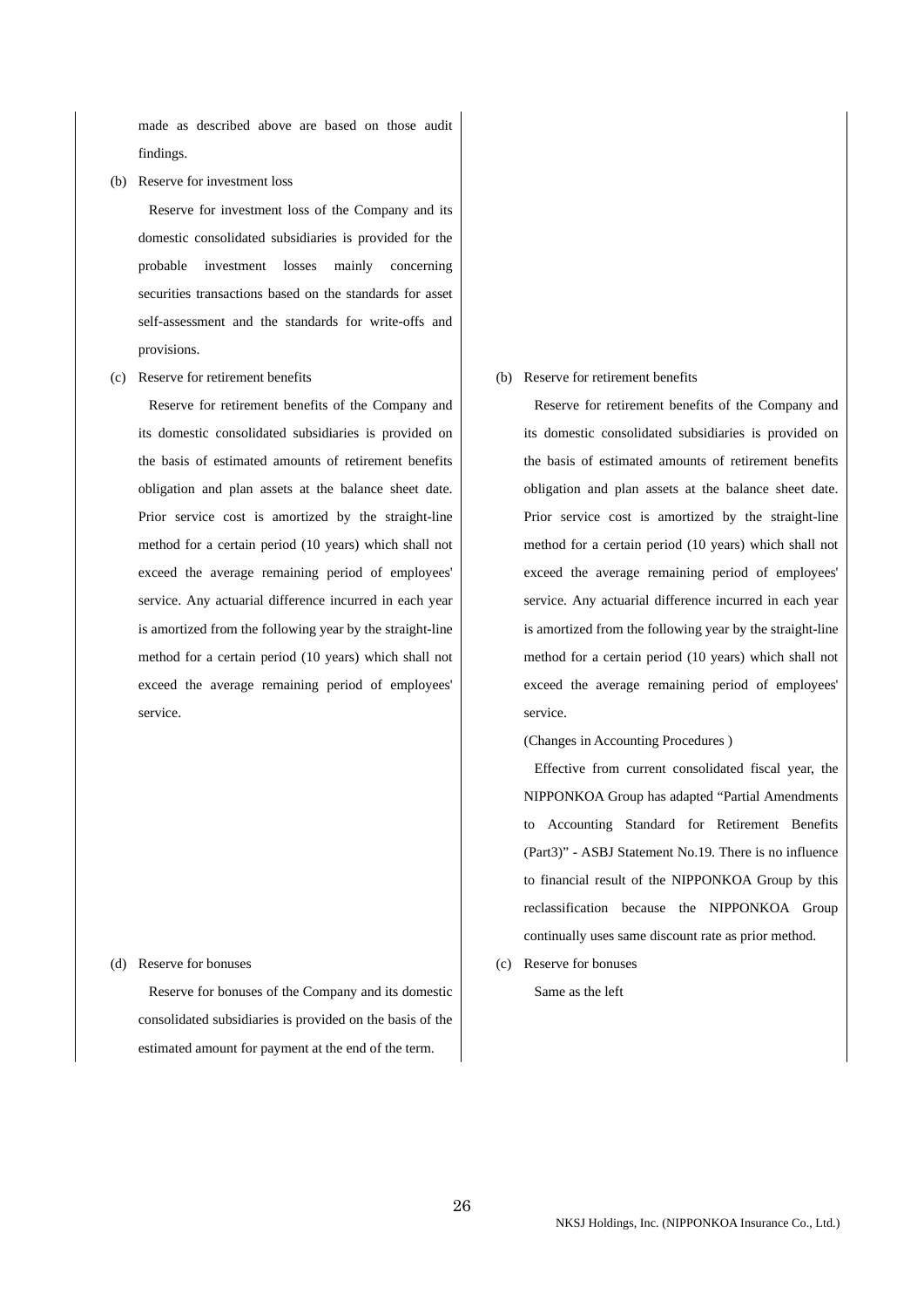(e) Reserve for directors' bonuses

 Reserve for directors' bonuses of the Company and its domestic consolidated subsidiaries is provided on the basis of the estimated amount for payment at the end of the term.

(f) Reserve for price fluctuations

 Reserve for price fluctuations of the Company and its domestic consolidated subsidiaries is provided in accordance with Article 115 of the Insurance Business Law for loss from price fluctuations of stocks and other securities.

(6) The accounting procedure for consumption tax

 The accounting procedures applied are exclusive of consumption tax. However, loss adjustment expenses and operating and administrative expenses are treated inclusive of taxes. Consumption taxes on assets not qualified for deduction are recorded in "Other assets" and amortized in equal amounts over 5 years.

(7) Accounting standards for important finance leases

 The Company's finance leases, other than those that are deemed to transfer the ownership of the leased assets to the lessees, those for which lease transactions took effect during a consolidated fiscal year that began prior to April 1, 2008, are accounted for by a method similar to the procedures used for ordinary operating leases.

### (Changes in Accounting Procedures)

 Although the Company's finance leases other than those that are deemed to transfer the ownership of the leased assets to the lessees had been accounted for by a method similar to the procedures used for ordinary operating leases, "Accounting Standard for Lease Transactions (ASBJ Statement on Accounting Standard No. 13)," and "the Guidance on the Accounting Standards for Lease Transactions (ASBJ Implementation Guidance on Accounting Standard No. 16)" became applicable regarding the financial statements for consolidated fiscal years beginning on or after April 1, 2008. The Company has adopted the Accounting Standard and the Guidance for the

- (d) Reserve for directors' bonuses. Same as the left
- (e) Reserve for price fluctuations Same as the left
- (6) The accounting procedure for consumption tax

Same as the left

(7) Accounting standards for important finance leases

 The Company's finance leases, other than those that are deemed to transfer the ownership of the leased assets to the lessees, those for which lease transactions took effect during a consolidated fiscal year that began prior to April 1, 2008, are accounted for by a method similar to the procedures used for ordinary operating leases.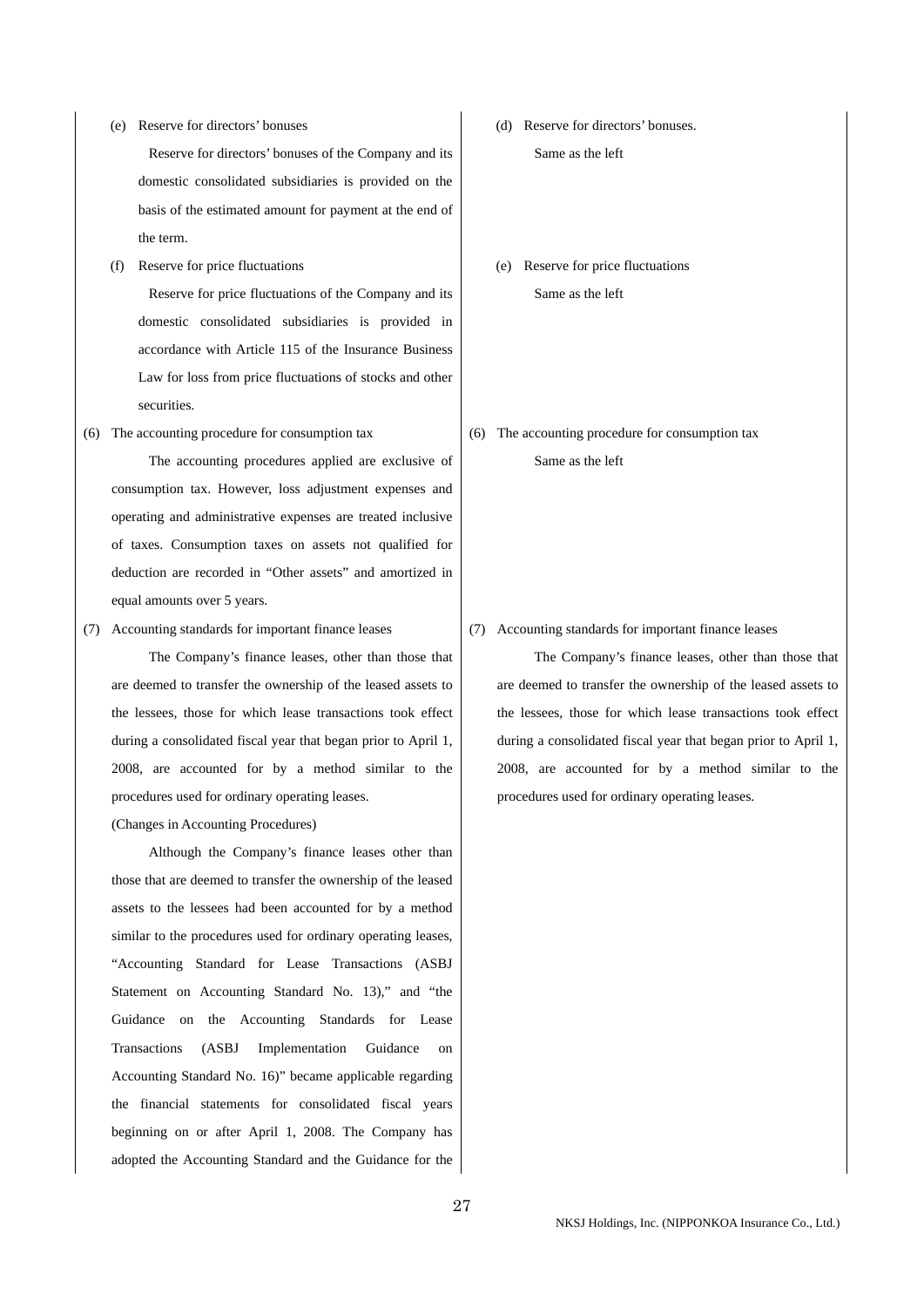current fiscal year, thereby applying the same accounting treatment for lease transactions as that for regular purchase/sale transactions. The effect of this change on ordinary loss and income before income taxes and minority interests is immaterial.

(8) Accounting standards for important hedging transactions

 The deferral hedge accounting method is applied to hedging transactions for interest rate swaps to hedge cash flow fluctuation risk of bonds and loans with variable interest rates and interest fluctuation risk related to long term insurance contracts based on "The accounting and auditing treatment on the application of the financial products accounting standard to the insurance industry" (Japanese Institute of Certified Public Accountants Industry Audit Practice Committee Report No.26, hereafter Industry Audit Practice Committee Report No.26). Where certain transactions fulfill the required conditions for the application of the exceptional treatment for interest rate swaps, this treatment is applied to such transactions.

 The fair value hedge accounting method is applied to foreign exchange forward contracts and currency option transactions in order to reduce the risk of foreign exchange rate fluctuation on foreign currency denominated assets. Where certain transactions fulfill the required conditions for the application of assignment accounting, this accounting is applied to such transactions.

 Hedge effectiveness is judged by comparing the accumulated fluctuation of the market value or cash flows between each hedged item and the related hedging instrument for the period from the commencement of the hedge to the date of judgment. However, if the material conditions of the hedging instrument and the hedged item are the same and there is high effectiveness for each hedge transaction, the judgment for the effectiveness is omitted.

 As for hedge effectiveness based on Industry Audit Practice Committee Report No.26, this is judged by monitoring the circumstance of the interest which effects the calculation of theoretical prices of both insurance liabilities

(8) Accounting standards for important hedging transactions Same as the left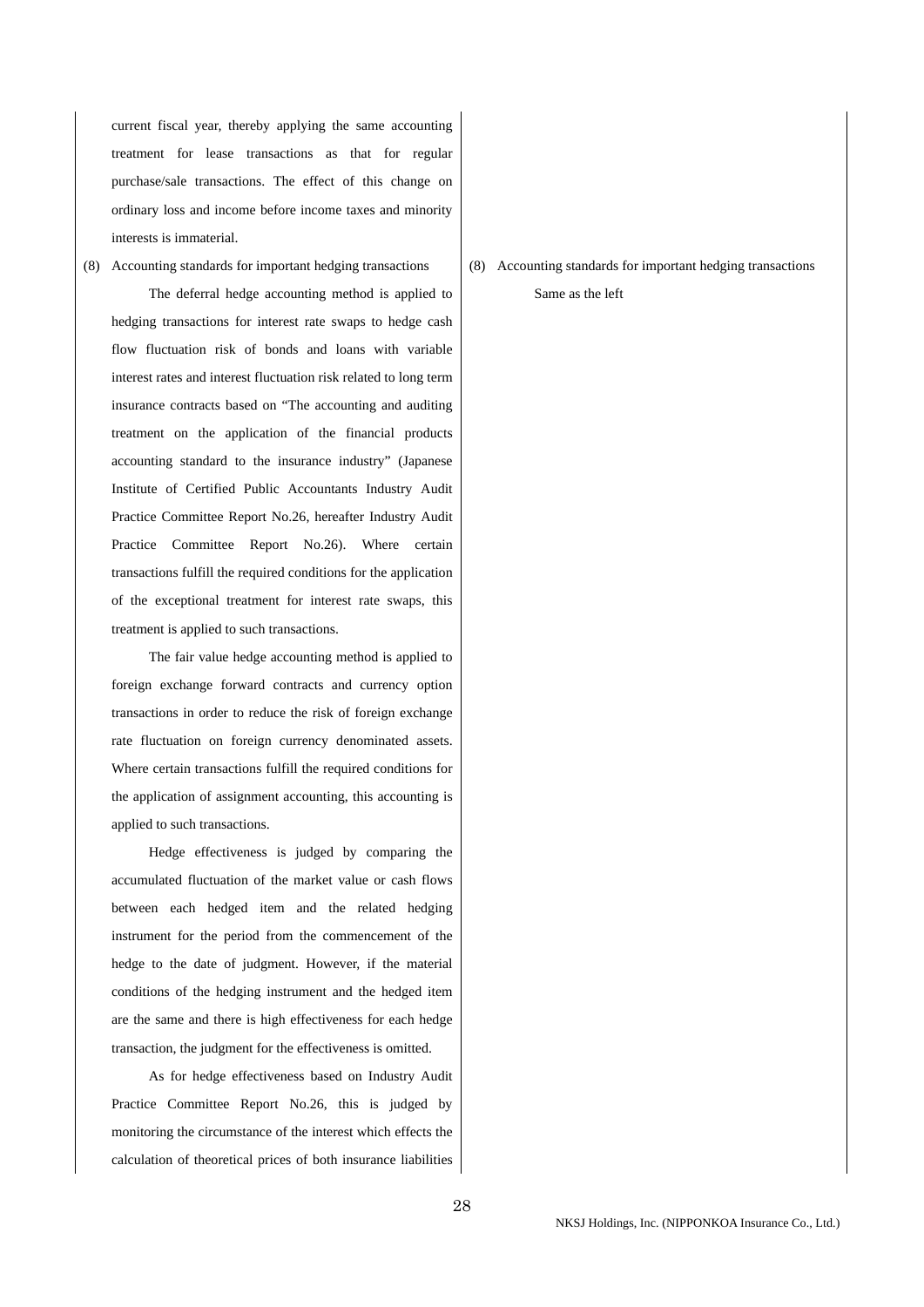as hedged item and interest rate swap as hedging instrument grouped by the remaining period.

(9) Accounting principles and practices for consolidated foreign subsidiaries

 Accounting principles and practices for consolidated foreign subsidiaries conform to International Financial Reporting Standards.

(Changes in Accounting Procedures )

 Effective from the current consolidated fiscal year, the Company has adopted Practical Solution on Unification of Accounting Policies Applied to Foreign Subsidiaries for Consolidated Financial Statements (ASBJ PITF No. 18). As a result, the Company made the necessary revisions in the settlement of accounts for the consolidated financial statements. The effect of this change on ordinary loss and income before income taxes and minority interests is immaterial.

5. Valuation of assets and liabilities of consolidated subsidiaries

 All of the consolidated subsidiaries' assets and liabilities were valued at fair value as of the respective acquisition dates.

6. Amortization of Goodwill

 The difference between cost and fair value of net assets acquired for SONPO 24 Insurance Company Limited is amortized over 5 years by the straight line method and the difference for other subsidiaries is charged or credited to the statements of income in the year of acquisition.

7. Cash and cash equivalents in statements of cash flows Cash equivalents in the consolidated statements of cash flows are short-term, highly liquid investments with an original maturity of three months or less, and subject to insignificant risk of changes in value.

(9) Accounting principles and practices for consolidated foreign subsidiaries

 Accounting principles and practices for consolidated foreign subsidiaries conform to International Financial Reporting Standards.

5. Valuation of assets and liabilities of consolidated subsidiaries

Same as the left

6. Amortization of Goodwill

Same as the left

7. Cash and cash equivalents in statements of cash flows Same as the left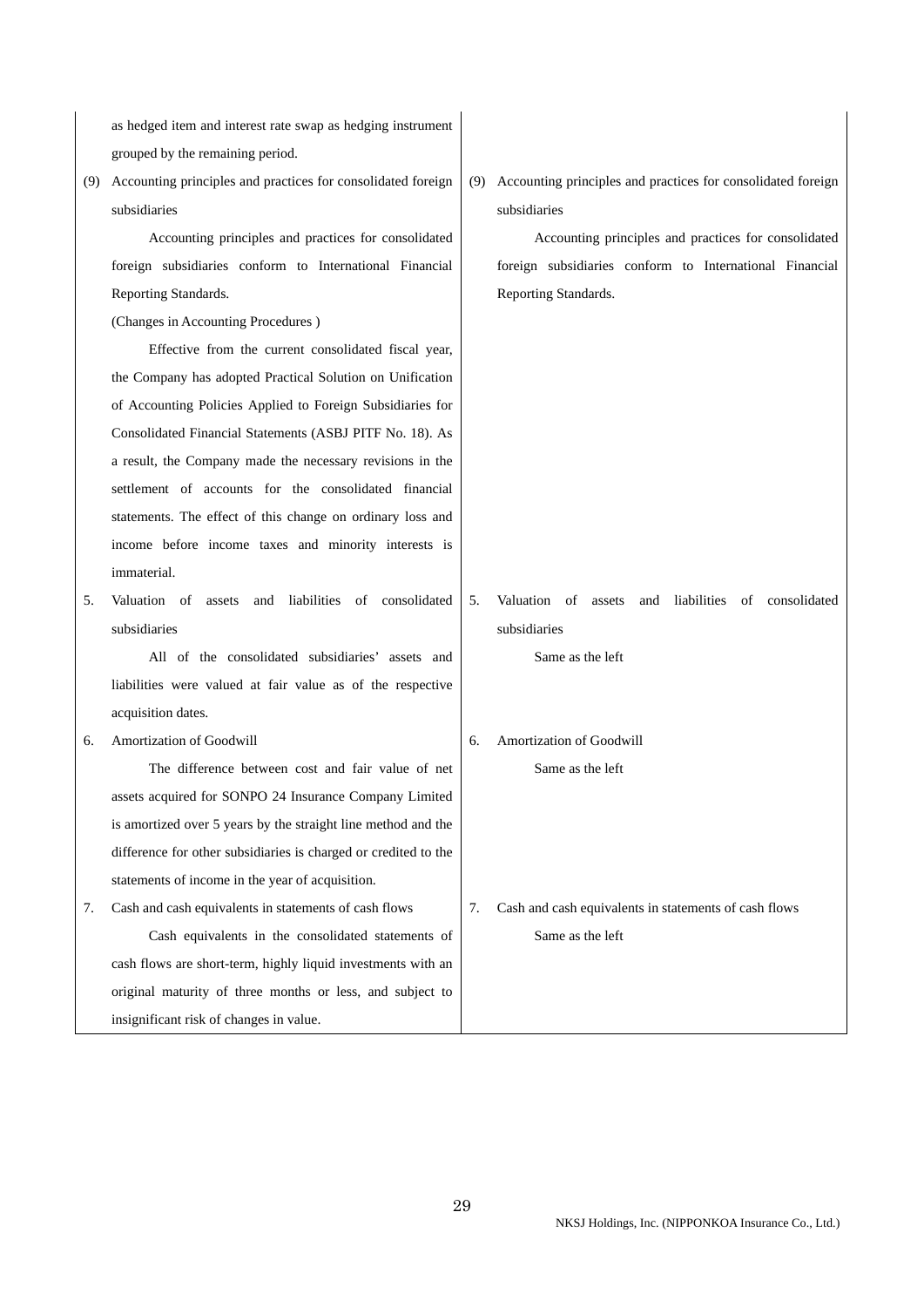### **Changes in Presentation**

| Fiscal year ended March 31, 2009                                 | Fiscal year ended March 31, 2010 |
|------------------------------------------------------------------|----------------------------------|
| (Changes Related to Consolidated Balance Sheet)                  |                                  |
| Effective from the current consolidated fiscal year,             | N/A                              |
| the format of the Consolidated Balance Sheet has been changed    |                                  |
| according to the revised Enforcement Regulation of Insurance     |                                  |
| Business Law. The major contents of the revision are as follows: |                                  |
| Disclosures relating to "Tangible fixed assets" are<br>(1)       |                                  |
| broken down into "Land", "Buildings", "Construction in           |                                  |
| progress" and "Other tangible fixed assets." The details of      |                                  |
| Tangible fixed assets as of the end of the previous              |                                  |
| consolidated fiscal year were Land of 68,544 million yen,        |                                  |
| Buildings of 50,228 million yen, Construction in progress of     |                                  |
| 2,788 million yen and Other tangible fixed assets of 8,816       |                                  |
| million yen.                                                     |                                  |
| Disclosure relating to "Intangible fixed assets" is<br>(2)       |                                  |
| broken down into "Software" and "Other intangible fixed          |                                  |
| assets." The details of Intangible fixed assets as of the end of |                                  |
| the previous consolidated fiscal year were Software of 56        |                                  |
| million yen and other intangible fixed assets of 1,213           |                                  |
| million yen.                                                     |                                  |

# **(Notes to Consolidated Balance Sheets)**

|       | As of March 31, 2009                                  |       | As of March 31, 2010                                  |
|-------|-------------------------------------------------------|-------|-------------------------------------------------------|
| $*1.$ | Accumulated depreciation of tangible fixed assets     | $*1.$ | Accumulated depreciation of tangible fixed assets     |
|       | was 139,037 million yen, and advanced depreciation of |       | was 142,565 million yen, and advanced depreciation of |
|       | tangible fixed assets was 19,039 million yen.         |       | tangible fixed assets was 19,007 million yen.         |
| $*2.$ | Shareholding<br>non-consolidated<br>for<br>amount     | $*2.$ | Shareholding<br>for<br>non-consolidated<br>amount     |
|       | subsidiaries and affiliates is 2,320 million yen.     |       | subsidiaries and affiliates is 2,385 million yen.     |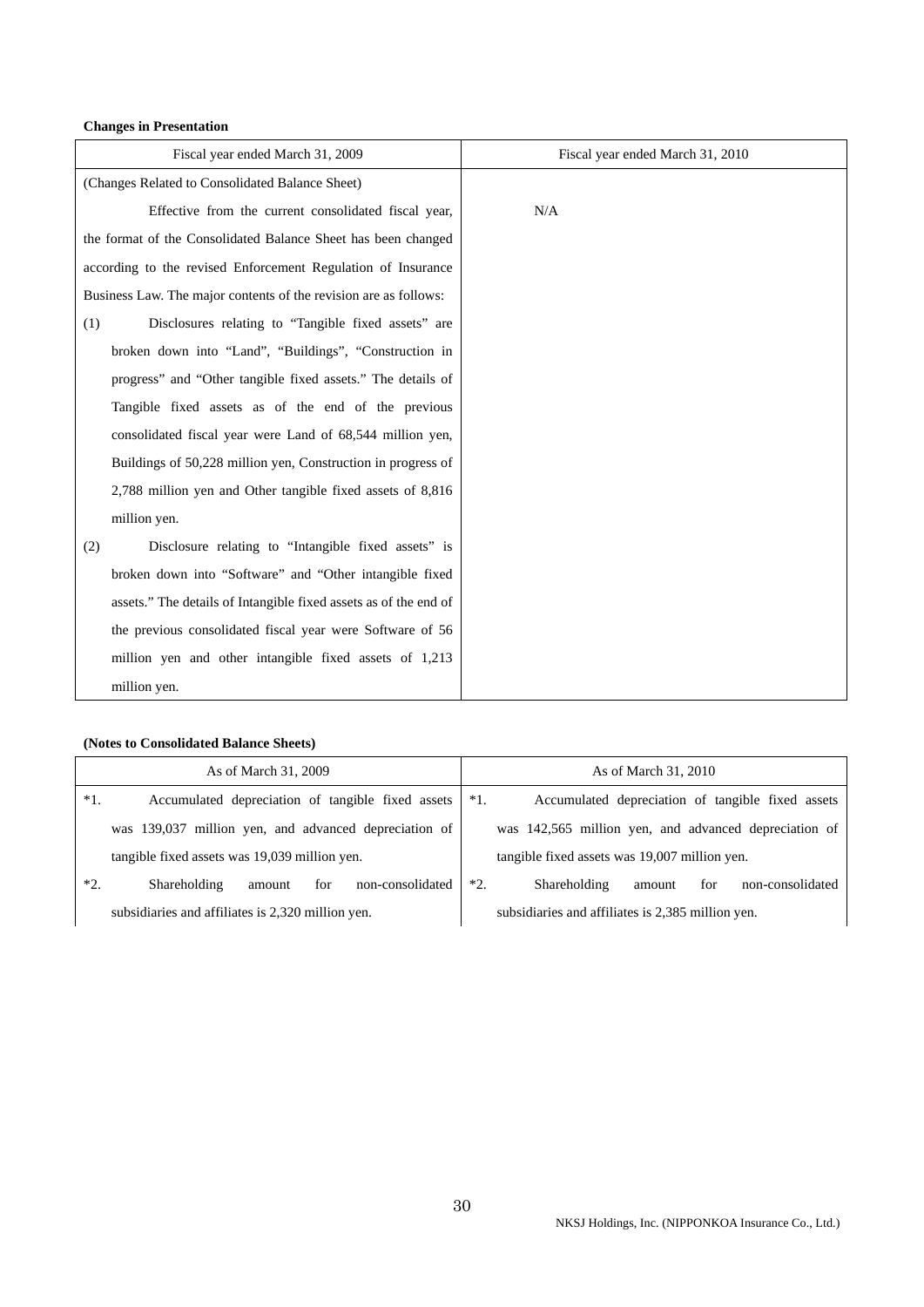\*3.

(1) The Company's loan portfolio contained "loans to bankrupt borrowers" in the amount of 11 million yen and "delinquent/overdue loans" in the amount of 1,695 million yen.

 "Loans to bankrupt borrowers" comprise loans in a status compliant with the criteria set forth in the pertaining items of Article 96, Clause 1 of the Enforcement Ordinance of Corporation Tax Law for which the accrual of interest income for accounting purposes has been discontinued (excluding written-off delinquent loans, hereafter called "non-accrual loans"), given that the collection or settlement of principal and/or interest cannot be expected for reasons like principal and/or interest payments remaining past due for a specific term.

 "Delinquent/overdue loans" are non-accrual loans other than "loans to bankrupt borrowers" and loans subject to interest payment forbearance for the purpose of facilitating the restructuring of, or for supporting, the borrowers.

(2) There was no amount of "delinquent/overdue loans for three months or more" in the Company's loan portfolio.

 "Delinquent/overdue loans for three months or more" consist of loans for which the principal and/or interest is past due three months or more counting from the first day after the contractual due date, but exclude "loans to bankrupt borrowers" and "delinquent/overdue loans."

(3) The amount of "restructured loans" in the Company's loan portfolio was 191 million yen.

 "Restructured loans" comprise loans for which the lending conditions have been relaxed to facilitate the restructuring or support of the borrowers, such as reduction or exemption of interest rate, forbearance of interest payments and/or principal repayment, waiver of claims and other measures to the favor of the borrowers, but exclude "loans to bankrupt borrowers", "delinquent/overdue loans" and "delinquent/overdue loans for three months or more."

(1) The Company's loan portfolio contained "loans to bankrupt borrowers" in the amount of 41 million yen and "delinquent/overdue loans" in the amount of 1,191 million yen.

 "Loans to bankrupt borrowers" comprise loans in a status compliant with the criteria set forth in the pertaining items of Article 96, Clause 1 of the Enforcement Ordinance of Corporation Tax Law for which the accrual of interest income for accounting purposes has been discontinued (excluding written-off delinquent loans, hereafter called "non-accrual loans"), given that the collection or settlement of principal and/or interest cannot be expected for reasons like principal and/or interest payments remaining past due for a specific term.

 "Delinquent/overdue loans" are non-accrual loans other than "loans to bankrupt borrowers" and loans subject to interest payment forbearance for the purpose of facilitating the restructuring of, or for supporting, the borrowers.

\*3.

(2) There was no amount of "delinquent/overdue loans for three months or more" in the Company's loan portfolio.

 "Delinquent/overdue loans for three months or more" consist of loans for which the principal and/or interest is past due three months or more counting from the first day after the contractual due date, but exclude "loans to bankrupt borrowers" and "delinquent/overdue loans."

(3) The amount of "restructured loans" in the Company's loan portfolio was 566 million yen.

 "Restructured loans" comprise loans for which the lending conditions have been relaxed to facilitate the restructuring or support of the borrowers, such as reduction or exemption of interest rate, forbearance of interest payments and/or principal repayment, waiver of claims and other measures to the favor of the borrowers, but exclude "loans to bankrupt borrowers", "delinquent/overdue loans" and "delinquent/overdue loans for three months or more."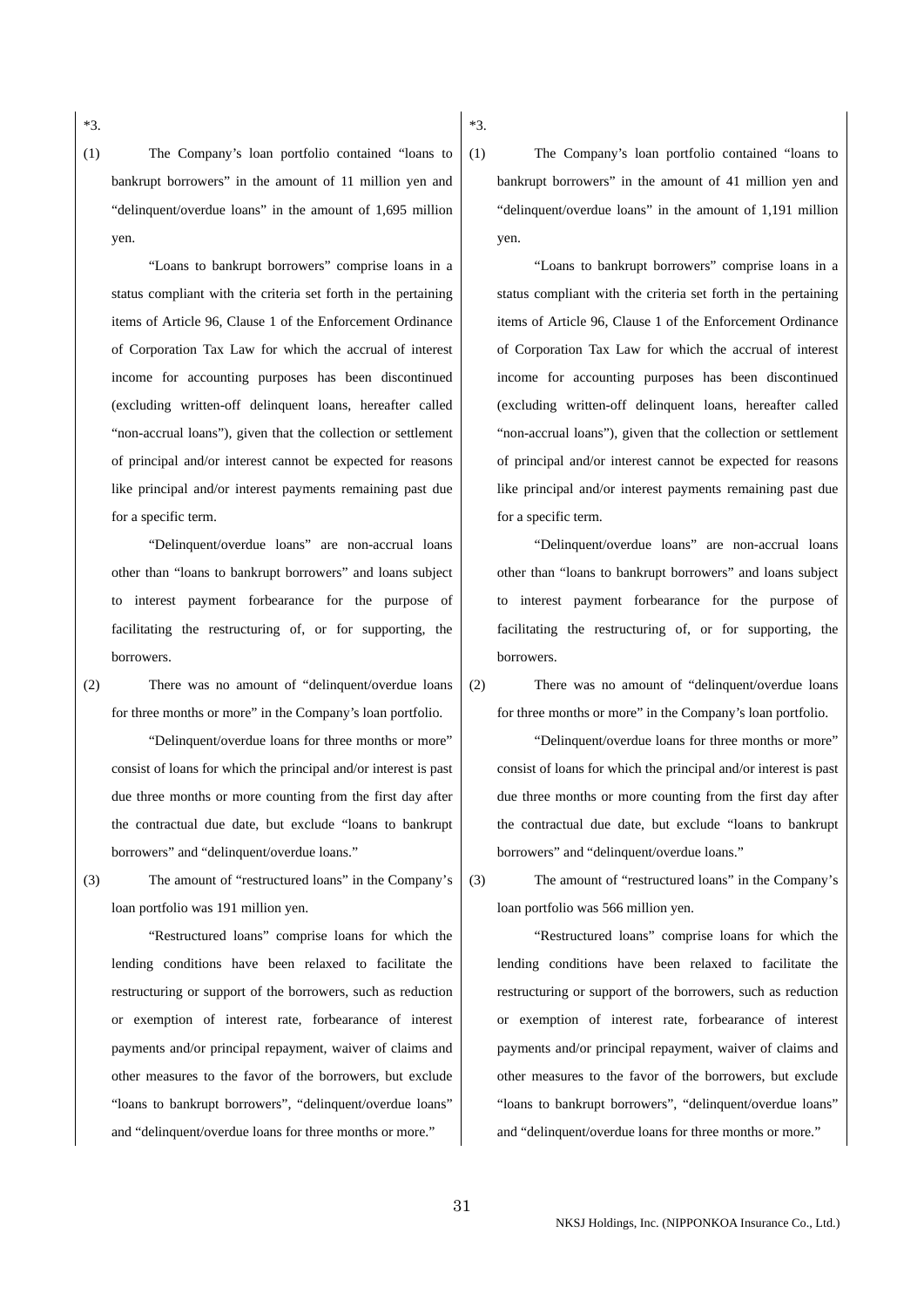- (4) The aggregate of "loans to bankrupt borrowers", "delinquent/overdue loans", "delinquent/overdue loans for three months or more" and "restructured loans" totaled 1,897 million yen.
- \*4. Assets pledged as collateral amounts to 294 million yen in cash and bank deposits, 7,876 million yen in securities and 4,762 million yen in tangible fixed assets. The Company had obligations from loans secured by collateral in the amount of 1,740 million yen included in "Other liabilities."
- \*5. The amount of 76,330 million yen of securities extended based on securities lending agreements has been included in investment in securities.
- 6. Of the securities received by the Company through loan transactions of bonds with collateral money and similar loan transactions (Repurchase transaction), those for which the Company and its domestic consolidated subsidiaries hold a right to dispose of them by sale or use as collateral at their discretion amounts to 33,795 million yen, which the Company entirely own.

### **(Notes to Consolidated Statements of Income)**

(4) The aggregate of "loans to bankrupt borrowers", "delinquent/overdue loans", "delinquent/overdue loans for three months or more" and "restructured loans" totaled 1,799 million yen.

- \*4. Assets pledged as collateral amounts to 329 million yen in cash and bank deposits, 6,434 million yen in securities and 4,288 million yen in tangible fixed assets. The Company had obligations from loans secured by collateral in the amount of 1,561 million yen included in "Other liabilities."
- \*5. The amount of 28,966 million yen of securities extended based on securities lending agreements has been included in investment in securities.
- 6. Of the securities received by the Company through loan transactions of bonds with collateral money and similar loan transactions (Repurchase transaction), those for which the Company and its domestic consolidated subsidiaries hold a right to dispose of them by sale or use as collateral at their discretion amounts to 27,709 million yen, which the Company entirely own.

| Fiscal year ended March 31, 2009                   | Fiscal year ended March 31, 2010                       |
|----------------------------------------------------|--------------------------------------------------------|
| *1. Details of business expenses are as follows:   | Details of business expenses are as follows:<br>$*1$ . |
| (Millions of Yen)                                  | (Millions of Yen)                                      |
| 118,874<br>Commissions and brokerage expenses      | 115,735<br>Commissions and brokerage expenses          |
| Salary<br>68.936                                   | 69,556<br>Salary                                       |
| Business expenses are the sum of Loss adjustment   | Business expenses are the sum of Loss adjustment       |
| expenses, Operating and administrative expense and | expenses, Operating and administrative expense and     |
| Commissions and brokerage expenses in Consolidated | Commissions and brokerage expenses in Consolidated     |
| Statements of Income.                              | Statements of Income.                                  |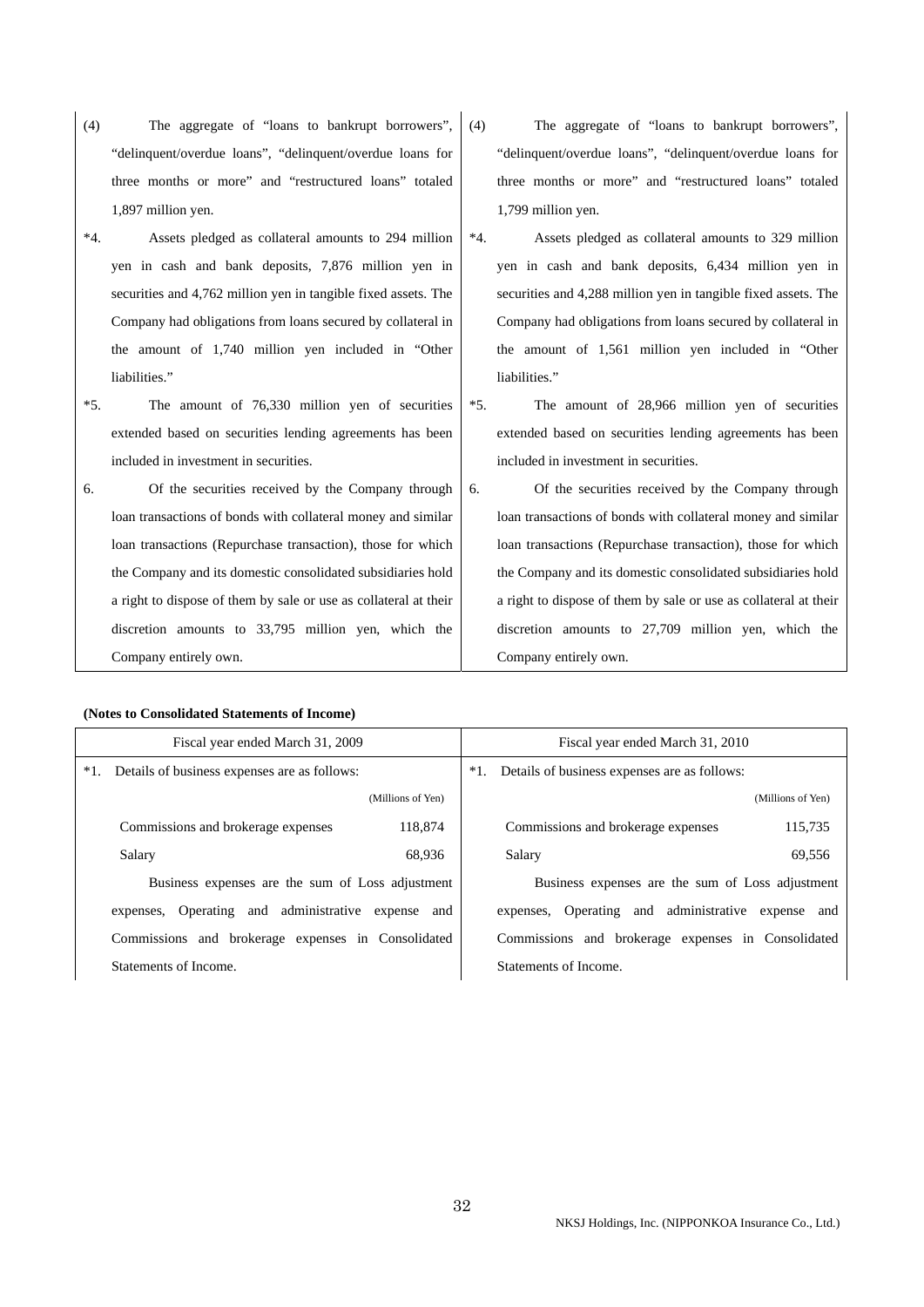\*2. The details of the impairment of fixed assets in this fiscal year are as follows:

 The fixed assets of the Company and its domestic consolidated subsidiaries used in the insurance business operations, etc. are grouped together as a single fixed asset group, and investment properties and idle properties are grouped by individual properties.

 The book values of the following properties, the profitability of which has decreased significantly due to falling land prices and other reasons were impaired to the recoverable amount. The amount of the resulting decrease has been accumulated within special loss from impairment losses on fixed assets amounting to 489 million yen.

| Use        |                  | District       |              | <b>Impairment</b> losses |        |       |
|------------|------------------|----------------|--------------|--------------------------|--------|-------|
|            | Category         |                | Land         | Property                 | Others | Total |
| Investment | Land and         | $\overline{4}$ |              |                          |        |       |
| properties | <b>Buildings</b> | properties,    |              |                          |        |       |
|            |                  | including      | $\mathbf{1}$ | 121                      | 95     | 218   |
|            |                  | property in    |              |                          |        |       |
|            |                  | Tokyo          |              |                          |        |       |
| Idle       | Land and         | 13             |              |                          |        |       |
| properties | <b>Buildings</b> | properties,    |              |                          |        |       |
|            |                  | including      | 210          | 60                       | ٠      | 270   |
|            |                  | property in    |              |                          |        |       |
|            |                  | Fukui          |              |                          |        |       |
| Total      |                  |                | 211          | 181                      | 95     | 489   |

(Millions of Yen)

\*2. The details of the impairment of fixed assets in this fiscal year are as follows:

 The fixed assets of the Company and its domestic consolidated subsidiaries used in the insurance business operations, etc. are grouped together as a single fixed asset group, and investment properties and idle properties are grouped by individual properties.

 The book values of the following properties, the profitability of which has decreased significantly due to falling land prices and other reasons were impaired to the recoverable amount. The amount of the resulting decrease has been accumulated within special loss from impairment losses on fixed assets amounting to 263 million yen.

(Millions of Yen)

|            |                  |                |      | <b>Impairment</b> losses |       |
|------------|------------------|----------------|------|--------------------------|-------|
| Use        | Category         | District       | Land | Property                 | Total |
| Investment | Land and         | 3 properties,  |      |                          |       |
| properties | <b>Buildings</b> | including      | 29   | 125                      | 155   |
|            |                  | property in    |      |                          |       |
|            |                  | Shimane        |      |                          |       |
| Idle       | Land and         | 11             |      |                          |       |
| properties | <b>Buildings</b> | properties,    |      |                          |       |
|            |                  | including      | 25   | 82                       | 108   |
|            |                  | in<br>property |      |                          |       |
|            |                  | Okayama        |      |                          |       |
| Total      |                  |                | 55   | 207                      | 263   |

 The recoverable amount is measured as the net sales value. The net sales value is measured by real estate appraisers.

 \*3. Other special losses is mainly caused by expenses related to business integration amounting to 3,134 million yen.

 The recoverable amount is measured as the net sales value. The net sales value is measured by real estate appraisers.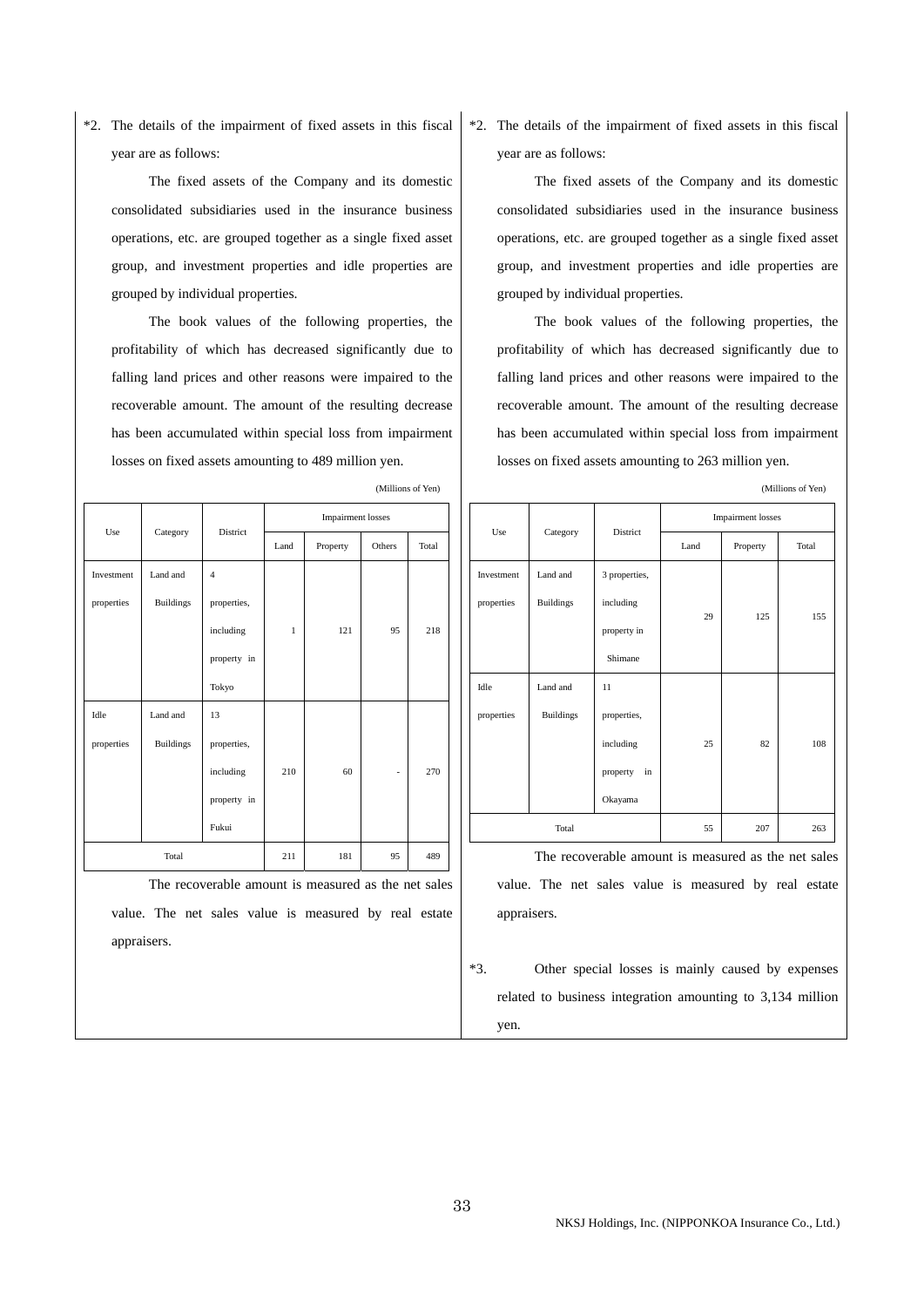### **(Notes to Consolidated Statements of Changes in Net Assets)**

Fiscal year ended March 31, 2009

1. Items related to the type and total number of outstanding shares, and the type and number of treasury stock

|                    |                          |                                                                                |                          | (Thousands of shares)   |
|--------------------|--------------------------|--------------------------------------------------------------------------------|--------------------------|-------------------------|
|                    | Previous fiscal year-end | Increase during the<br>Decrease during the<br>current period<br>current period |                          | Current fiscal year-end |
| Outstanding shares |                          |                                                                                |                          |                         |
| Common stock       | 816,743                  | $\overline{\phantom{0}}$                                                       | $\overline{\phantom{a}}$ | 816,743                 |
| Total              | 816,743                  | $\overline{\phantom{0}}$                                                       |                          | 816,743                 |
| Treasury stock     |                          |                                                                                |                          |                         |
| Common stock       | 54,517                   | 10,092                                                                         | 271                      | 64,339                  |
| Total              | 54,517                   | 10,092                                                                         | 271                      | 64,339                  |

(Notes) 1. An increase of 10,092 thousand shares in the number of treasury stock of common stock is due to the acquisition of 10,000 thousand shares based on the resolution by the Board of Directors on September 19, 2008 and the increase of 92 thousand shares resulting from purchase of fractional shares.

 2. A decrease of 271 thousand shares in the number of treasury stock of common stock is due to the decrease of 250 thousand shares resulting from the exercise of subscription rights to shares and the decrease of 21 thousand shares resulting from sale of fractional shares.

### 2. Items related to subscription rights to shares

(Millions of Yen)

| Category    | Detail of subscription rights to shares        | Outstanding balance at the current fiscal year-end |
|-------------|------------------------------------------------|----------------------------------------------------|
| The Company | Subscription rights to shares as stock options | 458                                                |
|             | Total                                          | 458                                                |

### 3. Items related to dividends

### (1) Paid amount of dividends

| Resolution                                               | Aggregate amount<br>Type of shares<br>of dividends<br>share |                   | Dividend per | Recorded date  | Effective date |
|----------------------------------------------------------|-------------------------------------------------------------|-------------------|--------------|----------------|----------------|
| Regular shareholders' meeting<br>held on June $26, 2008$ | Common stock                                                | 5,716 million yen | $7.50$ ven   | March 31, 2008 | June 27, 2008  |

(2) Cash dividends which will become effective in the following fiscal period out of those whose recorded date belongs to the current

fiscal period

| Resolution                    | Type of | Aggregate amount  | Source of | Dividend  | Recorded date  | Effective date |  |
|-------------------------------|---------|-------------------|-----------|-----------|----------------|----------------|--|
|                               | shares  | of dividends      | dividends | per share |                |                |  |
| Regular shareholders' meeting | Common  |                   | Retained  |           |                |                |  |
| held on June $25, 2009$       | stock   | 6,019 million yen | earnings  | 8.00 yen  | March 31, 2009 | June 26, 2009  |  |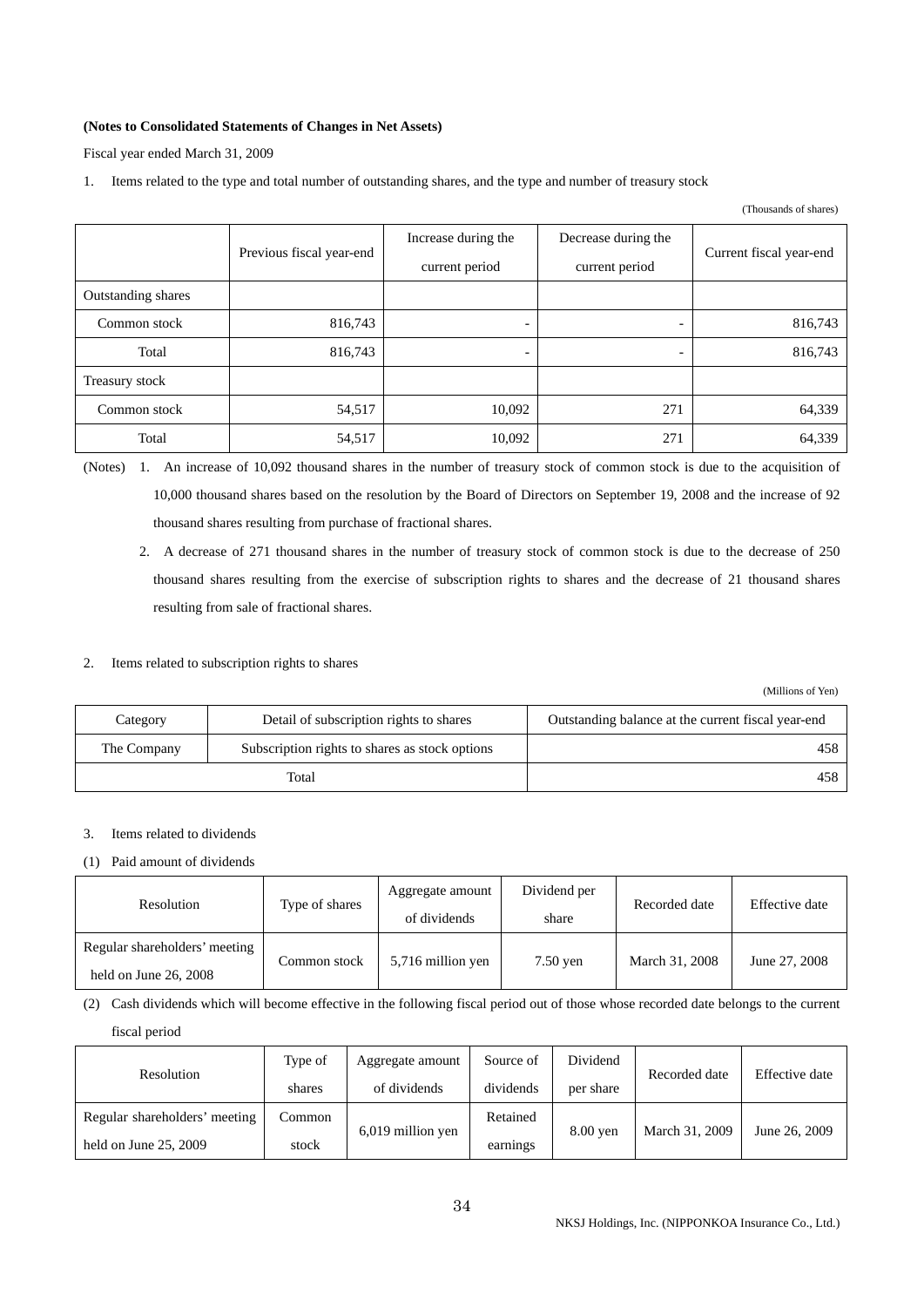Fiscal year ended March 31, 2010

1. Items related to the type and total number of outstanding shares, and the type and number of treasury stock

#### (Thousands of shares)

|                    | Previous fiscal year-end | Increase during the<br>current period | Decrease during the<br>current period | Current fiscal year-end  |
|--------------------|--------------------------|---------------------------------------|---------------------------------------|--------------------------|
| Outstanding shares |                          |                                       |                                       |                          |
| Common stock       | 816,743                  | $\overline{\phantom{a}}$              | 64,289                                | 752,453                  |
| Total              | 816,743                  | $\overline{\phantom{0}}$              | 64,289                                | 752,453                  |
| Treasury stock     |                          |                                       |                                       |                          |
| Common stock       | 64,339                   | 280                                   | 64,619                                | $\overline{\phantom{0}}$ |
| Total              | 64,339                   | 280                                   | 64,619                                | $\overline{\phantom{0}}$ |

(Notes) 1. A decrease of 64,289 thousand shares in the number of outstanding shares of common stock is due to retirement of treasury stock.

- 2. An increase of 280 thousand shares in the number of treasury stock of common stock is due to purchase of fractional shares.
- 3. A decrease of 64,619 thousand shares in the number of treasury stock of common stock is due to the decrease of 64,289 thousand shares resulting from retirement of treasury stock, the decrease of 314 thousand shares resulting from the exercise of subscription rights to shares and the decrease of 15 thousand shares resulting from sale of fractional shares.

### 2. Items related to subscription rights to shares

(Millions of Yen)

| Category    | Detail of subscription rights to shares        | Outstanding balance at the current fiscal year-end |
|-------------|------------------------------------------------|----------------------------------------------------|
| The Company | Subscription rights to shares as stock options | 565.                                               |
|             | Total                                          | 565                                                |

### 3. Items related to dividends

### (1) Paid amount of dividends

| Resolution                                               | Type of shares | Aggregate amount<br>of dividends | Dividend per<br>share | Recorded date  | Effective date |
|----------------------------------------------------------|----------------|----------------------------------|-----------------------|----------------|----------------|
| Regular shareholders' meeting<br>held on June $25, 2009$ | Common stock   | 6,019 million yen                | $8.00$ yen            | March 31, 2009 | June 26, 2009  |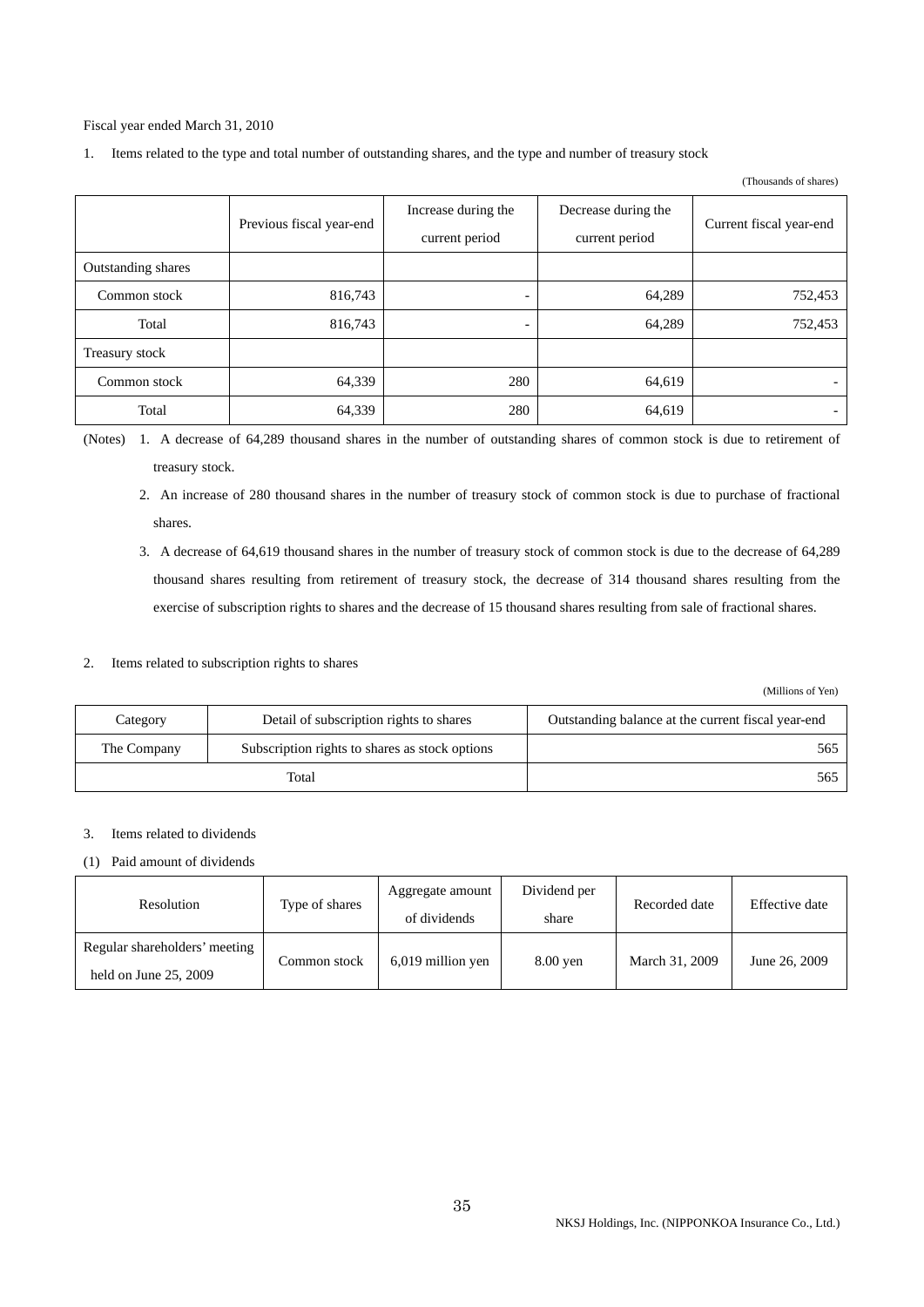(2) Cash dividends which will become effective in the following fiscal period out of those whose recorded date belongs to the current fiscal period

Matters concerning dividends attributable to common shares are proposed as an agenda of the regular shareholders' meeting to be held on June 28, 2010 as follows:

|                               | Type of | Aggregate amount    | Source of | Dividend  | Recorded date  | Effective date |
|-------------------------------|---------|---------------------|-----------|-----------|----------------|----------------|
| Resolution plan               | shares  | of dividends        | dividends | per share |                |                |
| Regular shareholders' meeting | Common  |                     | Retained  | 8.00 ven  |                |                |
| to be held on June 28, 2010   | stock   | $6,019$ million yen | earnings  |           | March 31, 2010 | June 29, 2010  |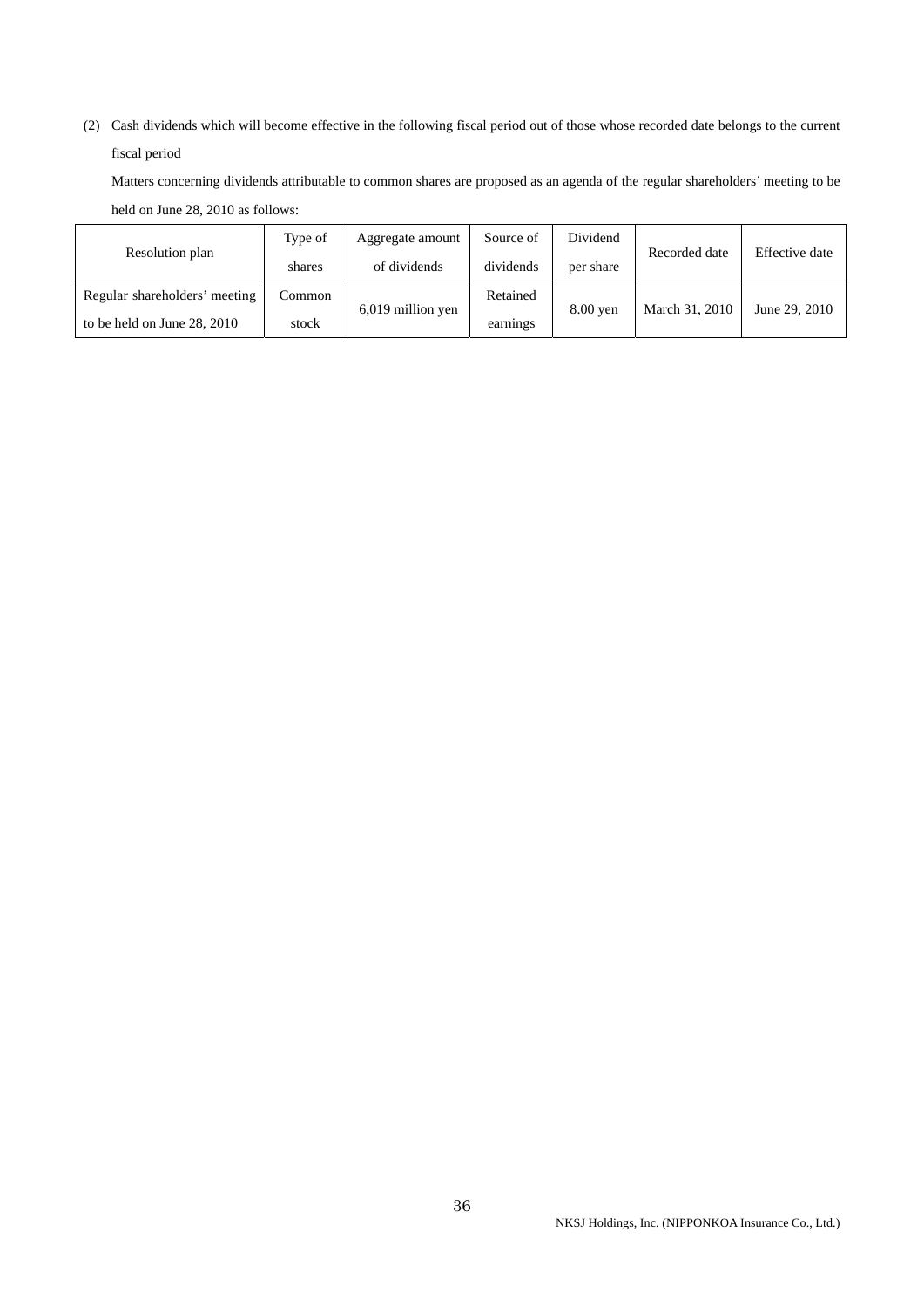| Fiscal year ended March 31, 2009                               |                   | Fiscal year ended March 31, 2010                               |                   |  |
|----------------------------------------------------------------|-------------------|----------------------------------------------------------------|-------------------|--|
| *1. Cash and cash equivalents as of March 31, 2009 consists of |                   | *1. Cash and cash equivalents as of March 31, 2010 consists of |                   |  |
| the following:                                                 |                   | the following:                                                 |                   |  |
| Items on the consolidated balance sheets:                      | (Millions of Yen) | Items on the consolidated balance sheets:                      | (Millions of Yen) |  |
| Cash and bank deposits                                         | 113,074           | Cash and bank deposits                                         | 107,791           |  |
| Call loans                                                     | 16,043            | Call loans                                                     | 50,478            |  |
| Receivables under resale agreement                             | 29,996            | Monetary receivables bought                                    | 6,129             |  |
| Monetary receivables bought                                    | 41,300            | Investments in securities                                      | 2,176,326         |  |
| Investments in securities                                      | 2,134,547         | Less:                                                          |                   |  |
| Less:                                                          |                   | Bank deposits with original maturity                           |                   |  |
| Bank deposits with original maturity                           |                   | longer than 3 months                                           | (22, 128)         |  |
| longer than 3 months                                           | (23,585)          | Monetary receivables bought other than                         |                   |  |
| Monetary receivables bought other than                         |                   | cash equivalents                                               | (6,129)           |  |
| cash equivalents                                               | (10, 303)         | Securities other than cash equivalents                         | (2,171,326)       |  |
| Securities other than cash equivalents                         | (2,132,547)       | Cash and cash equivalents                                      | 141,141           |  |
| Cash and cash equivalents                                      | 168,525           |                                                                |                   |  |
| Detail of significant non cash transactions<br>2.              |                   | Detail of significant non cash transactions<br>2.              |                   |  |
| N/A                                                            |                   | Same as the left                                               |                   |  |
| 3.<br>Cash flows from investment activities include cash       |                   | Same as the left<br>3.                                         |                   |  |
| from investment activities related to insurance<br>flow        |                   |                                                                |                   |  |
| operation.                                                     |                   |                                                                |                   |  |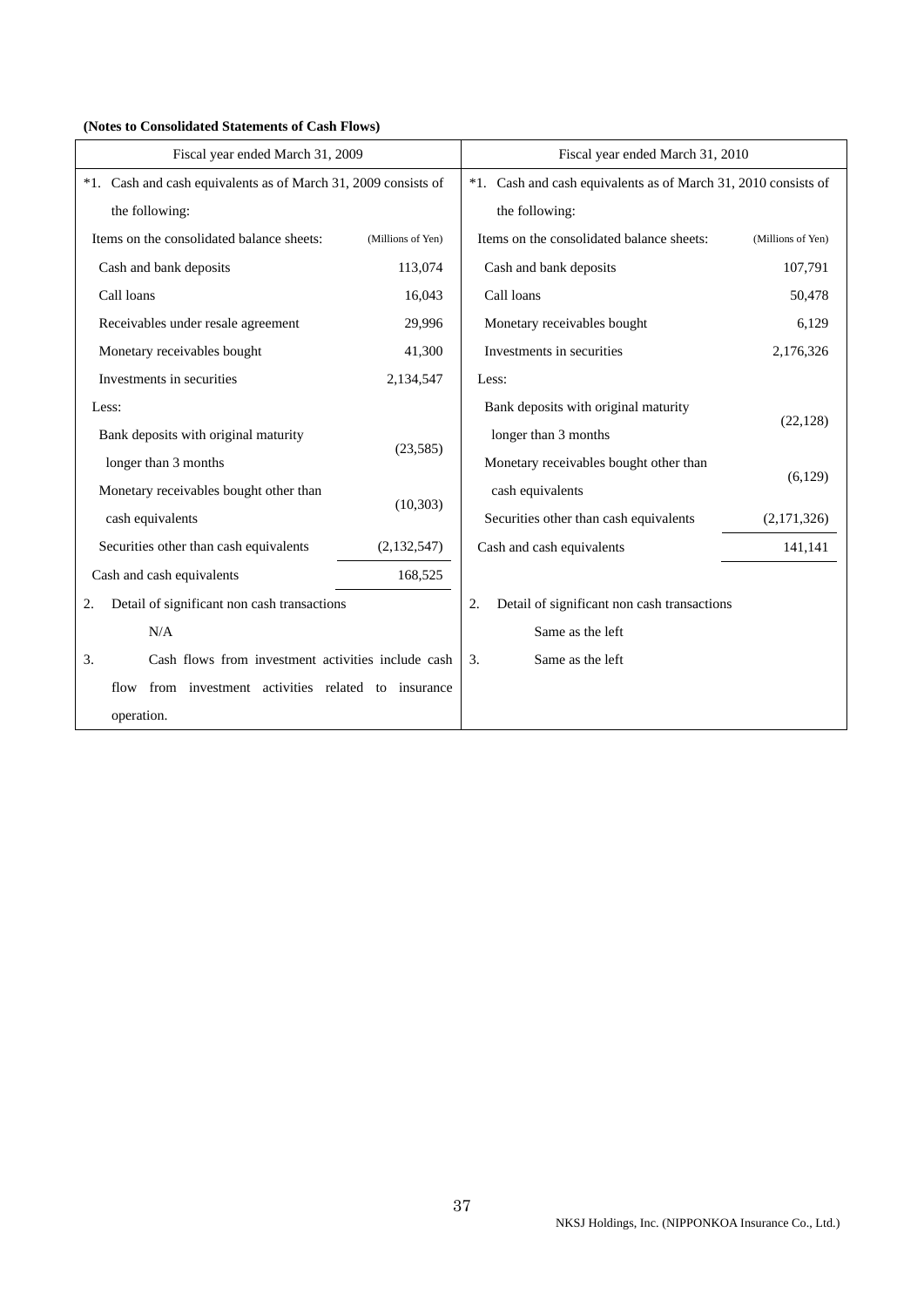### **(Segment Information)**

[Information by types of business segment]

Fiscal year ended March 31, 2009

|                                             | Non-Life insurance | Life insurance               | Total     | Elimination              | Consolidated |
|---------------------------------------------|--------------------|------------------------------|-----------|--------------------------|--------------|
| i. Operating income and expenses            |                    |                              |           |                          |              |
| Operating income                            |                    |                              |           |                          |              |
| Transactions with external customers<br>(1) | 919,331            | 75,037                       | 994,369   | (45,262)                 | 949,106      |
| Intercompany transactions<br>(2)            | 908                | 23                           | 931       | (931)                    |              |
| Total                                       | 920,239            | 75,061                       | 995,300   | (46, 194)                | 949,106      |
| Operating expenses                          | 922,466            | 75,877                       | 998,343   | (46, 194)                | 952,149      |
| Ordinary profit (loss)                      | (2,226)            | (816)                        | (3,043)   | $\overline{\phantom{a}}$ | (3,043)      |
| ii. Assets, depreciation, impairment        |                    |                              |           |                          |              |
| losses and capital investment               |                    |                              |           |                          |              |
| Assets                                      | 2,660,605          | 429,022                      | 3,089,627 | (103)                    | 3,089,523    |
| Depreciation                                | 6,917              | 89                           | 7,007     | $\overline{\phantom{a}}$ | 7,007        |
| <b>Impairment</b> losses                    | 489                | $\qquad \qquad \blacksquare$ | 489       | $\overline{\phantom{a}}$ | 489          |
| Capital investment                          | 8,637              | 111                          | 8,749     |                          | 8,749        |

(Notes) 1. The segments are classified by the actual business operations of the NIPPONKOA Group.

2. Major business of each segment is as follows:

(1) Non-life insurance: Non-life insurance operation and related investment activities.

(2) Life insurance: Life insurance operation and related investment activities.

 3. Amounts in elimination in transactions with external customers mainly include transfer of underwriting reserves in life insurance operation.

(Millions of Yen)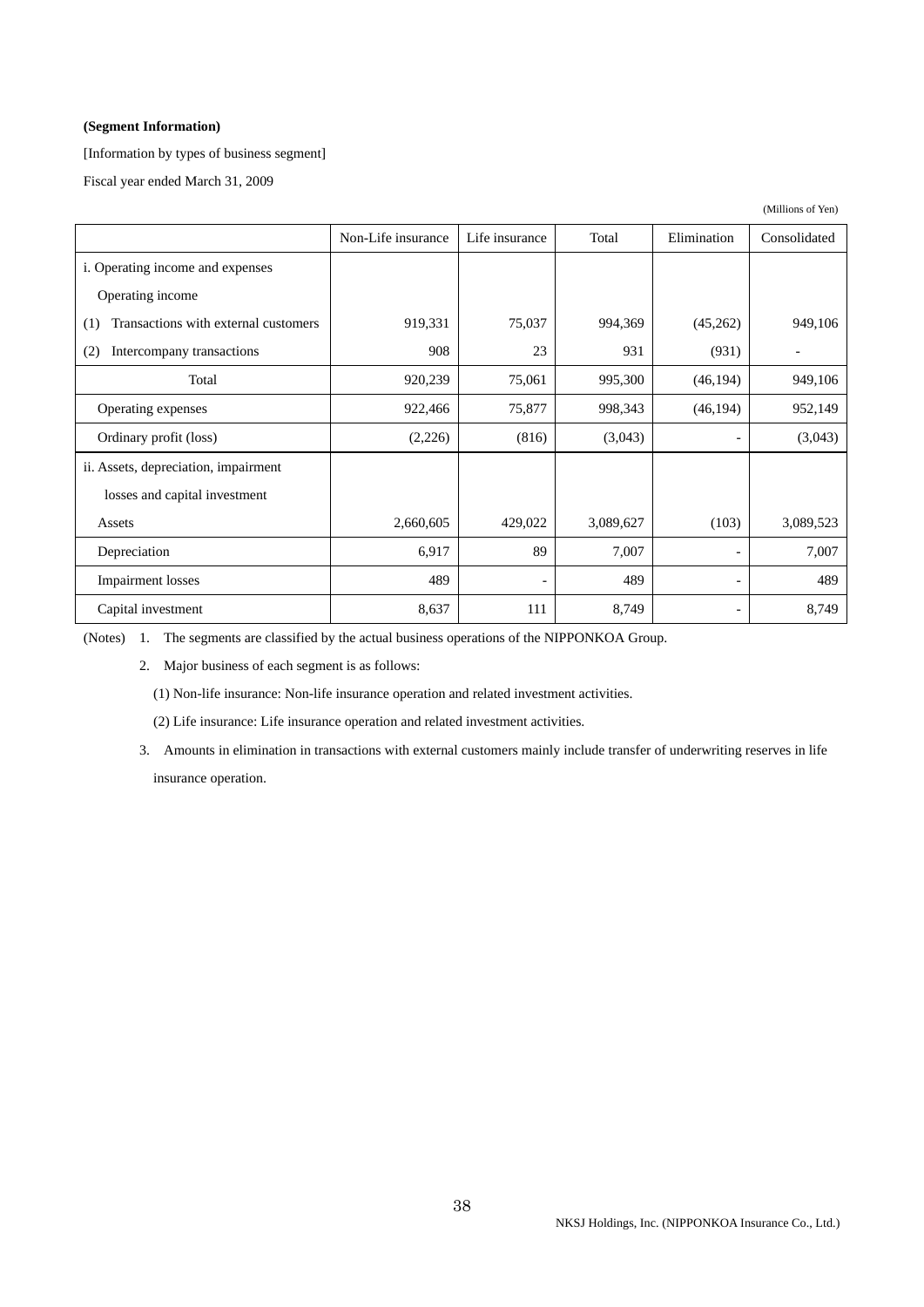Fiscal year ended March 31, 2010

(Millions of Yen)

|                                             | Non-Life insurance | Life insurance           | Total     | Elimination              | Consolidated |
|---------------------------------------------|--------------------|--------------------------|-----------|--------------------------|--------------|
| i. Operating income and expenses            |                    |                          |           |                          |              |
| Operating income                            |                    |                          |           |                          |              |
| Transactions with external customers<br>(1) | 870,834            | 76,385                   | 947,219   | (44, 117)                | 903,102      |
| Intercompany transactions<br>(2)            | 887                | 23                       | 910       | (910)                    |              |
| Total                                       | 871,722            | 76,408                   | 948,130   | (45,028)                 | 903,102      |
| Operating expenses                          | 841,828            | 75,415                   | 917,244   | (45,028)                 | 872,215      |
| Ordinary profit                             | 29,893             | 992                      | 30,886    | $\qquad \qquad -$        | 30,886       |
| ii. Assets, depreciation, impairment        |                    |                          |           |                          |              |
| losses and capital investment               |                    |                          |           |                          |              |
| Assets                                      | 2,583,022          | 468,988                  | 3,052,010 | (105)                    | 3,051,905    |
| Depreciation                                | 7,162              | 95                       | 7,258     | $\overline{\phantom{a}}$ | 7,258        |
| Impairment losses                           | 263                | $\overline{\phantom{a}}$ | 263       | $\overline{\phantom{a}}$ | 263          |
| Capital investment                          | 9,213              | 366                      | 9,580     | $\overline{\phantom{a}}$ | 9,580        |

(Notes) 1. The segments are classified by the actual business operations of the NIPPONKOA Group.

2. Major business of each segment is as follows:

(1) Non-life insurance: Non-life insurance operation and related investment activities.

(2) Life insurance: Life insurance operation and related investment activities.

 3. Amounts in elimination in transactions with external customers mainly include transfer of underwriting reserves in life insurance operation.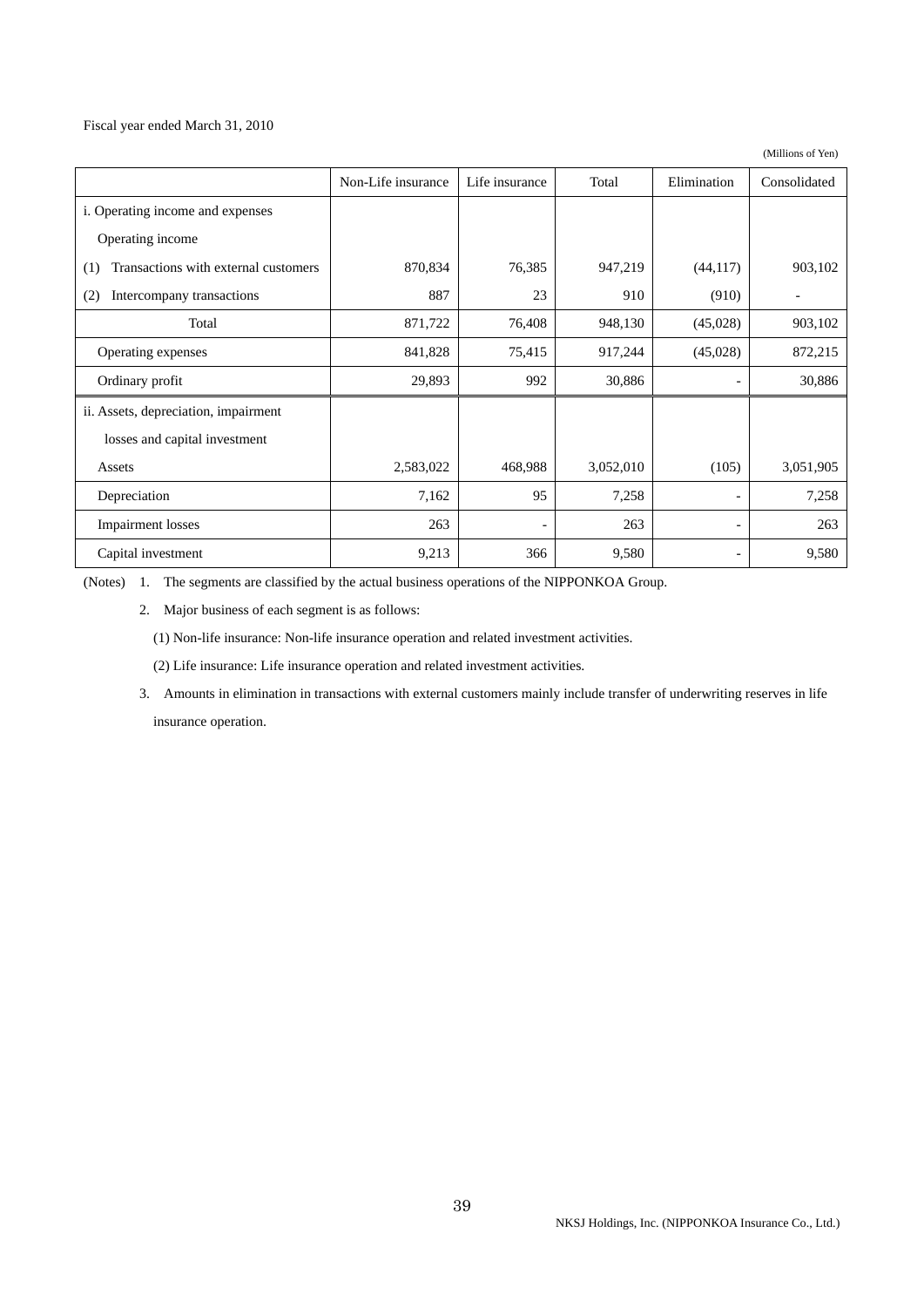### [Information related to geographical segments]

Fiscal year ended March 31, 2009:

 Information related to geographical segments is not described because domestic operating income and assets constitute more than 90% of the aggregate amount of operating income and assets of all segments.

### Fiscal year ended March 31, 2010:

Same as the above

## [Overseas sales]

Fiscal year ended March 31, 2009:

 Information related to overseas sales is not described because overseas operating income constitutes less than 10% of consolidated operating income.

#### Fiscal year ended March 31, 2010:

Same as the above

### **(Lease)**

Information related to lease is not described because of immateriality.

#### **(Transaction with related parties)**

Information for transaction with related party is not described because of immateriality.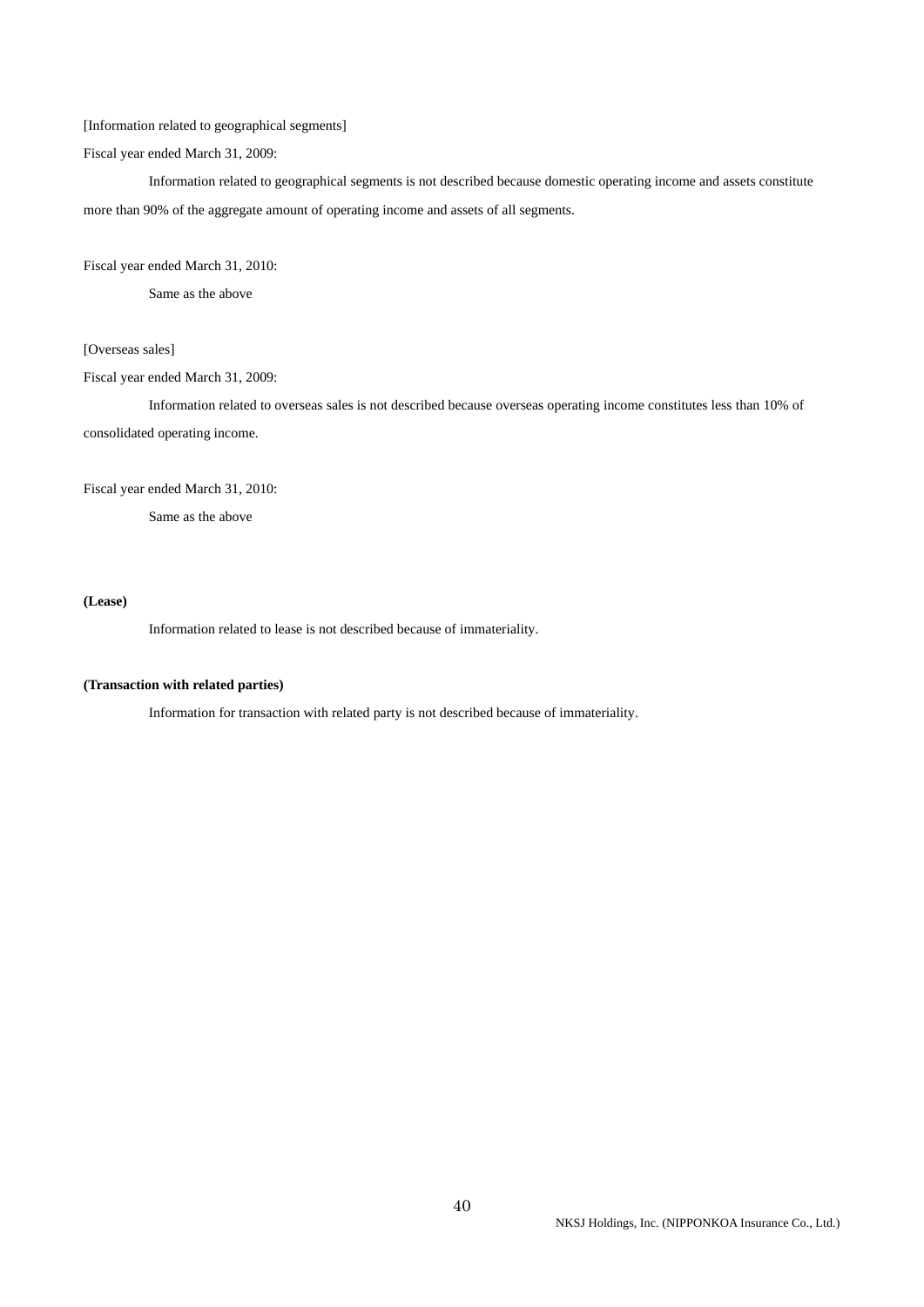### **(Income taxes)**

| Fiscal year ended March 31, 2009                                    |                   | Fiscal year ended March 31, 2010                                    |                   |
|---------------------------------------------------------------------|-------------------|---------------------------------------------------------------------|-------------------|
| The components of the net deferred tax assets and liabilities<br>1. |                   | 1.<br>The components of the net deferred tax assets and liabilities |                   |
| as of March 31, 2009 are as follows:                                |                   | as of March 31, 2010 are as follows:                                |                   |
|                                                                     | (Millions of Yen) |                                                                     | (Millions of Yen) |
| Deferred tax assets:                                                |                   | Deferred tax assets:                                                |                   |
| Underwriting reserves                                               | 102,256           | Underwriting reserves                                               | 105,920           |
| Revaluation loss on securities                                      | 19,347            | Outstanding claims                                                  | 19,355            |
| Outstanding claims                                                  | 17,130            | Revaluation loss on securities                                      | 17,179            |
| Software                                                            | 11,542            | Software                                                            | 11,446            |
| Tax loss carry forward                                              | 8,012             | Reserve for retirement benefits                                     | 7,793             |
| Other                                                               | 30,729            | Other                                                               | 30,221            |
| Sub-total                                                           | 189,019           | Sub-total                                                           | 191,917           |
| Valuation allowance                                                 | (22, 691)         | Valuation allowance                                                 | (24,591)          |
| Total                                                               | 166,328           | Total                                                               | 167,325           |
| Deferred tax liabilities:                                           |                   | Deferred tax liabilities:                                           |                   |
| Net unrealized gain on available-for-sale                           |                   | Net unrealized gain on available-for-sale                           |                   |
| securities                                                          | (52,109)          | securities                                                          | (95, 495)         |
| Other                                                               | (5,507)           | Other                                                               | (4,591)           |
| Total                                                               | (57, 616)         | Total                                                               | (100, 086)        |
| Deferred tax assets (liabilities), net                              | 108,711           | Deferred tax assets (liabilities), net                              | 67,239            |
| The breakdown of the reconciliation between statutory tax<br>2.     |                   | The breakdown of the reconciliation between statutory tax<br>2.     |                   |
| rate in Japan and effective tax rate after application of tax       |                   | rate in Japan and effective tax rate after application of tax       |                   |
| effect for the year ended March 31, 2009 were as follows:           |                   | effect for the year ended March 31, 2010 were as follows:           |                   |
|                                                                     | (% )              |                                                                     | (% )              |
| Statutory tax rate in Japan                                         | 36.10             | Statutory tax rate in Japan                                         | 36.11             |
| Adjustments:                                                        |                   | Adjustments:                                                        |                   |
| Non-taxable revenue including dividends                             |                   | Valuation allowance                                                 | 12.90             |
| received                                                            | (19.02)           | Non-taxable revenue including dividends                             |                   |
| Loss of subsidiary company which does not                           |                   | received                                                            | (9.69)            |
| have a tax effect                                                   | 7.00              | Non-deductible expenses for tax purposes Such                       |                   |
| Non-deductible expenses for tax purposes such                       |                   | as entertainment allowance                                          | 1.62              |
| as entertainment allowance                                          | 2.79              | Others                                                              | 1.44              |
| Valuation allowance                                                 | 2.32              | Effective tax rate after application of tax effect                  | 42.38             |
| Others                                                              | 0.94              |                                                                     |                   |
| Effective tax rate after application of tax effect                  | 30.13             |                                                                     |                   |
|                                                                     |                   |                                                                     |                   |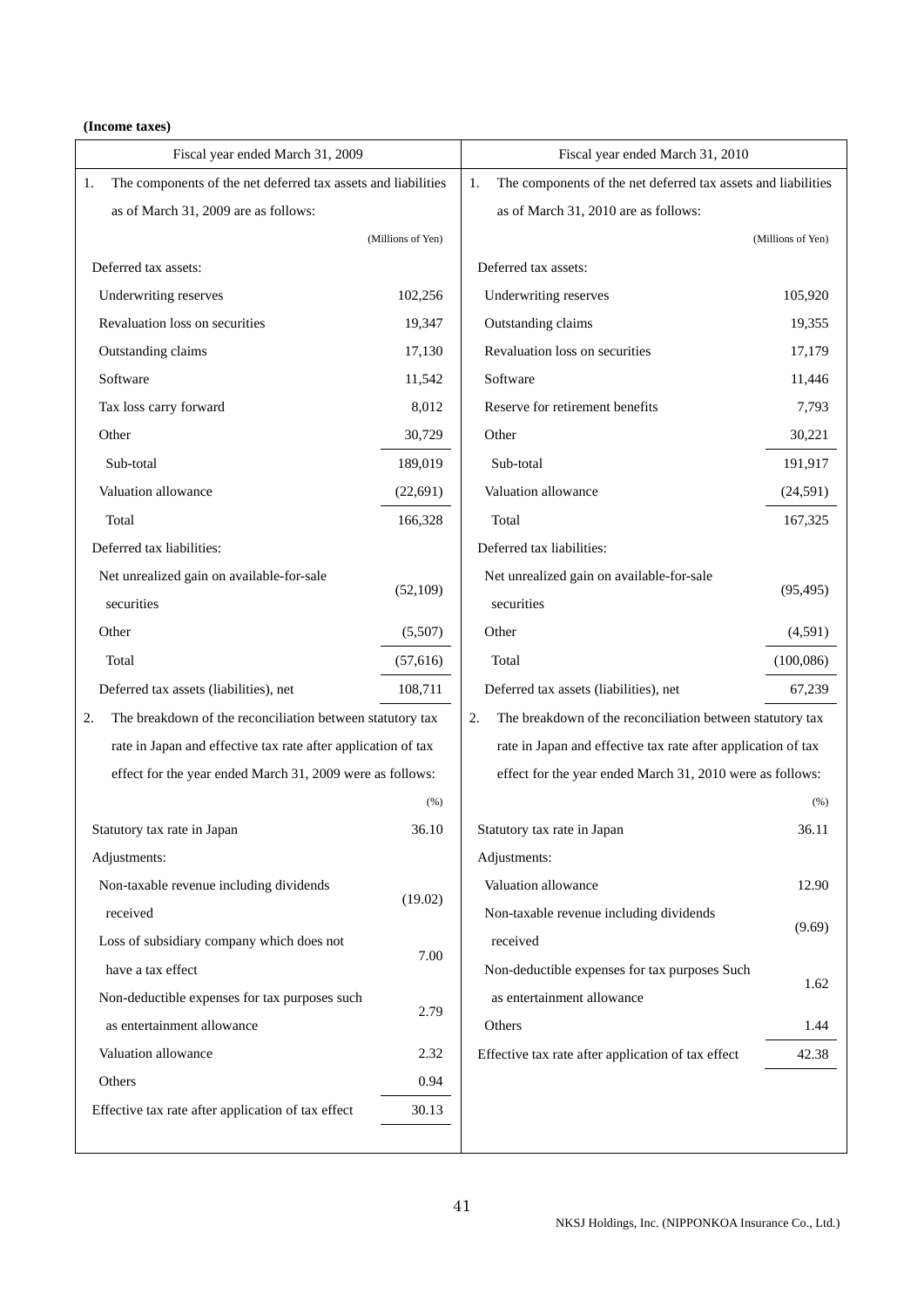#### **(Financial instruments)**

Fiscal year ended March 31, 2010

- 1. Information on conditions of financial instruments
- (1) Policies in utilizing financial instruments

 The NIPPONKOA Group mainly sells non-life insurance and life insurance business. In its non-life insurance business, liquidity is ensured by holding certain amounts of short-term fund and marketable financial instruments to prepare for payments related to insurance business. The NIPPONKOA Group promotes efficiency of asset management and improvements of profits as a basic principal. Derivative transactions are mainly utilized to reduce market risks involved in fluctuations of interest rate, foreign exchange rate and prices arising from asset management and market risk of long-term insurance liabilities caused by fluctuation of market interest rate. In addition, derivative transactions are utilized, to a certain extent, for the purpose of making profit.

 In its life insurance business, the NIPPONKOA Group promotes stable profit earning as a basic principal, with a recognition of characteristics of insurance contracts as liability.

#### (2) Contents and risks of financial instruments

 Financial instruments which the NIPPONKOA Group holds are mainly equity securities and debt securities that contain market risks, credit risks, and liquidity risks that the NIPPONKOA Group could unavoidably be forced to finance or dispose of assets under the unfavorable conditions due to the factors such as chaos of market or shortage of cash flows by occurrence of a large disaster or a significant increase of cancelation policies.

Long-term loans to firms dealing with the Company involve credit risks caused by failure of contracts.

 The Company enters into forward foreign exchange contracts, currency option contracts, currency swaps, interest rate swaps, bond futures, bond option, stock index futures, independent stock options, credit derivatives, weather derivatives and earthquake derivatives. These also involve market risks and credit risks. The domestic consolidated subsidiaries of the Company do not enter into derivative contracts. On the other hand, the consolidated foreign subsidiaries enter into forward foreign exchange contracts.

 Market risks are risks those associated with price fluctuations of investments, which are influenced by fluctuations of foreign exchange rates, interest rates and equity prices. These market risks are effectively reduced on derivative financial instruments that the NIPPONKOA Group utilizes to hedge risks on assets held. In addition, credit risks are those associated with decline of creditworthiness of the investments and/or issuers of securities we own or bankruptcy of our counterparties. The NIPPONKOA Group structures the levels of credit risks by placing limits on its exposure to high rated issuers.

 The Company uses derivatives for hedging purposes. The deferral hedge accounting method is applied to hedging transactions for interest rate swaps to hedge cash flow fluctuation risk of bonds and loans with variable interest rates and interest fluctuation risk related to long term insurance contracts based on "The accounting and auditing treatment on the application of the financial products accounting standard to the insurance industry"(Japanese Institute of Certified Public Accountants Industry Audit Practice Committee Report No.26, hereafter Industry Audit Practice Committee Report No.26). Where certain transactions fulfill the required conditions for the application of the exceptional treatment for interest rate swaps, this treatment is applied to such transactions.

The fair value hedge accounting method is applied to foreign exchange forward contracts and currency option transactions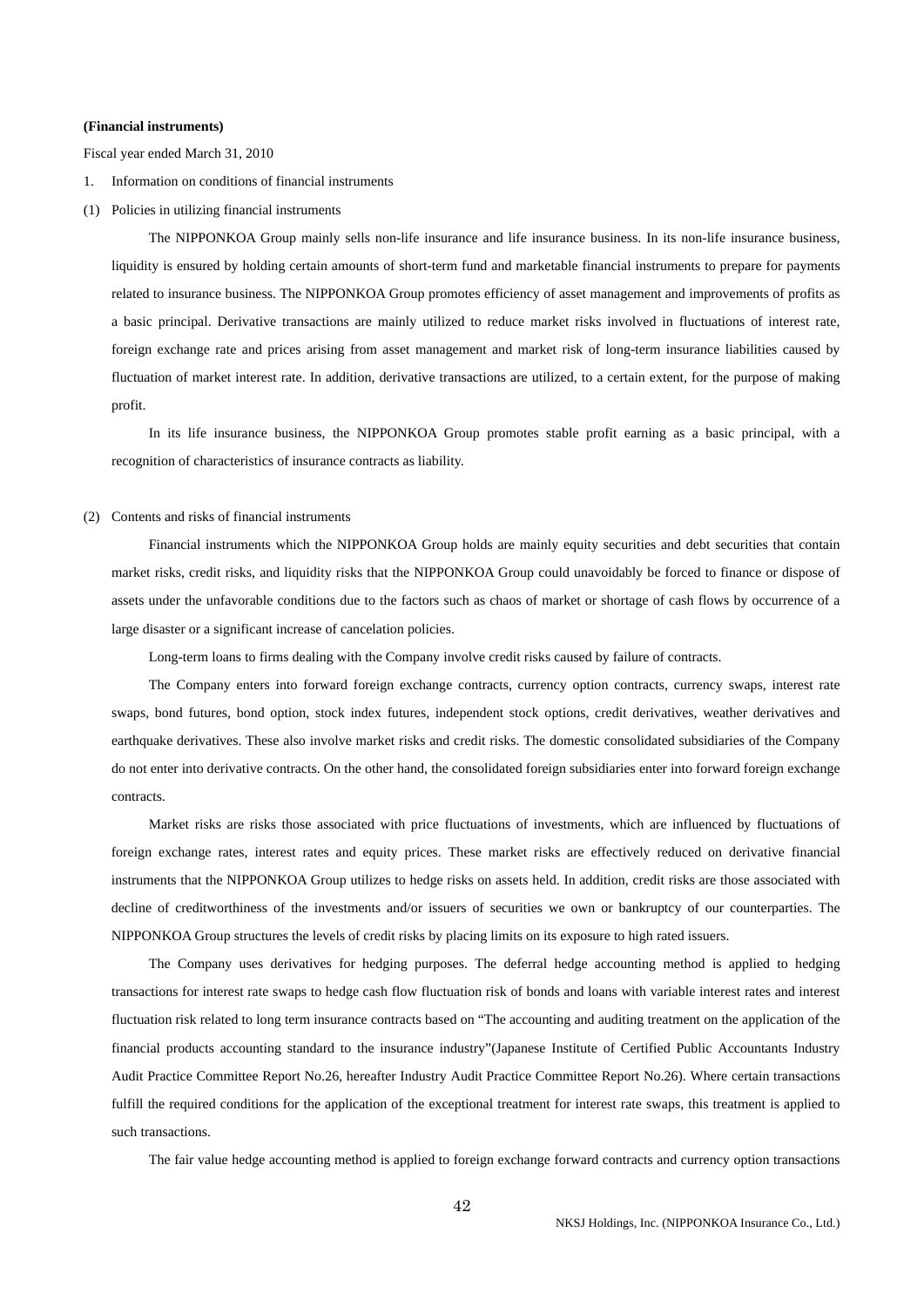in order to reduce the risk of foreign exchange rate fluctuation on foreign currency denominated assets. Where certain transactions fulfill the required conditions for the application of assignment accounting, this accounting is applied to such transactions.

 Hedge effectiveness is judged by comparing the accumulated fluctuation of the market value or cash flows between each hedged item and the related hedging instrument for the period from the commencement of the hedge to the date of judgment. However, if the material conditions of the hedging instrument and the hedged item are the same and there is high effectiveness for each hedge transaction, the judgment for the effectiveness is omitted.

 As for hedge effectiveness based on Industry Audit Practice Committee Report No.26, this is judged by monitoring the circumstance of the interest which effects the calculation of theoretical prices of both insurance liabilities as hedged item and interest rate swap as hedging instrument grouped by the remaining period.

#### (3) Risk management on financial instruments

 The Company and its domestic consolidated subsidiaries conduct financial instruments transactions according to their investment guidelines, which include regulations on maximum amounts for each investment and on acceptable investing ranges by creditworthiness of the counterparties. In conducting transactions, back office and front office are systematically separated to supervise mutually. Conditions of financial instruments transactions are aggregated by the supervising division for each transaction. Conditions of details and unrealized gain/loss of each financial instruments transaction are reported to management on a periodic basis.

 Financial instruments transactions of consolidated foreign subsidiaries are conducted within the range accepted by the Company. The Company receives report of the results of investments every quarter from the consolidated foreign subsidiaries.

Individual risks are managed as follows:

(a) The management of market risks

 For assets related market risks, the Company monitors the condition of balance and unrealized gain/loss and price sensitivity caused by the changes in market circumstances, and measures VaR in order to judge the volume of market risks. The Company also manages risks to set up acceptable limitation of the volume of market risks.

 However, as VaR measures the volume of market risks calculated by defined statistical probability of occurrence based on historical fluctuations of the market, if in case market condition may be drastically changed as abnormal, it may not be possible to capture risks.

(b) Management of credit risks

 The Company manages credit risks using internal rating, in which debtors are categorized into 12 levels based on an extent of credit risks, to use risk management of portfolio and decision of investments as unified indicator of evaluation.

 Each individual investment is strictly reviewed and the Company tries to retain appropriate profit to fit the level of credibility of internal rating. In addition, the Company sets limitation of credit by each company and groups not to concentrate credit of loans, securities and deposit into one organization in order to avoid huge losses.

The Company also recognizes volume of risks for all portfolios by measuring VaR of credit risks monthly.

(c) Management of liquidity risks

 The Company manages cash flows with ALM calculating future cash in and out. In addition, the Company maintains a minimum amount of liquidity assets to prepare large loss payment by the occurrence of disaster.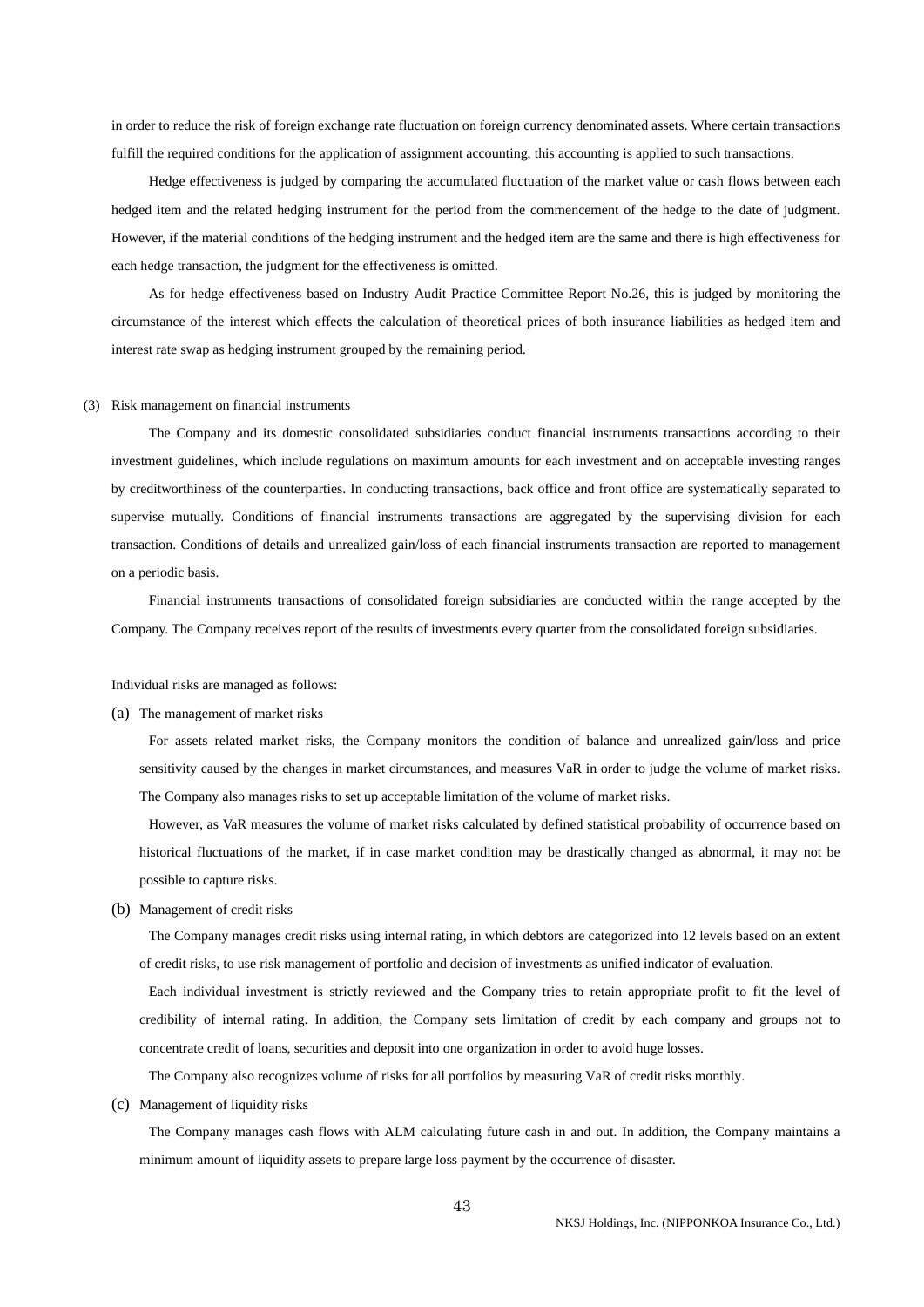### (4) Additional information for fair value of financial instruments

 The fair value of financial instruments includes prices based on market prices and reasonably calculated prices if not obtained market prices. These price may vary if different assumption are applied because these calculation of prices count on fluctuation factors. In "Derivatives" footnote, "Contracted amount" represents the contract amount or notional principal amount, not the amount exposed by market and/or credit risks.

 Derivative transactions held for non-profit purpose are used to mitigate the market risks, as the primary purpose. In this case, it is necessary to evaluate the results of derivative transactions by recognizing profit/loss derivatives and existing asset portfolios all in all.

#### 2. Fair value of financial instruments

 As of March 31, 2010, book value and fair value are described as below. Some amounts that are very difficult to recognize are not contained in below table. (See (Note 2))

|                                                            | Book value        | Fair value        | Difference               |
|------------------------------------------------------------|-------------------|-------------------|--------------------------|
|                                                            | (Millions of Yen) | (Millions of Yen) | (Millions of Yen)        |
| Cash and bank deposits<br>(1)                              | 107,791           | 107,791           |                          |
| Call loans<br>(2)                                          | 50,478            | 50,478            |                          |
| Receivables under securities borrowing transactions<br>(3) | 25,382            | 25,382            |                          |
| Monetary receivables bought<br>(4)                         | 6,129             | 6,129             |                          |
| Money in trust<br>(5)                                      | 75,896            | 75,896            |                          |
| Investments in securities<br>(6)                           |                   |                   |                          |
| Held-to-maturity bonds                                     | 280,882           | 279,750           | (1,131)                  |
| Underwriting reserves bonds                                | 8,834             | 8,883             | 48                       |
| Available-for-sale securities                              | 1,802,437         | 1,802,437         |                          |
| Loans<br>(7)                                               | 241,181           |                   |                          |
| Reserve for doubtful accounts (*1)                         | (355)             |                   |                          |
|                                                            | 240,825           | 243,551           | 2,726                    |
| Total assets                                               | 2,598,658         | 2,600,301         | 1,643                    |
| Derivatives (*2)                                           |                   |                   |                          |
| Hedge accounting not applied                               | 105               | 105               | $\overline{\phantom{0}}$ |
| Hedge accounting applied                                   | 2,884             | 2,885             | $\overline{0}$           |
| Total of derivatives                                       | 2,989             | 2,990             | $\mathbf{0}$             |

(\*1) Reserve for doubtful accounts is deducted from loans.

(\*2) This amount contains all derivatives contained in other assets and other liabilities. Debts and credits arising from derivatives are disclosed on a net basis.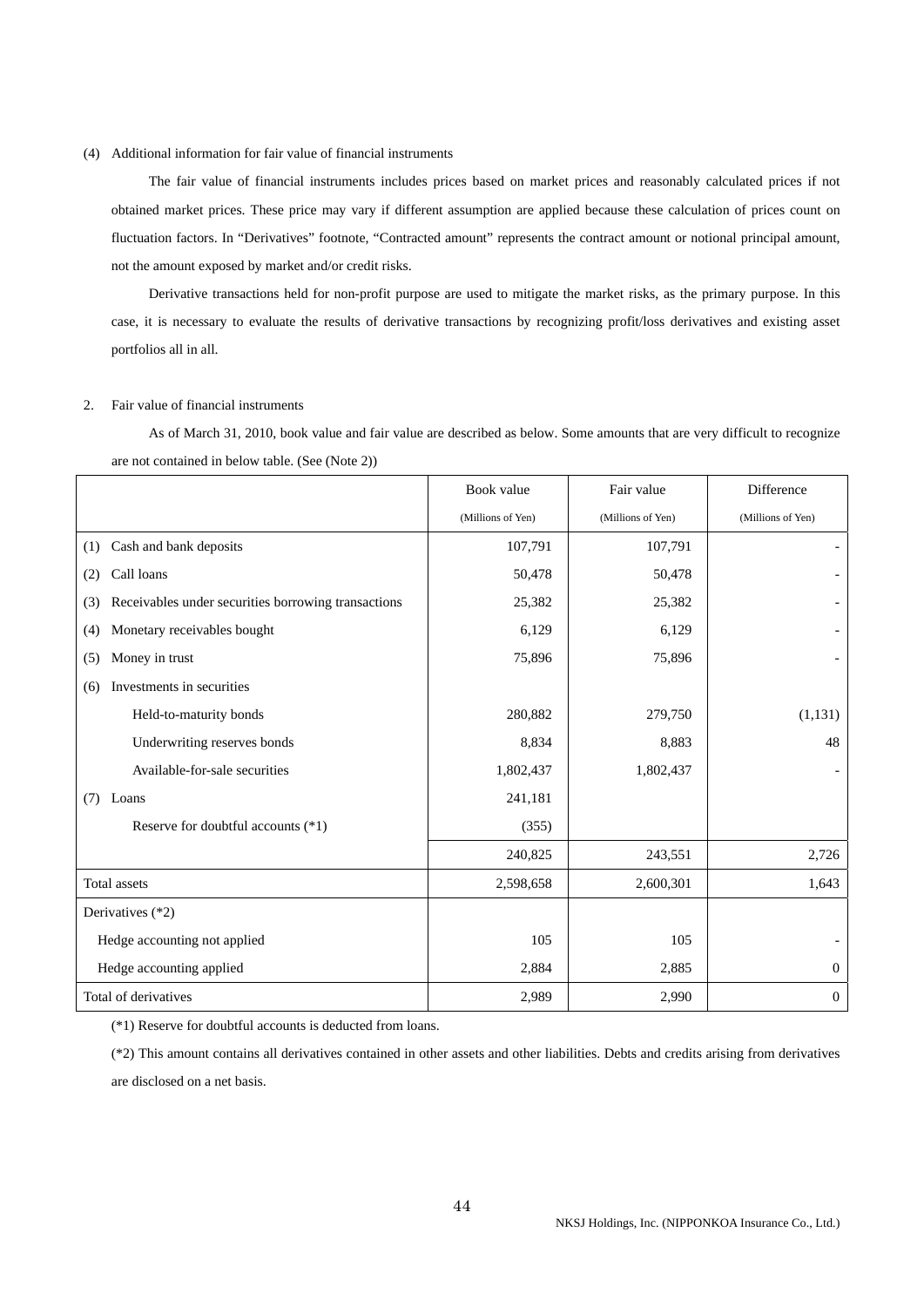(Note 1)

Assets

(1) Cash and bank deposits

 Cash and bank deposits are short term and fair values of these approximate book values. The Company recognizes the book values as fair values.

(2) Call loans

 Call loans are short term and fair values of these approximate book values. The Company recognizes the book values as fair values.

(3) Receivables under securities borrowing transactions

 Receivables under securities borrowing transactions are short term and fair values of these approximate book values. The Company recognizes the book values as fair values.

(4) Monetary receivables bought

Fair values are calculated with prices offered by financial institutions.

(5) Money in trust

 Fair values of bonds are calculated with prices released by the Japan Securities Dealers Association and average over-the-counter prices from venders. Fair values of stocks are calculated with prices of exchanges. In addition, fair values of foreign securities are calculated with such as prices of changes, prices released by any associations of securities and prices offered by financial institutions. In derivatives, listed derivatives are calculated with prices of exchanges and forward foreign exchanges are calculated with such as forward exchange rate on balance sheet date.

(6) Investments in securities

 Fair values of bonds are calculated with prices of exchanges, prices released by Japan Securities Dealers Association and prices offered by financial institutions. Fair values of stocks are calculated with prices of exchanges. In addition, fair values of foreign securities are calculated with such as prices of changes and prices offered by financial institutions.

(7) Loans

 Fair values of Loans are calculated by the total amount of principal and interest at discounted interest rates based on expected rate of new loans by the types and categories of internal ratings. In addition, for loans to bankrupt debtors, substantially bankrupt debtors and intensive control debtors, the estimated amount of doubtful accounts is calculated based on the present value of the expected future cash flows as fair values.

#### Derivatives

 Forward foreign exchanges contracts are based on forward exchange rate on balance sheet date. The fair value of derivatives such as forward foreign exchange contracts for which assignment accounting is applied is included in the fair value of investments in securities hedged by those derivatives since the derivative and the hedged security are accounted for as one financial instrument.

 Fair values are present values of expected cash flows discounted by interest rate as of March 31, 2010. Fair values of credit derivatives are calculated with prices offered by financial institutions.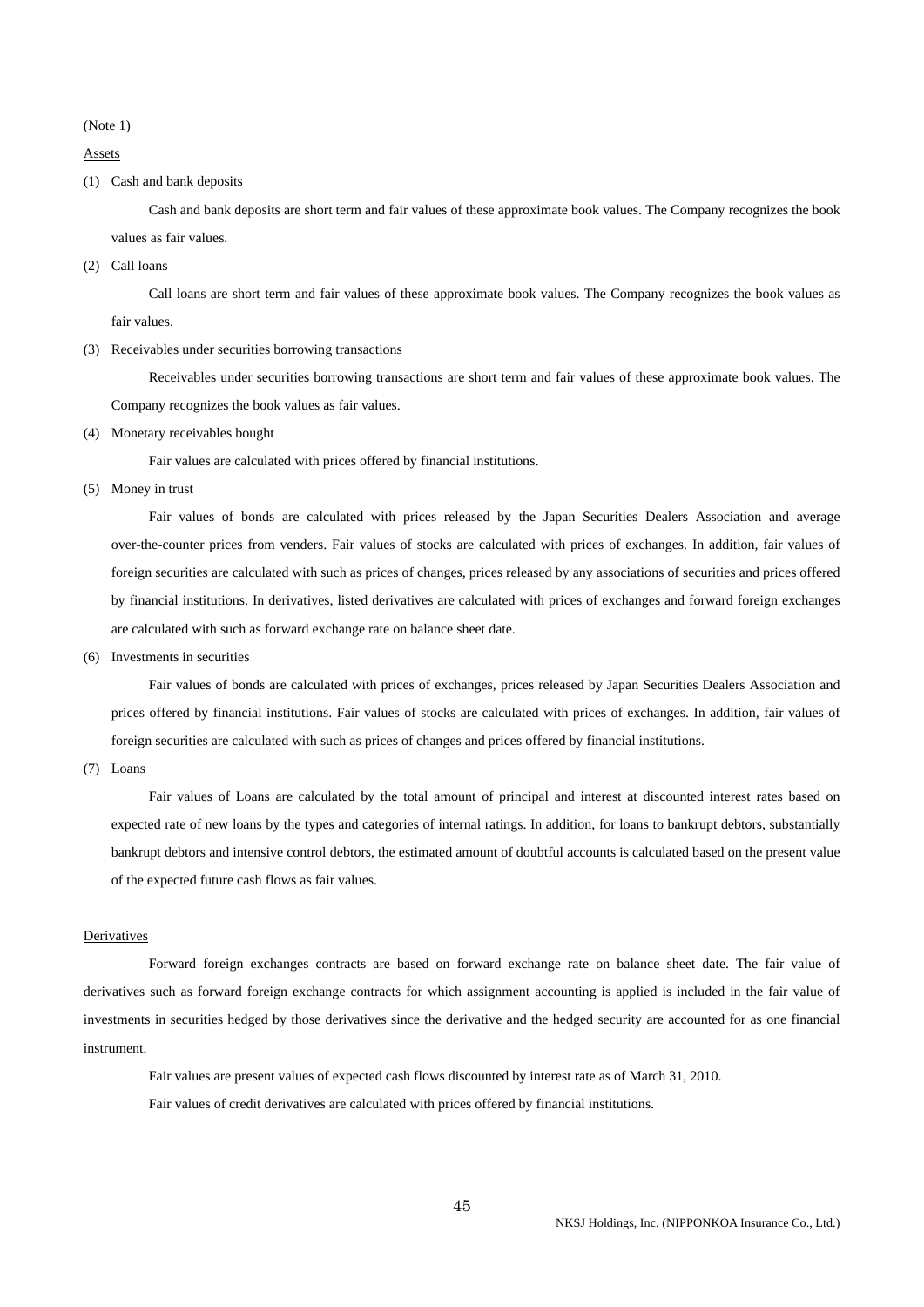(Note 2) Financial instruments that are extremely difficult to obtain their fair values are as follows and not included in (5) Money in trust nor (6) Investments in securities

|                    | Book value (Millions of Yen) |
|--------------------|------------------------------|
| Money in trust     | 771                          |
| <b>Stocks</b>      | 58,046                       |
| Foreign securities | 9,325                        |
| Other securities   | 16,798                       |
| Total              | 84,943                       |

 Money in trust mainly invested into real estate and stocks are unlisted without market prices. Fair value of money in trust and unlisted stocks is not disclosed because it is extremely difficult to obtain fair value.

 Foreign securities mainly invest in unlisted stocks that have no market prices. Fair value of foreign securities is not disclosed because it is extremely difficult to obtain fair value.

 Other securities mainly invest in real estate and unlisted stocks that have no market prices. Fair value of other securities is not disclosed because it is extremely difficult to obtain fair value.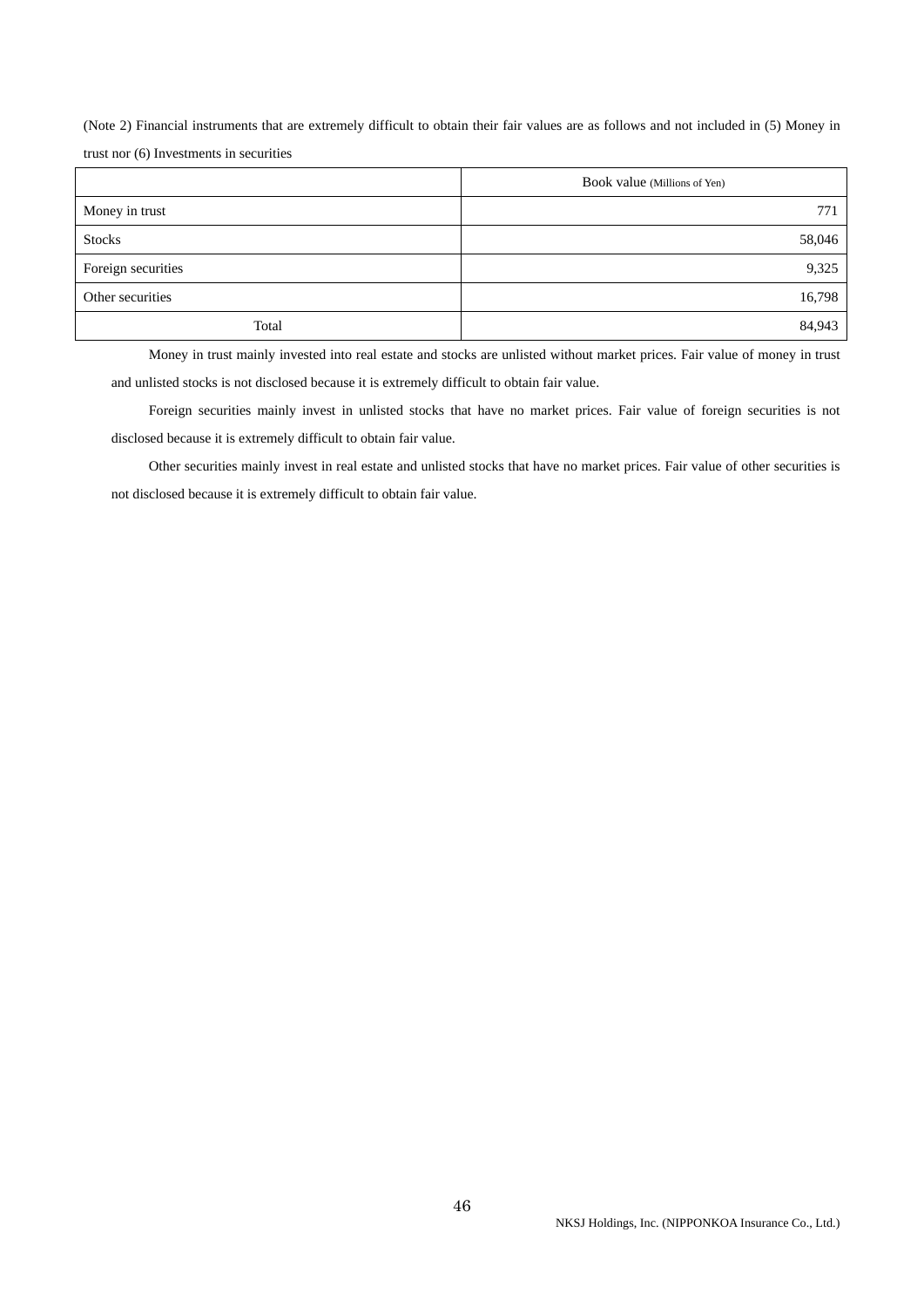|                               | Due in one year or less<br>(Millions of Yen) | Due after one year<br>through five years<br>(Millions of Yen) | Due after five years<br>through ten years<br>(Millions of Yen) | Due after ten years<br>(Millions of Yen) |
|-------------------------------|----------------------------------------------|---------------------------------------------------------------|----------------------------------------------------------------|------------------------------------------|
| <b>Bank</b> deposits          | 107,594                                      | 134                                                           | $\overline{a}$                                                 |                                          |
| Call loans                    | 50,478                                       |                                                               |                                                                |                                          |
| Receivables under securities  |                                              |                                                               |                                                                |                                          |
| borrowing transactions        | 25,382                                       |                                                               |                                                                |                                          |
| Monetary receivables bought   | 2,140                                        | 3,774                                                         | 437                                                            |                                          |
| Investments in securities     |                                              |                                                               |                                                                |                                          |
| Held-to-maturity bonds        |                                              |                                                               |                                                                |                                          |
| Government bonds              |                                              |                                                               |                                                                | 184,300                                  |
| Municipal bonds               | 17                                           | 6                                                             |                                                                | 46,500                                   |
| Corporate bonds               |                                              |                                                               |                                                                | 54,000                                   |
| Underwriting reserves         |                                              |                                                               |                                                                |                                          |
| bonds                         |                                              |                                                               |                                                                |                                          |
| Government bonds              |                                              |                                                               |                                                                | 8,800                                    |
| Available-for-sale securities |                                              |                                                               |                                                                |                                          |
| with maturity                 |                                              |                                                               |                                                                |                                          |
| Government bonds              | 13,367                                       | 96,577                                                        | 109,533                                                        | 202,084                                  |
| Municipal bonds               | 7,086                                        | 34,793                                                        | 11,448                                                         |                                          |
| Corporate bonds               | 40,524                                       | 203,669                                                       | 78,721                                                         | 35,933                                   |
| Foreign securities            | 24,626                                       | 124,339                                                       | 119,651                                                        | 10,412                                   |
| Other securities              | 5,000                                        |                                                               |                                                                |                                          |
| Loans (*)                     | 74,735                                       | 121,472                                                       | 21,210                                                         | 22,647                                   |
| Total                         | 350,952                                      | 584,768                                                       | 341,001                                                        | 564,677                                  |

## (Note3) Carrying value of financial balances receivables and of investments in securities with maturity after March 31, 2010

(\*) 1,116 million yen of carrying values for loans to bankrupt debtors, substantially bankrupt debtors and intensive control debtors, which are expected to be sunk, are not included in Loans.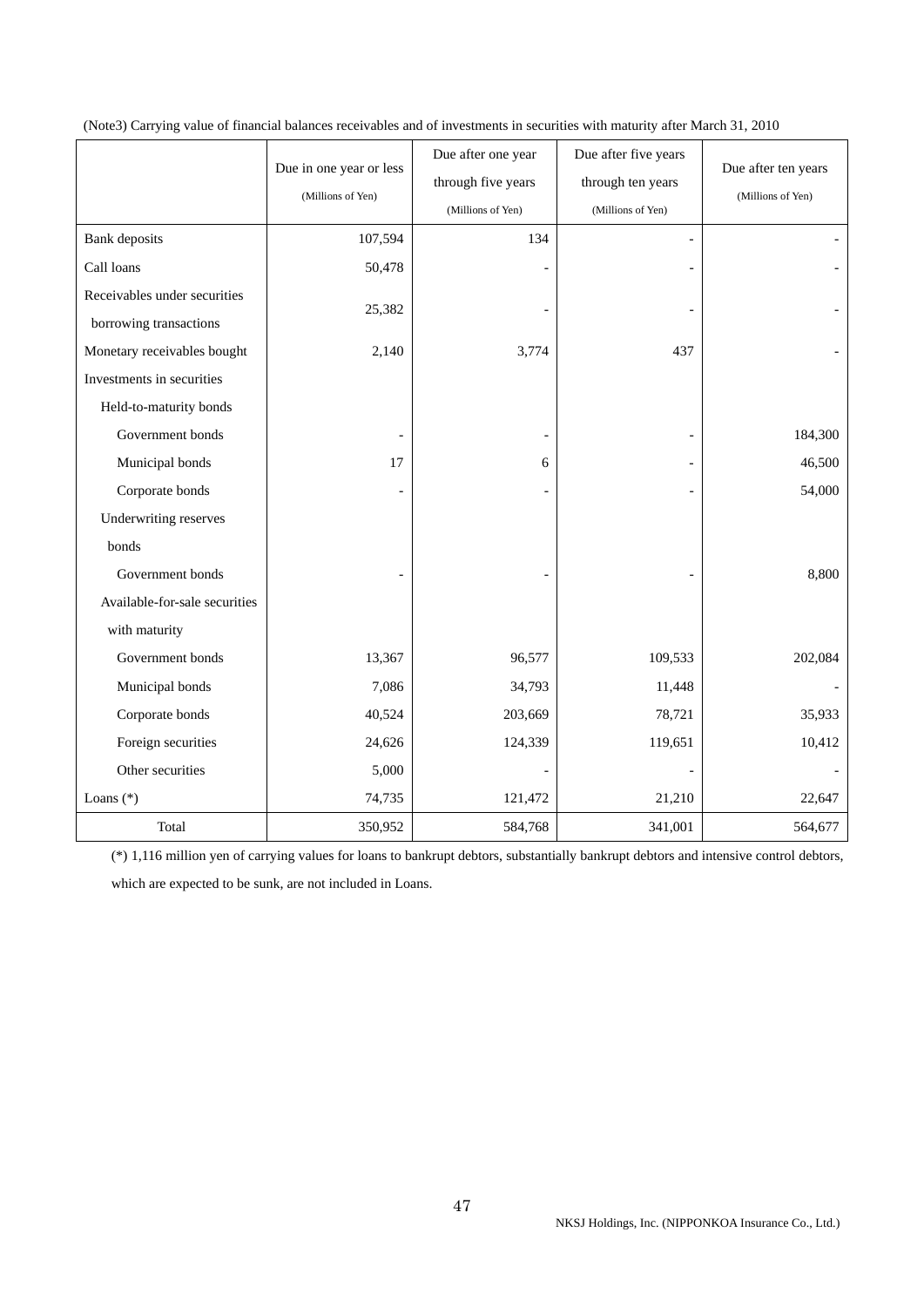## **(Investments in securities)**

Fiscal year ended March 31, 2009

1. Trading securities

N/A

2. Held-to-maturity bonds with fair value

|                          |                    | As of March 31, 2009     |                          |                   |  |
|--------------------------|--------------------|--------------------------|--------------------------|-------------------|--|
| <b>Types</b>             |                    | Book value               | Fair value               | Difference        |  |
|                          |                    | (Millions of Yen)        | (Millions of Yen)        | (Millions of Yen) |  |
| Securities whose fair    | <b>Bonds</b>       | 189,241                  | 199,599                  | 10,358            |  |
| values exceed their book | Foreign securities |                          |                          |                   |  |
| values                   | Sub-total          | 189,241                  | 199,599                  | 10,358            |  |
| Securities whose book    | <b>Bonds</b>       | 50,593                   | 47,162                   | (3,430)           |  |
| values exceed their fair | Foreign securities | $\overline{\phantom{0}}$ | $\overline{\phantom{a}}$ |                   |  |
| values                   | Sub-total          | 50,593                   | 47,162                   | (3,430)           |  |
| Total                    |                    | 239,834                  | 246,762                  | 6,928             |  |

3. Underwriting reserves bonds with fair value

|                          |                    | As of March 31, 2009     |                          |                   |  |
|--------------------------|--------------------|--------------------------|--------------------------|-------------------|--|
| <b>Types</b>             |                    | Book value               | Fair value               | Difference        |  |
|                          |                    | (Millions of Yen)        | (Millions of Yen)        | (Millions of Yen) |  |
| Securities whose fair    | <b>Bonds</b>       | 4,534                    | 4,689                    | 154               |  |
| values exceed their book | Foreign securities | $\overline{\phantom{0}}$ | $\overline{\phantom{a}}$ |                   |  |
| values                   | Sub-total          | 4,534                    | 4,689                    | 154               |  |
| Securities whose book    | <b>B</b> onds      | $\overline{\phantom{0}}$ | $\overline{\phantom{a}}$ |                   |  |
| values exceed their fair | Foreign securities | $\overline{\phantom{a}}$ | $\overline{\phantom{a}}$ |                   |  |
| values                   | Sub-total          | $\overline{\phantom{a}}$ | $\overline{\phantom{a}}$ |                   |  |
| Total                    |                    | 4,534                    | 4,689                    | 154               |  |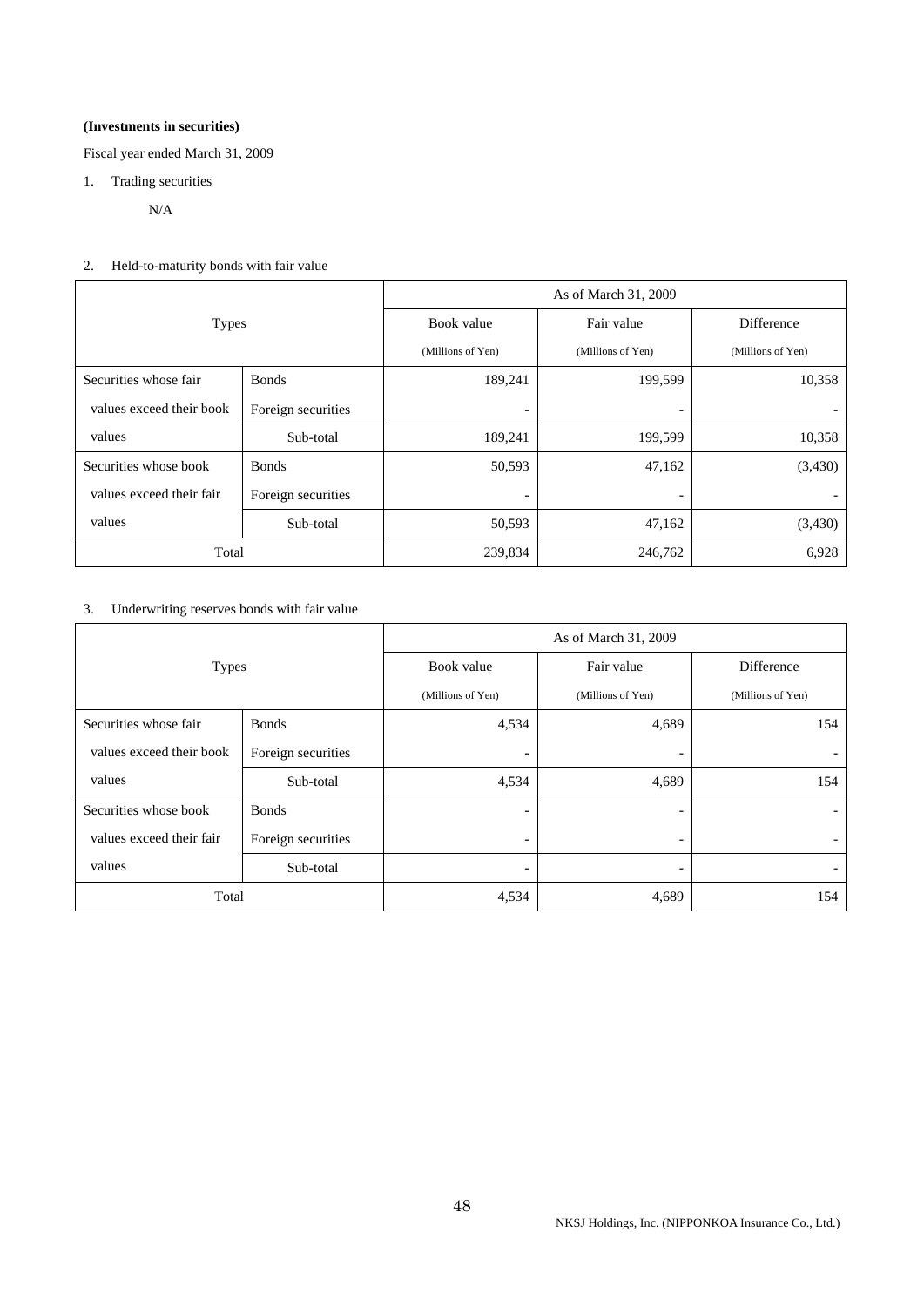### 4. Available-for-sale securities with fair value

|                           |                    | As of March 31, 2009 |                   |                   |  |
|---------------------------|--------------------|----------------------|-------------------|-------------------|--|
| <b>Types</b>              |                    | Cost                 | Book value        | Difference        |  |
|                           |                    | (Millions of Yen)    | (Millions of Yen) | (Millions of Yen) |  |
| Securities whose book     | <b>Bonds</b>       | 769,070              | 784,027           | 14,957            |  |
| values exceed their costs | <b>Stocks</b>      | 252,222              | 431,463           | 179,240           |  |
|                           | Foreign securities | 90,482               | 96,738            | 6,256             |  |
|                           | Other securities   | 999                  | 1,012             | 12                |  |
|                           | Sub-total          | 1,112,775            | 1,313,241         | 200,466           |  |
| Securities whose costs    | <b>Bonds</b>       | 173,501              | 169,535           | (3,966)           |  |
| exceed their book values  | <b>Stocks</b>      | 76,913               | 69,105            | (7,808)           |  |
|                           | Foreign securities | 269,964              | 242,440           | (27, 524)         |  |
|                           | Other securities   | 17,453               | 16,934            | (519)             |  |
|                           | Sub-total          | 537,833              | 498,014           | (39, 818)         |  |
| Total                     |                    | 1,650,608            | 1,811,256         | 160,647           |  |

(Notes)

## As of March 31, 2009

1. The NIPPONKOA Group recognized 35,784 million yen of impairments on available-for-sale securities with fair value. The NIPPONKOA Group recognized impairment on securities whose fair value is determinable as of the balance sheet date if the fair value declined by 30% or more from carrying value.

2. Trust beneficiary rights on loan receivables purchased, classified as monetary receivables bought on the Consolidated Balance Sheets, are included in Other securities.

5. Sales of held-to-maturity bonds during this period

N/A

## 6. Sales of underwriting reserves bonds during this period

N/A

## 7. Sales of available-for-sale securities during this period

|                               | Fiscal year ended March 31, 2009 |                      |                       |  |  |
|-------------------------------|----------------------------------|----------------------|-----------------------|--|--|
| <b>Types</b>                  | Proceeds from sales              | Gross realized gains | Gross realized losses |  |  |
|                               | (Millions of Yen)                | (Millions of Yen)    | (Millions of Yen)     |  |  |
| Available-for-sale securities | 340,677                          | 33,215               | 8,835                 |  |  |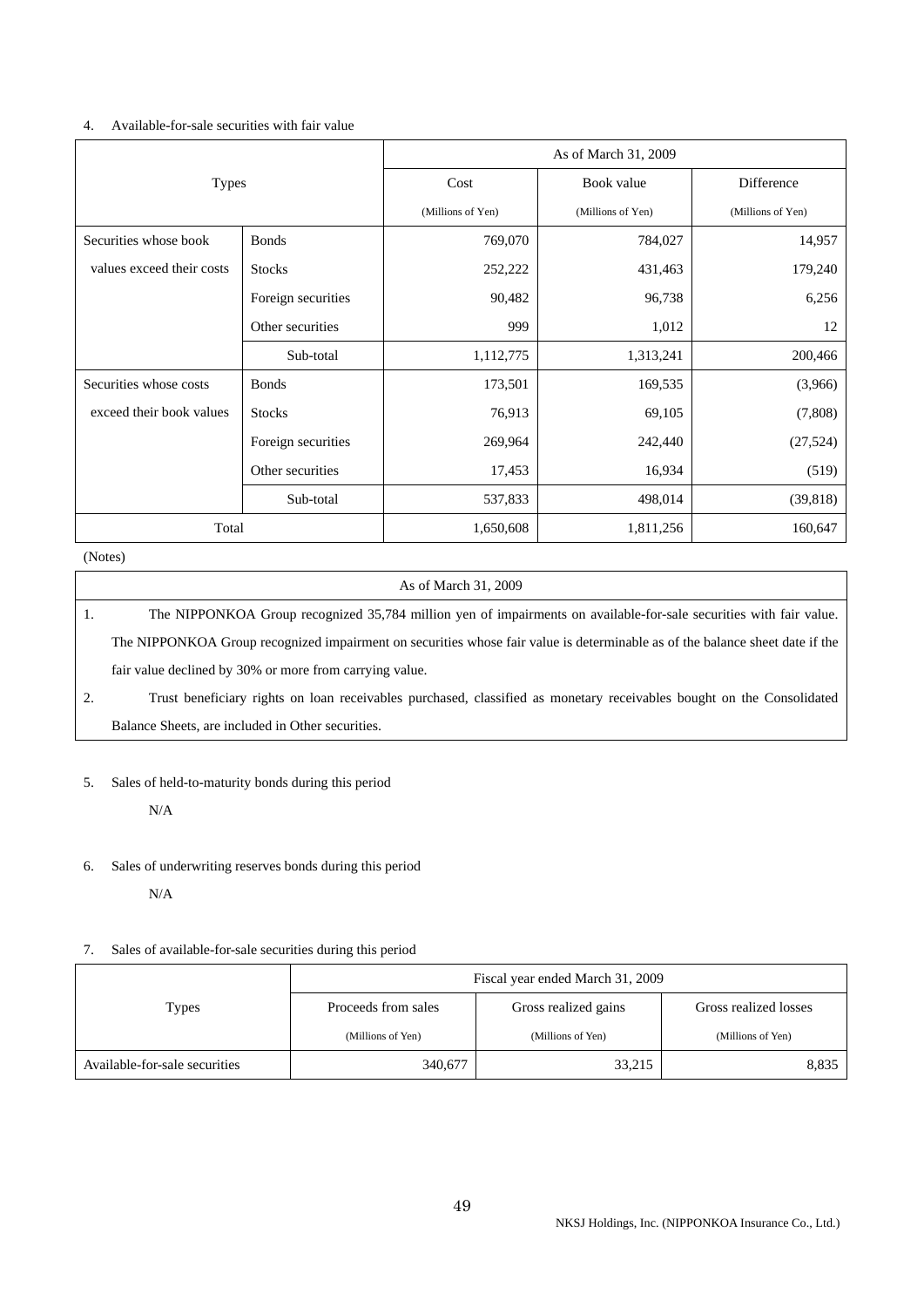8. Available-for-sale securities whose fair value is not readily determinable

| As of March 31, 2009           |                    |
|--------------------------------|--------------------|
| Available-for-sale securities: |                    |
| <b>Bonds</b>                   | 1,500 million yen  |
| <b>Stocks</b>                  | 57,753 million yen |
| Foreign securities             | 10,480 million yen |
| Other securities               | 61,838 million yen |
| (Note)                         |                    |

As of March 31, 2009

Certificates of deposit classified as cash and bank deposits on the consolidated balance sheets and commercial paper

classified as monetary receivables bought on the consolidated balance sheets are included in Other securities.

# 9. Carrying value of debt securities by contractual maturity for securities classified as available-for-sale, held-to-maturity and

| underwriting reserves |                         |                                          |                                           |                     |  |
|-----------------------|-------------------------|------------------------------------------|-------------------------------------------|---------------------|--|
|                       | As of March 31, 2009    |                                          |                                           |                     |  |
| <b>Types</b>          | Due in one year or less | Due after one year<br>through five years | Due after five years<br>through ten years | Due after ten years |  |
|                       | (Millions of Yen)       | (Millions of Yen)                        | (Millions of Yen)                         | (Millions of Yen)   |  |
| Government bonds      | 68,263                  | 155,217                                  | 92,550                                    | 360,442             |  |
| Municipal bonds       | 11,223                  | 35,658                                   | 19,759                                    | 41,453              |  |
| Corporate bonds       | 53,836                  | 202,577                                  | 97,958                                    | 60,489              |  |
| Foreign securities    | 26,257                  | 125,182                                  | 127,660                                   | 32,164              |  |
| Other securities      | 49,146                  | 20,761                                   | 4,287                                     |                     |  |
| Total                 | 208,726                 | 539,397                                  | 342,217                                   | 494,550             |  |

(Note)

#### As of March 31, 2009

Certificates of deposit classified as cash and bank deposits on the consolidated balance sheets and debts purchased and

commercial paper classified as monetary receivables bought on the consolidated balance sheets are included in Other securities.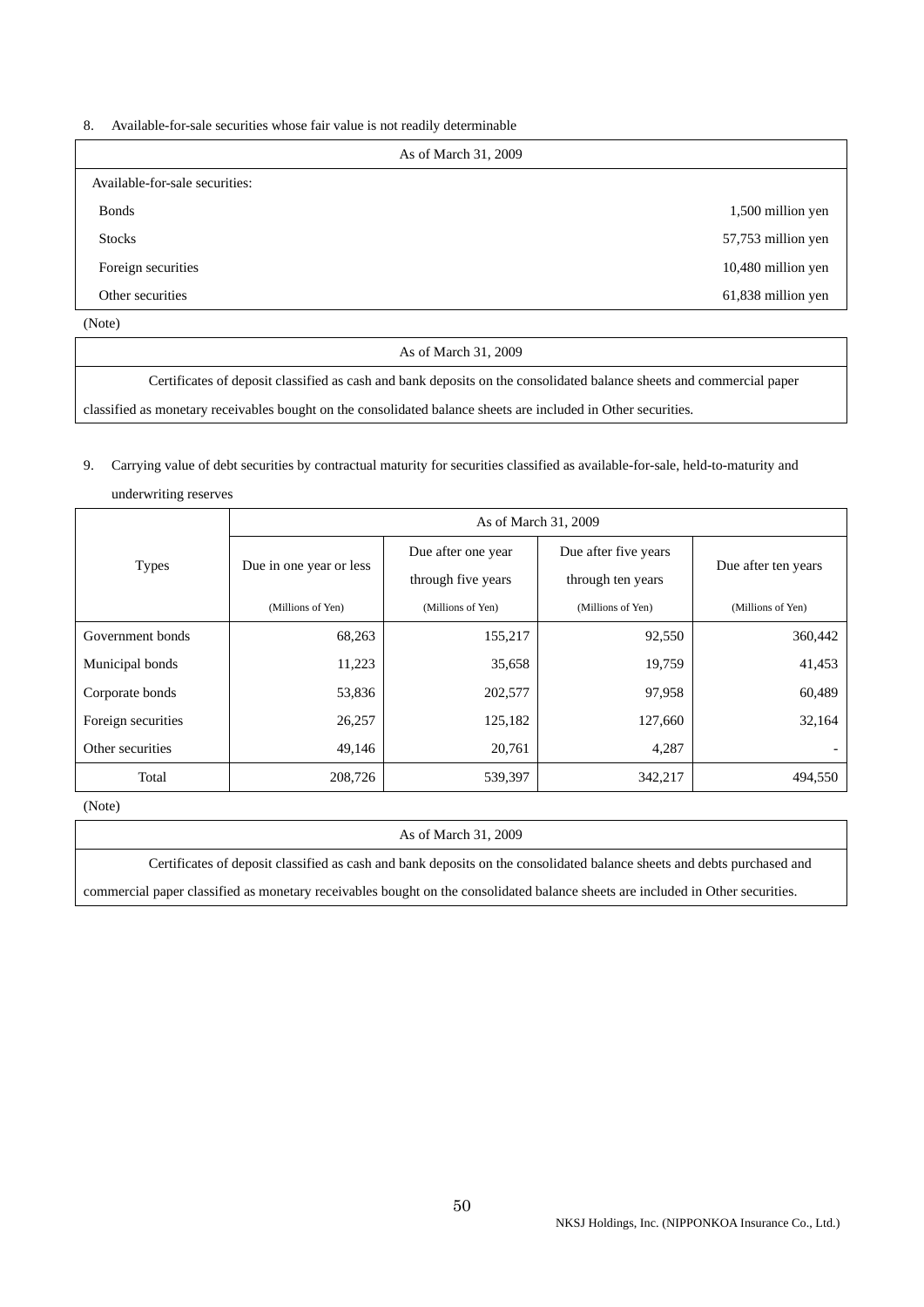## Fiscal year ended March 31, 2010

# 1. Trading securities

N/A

# 2. Held-to-maturity bonds

|                          |                    | As of March 31, 2010     |                          |                   |  |
|--------------------------|--------------------|--------------------------|--------------------------|-------------------|--|
| <b>Types</b>             |                    | Book value               | Fair value               | Difference        |  |
|                          |                    | (Millions of Yen)        | (Millions of Yen)        | (Millions of Yen) |  |
| Securities whose fair    | <b>Bonds</b>       | 170,958                  | 175,548                  | 4,589             |  |
| values exceed their book | Foreign securities | $\overline{\phantom{a}}$ | $\overline{\phantom{a}}$ |                   |  |
| values                   | Sub-total          | 170,958                  | 175,548                  | 4,589             |  |
| Securities whose book    | <b>Bonds</b>       | 109,924                  | 104,202                  | (5, 721)          |  |
| values exceed their fair | Foreign securities | $\overline{\phantom{0}}$ | $\overline{\phantom{a}}$ |                   |  |
| values                   | Sub-total          | 109,924                  | 104,202                  | (5,721)           |  |
| Total                    |                    | 280,882                  | 279,750                  | (1,131)           |  |

# 3. Underwriting reserves bonds

|                          |                    | As of March 31, 2010     |                          |                              |  |
|--------------------------|--------------------|--------------------------|--------------------------|------------------------------|--|
| <b>Types</b>             |                    | Book value               | Fair value               | <b>Difference</b>            |  |
|                          |                    | (Millions of Yen)        | (Millions of Yen)        | (Millions of Yen)            |  |
| Securities whose fair    | <b>Bonds</b>       | 4,532                    | 4,604                    | 72                           |  |
| values exceed their book | Foreign securities | $\overline{\phantom{0}}$ | $\overline{\phantom{0}}$ | $\qquad \qquad \blacksquare$ |  |
| values                   | Sub-total          | 4,532                    | 4,604                    | 72                           |  |
| Securities whose book    | <b>B</b> onds      | 4,302                    | 4,279                    | (23)                         |  |
| values exceed their fair | Foreign securities | $\overline{\phantom{0}}$ | $\overline{\phantom{a}}$ |                              |  |
| values                   | Sub-total          | 4,302                    | 4,279                    | (23)                         |  |
| Total                    |                    | 8,834                    | 8,883                    | 48                           |  |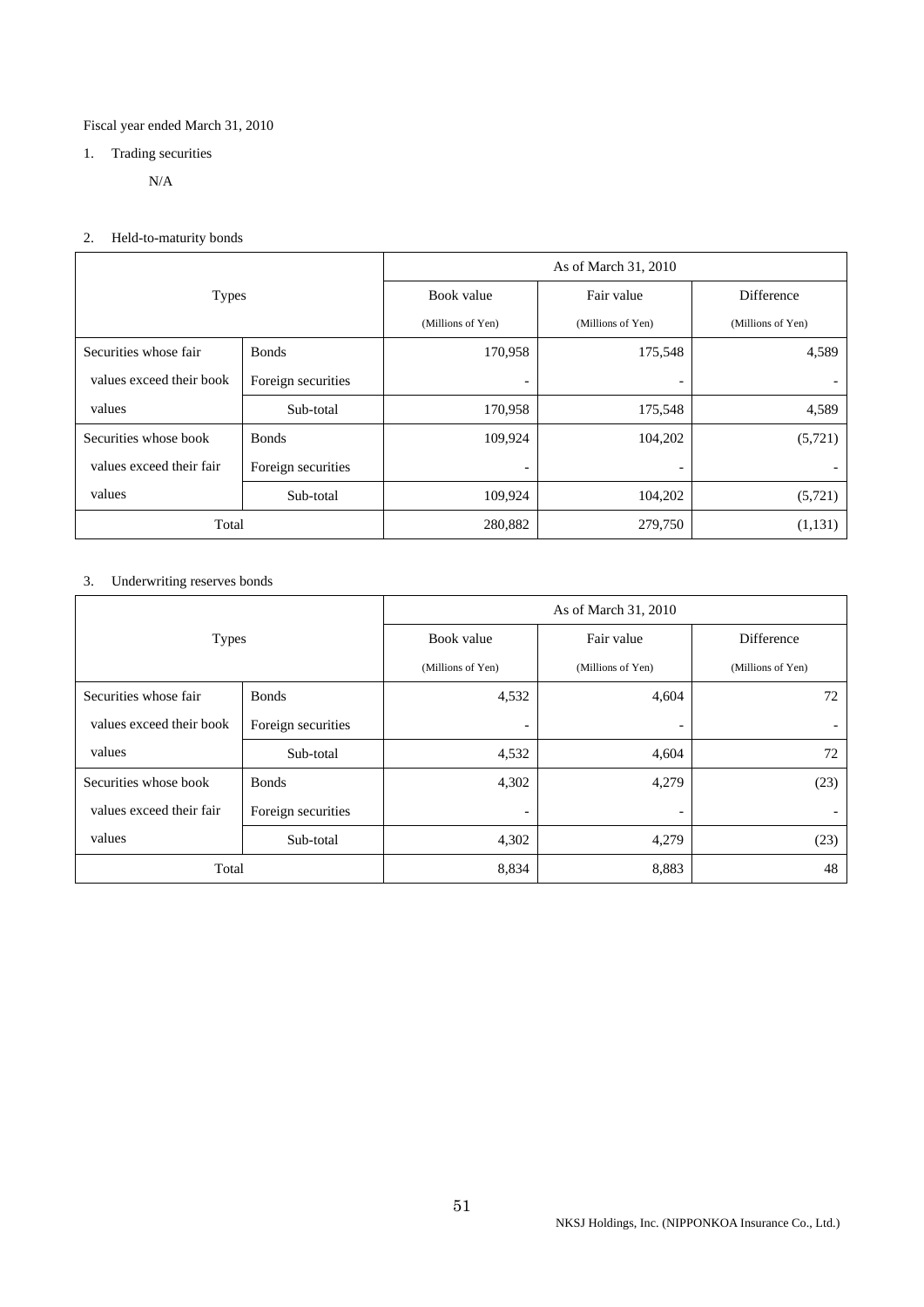### 4. Available-for-sale securities

|                           |                    | As of March 31, 2010 |                   |                   |  |
|---------------------------|--------------------|----------------------|-------------------|-------------------|--|
| <b>Types</b>              |                    | Book value           | Cost              | Difference        |  |
|                           |                    | (Millions of Yen)    | (Millions of Yen) | (Millions of Yen) |  |
| Securities whose book     | <b>Bonds</b>       | 735,042              | 717,925           | 17,117            |  |
| values exceed their costs | <b>Stocks</b>      | 570,173              | 291,295           | 278,877           |  |
|                           | Foreign securities | 92,938               | 79,836            | 13,101            |  |
| Other securities          |                    | 2,158                | 1,270             | 887               |  |
|                           | Sub-total          | 1,400,313            | 1,090,328         | 309,984           |  |
| Securities whose costs    | <b>Bonds</b>       | 118,211              | 120,499           | (2, 288)          |  |
| exceed their book values  | <b>Stocks</b>      | 24,958               | 27,960            | (3,001)           |  |
|                           | Foreign securities | 253,953              | 278,351           | (24, 397)         |  |
|                           | Other securities   | 24,749               | 25,107            | (358)             |  |
|                           | Sub-total          | 421,873              | 451,919           | (30,045)          |  |
| Total                     |                    | 1,822,186            | 1,542,247         | 279,938           |  |

## (Notes)

|    | As of March 31, 2010                                                                                                   |
|----|------------------------------------------------------------------------------------------------------------------------|
|    | Available-for-securities that are extremely difficult to obtain their fair values are not included in the above table. |
| 2. | Certificates of deposit classified as cash and bank deposit on the consolidated balance sheets and debts purchased     |
|    | classified as monetary receivables bought on the consolidated balance sheets are included in Other securities.         |

## 5. Sales of held-to-maturity bonds during this period

N/A

## 6. Sales of underwriting reserves bonds during this period

N/A

## 7. Sales of available-for-sale securities during this period

|                    | Fiscal year ended March 31, 2010 |                      |                          |  |
|--------------------|----------------------------------|----------------------|--------------------------|--|
| <b>Types</b>       | Proceeds from sales              | Gross realized gains | Gross realized losses    |  |
|                    | (Millions of Yen)                | (Millions of Yen)    | (Millions of Yen)        |  |
| <b>Bonds</b>       | 158,412                          | 2,169                | 24                       |  |
| <b>Stocks</b>      | 22,476                           | 11,754               | 26                       |  |
| Foreign securities | 43,995                           | 1,953                | 6,738                    |  |
| Other securities   | 2,534                            | 350                  | $\overline{\phantom{0}}$ |  |
| Total              | 227,419                          | 16,227               | 6,790                    |  |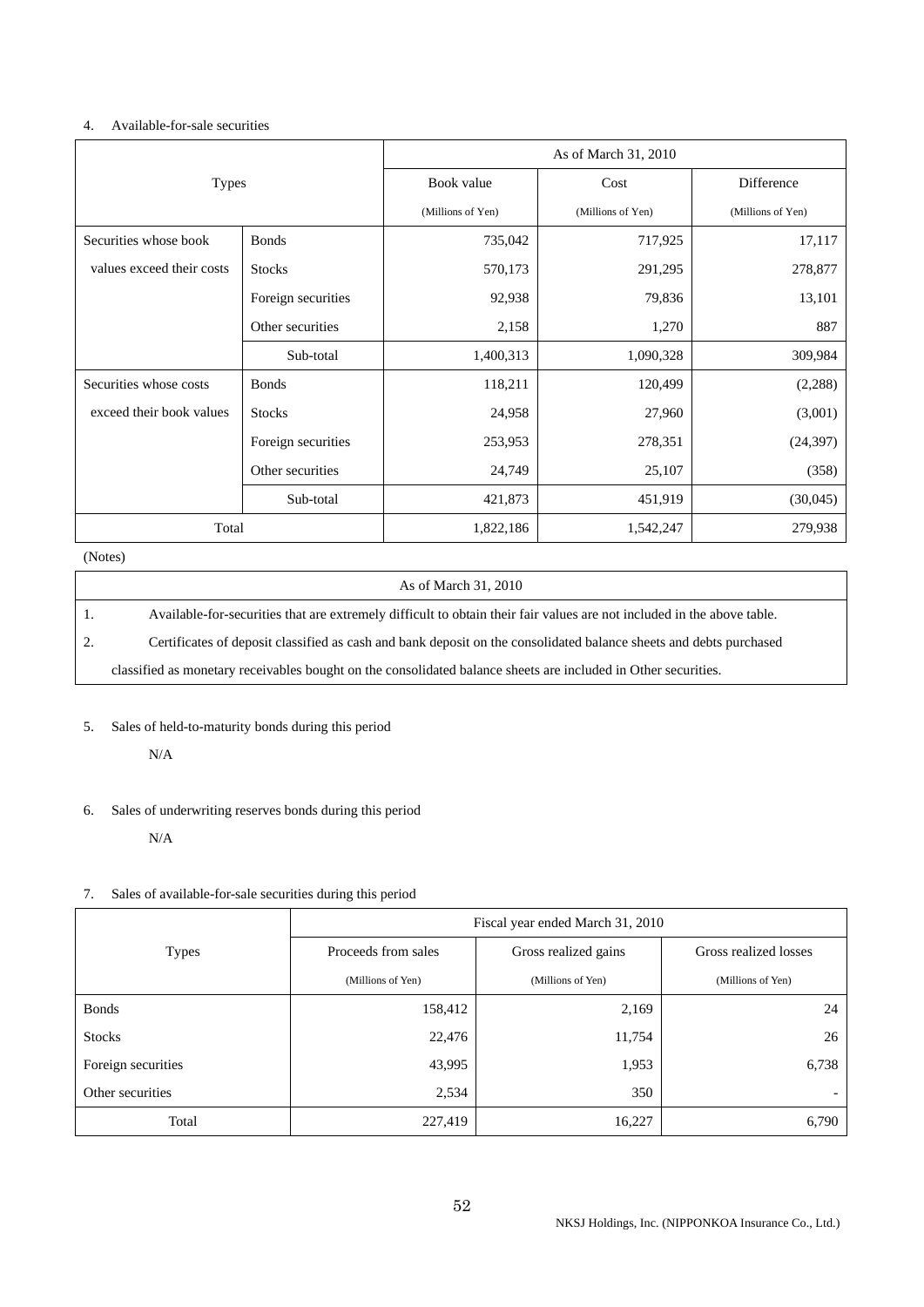#### 8. Impairment of securities during this period

 The NIPPONKOA Group recognized 1,860 million yen (of which 910 million yen of stocks, 71 million yen of foreign securities, and 879 million yen of other securities) of impairments on available-for-sale securities during this period.

 The NIPPONKOA Group recognized impairment on securities, in principle, whose fair value is determinable as of the balance sheet date if the fair value declined by 30% or more from carrying value.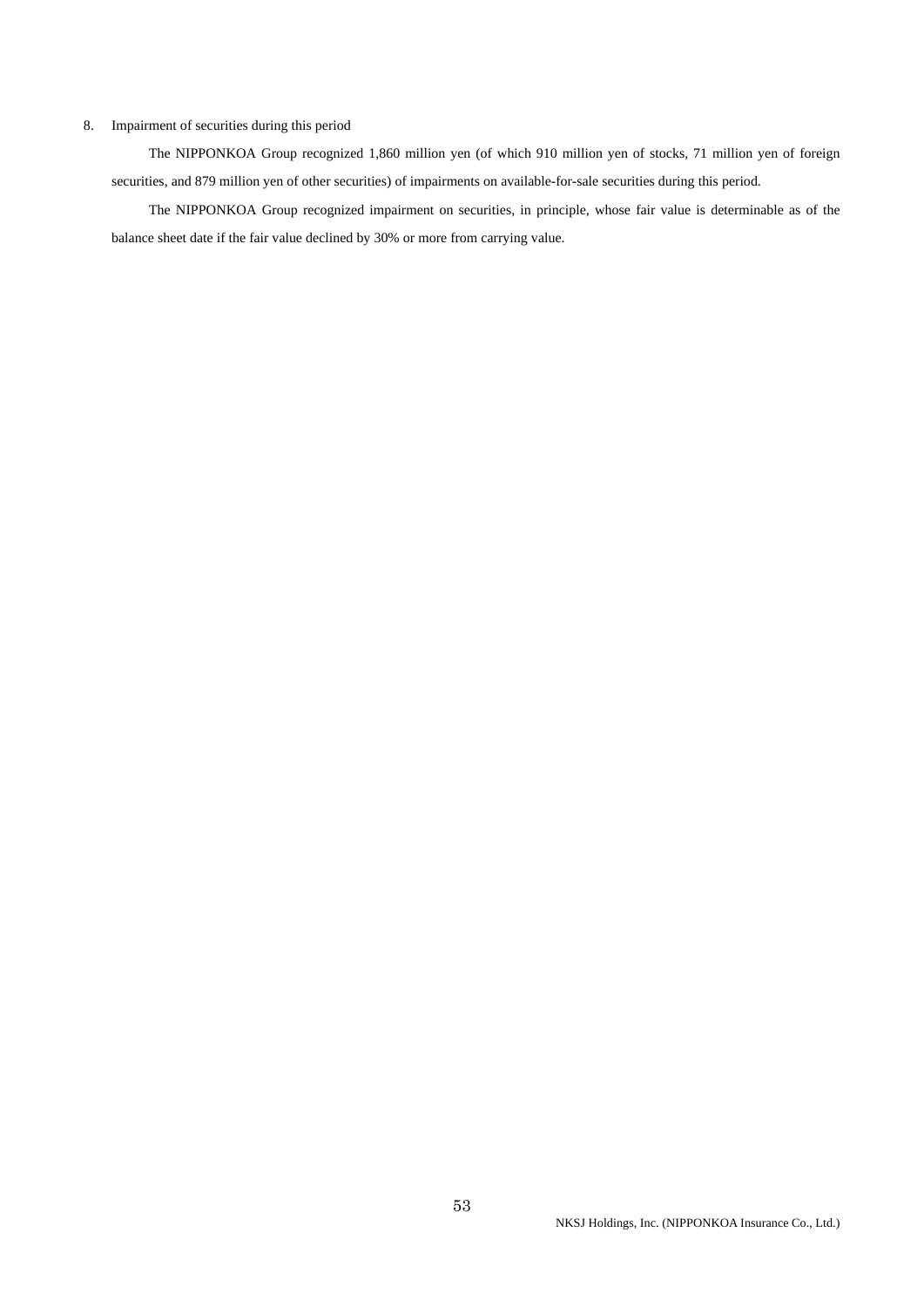## **(Money in trust)**

## Fiscal year ended March 31, 2009

## 1. Money in trust for trading purposes

|                | As of March 31, 2009                                |                   |  |
|----------------|-----------------------------------------------------|-------------------|--|
|                | Net unrealized loss charged to income<br>Book value |                   |  |
|                | (Millions of Yen)                                   | (Millions of Yen) |  |
| Money in trust | 37,647                                              | (5,551)           |  |

## 2. Held-to-maturity money in trust

N/A

## 3. Money in trust other than those held for trading purposes or those held to maturity

|                | As of March 31, 2009 |                   |                   |  |  |
|----------------|----------------------|-------------------|-------------------|--|--|
|                | Cost                 | Book value        | Difference        |  |  |
|                | (Millions of Yen)    | (Millions of Yen) | (Millions of Yen) |  |  |
| Money in trust | 37,000               | 36,296            | (703)             |  |  |

(Note)

|  |  | As of March 31, 2009 |  |  |
|--|--|----------------------|--|--|
|--|--|----------------------|--|--|

Other than the above, money in trust held in joint accounts in the amount of 900 million yen are carried at their cost on the

Consolidated Balance Sheets as of March 31, 2009.

## Fiscal year ended March 31, 2010

# 1. Money in trust for trading purposes

|                | As of March 31, 2010                                |                   |  |
|----------------|-----------------------------------------------------|-------------------|--|
|                | Net unrealized loss charged to income<br>Book value |                   |  |
|                | (Millions of Yen)                                   | (Millions of Yen) |  |
| Money in trust | 55,930                                              | 5,367             |  |

### 2. Held-to-maturity money in trust

N/A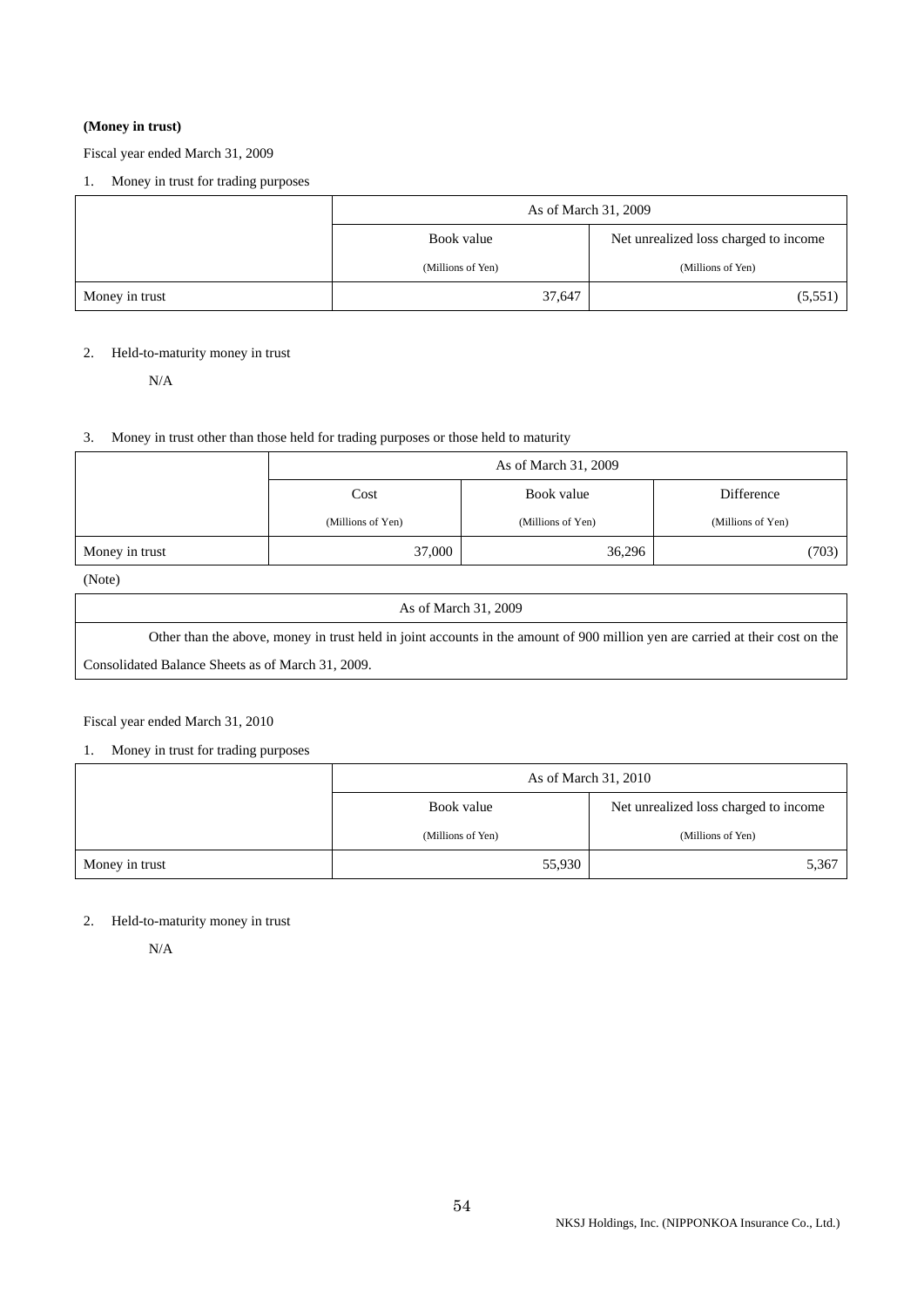## 3. Money in trust other than those held for trading purposes or those held to maturity

|                | As of March 31, 2010 |                   |                   |  |
|----------------|----------------------|-------------------|-------------------|--|
|                | Book value<br>Cost   |                   | Difference        |  |
|                | (Millions of Yen)    | (Millions of Yen) | (Millions of Yen) |  |
| Money in trust | 19,966               | 20,050            | (83)              |  |
| (Note)         |                      |                   |                   |  |

As of March 31, 2010

A part of money in trust that is extremely difficult to obtain their fair values is not included in the above table.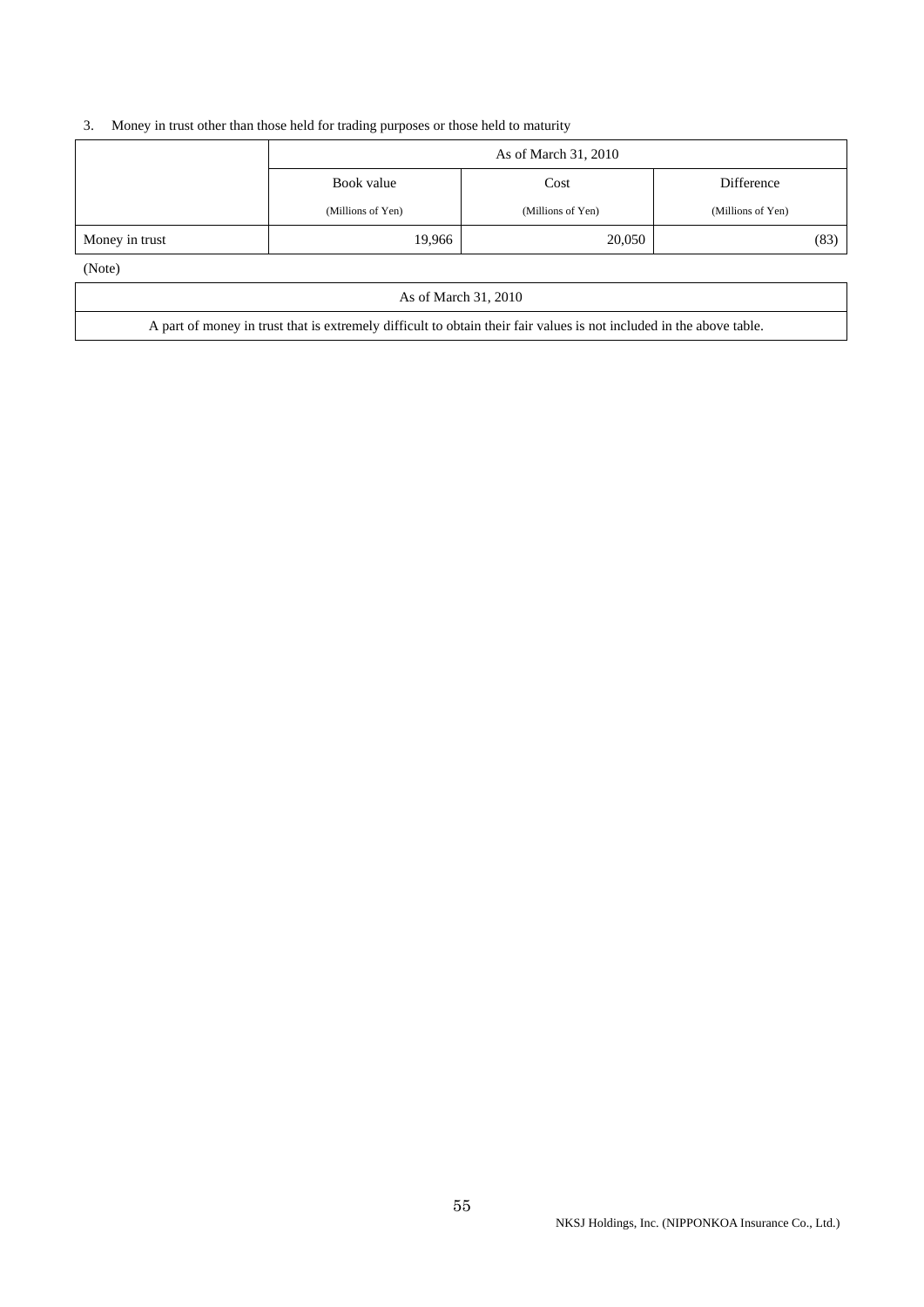### **(Derivatives)**

Fiscal year ended March 31, 2009

1. Status on derivative transactions

### Fiscal year ended March 31, 2009

(1) Types of transaction

 The Company enters into forward foreign exchange contracts, currency option contracts, currency swaps, interest rate swaps, bond futures, bond option, stock index futures, independent stock options, credit derivatives, weather derivatives and earthquake derivatives. The domestic consolidated subsidiaries of the Company do not enter into derivative contracts. The consolidated foreign subsidiaries enter into forward foreign exchange contracts.

(2) Transaction policies

 The Companies utilize derivative financial instruments to hedge their exposure to market risks arising from fluctuations in prices, foreign exchange rates and interest rates.

 The Company also utilizes derivatives for trading purposes, for which transactions are strictly controlled from a risk management perspective.

 Derivatives used for hedging purposes. The deferral hedge accounting method is applied to hedging transactions for interest rate swaps to hedge cash flow fluctuation risk of bonds and loans with variable interest rates and interest fluctuation risk related to long term insurance contracts based on "The accounting and auditing treatment on the application of the financial products accounting standard to the insurance industry"(Japanese Institute of Certified Public Accountants Industry Audit Practice Committee Report No.26, hereafter Industry Audit Practice Committee Report No.26). Where certain transactions fulfill the required conditions for the application of the exceptional treatment for interest rate swaps, this treatment is applied to such transactions.

 The fair value hedge accounting method is applied to foreign exchange forward contracts and currency option transactions in order to reduce the risk of foreign exchange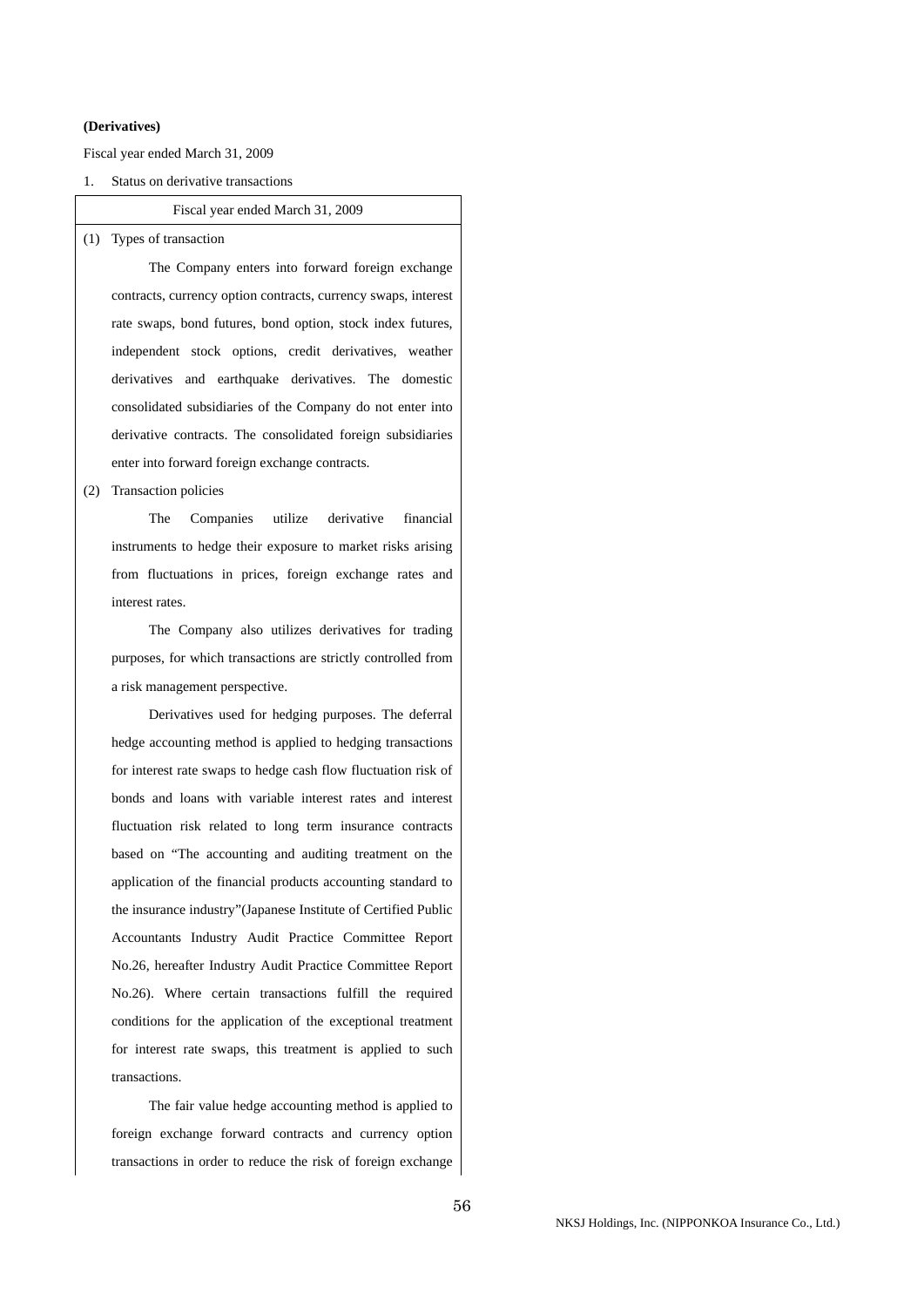rate fluctuation on foreign currency denominated assets. Where certain transactions fulfill the required conditions for the application of assignment accounting, this accounting is applied to such transactions.

 Hedge effectiveness is judged by comparing the accumulated fluctuation of the market value or cash flows between each hedged item and the related hedging instrument for the period from the commencement of the hedge to the date of judgment. However, if the material conditions of the hedging instrument and the hedged item are the same and there is high effectiveness for each hedge transaction, the judgment for the effectiveness is omitted.

 As for hedge effectiveness based on Industry Audit Practice Committee Report No.26, this is judged by monitoring the circumstance of the interest which effects the calculation of theoretical prices of both insurance liabilities as hedged item and interest rate swap as hedging instrument grouped by the remaining period.

(3) Risks associated with transactions

 Derivative financial instruments that the NIPPONKOA Group utilizes involve mainly, market risks and credit risks.

 Market risks are those risks associated with price fluctuations of investments, which are influenced by fluctuations of foreign exchange rates, interest rates, and equity prices. These market risks are effectively reduced on derivative financial instruments that the NIPPONKOA Group utilizes to hedge risks on assets held.

 In addition, credit risks are those associated with decline of creditworthiness of the investments and/or issuers of securities we own or bankruptcy of our counterparties. The NIPPONKOA Group structures the levels of credit risks by placing limits on its exposure to highly rated financial institutions.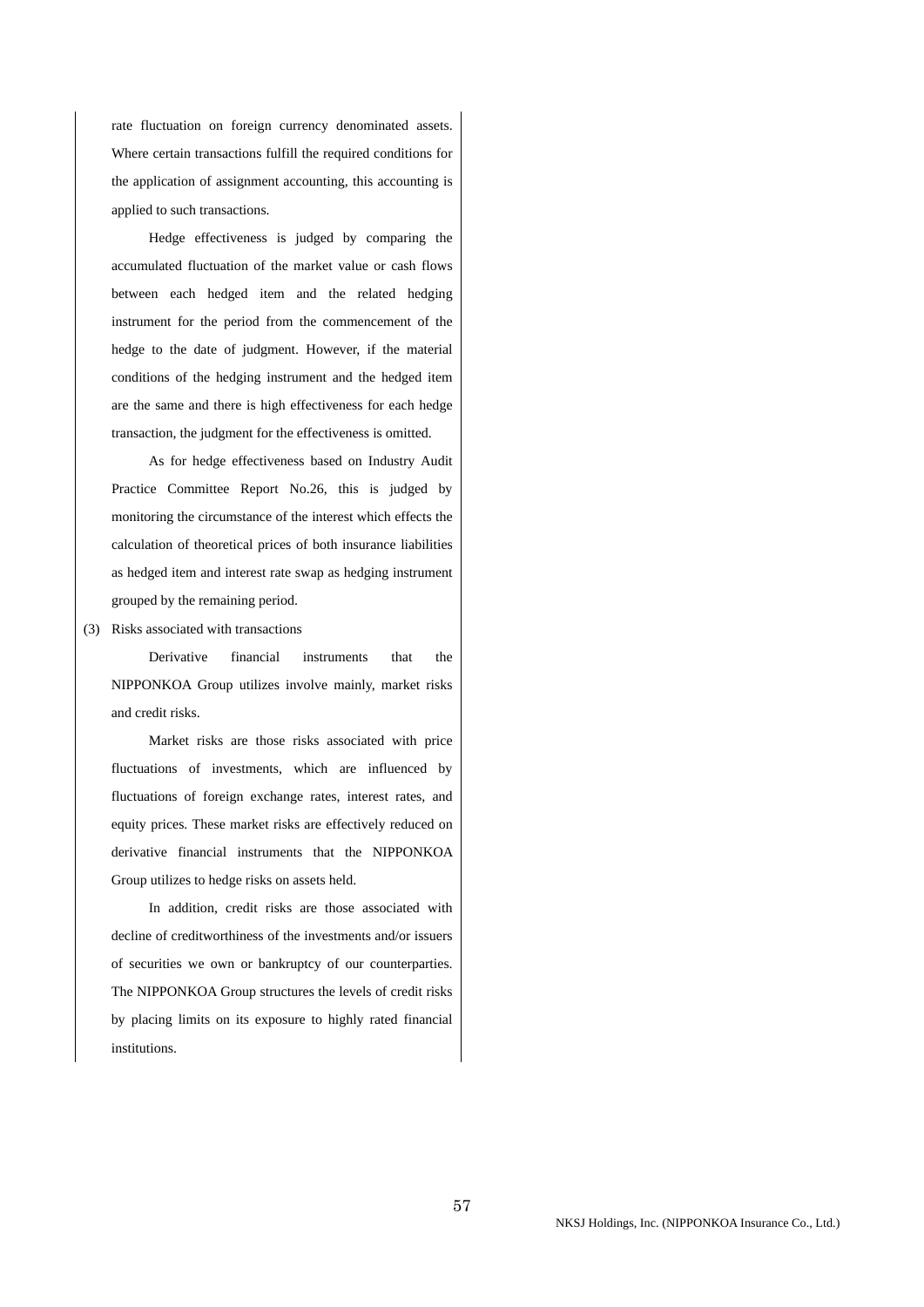#### (4) Risk management on transactions

 The Company and its domestic consolidated subsidiaries conduct derivative transactions according to their investment guidelines, which include regulations on maximum amounts for each investment and on acceptable investing ranges by creditworthiness of the counterparties. In conducting transactions, back office and front office are systematically separated to supervise mutually.

 Conditions of derivative transactions are aggregated by the supervising division for each derivative transaction. Conditions of details and unrealized gain/loss of each derivative transaction and of existing asset portfolios are reported to management on a periodic basis.

 Derivative transactions of consolidated foreign subsidiaries are conducted within the range accepted by the Company. The Company receives report of the results of investments every quarter from the consolidated foreign subsidiaries.

(5) Supplementary information on "Fair value and other information on derivative transactions"

 In "Fair value and other information on derivative transactions," "Contract amount" represents the contract amount or notional principal amount, not the amount exposed by market and/or credit risks.

 Derivative transactions held for non-profit purpose are to mitigate the market risks, as the primary purpose. In this case, it is necessary to evaluate the results of derivative transactions by recognizing profit/loss derivatives and existing asset portfolios all in all.

### 2. Fair value and other information on derivative transactions

#### (1) Currency-related transactions

 Currency-related transactions that have hedge accounting not applied: N/A Currency-related transactions that have hedge accounting applied are exempt from disclosure.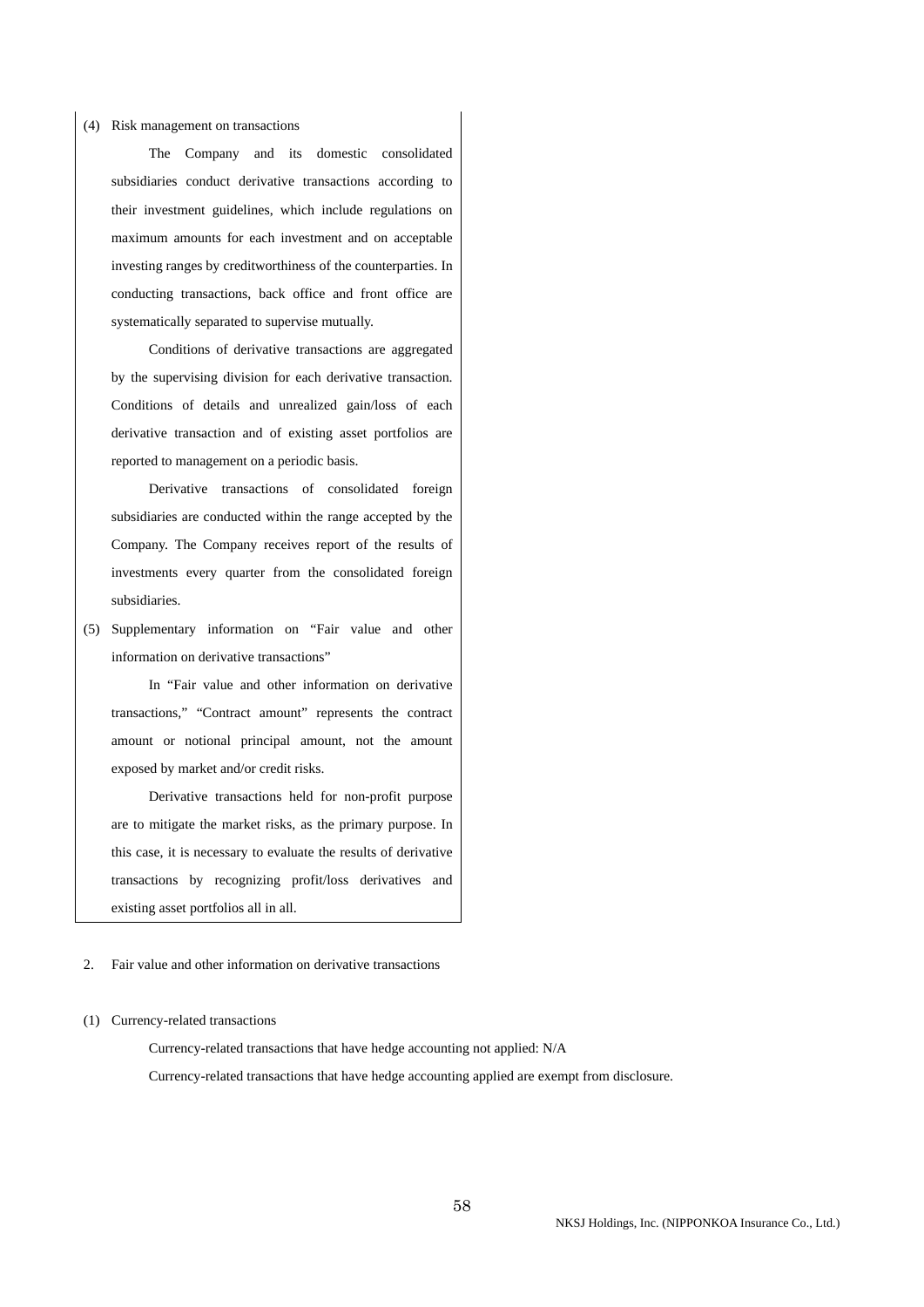### (2) Interest-related transactions

|                     |                     | As of March 31, 2009     |                   |                   |                   |
|---------------------|---------------------|--------------------------|-------------------|-------------------|-------------------|
| Types of            |                     |                          | Over one year     |                   | Unrealized gains  |
| transactions        | <b>Types</b>        | Contracted amount        | Contracted amount | Fair value        | or losses         |
|                     |                     | (Millions of Yen)        | (Millions of Yen) | (Millions of Yen) | (Millions of Yen) |
| Transactions not    | Interest rate swap  |                          |                   |                   |                   |
| traded in exchanges | agreements          |                          |                   |                   |                   |
|                     | Receive fixed rate, |                          |                   |                   |                   |
|                     | pay floating rate   | 15,000                   | 15,000            | 100               | 100               |
| Total               |                     | $\overline{\phantom{0}}$ |                   |                   | 100               |

## (Note)

| As of March 31, 2009                                                                                    |
|---------------------------------------------------------------------------------------------------------|
| Derivative transaction related to interest-rate other than described above: N/A                         |
| Calculation method of fair values                                                                       |
| Fair values are present values of expected cash flows discounted by interest rate as of March 31, 2009. |
| Interest-related transactions that have hedge accounting applied are exempt from disclosure.            |

## (3) Stock-related transactions

N/A

### (4) Bond-related transactions

N/A

(5) Other

|                     | <b>Types</b>       | As of March 31, 2009     |                          |                          |                   |
|---------------------|--------------------|--------------------------|--------------------------|--------------------------|-------------------|
| Types of            |                    | Contracted amount        | Over one year            | Fair value               | Unrealized gains  |
| transactions        |                    |                          | Contracted amount        |                          | or losses         |
|                     |                    | (Millions of Yen)        | (Millions of Yen)        | (Millions of Yen)        | (Millions of Yen) |
| Transactions not    | Credit derivatives |                          |                          |                          |                   |
| traded in exchanges | Short positions    | 7,000                    | 7,000                    | (398)                    | (398)             |
|                     | Long positions     | 3,438                    | $\overline{\phantom{a}}$ | 928                      | 928               |
| Total               |                    | $\overline{\phantom{0}}$ | $\overline{\phantom{0}}$ | $\overline{\phantom{0}}$ | 529               |

(Note) Calculation method of fair values

| As of March 31, 2009                                                      |
|---------------------------------------------------------------------------|
| Fair values are calculated with prices offered by financial institutions. |
|                                                                           |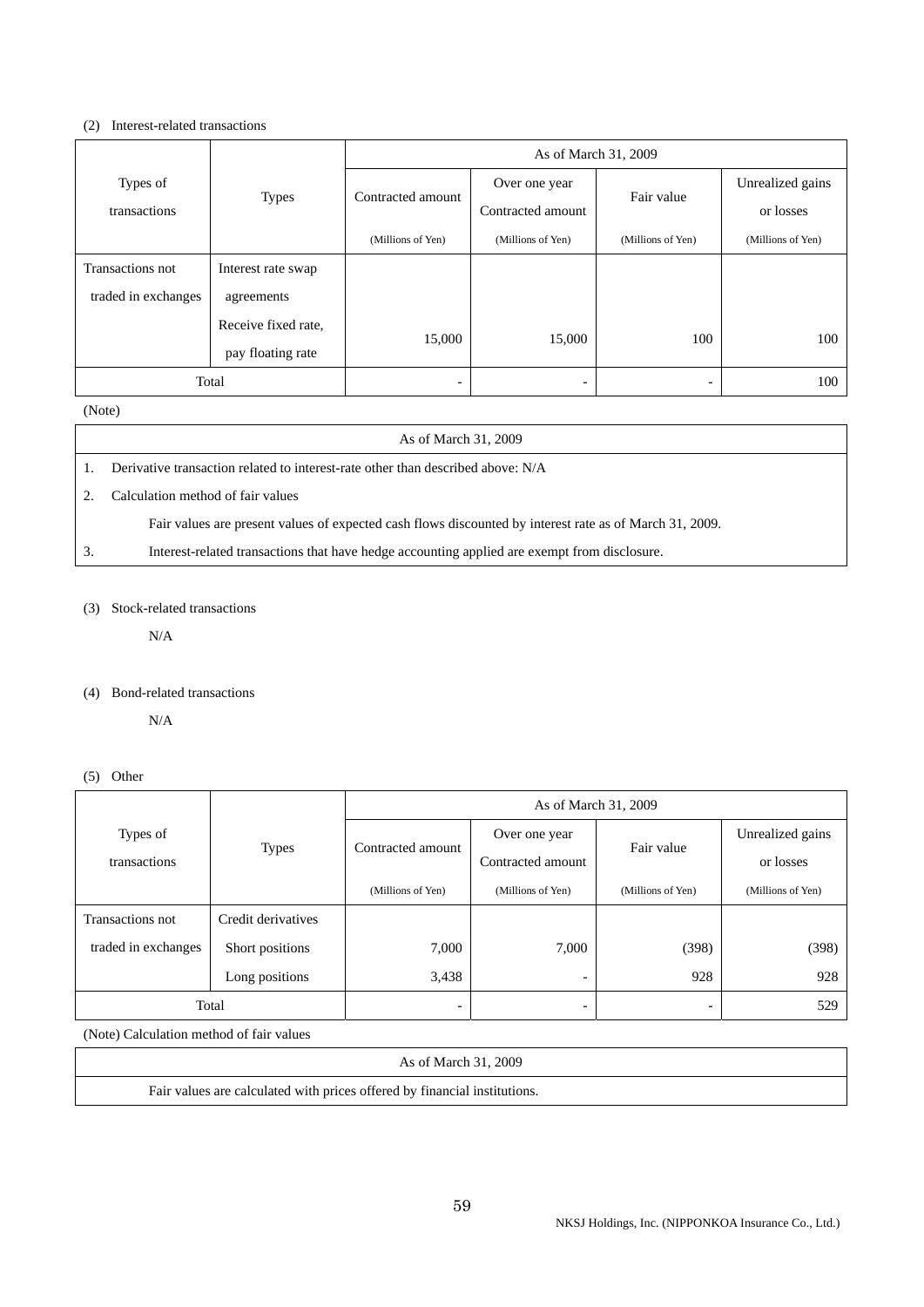## Fiscal year ended March 31, 2010

- 1. Transactions with hedge accounting not applied
- (1) Currency-related transactions

## N/A

## (2) Interest-related transactions

|                     |                     | As of March 31, 2010     |                          |                   |                   |
|---------------------|---------------------|--------------------------|--------------------------|-------------------|-------------------|
| Types of            |                     |                          | Over one year            | Fair value        | Net unrealized    |
| transactions        | <b>Types</b>        | Contracted amount        | Contracted amount        |                   | gain (loss)       |
|                     |                     | (Millions of Yen)        | (Millions of Yen)        | (Millions of Yen) | (Millions of Yen) |
| Transactions not    | Interest rate swap  |                          |                          |                   |                   |
| traded in exchanges | agreements          |                          |                          |                   |                   |
|                     | Receive fixed rate, |                          |                          |                   |                   |
|                     | pay floating rate   | 15,000                   | $\overline{\phantom{0}}$ | 112               | 112               |
| Total               |                     | $\overline{\phantom{0}}$ |                          | 112               | 112               |

## (Notes)

### As of March 31, 2010

1. Derivative transaction related to interest-rate other than described above: N/A

### 2. Calculation method of fair values

Fair values are present values of future cash flows discounted by interest rate as of March 31, 2010.

# (3) Stock-related transactions

N/A

## (4) Bond-related transactions

N/A

## (5) Other

|                     |                    | As of March 31, 2010     |                          |                   |                   |  |
|---------------------|--------------------|--------------------------|--------------------------|-------------------|-------------------|--|
| Types of            |                    |                          | Over one year            | Fair value        | Net unrealized    |  |
| transactions        | <b>Types</b>       | Contracted amount        | Contracted amount        |                   | gain (loss)       |  |
|                     |                    | (Millions of Yen)        | (Millions of Yen)        | (Millions of Yen) | (Millions of Yen) |  |
| Transactions not    | Credit derivatives |                          |                          |                   |                   |  |
| traded in exchanges | Short              | 7,000                    | 7,000                    | (7)               | (7)               |  |
| Total               |                    | $\overline{\phantom{0}}$ | $\overline{\phantom{0}}$ | (7)               | (7                |  |

(Note) Calculation method of fair values

|  | As of March 31, 2010 |  |  |
|--|----------------------|--|--|
|  |                      |  |  |

Fair values are calculated with prices offered by financial institutions.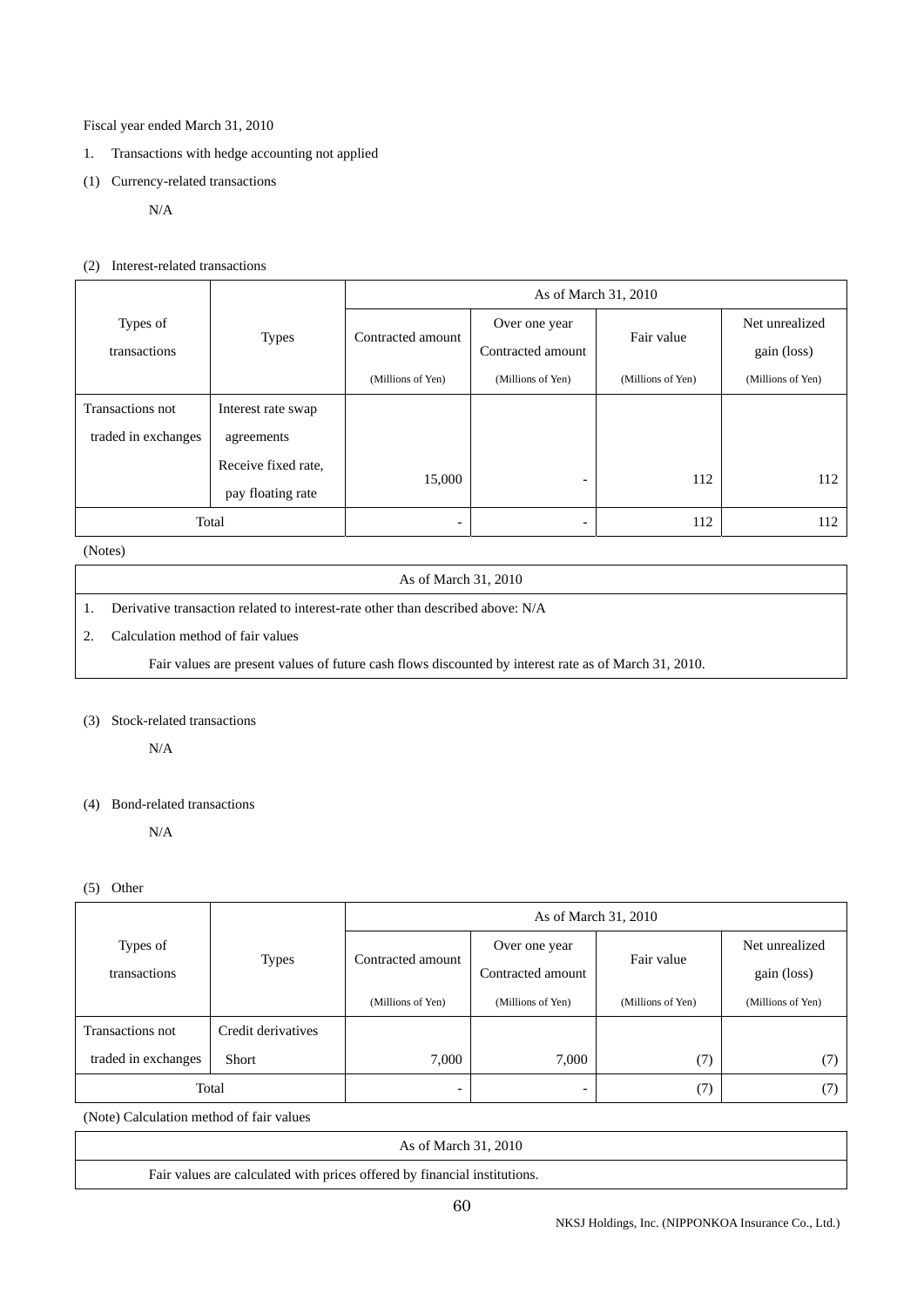## 2. Transactions with hedge accounting applied

## (1) Currency-related transactions

|                              |                    |                    | As of March 31, 2010 |                                       |                   |  |
|------------------------------|--------------------|--------------------|----------------------|---------------------------------------|-------------------|--|
| Types of hedge<br>accounting | <b>Types</b>       | Hedged items       | Contracted<br>amount | Over one year<br>Contracted<br>amount | Fair value        |  |
|                              |                    |                    | (Millions of Yen)    | (Millions of Yen)                     | (Millions of Yen) |  |
| Fair value hedge             | Forward foreign    | Available-for-sale |                      |                                       |                   |  |
| accounting                   | exchange contracts | securities         |                      |                                       |                   |  |
|                              | Short positions    |                    |                      |                                       |                   |  |
|                              | US dollar          |                    | 44,827               | $\overline{\phantom{a}}$              | (1,613)           |  |
|                              | Canadian dollar    |                    | 8,612                | $\overline{\phantom{a}}$              | (521)             |  |
|                              | Australian dollar  |                    | 8,053                | $\overline{\phantom{a}}$              | (396)             |  |
|                              | Euro               |                    | 68,040               | -                                     | 2,104             |  |
| Assignment                   | Forward foreign    | Available-for-sale |                      |                                       |                   |  |
| accounting for               | exchange contracts | securities         |                      |                                       |                   |  |
| forward foreign              | Long positions     |                    |                      |                                       |                   |  |
| exchange contracts           | US dollar          |                    | 137                  | $\overline{\phantom{a}}$              | (Note 3)          |  |
| Total                        |                    |                    | $\overline{a}$       | $\overline{\phantom{a}}$              | (426)             |  |

(Notes)

| As of March 31, 2010 |  |
|----------------------|--|
|                      |  |

1. Derivative transactions with currency other than described above: N/A

2. Calculation method of fair values

Fair values are calculated with forward foreign exchange rates as of March 31, 2010.

3. Assignment accounting for forward foreign exchange contracts are treated within fair value of securities described in "Financial instruments" because those are combined with securities subject to hedge accounting.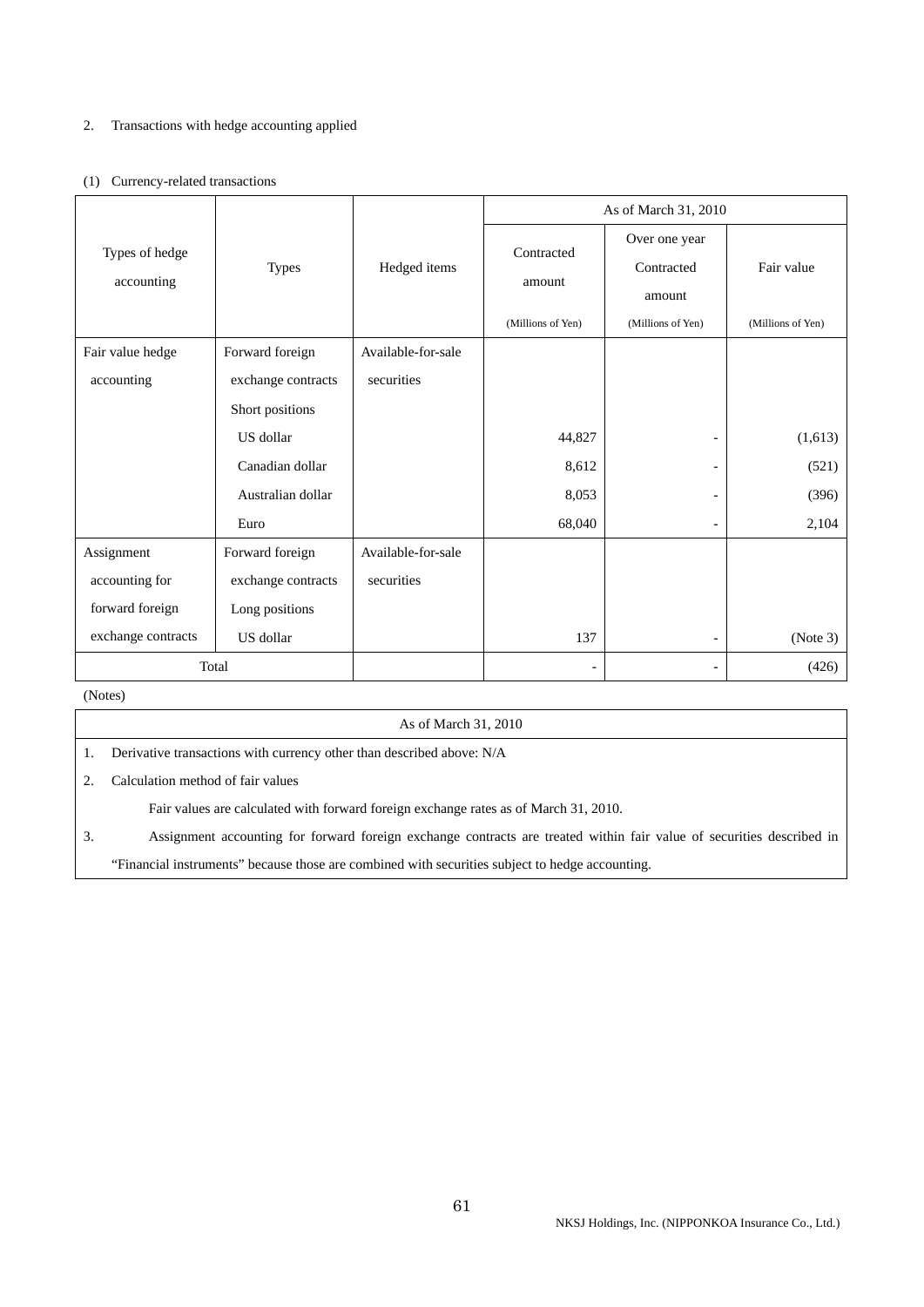### (2) Interest-related transactions

|                     |                     |                       | As of March 31, 2010 |                   |                   |
|---------------------|---------------------|-----------------------|----------------------|-------------------|-------------------|
| Types of hedge      |                     |                       | Contracted amount    | Over one year     | Fair value        |
| accounting          | <b>Types</b>        | Hedged items          |                      | Contracted amount |                   |
|                     |                     |                       | (Millions of Yen)    | (Millions of Yen) | (Millions of Yen) |
| Deferral hedge      | Interest rate swap  | Insurance liabilities |                      |                   |                   |
|                     | agreements          |                       |                      |                   |                   |
|                     | Receive fixed rate, |                       |                      |                   |                   |
|                     | pay floating rate   |                       | 83,000               | 83,000            | 3,311             |
| Exceptional         | Interest rate swap  | Loans                 |                      |                   |                   |
| treatment for       | agreements          |                       |                      |                   |                   |
| interest rate swaps | Receive fixed rate, |                       | 500                  |                   | $\Omega$          |
|                     | pay floating rate   |                       |                      |                   |                   |
| Total               |                     |                       |                      |                   | 3,311             |

(Notes)

### As of March 31, 2010

- 1. Derivative transaction related to interest other than described above: N/A
- 2. Calculation method of fair values

Fair values are present values of expected cash flows discounted by interest rate as of March 31, 2010

(3) Stock-related transactions

N/A

## (4) Bond-related transactions

N/A

(5) Other

N/A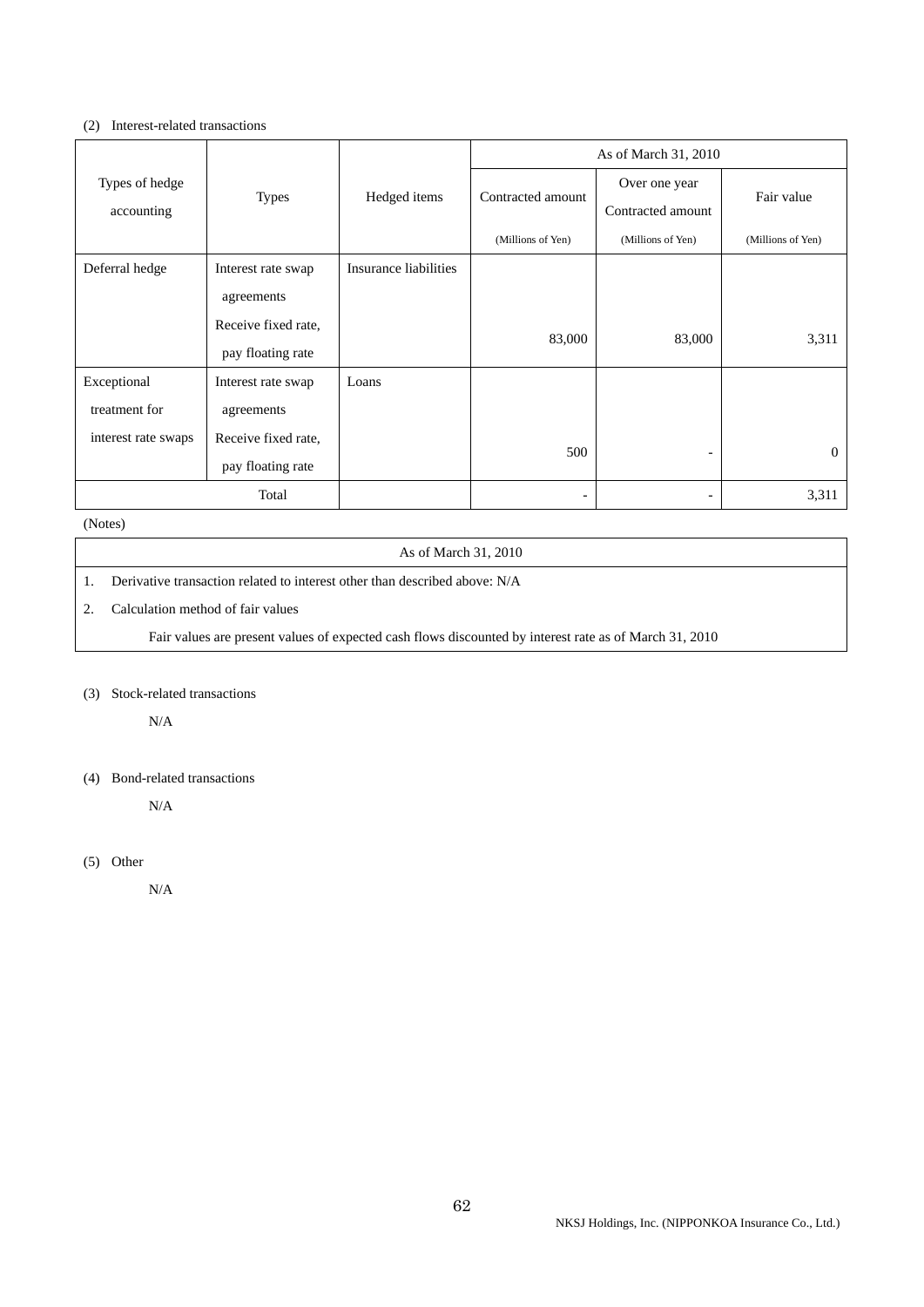#### **(Retirement benefits)**

#### 1. Overview

 In addition to the defined contribution pension plan, the Company provides a defined benefit plan with a lump-sum payment for retiring employees. It also provides a corporate pension plan (Contract-type) and an in-house retirement pension plan both for retiring employees who receive or will receive employees' benefits. The company has set up trust funds for the retirement plans.

 These defined contribution pension plan, defined benefit plan with a lump-sum payment, and corporate pension plan (Contract-type) for retiring employees who receive or will receive employees' benefits have been created by rearranging the former corporate pension plan (Fund-type), defined benefit plan with a lump-sum payment, and tax-qualified pension plan on April 1, 2008.

 The domestic consolidated subsidiaries of the Company provide defined benefit plans with lump-sum payments for retiring employees and one of them provides a tax-qualified pension plan.

 The consolidated foreign subsidiaries of the Company provide defined contribution pension plans.

#### Fiscal year ended March 31, 2009 Fiscal year ended March 31, 2010

## 1. Overview

 In addition to the defined contribution pension plan, the Company provides a defined benefit plan with a lump-sum payment for retiring employees. It also provides a corporate pension plan (Contract-type) and an in-house retirement pension plan both for retiring employees who receive or will receive employees' benefits. The company has set up trust funds for the retirement plans.

 The domestic consolidated subsidiaries of the Company provide defined benefit plans with lump-sum payments for retiring employees and one of them provides a defined contribution pension plan.

 The consolidated foreign subsidiaries of the Company provide defined contribution pension plans.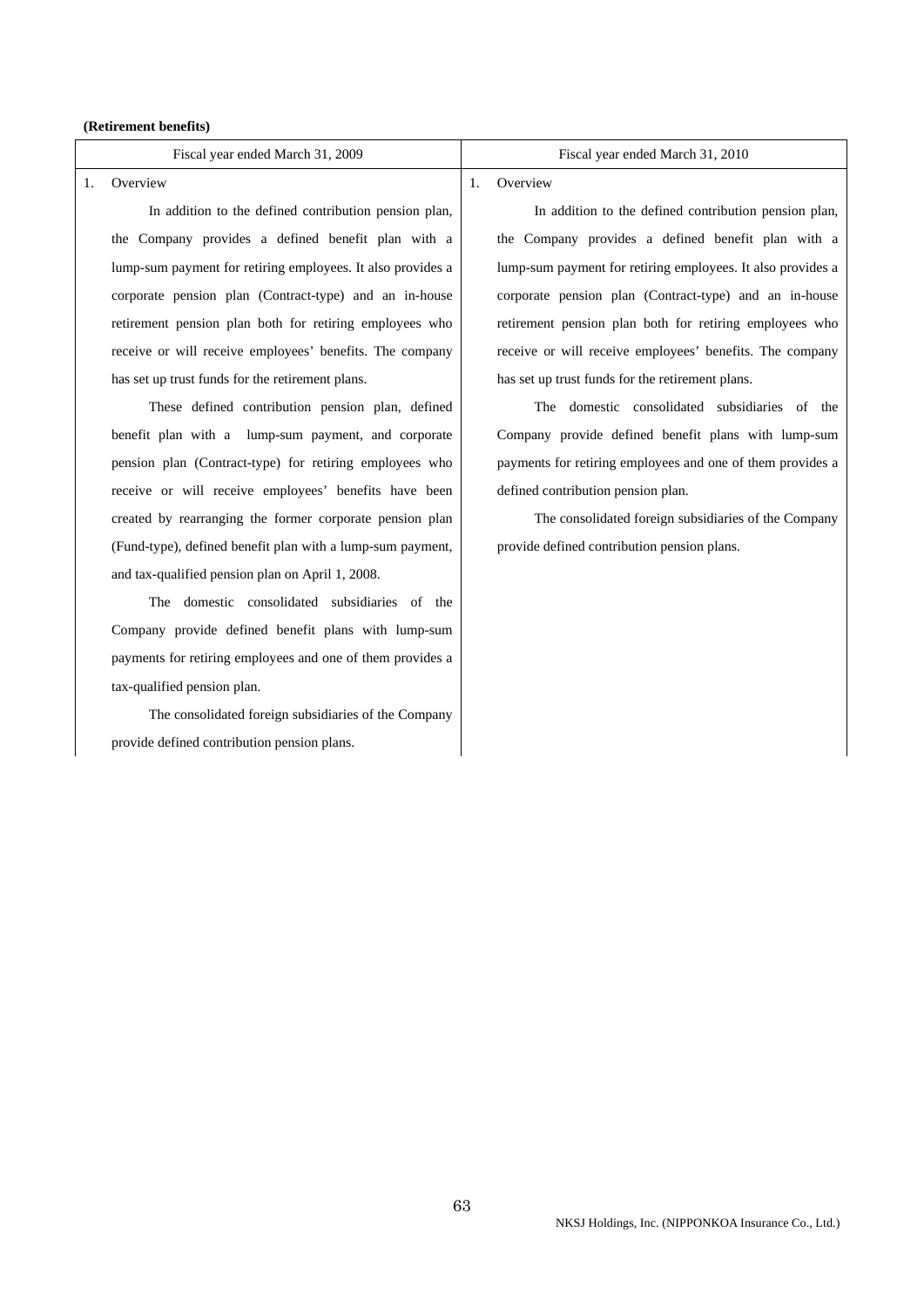2. Retirement benefits obligations and a breakdown of such obligations (As of March 31, 2009)

|     |                                   | (Millions of Yen) |
|-----|-----------------------------------|-------------------|
| (a) | Retirement benefits obligations   | (71, 490)         |
| (b) | Plan assets                       | 44,480            |
| (c) | Unfunded portion of retirement    |                   |
|     | benefit obligations $(a+b)$       | (27,009)          |
| (d) | Amount not yet attended to        |                   |
|     | difference due to changes<br>in   |                   |
|     | accounting standards              |                   |
| (e) | Unrecognized actuarial difference | 9,554             |
| (f) | Unrecognized prior service cost   | (2,658)           |
| (g) | Net amount of retirement benefits |                   |
|     | obligations on the Consolidated   | (20, 113)         |
|     | Balance Sheets $(c+d+e+f)$        |                   |
| (h) | Prepaid pension cost              | 1,894             |

- (i) Reserve for retirement benefits (g-h) (22,007)
- (Notes) 1. Domestic consolidated subsidiaries adopt a simplified method in calculating their retirement benefits obligations.
	- 2. The effects of the partial transfer of the defined benefit pension plans to the defined contribution pension plans are as follows:

|                                                       | (Millions of Yen) |
|-------------------------------------------------------|-------------------|
| Change in retirement benefit liabilities              | 57,794            |
| Change in pension assets                              | (40, 429)         |
| Change in reserve for retirement benefits             | 17.364            |
| The decrease of unrealized actuarial gain or loss and |                   |

unrealized past service liability were recorded as a revenue/loss in prior fiscal year caused by partial termination of the retirement benefit plan.

 The amount of assets that should be transferred from the defined benefit plan with a lump-sum payment to the defined contribution pension plan is 17,364 million yen, which is planned to be transferred over four years. The remaining transfer amount as of the end of the current consolidated business year, 12,292 million yen is included in other liabilities.

2. Retirement benefits obligations and a breakdown of such obligations (As of March 31, 2010)

|        |                                                       | (Millions of Yen) |  |
|--------|-------------------------------------------------------|-------------------|--|
| (a)    | Retirement benefits obligations                       | (70, 155)         |  |
| (b)    | Plan assets                                           | 45,465            |  |
| (c)    | Unfunded portion of retirement                        | (24,690)          |  |
|        | benefit obligations $(a+b)$                           |                   |  |
| (d)    | Amount not yet attended to                            |                   |  |
|        | difference due to changes<br>in                       |                   |  |
|        | accounting standards                                  |                   |  |
| (e)    | Unrecognized actuarial difference                     | 5,066             |  |
| (f)    | Unrecognized prior service cost                       | (1,957)           |  |
| (g)    | Net amount of retirement benefits                     |                   |  |
|        | obligations on the Consolidated                       | (21, 581)         |  |
|        | Balance Sheets $(c+d+e+f)$                            |                   |  |
| (h)    | Prepaid pension cost                                  | 1,382             |  |
| (i)    | Reserve for retirement benefits (g-h)                 | (22,963)          |  |
| (Note) | Domestic consolidated subsidiaries adopt a simplified |                   |  |
|        |                                                       |                   |  |

method in calculating their retirement benefits obligations.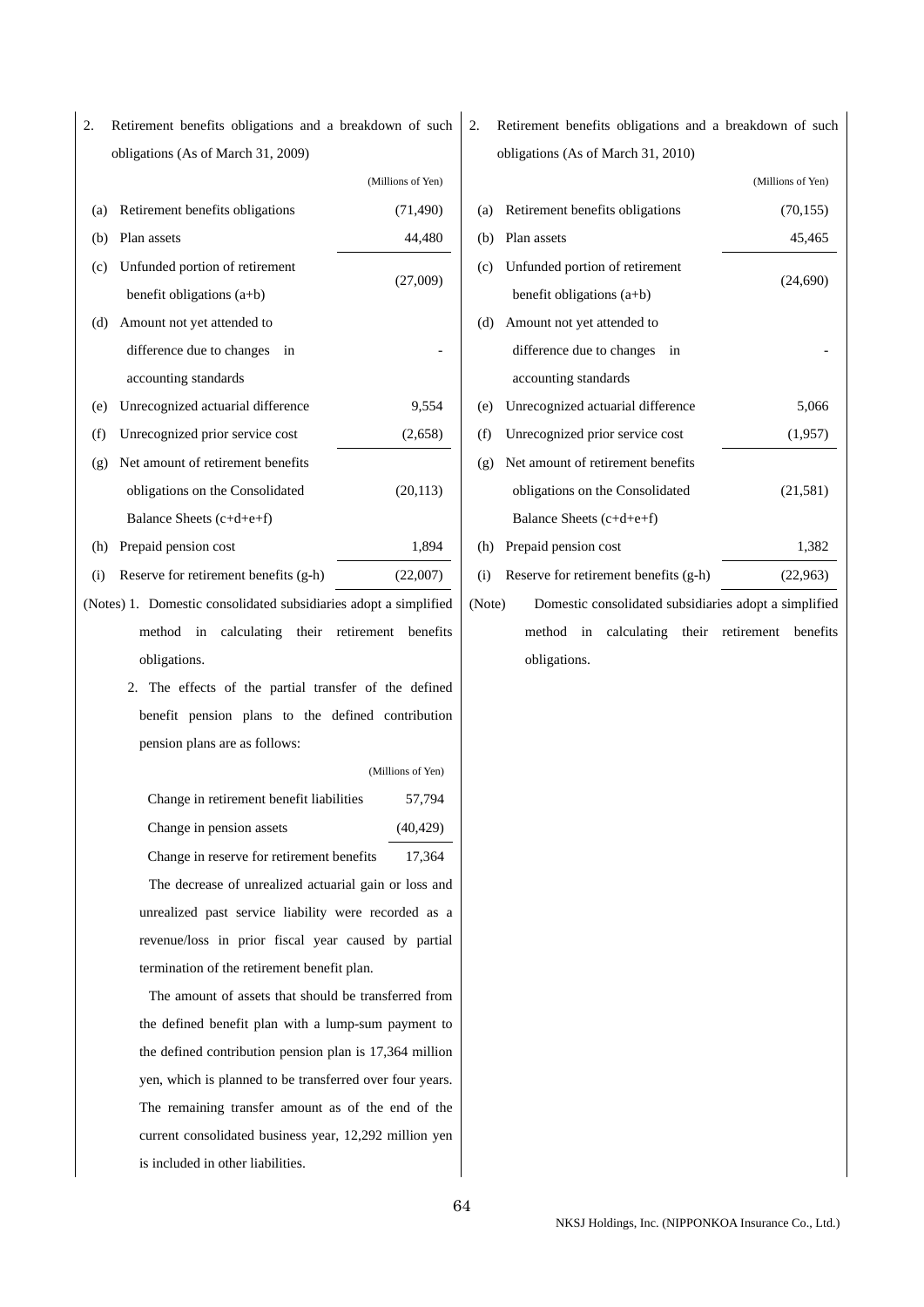3. Details of expense for retirement benefits are as follows: (Millions of Yen) (a) Service cost (Note 1) 2,060 (b) Interest expense  $1,315$ (c) Expected investment income (408) (d) Amortization of prior service cost (700) (e) Amortization of actuarial difference 730 (f) Amortization of difference due to changes in accounting standards - (g) Sub-total  $(a+b+c+d+e+f)$  2,998 (h) Other (Note 2) 2,127 Total 5.125 (Note 1) Service cost includes expense for retirement benefits of consolidated subsidiaries under the simplified method. (Note 2) Other is an amount contributed to the defined contribution pension plan. 3. Details of expense for retirement benefits are as follows: (Millions of Yen) (a) Service cost (Note 1) 1,844 (b) Interest expense  $1,277$ (c) Expected investment income (479) (d) Amortization of prior service cost (700) (e) Amortization of actuarial difference 2,261 (f) Amortization of difference due to changes in accounting standards - (g) Sub-total  $(a+b+c+d+e+f)$  4,203 (h) Other (Note 2) 2,197 Total 6.401 (Note 1) Service cost includes expense for retirement benefits of consolidated subsidiaries under the simplified method. (Note 2) Other includes 2,194 million yen of an amount contributed to the defined contribution pension plan and 2 million yen of loss resulting from partial termination of the retirement benefit plans of consolidated subsidiaries. 4. Basis for calculation of retirement benefits obligations: The method of apportionment of the estimated funds for retirement benefit obligations over the period Per amount basis, point basis Discount rate 1.8% Expected earnings ratio on Investments  $0.0\%$ ~1.5% Period for amortization of prior service cost 10 years Period for amortization of actuarial difference 10 years 4. Basis for calculation of retirement benefits obligations: Same as the left

### **(Stock Options)**

Stock options are not described because they are immaterial to disclose in this statements.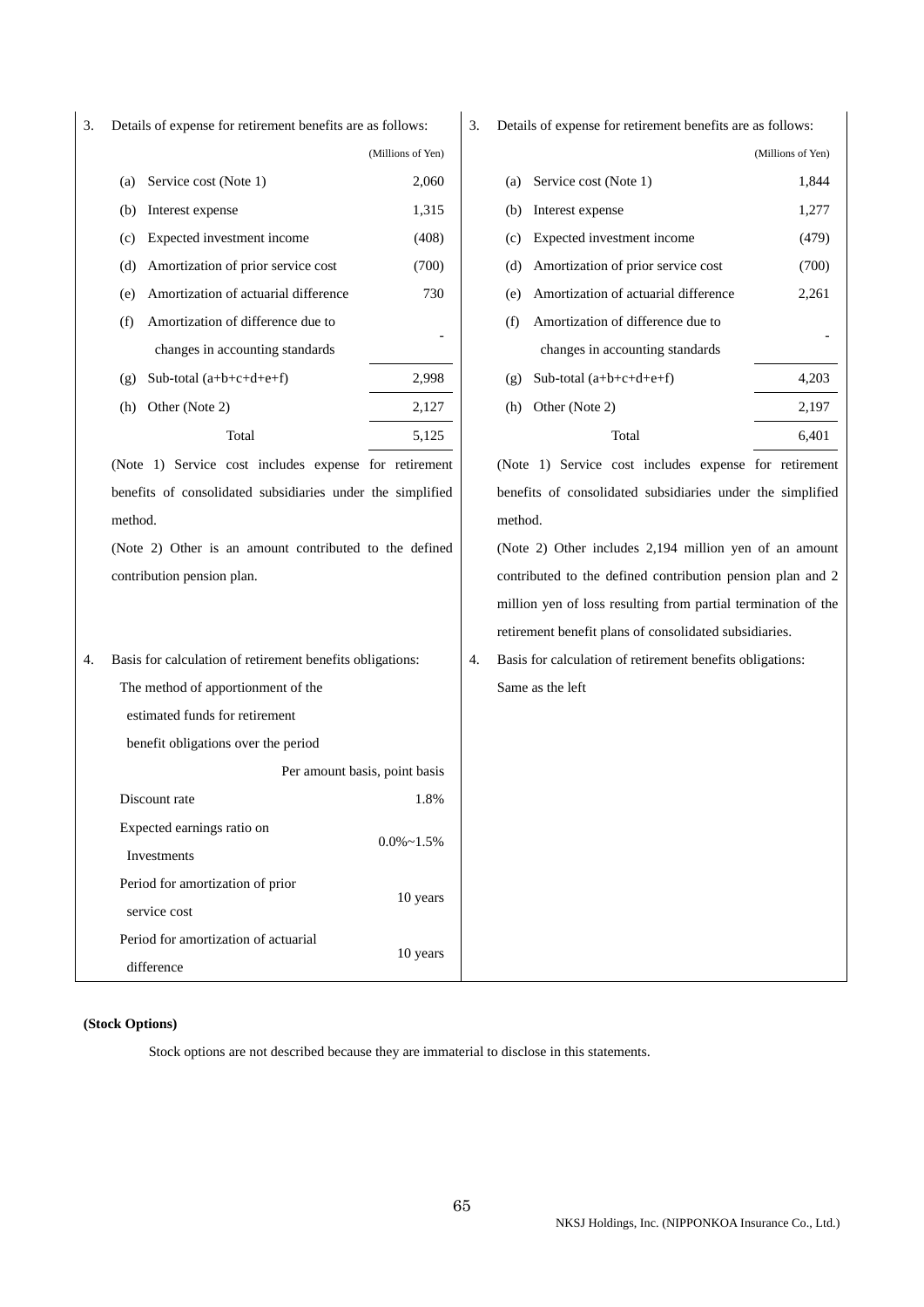## **(Per share information)**

| Fiscal year ended March 31, 2009 |        | Fiscal year ended March 31, 2010 |        |
|----------------------------------|--------|----------------------------------|--------|
|                                  | (Yen)  |                                  | (Yen)  |
| Net assets per share             | 458.09 | Net assets per share             | 576.70 |
| Basic net income per share       | 13.15  | Basic net income per share       | 18.63  |
| Diluted net income per share     | 13.13  | Diluted net income per share     | 18.59  |

(Notes) 1. Computational elements for basic net income per share and diluted net income per share are as follows:

(Millions of Yen, Thousands of shares)

|                                                                             | Fiscal year ended March 31, 2009 | Fiscal year ended March 31, 2010 |
|-----------------------------------------------------------------------------|----------------------------------|----------------------------------|
| Basic net income per share<br>(1)                                           |                                  |                                  |
| Net income                                                                  | 9,971                            | 14,018                           |
| Net income not attributable to<br>common shareholders                       |                                  |                                  |
| Net income attributable to common<br>stock                                  | 9,971                            | 14,018                           |
| Weighted average number of shares<br>of outstanding common stock            | 757,928                          | 752,467                          |
| Diluted net income per share<br>(2)                                         |                                  |                                  |
| Net income – diluted net income                                             | $\overline{a}$                   |                                  |
| Increase in number of shares of<br>common stock                             | 999                              | 1,263                            |
| Of which, subscription rights to<br>shares                                  | 999                              | 1,263                            |
| A brief summary regarding potential                                         |                                  |                                  |
| shares that were excluded from the<br>calculation of diluted net income per | N/A                              | N/A                              |
| share because they had no dilutive effect                                   |                                  |                                  |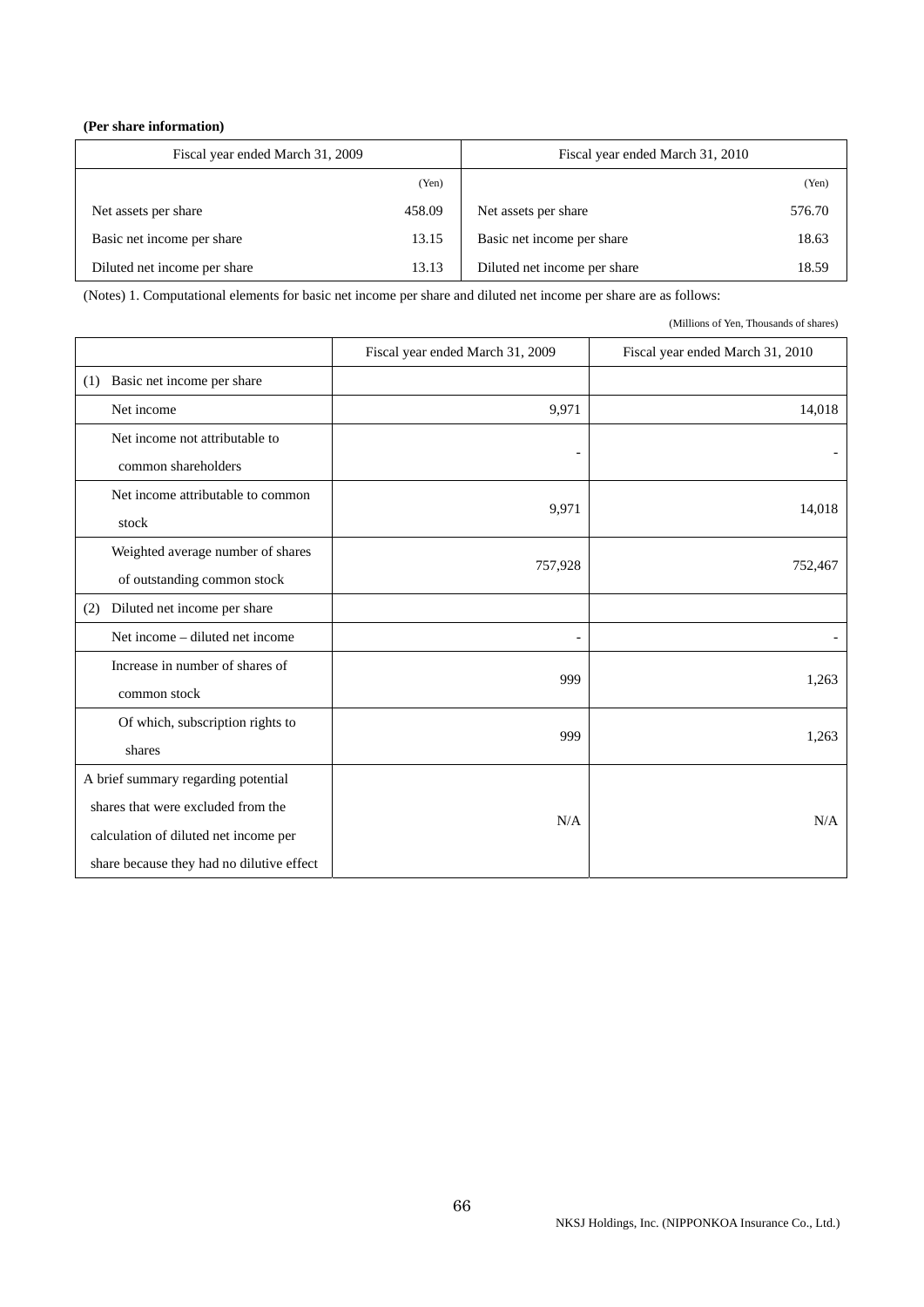2. Computational elements for net assets per share are as follows:

(Millions of Yen, Thousands of shares)

|                                                                                                 | As of March 31, 2009 | As of March 31, 2010 |
|-------------------------------------------------------------------------------------------------|----------------------|----------------------|
| Total net assets                                                                                | 345,467              | 434,857              |
| Deduction from total net assets                                                                 | 793                  | 913                  |
| Of which, subscription rights to shares                                                         | 458                  | 565                  |
| Of which, minority interests                                                                    | 334                  | 348                  |
| Net assets at year-end attributable to<br>common stock                                          | 344,674              | 433,943              |
| Number of shares of common stock at<br>year-end used for calculation of net<br>assets per share | 752,404              | 752,453              |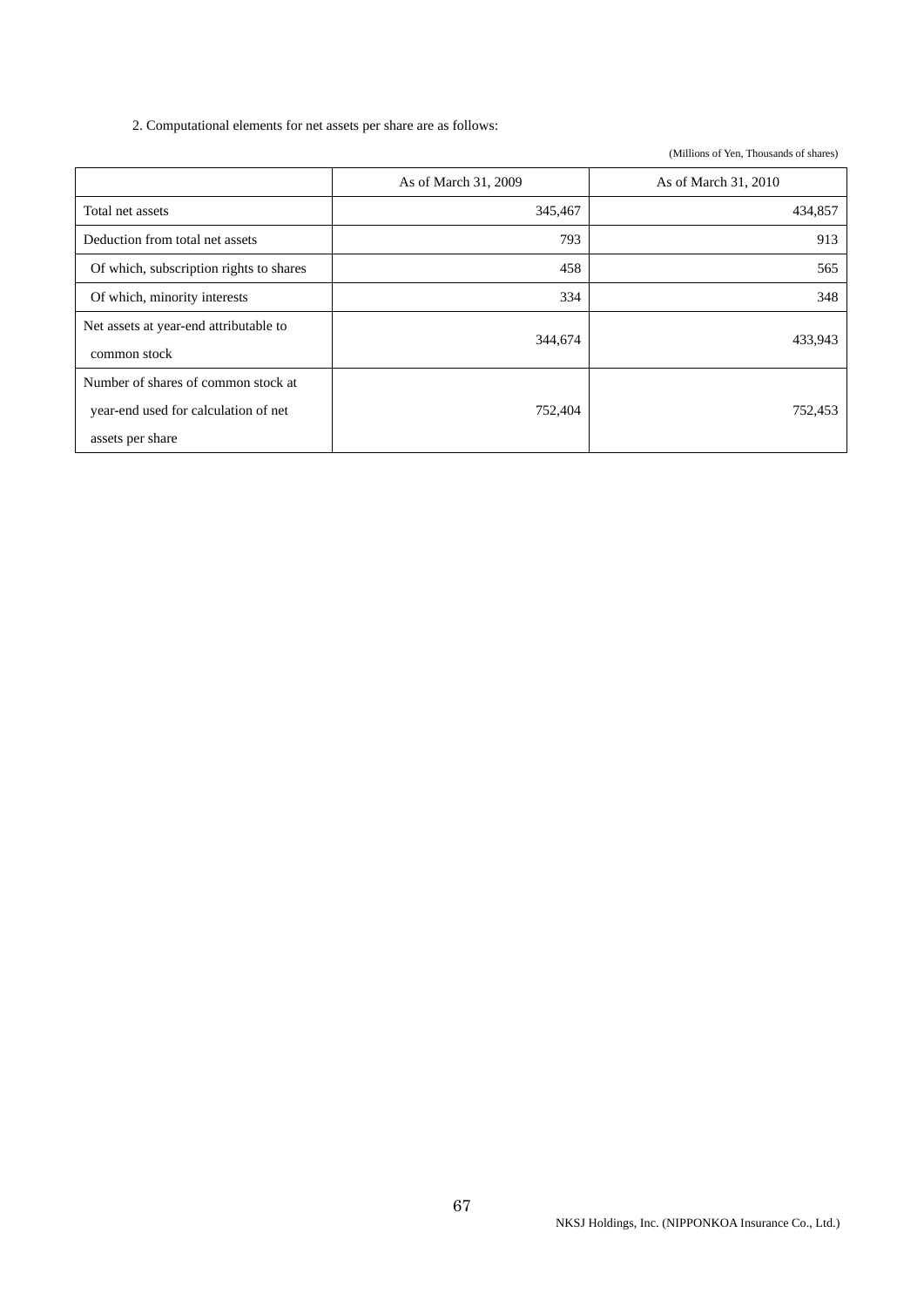## **(Subsequent events)**

| Fiscal year ended March 31, 2009 | Fiscal year ended March 31, 2010                                       |  |
|----------------------------------|------------------------------------------------------------------------|--|
|                                  | (Establishment of a joint holding company through a share<br>exchange) |  |
|                                  | The Company established a joint holding company, NKSJ                  |  |
|                                  | Holdings, Inc. (the Joint Holding Company), effective as of April      |  |
|                                  | 1, 2010, jointly with Sompo Japan Insurance Inc. (SOMPO                |  |
|                                  | JAPAN, and collectively with the Company, the Parties) through         |  |
|                                  | a share exchange (the Share Exchange) as a result of which the         |  |
|                                  | Joint Holding Company holds 100% of the shares of the Parties          |  |
|                                  | and the businesses of the Parties will be integrated (the Business     |  |
|                                  | Integration) approved by extraordinary shareholder's meeting           |  |
|                                  | held on December 30,2009.                                              |  |
|                                  | (1) Name of the Joint Holding Company                                  |  |
|                                  | NKSJ Holdings, Inc.                                                    |  |
|                                  | (2) Location of the Head Office of the Joint Holding Company           |  |
|                                  | 26-1, Nishi-Shinjuku 1-chome, Shinjuku-ku, Tokyo                       |  |
|                                  | (3) Representatives of Holding company                                 |  |
|                                  | Representative Director, Chairman and CEO:                             |  |
|                                  | Makoto Hyodo                                                           |  |
|                                  | Representative Director, President and CEO:                            |  |
|                                  | Masatoshi Sato                                                         |  |
|                                  | Capital<br>(4)                                                         |  |
|                                  | 100,000 million yen                                                    |  |
|                                  | Business of the joint holding company<br>(5)                           |  |
|                                  | Management and administration of companies made                        |  |
|                                  | subsidiaries pursuant to applicable provisions of the                  |  |
|                                  | Insurance Business Act, including, but not limited to,                 |  |
|                                  | casualty insurance companies and life insurance companies,             |  |
|                                  | and business incidental thereto.                                       |  |
|                                  |                                                                        |  |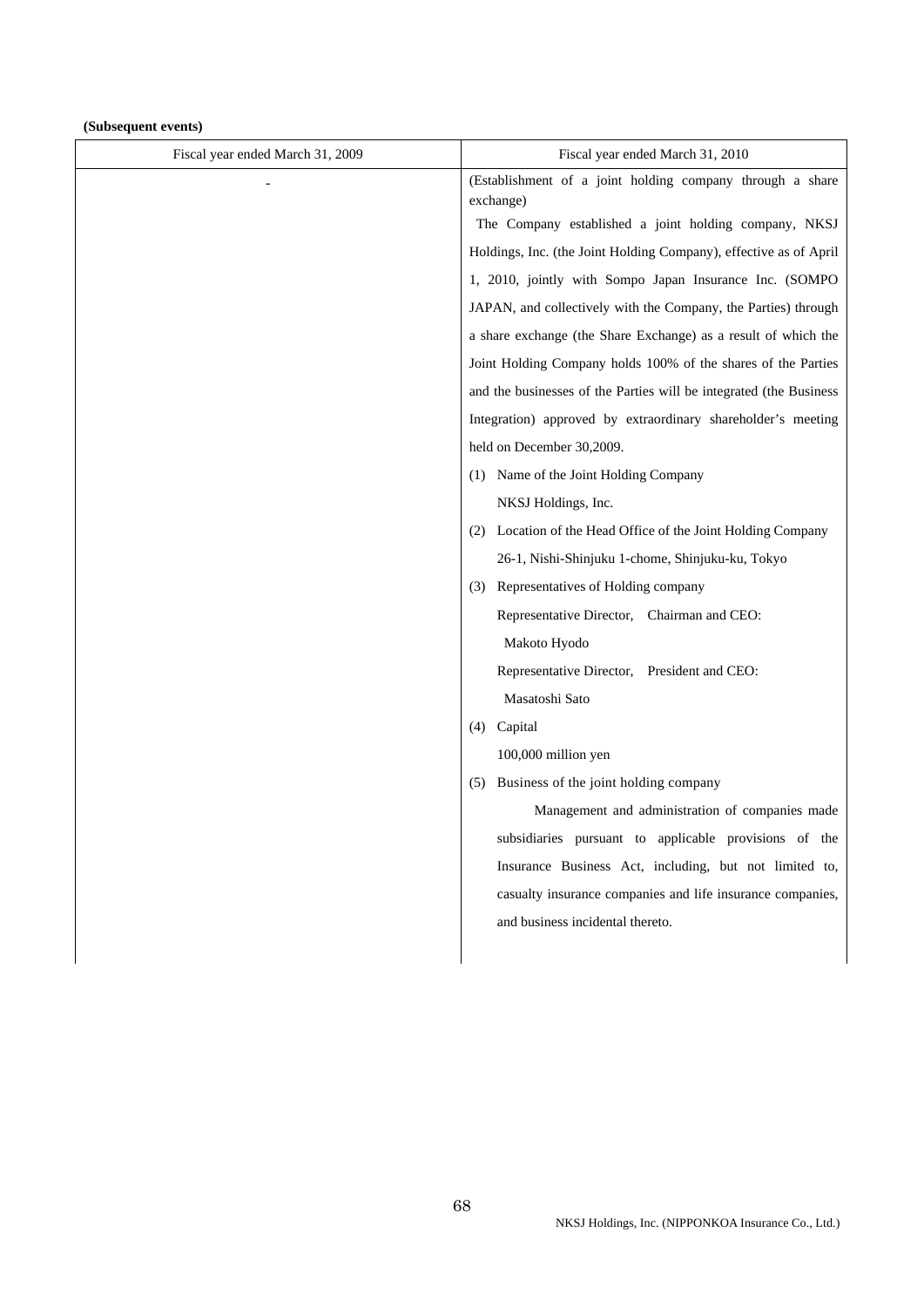# (6) Background and objectives of business integration

 In the face of the declining birthrate and aging society - the significant challenges Japan faces in the medium to long-term period - as well as of increased risks associated with depopulating society, deteriorating global climate change, and in response to the diversified consumer demands amidst the individuals' lifestyle changes, companies are urged to take proper actions and contribute to social safety and to customers' sense of security. Based on this shared perspective, SOMPO JAPAN and the Company decided to establish a - new solution service group which provides customers with security and service of the highest quality and contribute to social welfare, while sharing as a unitary group the strengths nurtured through 120 years of their respective history.

(7) Establishment date

## April 1, 2010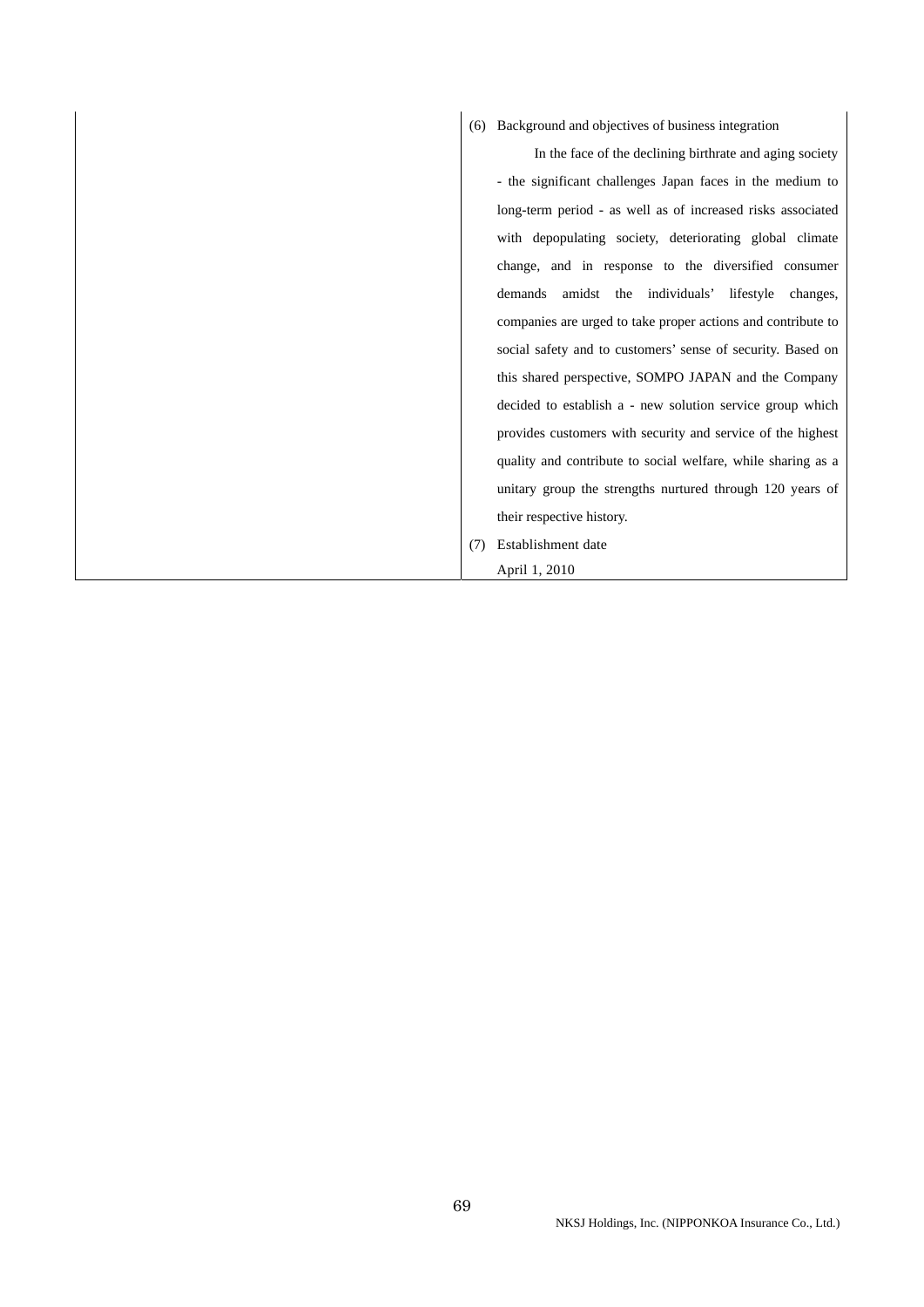#### 4. Non-consolidated Financial Statements

(1) Non-consolidated Balance Sheets

Assets Cash and bank deposits 80,793  $\cosh$  60 61 Bank deposits 80,732 Call loans 50,000 50,000 50,000 50,000 50,000 50,000 50,000 50,000 50,000 50,000 50,000 50,000 50,000 50,000 50 Receivables under resale agreements 29,996 Monetary receivables bought 6,129 Money in trust 56,752 Investments in securities 1,848,982 1,822,848 Government bonds 366,918 and 366,918 and 366,918 and 366,918 and 366,918 and 366,918 and 366,918 and 366,918 and 366,918 and 366,918 and 366,918 and 366,918 and 366,918 and 366,918 and 366,918 and 366,918 and 366,918 and 3 Municipal bonds 48,913 48,913 Corporate bonds 356,457 345,742 Stocks 601,039 679,555 Foreign securities 354,705 362,761 Other securities 22,813 18,956 Loans 229,695 227,417 Policy loans  $6,399$  5,953 General loans 223,296 221,464 Tangible fixed assets 129,326 130,437 Land 68,165 67,914 Buildings 55,872 Leased assets 52 52 Construction in progress 5,394 225 Other tangible fixed assets 6,372 Intangible fixed assets 534 Other assets 159,263 159,263 159,263 Premiums receivable 350 460 Agents' balances receivable 23,327 21,895 Foreign agents' balances receivable 5,946 5,946 Co-insurance balances receivable 2,371 2,336 Reinsurance balances receivable 29,069 29,069 29,573 Foreign reinsurance balances receivable  $4,933$   $7,678$ 

Account receivable 8,824

Accrued revenue 5,871

(Millions of Yen)

As of March 31, 2009 As of March 31, 2010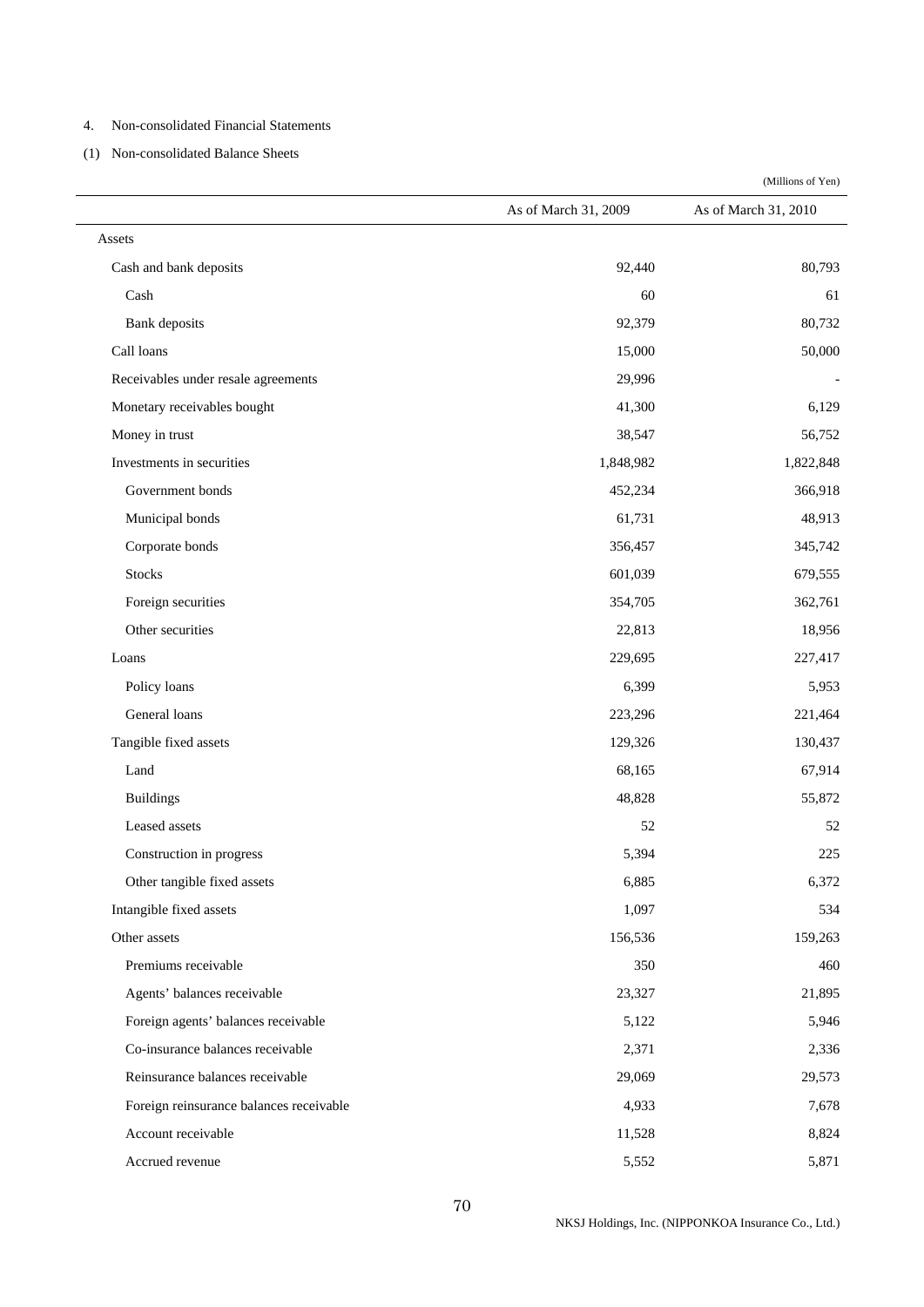| Deposits                                      | 6,830            | 6,301        |
|-----------------------------------------------|------------------|--------------|
| Deposits for earthquake insurance             | 43,639           | 46,186       |
| Suspense payments                             | 14,095           | 16,131       |
| Derivative financial instruments              | 7,123            | 5,977        |
| Other assets                                  | 2,592            | 2,079        |
| Deferred tax assets                           | 103,865          | 60,392       |
| Reserve for doubtful accounts                 | (2,145)          | (2,106)      |
| Reserve for investment loss                   | (12, 926)        |              |
| Total assets                                  | 2,671,715        | 2,592,464    |
| Liabilities                                   |                  |              |
| Underwriting fund                             | 2,178,097        | 2,059,290    |
| Outstanding claims                            | 283,027          | 267,872      |
| Underwriting reserves                         | 1,895,069        | 1,791,418    |
| Other liabilities                             | 116,365          | 65,184       |
| Co-insurance balances payable                 | 1,366            | 1,225        |
| Reinsurance balances payable                  | 18,766           | 18,771       |
| Foreign reinsurance balances payable          | 2,421            | 1,245        |
| Payable under securities lending transactions | 41,264           |              |
| Loans payable                                 | 1,740            | 1,561        |
| Accrued tax                                   | 2,498            | 5,210        |
| Deposits payable                              | 1,855            | 1,829        |
| Deferred revenue                              | 950              | 974          |
| Account payable                               | 26,280           | 24,478       |
| Suspense receipts                             | 6,764            | 6,841        |
| Derivative financial instruments              | 12,400           | 2,993        |
| Lease obligations                             | 54               | 53           |
| Other liabilities                             | $\boldsymbol{0}$ | $\mathbf{0}$ |
| Reserve for retirement benefits               | 21,708           | 22,583       |
| Reserve for bonuses                           | 5,631            | 6,078        |
| Reserve for bonuses to directors              | 2                | 41           |
| Statutory reserves                            | 2,581            | 5,643        |
| Reserve for price fluctuations                | 2,581            | 5,643        |
| <b>Total liabilities</b>                      | 2,324,386        | 2,158,821    |
| Net assets                                    |                  |              |
| Shareholders' equity                          |                  |              |
| Common stock                                  | 91,249           | 91,249       |
| Capital surplus                               |                  |              |
| Capital reserve                               | 46,702           | 46,702       |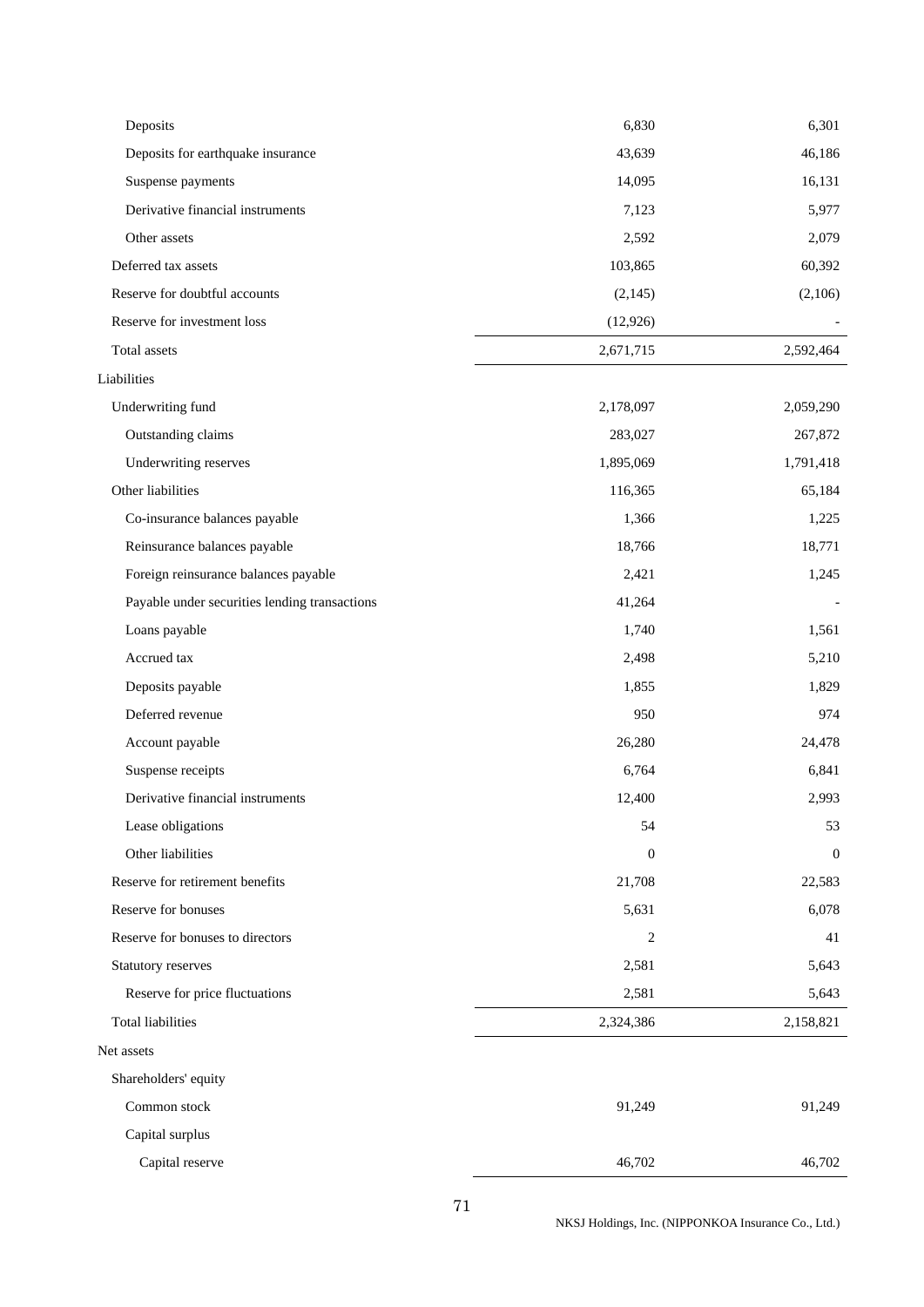| Total capital surplus                                 | 46,702           | 46,702    |
|-------------------------------------------------------|------------------|-----------|
| Retained earnings                                     |                  |           |
| Revenue reserve                                       | 36,947           | 38,151    |
| Other retained earnings                               | 131,302          | 79,050    |
| Reserve for dividends                                 | 34,385           | 34,385    |
| Reserve for extraordinary losses                      | 54,000           | 54,000    |
| Reserve for losses from foreign investments           | $\boldsymbol{0}$ | $\theta$  |
| Reserve for reduction entry                           | 3,100            | 3,270     |
| General reserve                                       | 25,962           | 25,962    |
| Deferred retained earnings                            | 13,854           | (38, 567) |
| Total retained earnings                               | 168,249          | 117,202   |
| Treasury stock                                        | (58, 122)        |           |
| Total shareholders' equity                            | 248,078          | 255,153   |
| Valuation and translation adjustments                 |                  |           |
| Net unrealized gains on available-for-sale securities | 95,091           | 175,808   |
| Net deferred gains (losses) on hedge accounting       | 3,700            | 2,115     |
| Total valuation and translation adjustments           | 98,792           | 177,924   |
| Subscription rights to shares                         | 458              | 565       |
| Total net assets                                      | 347,329          | 433,642   |
| Total liabilities and net assets                      | 2,671,715        | 2,592,464 |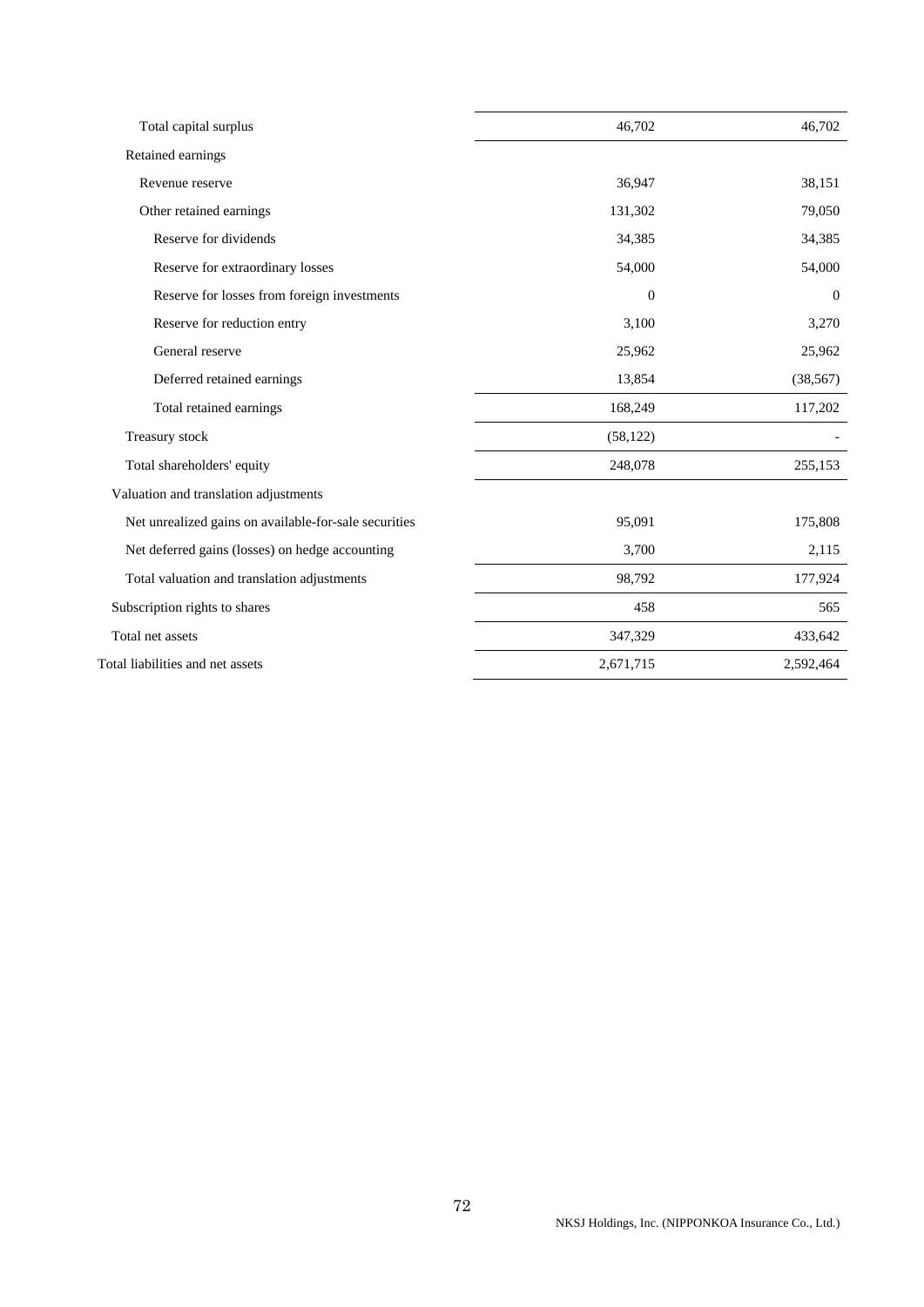### (2) Non-consolidated Statements of Income

|                                                   | Fiscal year ended March 31, | Fiscal year ended March 31, |
|---------------------------------------------------|-----------------------------|-----------------------------|
|                                                   | 2009                        | 2010                        |
| Operating income                                  | 910,706                     | 859,978                     |
| Underwriting income                               | 849,404                     | 813,345                     |
| Net premiums written                              | 653,400                     | 633,336                     |
| Deposit premiums from policyholders               | 42,425                      | 38,562                      |
| Investment income on deposit premiums             | 24,143                      | 22,147                      |
| Reversal of outstanding claims                    | 1,684                       | 15,154                      |
| Reversal of underwriting reserves                 | 127,712                     | 103,651                     |
| Gain on foreign exchange                          |                             | 438                         |
| Other underwriting income                         | 38                          | 53                          |
| Investment income                                 | 59,005                      | 45,131                      |
| Interest and dividends                            | 51,124                      | 44,999                      |
| Investment income from money in trust             | 259                         | 2,510                       |
| Gain on sale of securities                        | 31,477                      | 16,075                      |
| Redemption profit from securities                 | 252                         | 198                         |
| Income for derivative financial instruments       |                             | 3,470                       |
| Gain on foreign exchange                          |                             | 7                           |
| Other investment income                           | 35                          | 17                          |
| Transfer of investment income on deposit premiums | (24, 143)                   | (22, 147)                   |
| Other operating income                            | 2,297                       | 1,502                       |
| Operating expenses                                | 913,558                     | 830,594                     |
| Underwriting expenses                             | 724,529                     | 689,800                     |
| Net losses paid                                   | 400,790                     | 403,857                     |
| Loss adjustment expenses                          | 35,313                      | 35,813                      |
| Commissions and brokerage expenses                | 110,378                     | 107,151                     |
| Maturity refunds to policyholders                 | 176,779                     | 142,510                     |
| Dividends to policyholders                        | 8                           | 250                         |
| Loss on foreign exchange                          | 1,053                       |                             |
| Other underwriting expenses                       | 205                         | 216                         |
| Investment expenses                               | 63,299                      | 13,920                      |
| Investment loss from money in trust               | 4,495                       | 100                         |
| Loss on sale of securities                        | 8,830                       | 6,786                       |
| Revaluation loss on securities                    | 35,983                      | 2,104                       |
| Redemption loss from securities                   | 651                         | 1,671                       |
| Expense for derivative financial instruments      | 6,298                       |                             |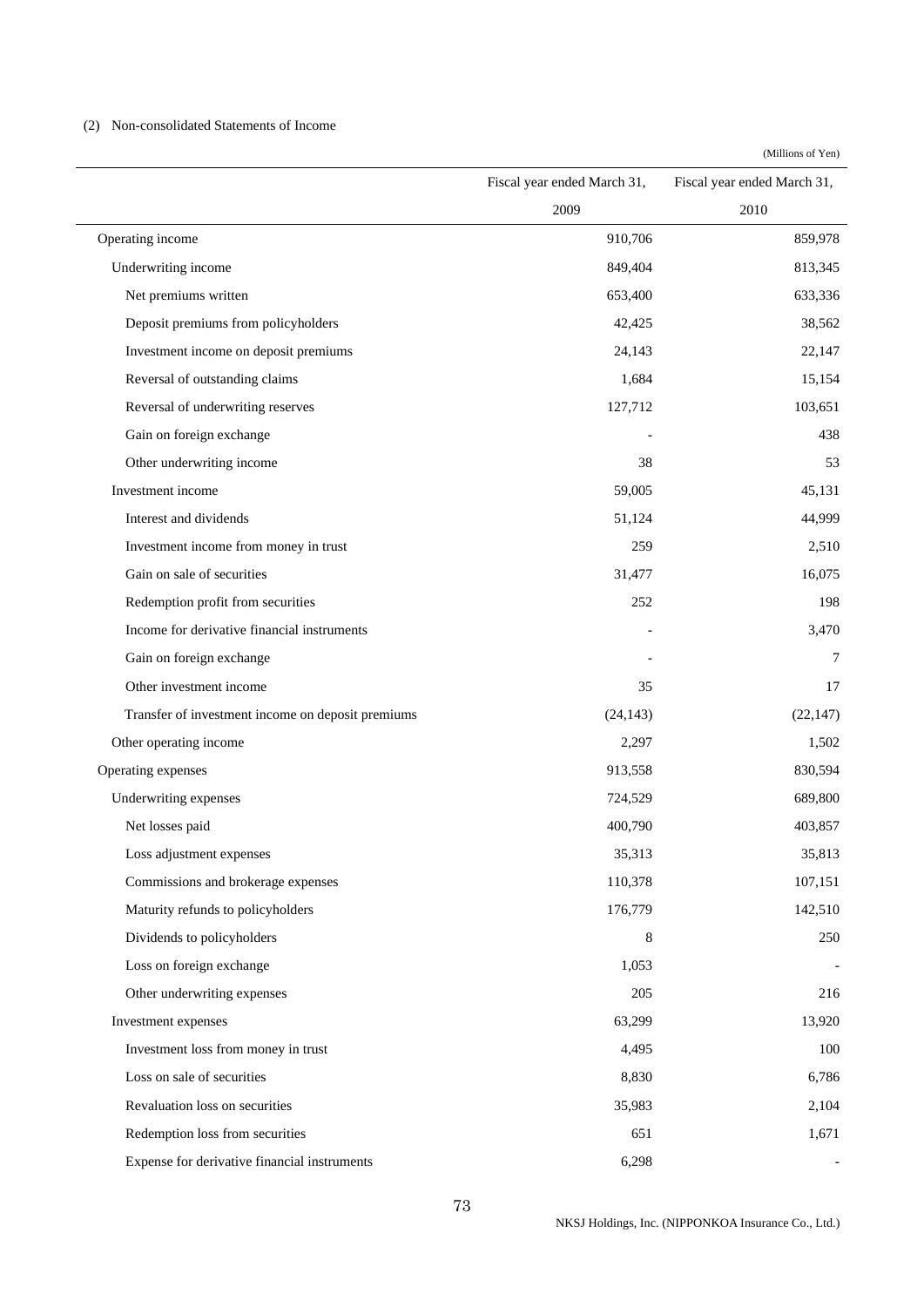| Loss on foreign exchange                          | 748     |         |
|---------------------------------------------------|---------|---------|
| Provision for reserve for investment loss         | 2,770   |         |
| Other investment expenses                         | 3,521   | 3,257   |
| Operating and administrative expenses             | 124,773 | 125,792 |
| Other operating expenses                          | 956     | 1,080   |
| Interest paid                                     | 130     | 45      |
| Provision for reserve for doubtful accounts       | 68      | 34      |
| Write off of bad debts                            | 6       | 2       |
| Other ordinary expenses                           | 751     | 997     |
| Ordinary profit (loss)                            | (2,851) | 29,384  |
| Special gains                                     | 18,414  | 508     |
| Gain on sale of fixed assets                      | 335     | 508     |
| Reversal of statutory reserves                    | 18,079  |         |
| Reversal of reserve for price fluctuations        | 18,079  |         |
| Special losses                                    | 933     | 6,936   |
| Loss on sale and disposal of fixed assets         | 444     | 476     |
| <b>Impairment</b> losses                          | 489     | 263     |
| Provision for statutory reserves                  |         | 3,061   |
| Provision for reserve for price fluctuations      |         | 3,061   |
| Other special losses                              |         | 3,134   |
| Income before income taxes and minority interests | 14,630  | 22,957  |
| Income taxes                                      | 6,728   | 7,865   |
| Deferred tax adjustment                           | (2,210) | 1,967   |
| Total income taxes                                | 4,518   | 9,833   |
| Net income                                        | 10,111  | 13,123  |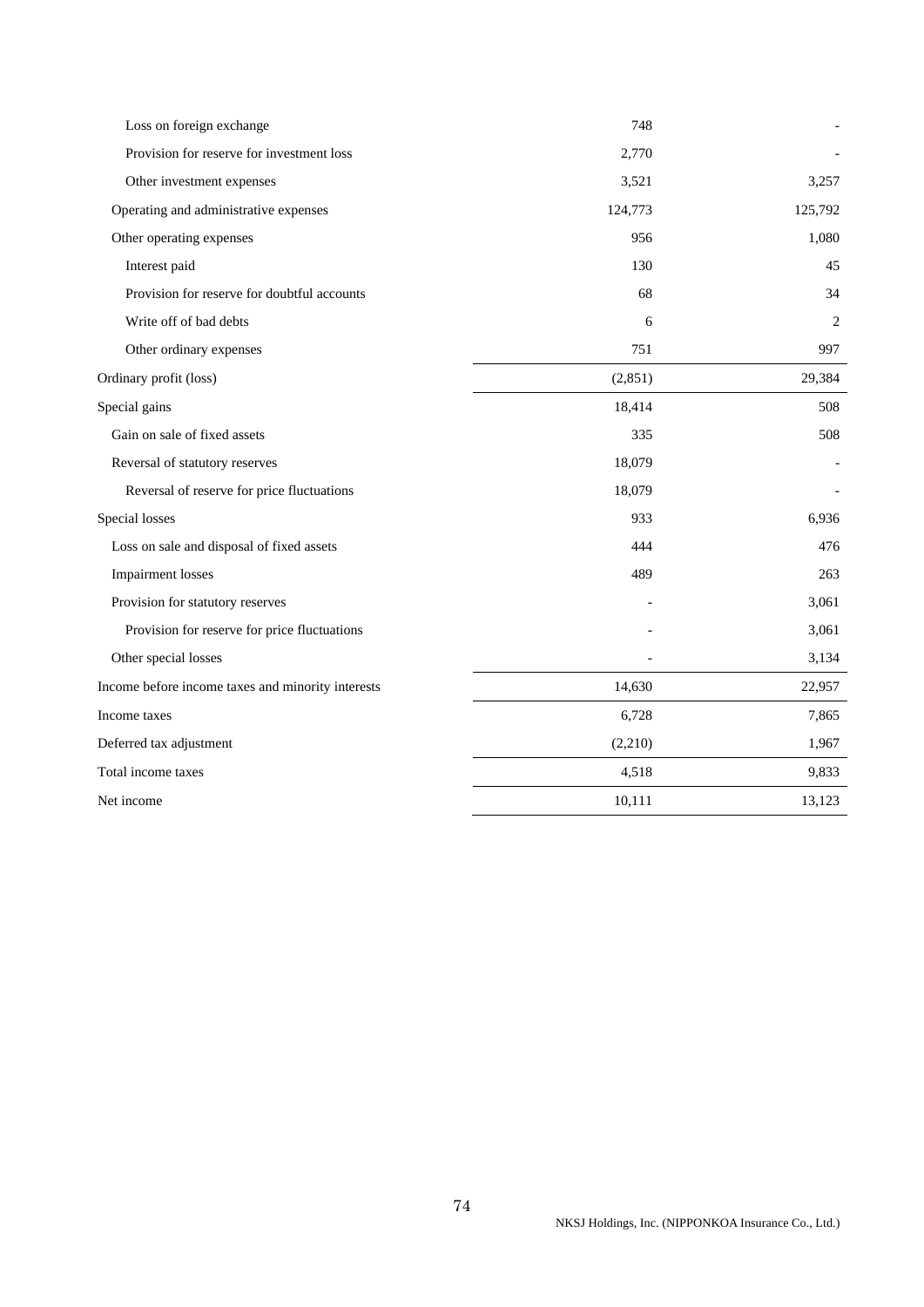(3) Non-consolidated Statements of Changes in Net Assets

|                                                    |                             | (Millions of Yen)           |
|----------------------------------------------------|-----------------------------|-----------------------------|
|                                                    | Fiscal year ended March 31, | Fiscal year ended March 31, |
|                                                    | 2009                        | 2010                        |
| Shareholders' equity                               |                             |                             |
| Common stock                                       |                             |                             |
| Balance at the previous fiscal year-end            | 91,249                      | 91,249                      |
| Balance at the current fiscal year-end             | 91,249                      | 91,249                      |
| Capital surplus reserves                           |                             |                             |
| Capital reserve                                    |                             |                             |
| Balance at the previous fiscal year-end            | 46,702                      | 46,702                      |
| Balance at the current fiscal year-end             | 46,702                      | 46,702                      |
| Other capital surplus reserve                      |                             |                             |
| Balance at the previous fiscal year-end            |                             |                             |
| Changes during this period                         |                             |                             |
| Retirement of treasury stock                       |                             | (57, 974)                   |
| Disposal of treasury stock                         | (126)                       | (177)                       |
| Reclassification of negative other capital surplus |                             |                             |
| reserve                                            | 126                         | 58,152                      |
| Total changes during this period                   |                             |                             |
| Balance at the current fiscal year-end             |                             |                             |
| Retained earnings                                  |                             |                             |
| Revenue reserves                                   |                             |                             |
| Balance at the previous fiscal year-end            | 35,647                      | 36,947                      |
| Changes during this period                         |                             |                             |
| Provision for revenue reserve                      | 1,300                       |                             |
| Cash dividends                                     |                             | 1,203                       |
| Total changes during this period                   | 1,300                       | 1,203                       |
| Balance at the current fiscal year-end             | 36,947                      | 38,151                      |
| Other retained earnings                            |                             |                             |
| Reserve for dividends                              |                             |                             |
| Balance at the previous fiscal year-end            | 34,385                      | 34,385                      |
| Balance at the current fiscal year-end             | 34,385                      | 34,385                      |
| Reserve for extraordinary losses                   |                             |                             |
| Balance at the previous fiscal year-end            | 54,000                      | 54,000                      |
| Balance at the current fiscal year-end             | 54,000                      | 54,000                      |
| Reserve for losses from foreign investments        |                             |                             |
| Balance at the previous fiscal year-end            | $\boldsymbol{0}$            | $\mathbf{0}$                |

NKSJ Holdings, Inc. (NIPPONKOA Insurance Co., Ltd.)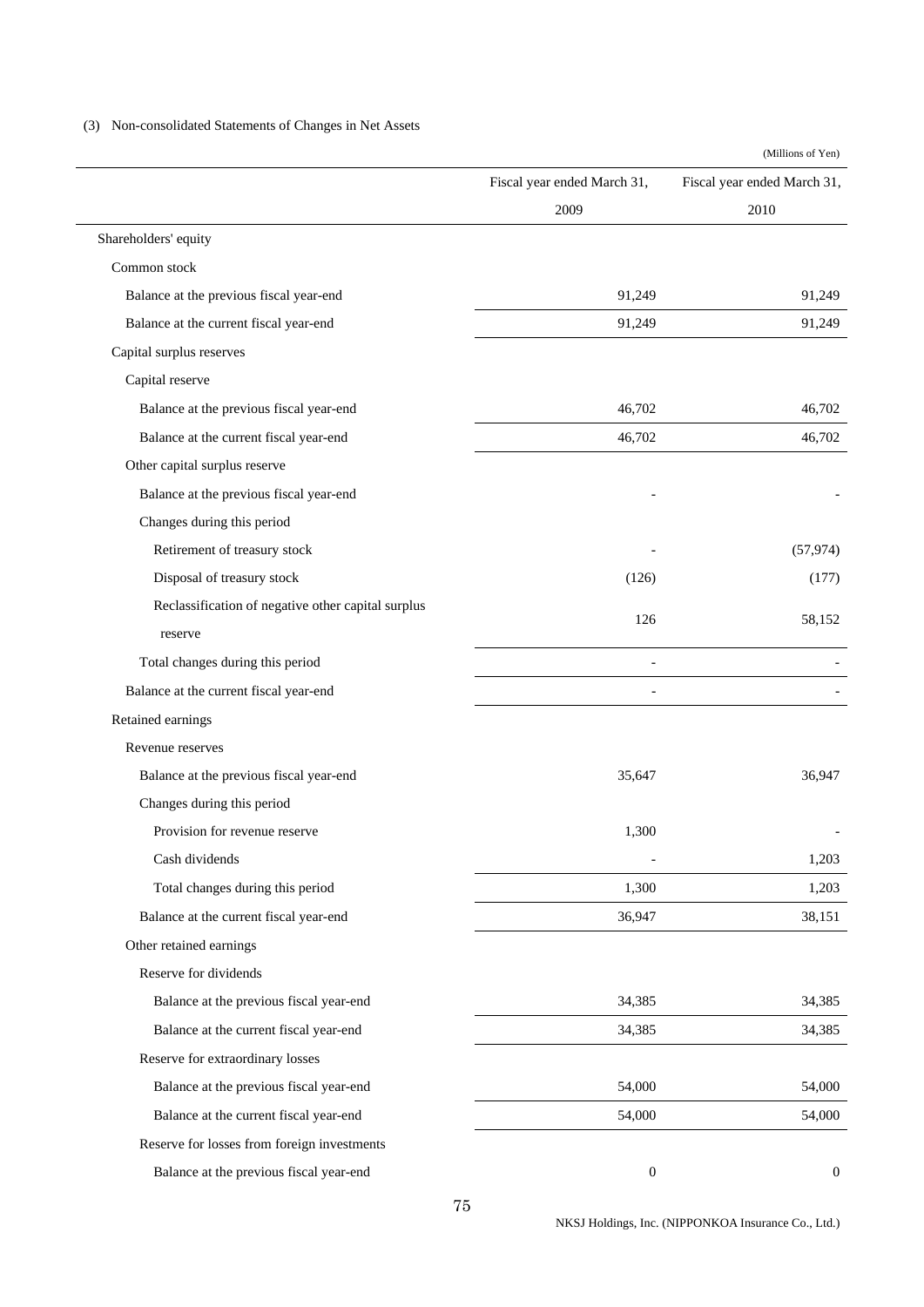| Changes during this period                         |                  |                  |
|----------------------------------------------------|------------------|------------------|
| Reversal of reserve for losses from foreign        | (0)              | (0)              |
| investments                                        |                  |                  |
| Total changes during this period                   | (0)              | (0)              |
| Balance at the current fiscal year-end             | $\boldsymbol{0}$ | $\theta$         |
| Reserve for reduction entry                        |                  |                  |
| Balance at the previous fiscal year-end            | 2,992            | 3,100            |
| Changes during this period                         |                  |                  |
| Provision for reserve for reduction entry          | 152              | 852              |
| Reversal of reserve for reduction entry            | (44)             | (681)            |
| Total changes during this period                   | 107              | 170              |
| Balance at the current fiscal year-end             | 3,100            | 3,270            |
| General reserve                                    |                  |                  |
| Balance at the previous fiscal year-end            | 25,962           | 25,962           |
| Balance at the current fiscal year-end             | 25,962           | 25,962           |
| Deferred retained earnings                         |                  |                  |
| Balance at the previous fiscal year-end            | 10,994           | 13,854           |
| Changes during this period                         |                  |                  |
| Provision for revenue reserve                      | (1,300)          |                  |
| Cash dividends                                     | (5,716)          | (7,223)          |
| Reversal of reserve for losses from foreign        | $\mathbf{0}$     |                  |
| investments                                        |                  | $\boldsymbol{0}$ |
| Provision for reserve for reduction entry          | (152)            | (852)            |
| Reversal of reserve for reduction entry            | 44               | 681              |
| Net income                                         | 10,111           | 13,123           |
| Reclassification of negative other capital surplus | (126)            | (58, 152)        |
| reserve                                            |                  |                  |
| Total changes during this period                   | 2,860            | (52, 422)        |
| Balance at the current fiscal year-end             | 13,854           | (38, 567)        |
| Treasury stock                                     |                  |                  |
| Balance at the previous fiscal year-end            | (51, 592)        | (58, 122)        |
| Changes during this period                         |                  |                  |
| Acquisition of treasury stock                      | (6,781)          | (149)            |
| Retirement of treasury stock                       |                  | 57,974           |
| Disposal of treasury stock                         | 251              | 297              |
| Total changes during this period                   | (6,530)          | 58,122           |
| Balance at the current fiscal year-end             | (58, 122)        |                  |
|                                                    |                  |                  |

Total shareholders' equity

NKSJ Holdings, Inc. (NIPPONKOA Insurance Co., Ltd.)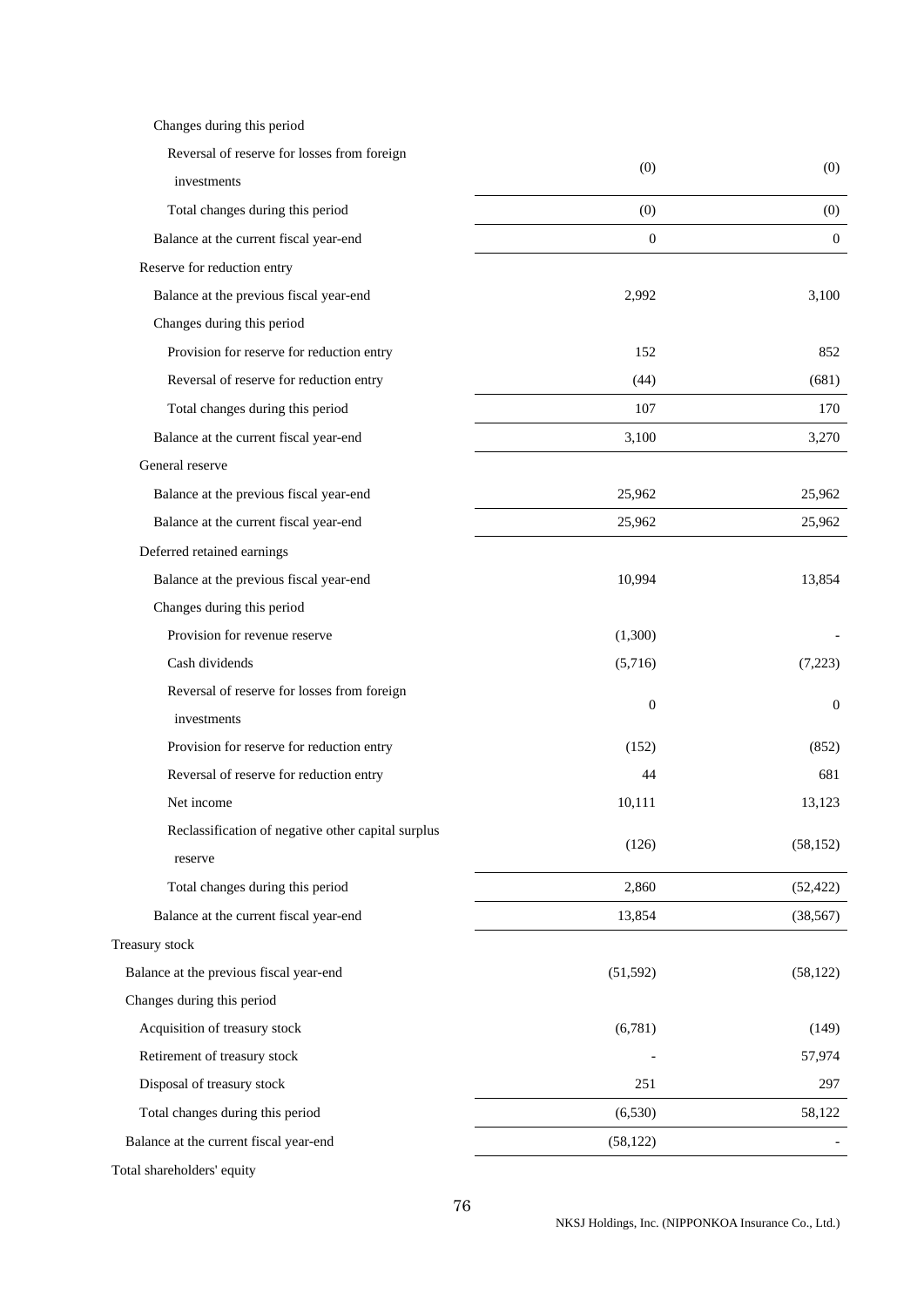| Balance at the previous fiscal year-end              | 250,340    | 248,078  |
|------------------------------------------------------|------------|----------|
| Changes during this period                           |            |          |
| Cash dividends                                       | (5,716)    | (6,019)  |
| Net income                                           | 10,111     | 13,123   |
| Acquisition of treasury stock                        | (6,781)    | (149)    |
| Disposal of treasury stock                           | 124        | 120      |
| Total changes during this period                     | (2,261)    | 7,075    |
| Balance at the current fiscal year-end               | 248,078    | 255,153  |
| Valuation and translation adjustments                |            |          |
| Net unrealized gain on available-for-sale securities |            |          |
| Balance at the previous fiscal year-end              | 284,592    | 95,091   |
| Changes during this period                           |            |          |
| Net change of items other than shareholders' equity  | (189, 500) | 80,716   |
| Total changes during this period                     | (189, 500) | 80,716   |
| Balance at the current fiscal year-end               | 95,091     | 175,808  |
| Net deferred gains (losses) on hedge accounting      |            |          |
| Balance at the previous fiscal year-end              | 1,790      | 3,700    |
| Changes during this period                           |            |          |
| Net change of items other than shareholders' equity  | 1,909      | (1, 584) |
| Total changes during this period                     | 1,909      | (1,584)  |
| Balance at the current fiscal year-end               | 3,700      | 2,115    |
| Total valuation and translation adjustments          |            |          |
| Balance at the previous fiscal year-end              | 286,382    | 98,792   |
| Changes during this period                           |            |          |
| Net change of items other than shareholders' equity  | (187, 590) | 79,132   |
| Total changes during this period                     | (187,590)  | 79,132   |
| Balance at the current fiscal year-end               | 98,792     | 177,924  |
| Subscription rights to shares                        |            |          |
| Balance at the previous fiscal year-end              | 408        | 458      |
| Changes during this period                           |            |          |
| Net change of items other than shareholders' equity  | 50         | 106      |
| Total changes during this period                     | 50         | 106      |
| Balance at the current fiscal year-end               | 458        | 565      |
| Total net assets                                     |            |          |
| Balance at the previous fiscal year-end              | 537,131    | 347,329  |
| Changes during this period                           |            |          |
| Cash dividends                                       | (5,716)    | (6,019)  |
| Net income                                           | 10,111     | 13,123   |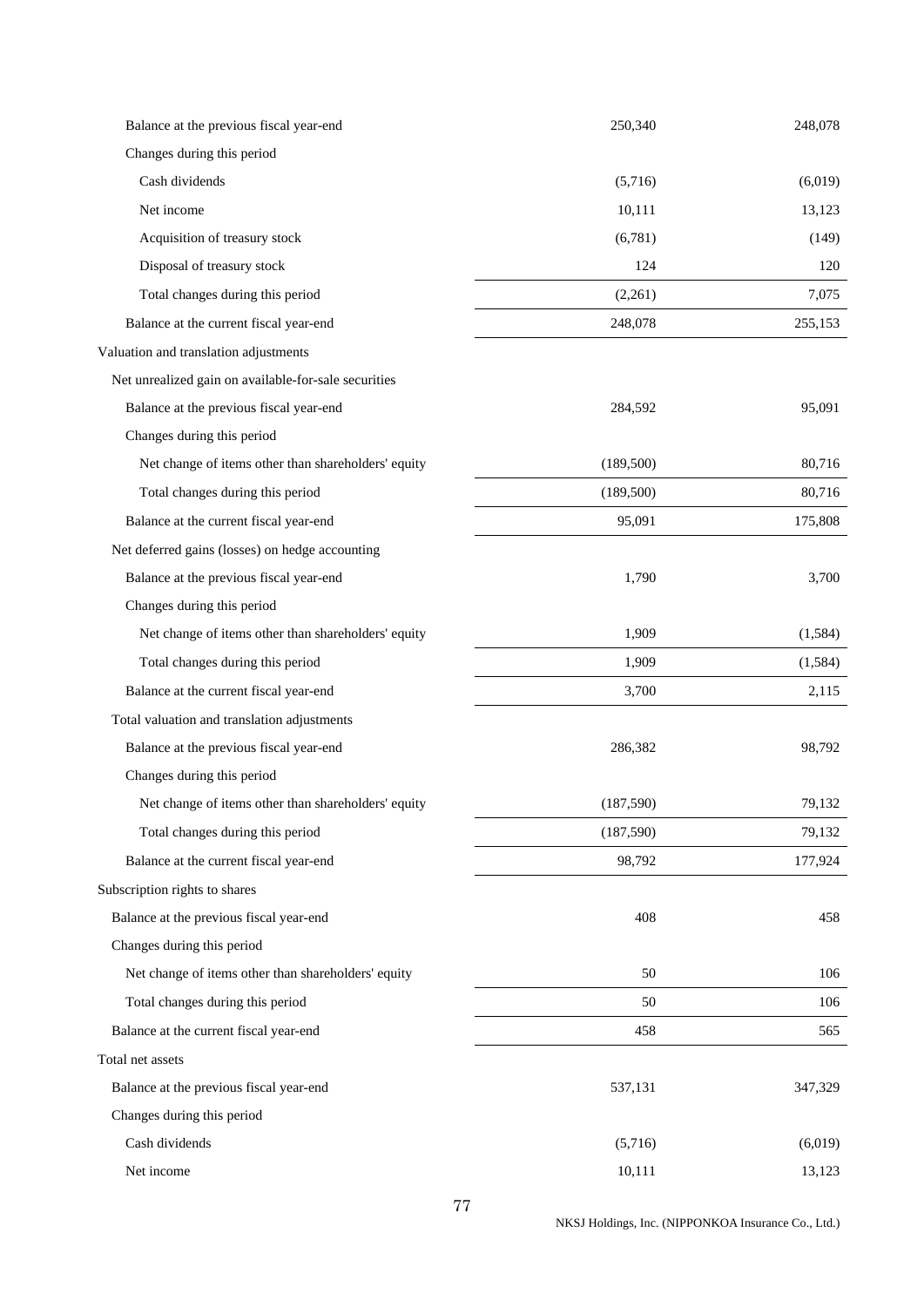| Acquisition of treasury stock                       | (6,781)    | (149)   |
|-----------------------------------------------------|------------|---------|
| Disposal of treasury stock                          | 124        | 120     |
| Net change of items other than shareholders' equity | (187,540)  | 79,238  |
| Total changes during this period                    | (189, 802) | 86,313  |
| Balance at the current fiscal year-end              | 347,329    | 433.642 |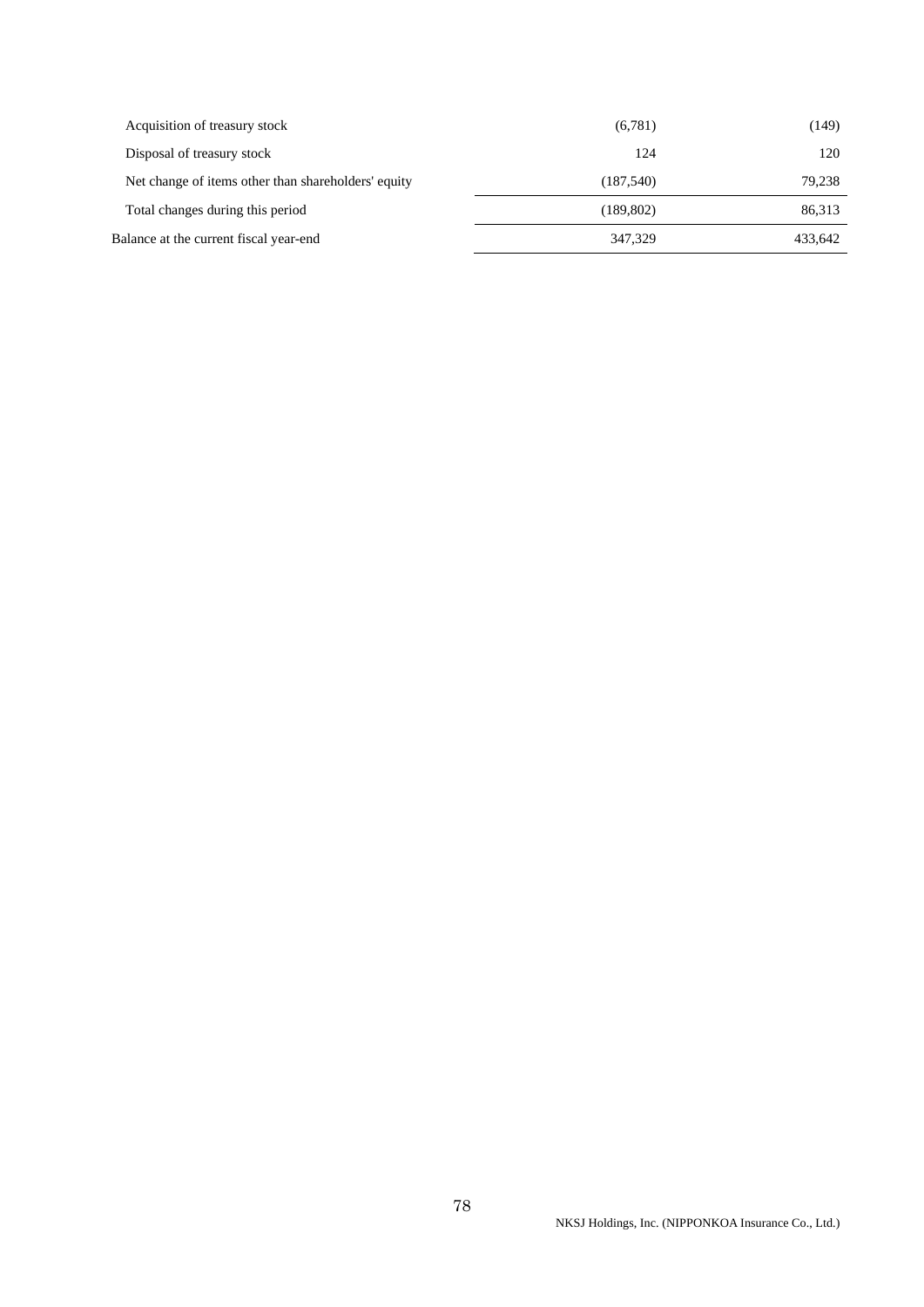(4) Note related to the premise of a going concern

N/A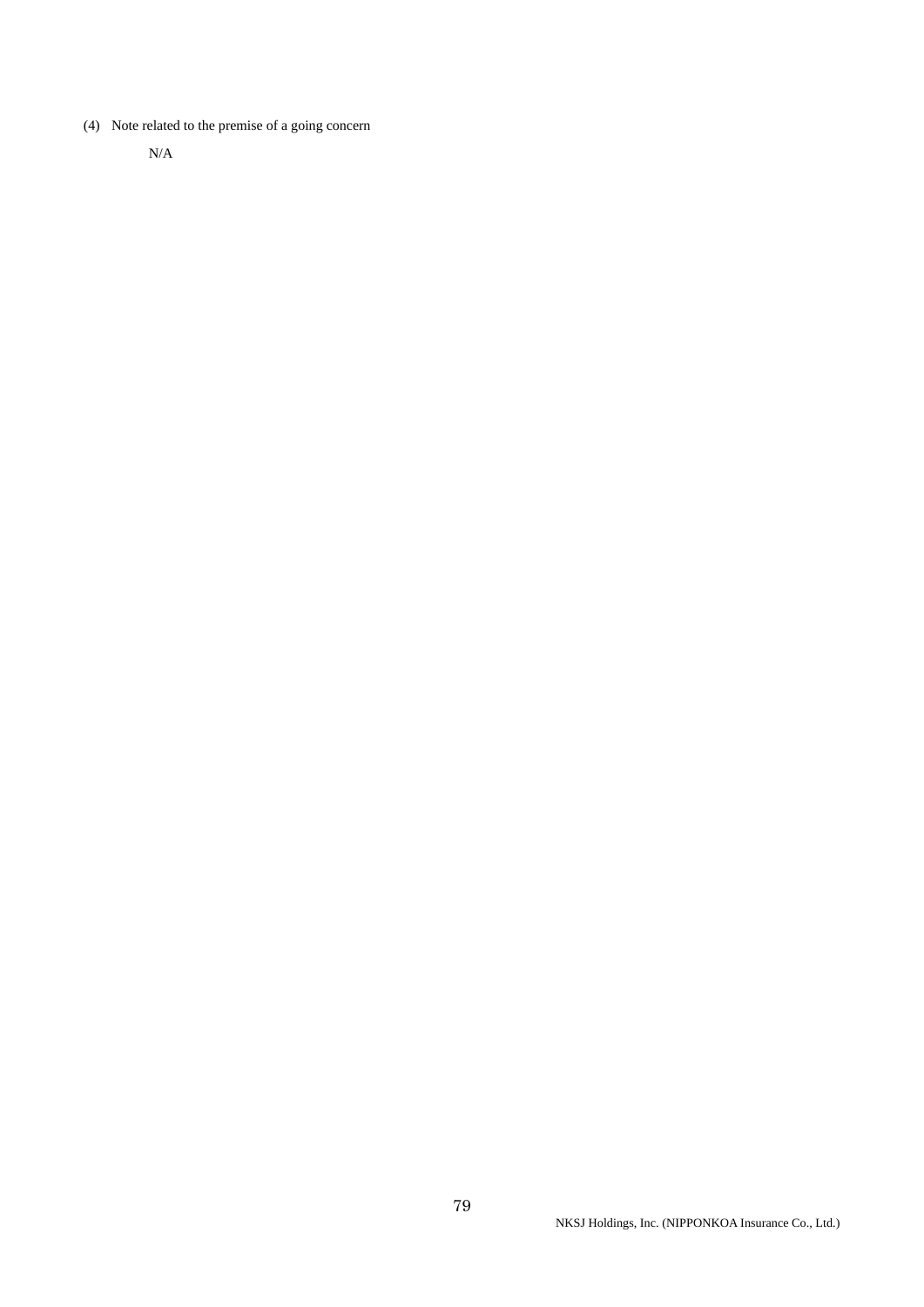- 5. Others
- (1) Appointment of Corporate Auditor (Effective as of June 28, 2010)

(New Position) (Name) (Current Position)

Outside Corporate Auditor Tadashi Yanagisawa Sotsu Corporation

 (Absentee) Corporate Auditor (Full-time)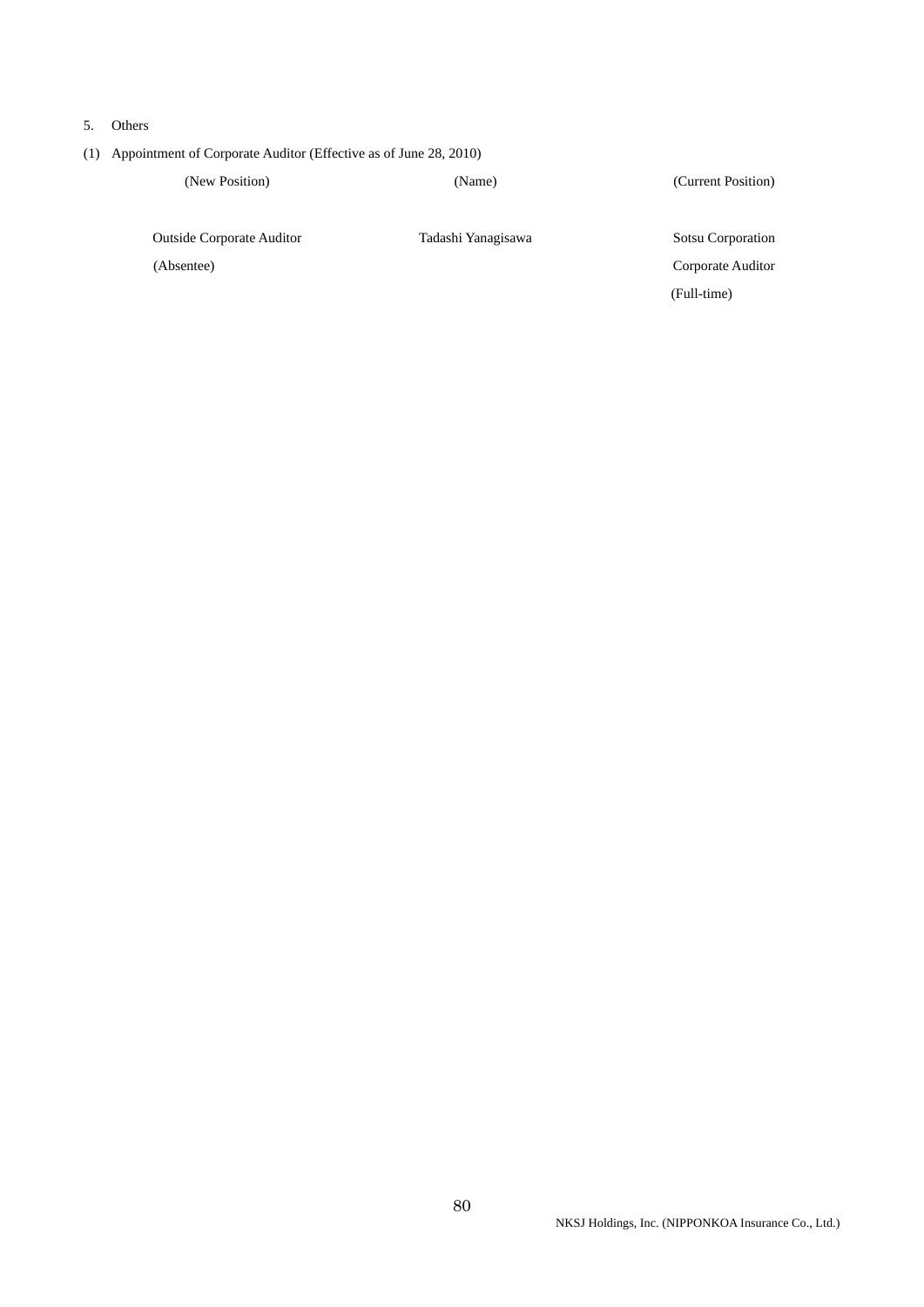### (2) Major consolidated and non-consolidated components

|                  |                   | Consolidated (A)  |                          | Non-consolidated (B)<br>$(A-B)$<br>Amount<br>Year-on-year rate |                   |                          |
|------------------|-------------------|-------------------|--------------------------|----------------------------------------------------------------|-------------------|--------------------------|
|                  | Amount            | Year-on-year rate |                          |                                                                |                   | (A/B)                    |
|                  | (Billions of Yen) | (% )              | (Billions of Yen)        | (% )                                                           | (Billions of Yen) |                          |
|                  | 949.1             | (2.7)             |                          |                                                                |                   |                          |
| Operating income | 903.1             | (4.8)             | $\overline{\phantom{0}}$ |                                                                |                   |                          |
| Net premiums     | 663.8             | (5.0)             | 653.4                    | (5.2)                                                          | 10.4              | 1.02                     |
| written          | 645.0             | (2.8)             | 633.3                    | (3.1)                                                          | 11.6              | 1.02                     |
| Ordinary profit  | (3.0)             | (117.2)           | (2.8)                    | (117.0)                                                        | (0.1)             | $\overline{\phantom{a}}$ |
| $(\text{loss})$  | 30.8              | -                 | 29.3                     |                                                                | 1.5               | 1.05                     |
|                  | 9.9               | 10.9              | 10.1                     | 28.4                                                           | (0.1)             | 0.99                     |
| Net income       | 14.0              | 40.6              | 13.1                     | 29.8                                                           | 0.8               | 1.07                     |
|                  | 3,089.5           | (7.0)             | 2,671.7                  | (10.2)                                                         | 417.8             | 1.16                     |
| Total assets     | 3,051.9           | (1.2)             | 2,592.4                  | (3.0)                                                          | 459.4             | 1.18                     |

(Notes) 1. Upper: Fiscal year ended March 31, 2009

Lower: Fiscal year ended March 31, 2010

2. Number of consolidated subsidiaries for the fiscal year ended March 31, 2009: 6

Number of subsidiaries and affiliates with equity method applied for the fiscal year ended March 31, 2009: 0

Number of consolidated subsidiaries for the fiscal year ended March 31, 2010: 7

Number of subsidiaries and affiliates with equity method applied for the fiscal year ended March 31, 2010: 0

NIPPONKOA Insurance Company (China) Limited is newly established and recognized as a consolidated subsidiary.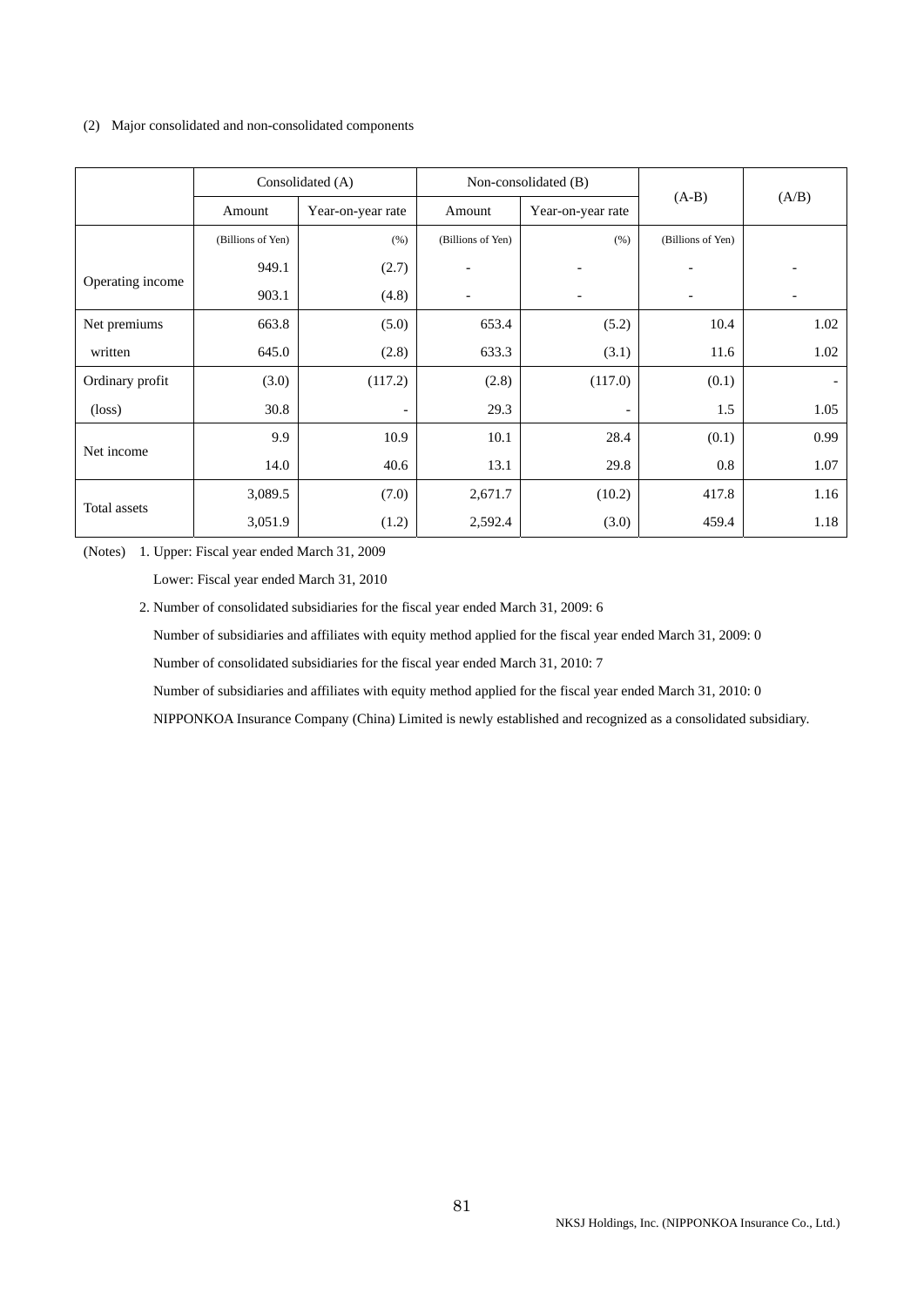# (3) Statements of Gains and Losses (consolidated)

|                                                   | Fiscal year ended | Fiscal year ended |           | Year-on-year |
|---------------------------------------------------|-------------------|-------------------|-----------|--------------|
|                                                   | March 31, 2009    | March 31, 2010    | Change    | rate         |
|                                                   |                   |                   |           | (% )         |
| Ordinary profit or loss                           |                   |                   |           |              |
| Underwriting income                               | 878,563           | 848,020           | (30, 543) | (3.5)        |
| Net premiums written                              | 663,888           | 645,021           | (18, 867) | (2.8)        |
| Deposit premiums from policyholders               | 42,425            | 38,562            | (3,863)   | (9.1)        |
| Life insurance premiums                           | 63,568            | 66,337            | 2,768     | 4.4          |
| Underwriting expenses                             | 749,680           | 716,279           | (33,400)  | (4.5)        |
| Net losses paid                                   | 406,234           | 410,141           | 3,906     | 1.0          |
| Loss adjustment expenses                          | 36,107            | 36,355            | 248       | 0.7          |
| Commissions and brokerage expenses                | 116,647           | 113,952           | (2,694)   | (2.3)        |
| Maturity refunds to policyholders                 | 176,779           | 142,510           | (34,269)  | (19.4)       |
| Life insurance losses and other payments          | 11,816            | 12,327            | 510       | 4.3          |
| Investment income                                 | 68,760            | 54,139            | (14, 621) | (21.3)       |
| Interest and dividends                            | 58,479            | 53,169            | (5,309)   | (9.1)        |
| Gain on sale of securities                        | 33,209            | 16,227            | (16,982)  | (51.1)       |
| Investment expenses                               | 60,541            | 13,657            | (46, 884) | (77.4)       |
| Loss on sales of securities                       | 8,819             | 6,790             | (2,029)   | (23.0)       |
| Revaluation loss on securities                    | 36,000            | 1,819             | (34, 181) | (94.9)       |
| Operating and administrative expenses             | 140,827           | 141,127           | 300       | 0.2          |
| Other operating income and expenses               | 681               | (209)             | (891)     | (130.8)      |
| Ordinary profit (loss)                            | (3,043)           | 30,886            | 33,929    |              |
| Special gains and losses                          |                   |                   |           |              |
| Special gains                                     | 18,337            | 508               | (17, 828) | (97.2)       |
| Special losses                                    | 987               | 7,034             | 6,046     | 612.6        |
| Special gains and losses                          | 17,350            | (6,525)           | (23, 875) | (137.6)      |
| Income before income taxes and minority interests | 14,307            | 24,360            | 10,053    | 70.3         |
| Income taxes                                      | 8,429             | 11,343            | 2,914     | 34.6         |
| Deferred tax adjustment                           | (4,118)           | (1,019)           | 3,098     |              |
| Total income taxes                                | 4,311             | 10,324            | 6,013     | 139.5        |
| Minority interests                                | 24                | 18                | (6)       | (27.6)       |
| Net income                                        | 9,971             | 14,018            | 4,047     | 40.6         |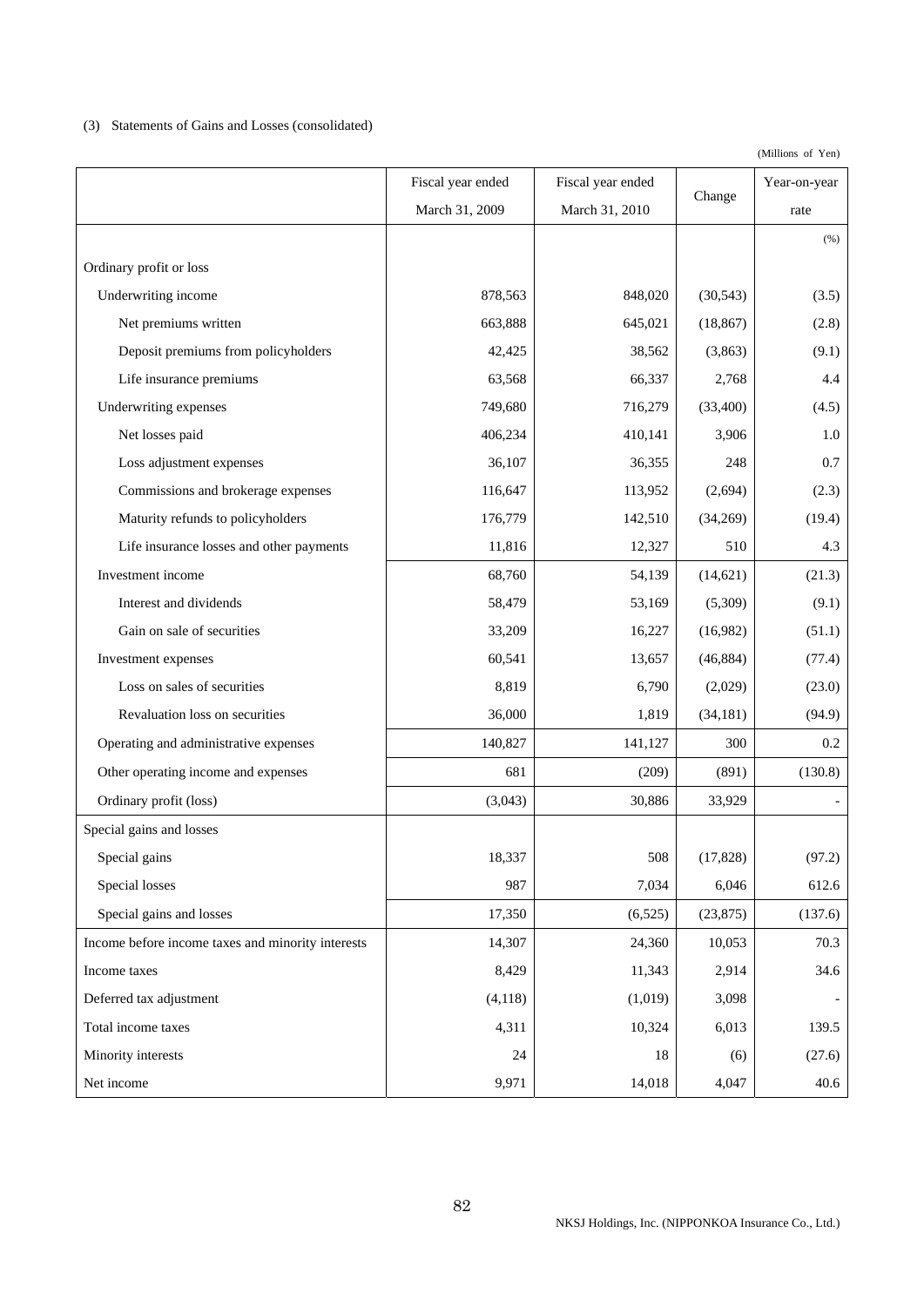# (4) Premiums written and losses paid by line of business (consolidated)

|                       | Fiscal year ended March 31, 2009 |             |              | Fiscal year ended March 31, 2010 |             |              |
|-----------------------|----------------------------------|-------------|--------------|----------------------------------|-------------|--------------|
| Line of business      | Amounts                          | Composition | Year-on-year | Amounts                          | Composition | Year-on-year |
|                       | (Millions of Yen)                | (% )        | rate $(\%)$  | (Millions of Yen)                | (% )        | rate $(\%)$  |
| Fire and allied lines | 122,281                          | 17.5        | 1.0          | 122,892                          | 18.1        | 0.5          |
| Marine                | 19,746                           | 2.8         | (15.3)       | 15,917                           | 2.3         | (19.4)       |
| Personal accident     | 52,376                           | 7.5         | (5.9)        | 49,835                           | 7.3         | (4.9)        |
| Voluntary automobile  | 333,996                          | 47.8        | (1.4)        | 328,943                          | 48.5        | (1.5)        |
| Compulsory            | 82,384                           | 11.8        | (17.2)       | 76,564                           | 11.3        | (7.1)        |
| automobile liability  |                                  |             |              |                                  |             |              |
| Other                 | 87,656                           | 12.6        | (0.1)        | 84,889                           | 12.5        | (3.2)        |
| Total                 | 698,442                          | 100.0       | (3.8)        | 679,041                          | 100.0       | (2.8)        |

|  | i. Direct premiums written (excludes deposit premiums) |
|--|--------------------------------------------------------|
|--|--------------------------------------------------------|

# ii. Net premiums written

|                       | Fiscal year ended March 31, 2009 |             |              | Fiscal year ended March 31, 2010 |             |              |
|-----------------------|----------------------------------|-------------|--------------|----------------------------------|-------------|--------------|
| Line of business      | Amounts                          | Composition | Year-on-year | Amounts                          | Composition | Year-on-year |
|                       | (Millions of Yen)                | (% )        | rate $(\%)$  | (Millions of Yen)                | (% )        | rate $(\%)$  |
| Fire and allied lines | 96,063                           | 14.5        | (0.0)        | 96,896                           | 15.0        | 0.9          |
| Marine                | 17,786                           | 2.7         | (14.7)       | 14,488                           | 2.2         | (18.5)       |
| Personal accident     | 52,918                           | 8.0         | (6.1)        | 50,672                           | 7.9         | (4.2)        |
| Voluntary automobile  | 333,734                          | 50.2        | (1.4)        | 328,579                          | 51.0        | (1.5)        |
| Compulsory            | 81,099                           | 12.2        | (21.3)       | 74,355                           | 11.5        | (8.3)        |
| automobile liability  |                                  |             |              |                                  |             |              |
| Other                 | 82,287                           | 12.4        | (1.7)        | 80,028                           | 12.4        | (2.7)        |
| Total                 | 663,888                          | 100.0       | (5.0)        | 645,021                          | 100.0       | (2.8)        |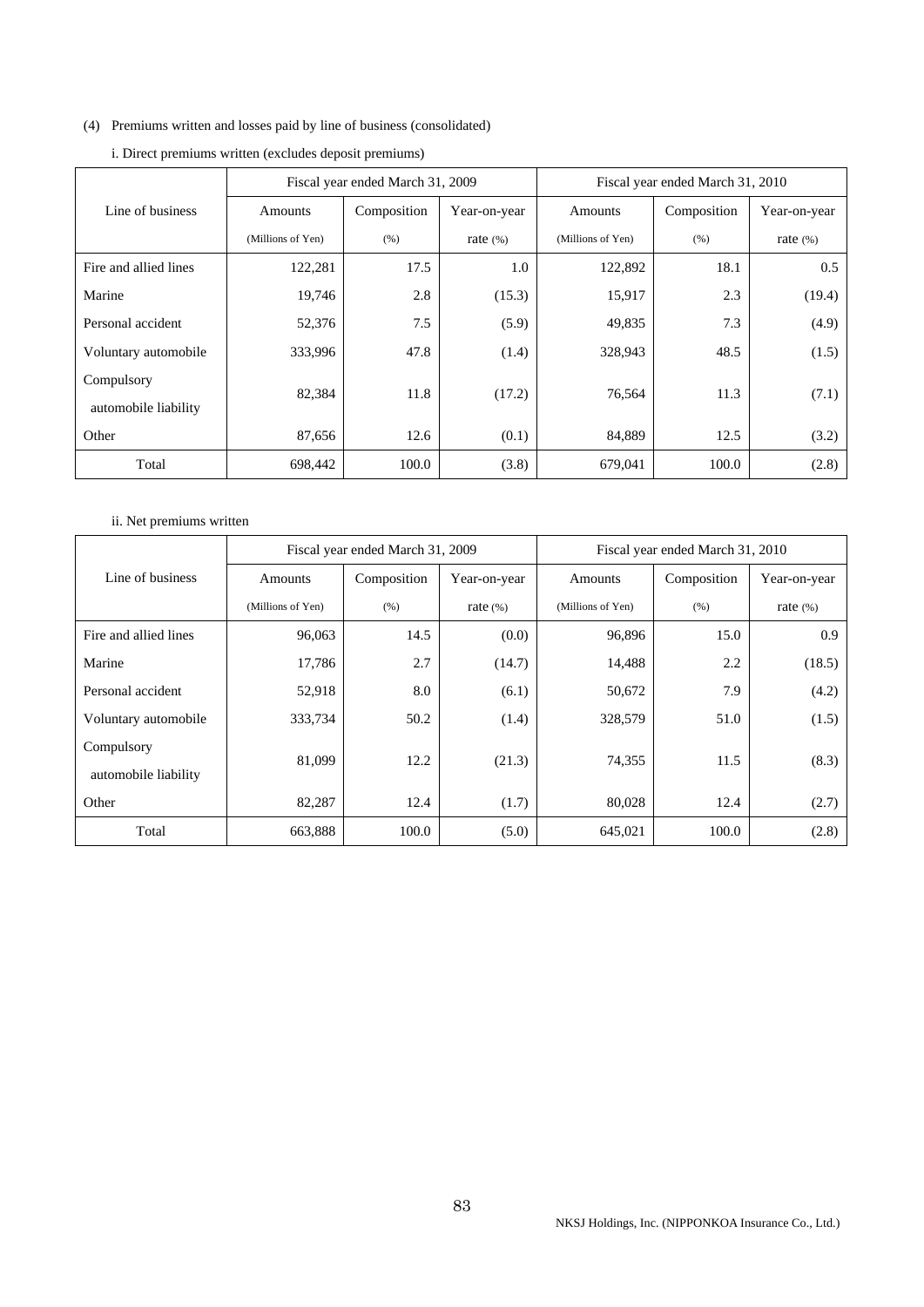### iii. Net losses paid

|                                    | Fiscal year ended March 31, 2009 |             |              | Fiscal year ended March 31, 2010 |             |              |
|------------------------------------|----------------------------------|-------------|--------------|----------------------------------|-------------|--------------|
| Line of business                   | Amounts                          | Composition | Year-on-year | Amounts                          | Composition | Year-on-year |
|                                    | (Millions of Yen)                | (% )        | rate $(\%)$  | (Millions of Yen)                | (% )        | rate $(\%)$  |
| Fire and allied lines              | 42,054                           | 10.4        | (2.1)        | 42,625                           | 10.4        | 1.4          |
| Marine                             | 7,308                            | 1.8         | (14.4)       | 8,489                            | 2.1         | 16.1         |
| Personal accident                  | 32,397                           | 8.0         | 3.7          | 30,872                           | 7.5         | (4.7)        |
| Voluntary automobile               | 203,299                          | 49.9        | (4.0)        | 212,321                          | 51.8        | 4.4          |
| Compulsory<br>automobile liability | 73,767                           | 18.2        | (1.9)        | 70,963                           | 17.3        | (3.8)        |
| Other                              | 47,406                           | 11.7        | (5.7)        | 44,869                           | 10.9        | (5.4)        |
| Total                              | 406,234                          | 100.0       | (3.3)        | 410,141                          | 100.0       | 1.0          |

(Note) The information above indicates the figures before eliminating transactions by segment.

# (5) Risk monitored loans (consolidated)

(Millions of Yen)

|                                                   | As of March 31, 2009     | As of March 31, 2010     | Change     |
|---------------------------------------------------|--------------------------|--------------------------|------------|
| Loans to bankrupt borrowers                       | 11                       | 41                       | 30         |
| Delinquent/overdue loans                          | 1,695                    | 1,191                    | (503)      |
| Delinquent/overdue loans for three months or more | $\overline{\phantom{a}}$ | $\overline{\phantom{0}}$ |            |
| <b>Restructured loans</b>                         | 191                      | 566                      | 375        |
| Total                                             | 1,897                    | 1,799                    | (97)       |
| Risk monitored loan ratio against total loans     | 0.78%                    | 0.75%                    | $(0.03\%)$ |
| (Reference) Total loans                           | 242,215                  | 241,181                  | (1,033)    |

(Note) The definitions of each loan are as stated in Notes to Consolidated Balance Sheets.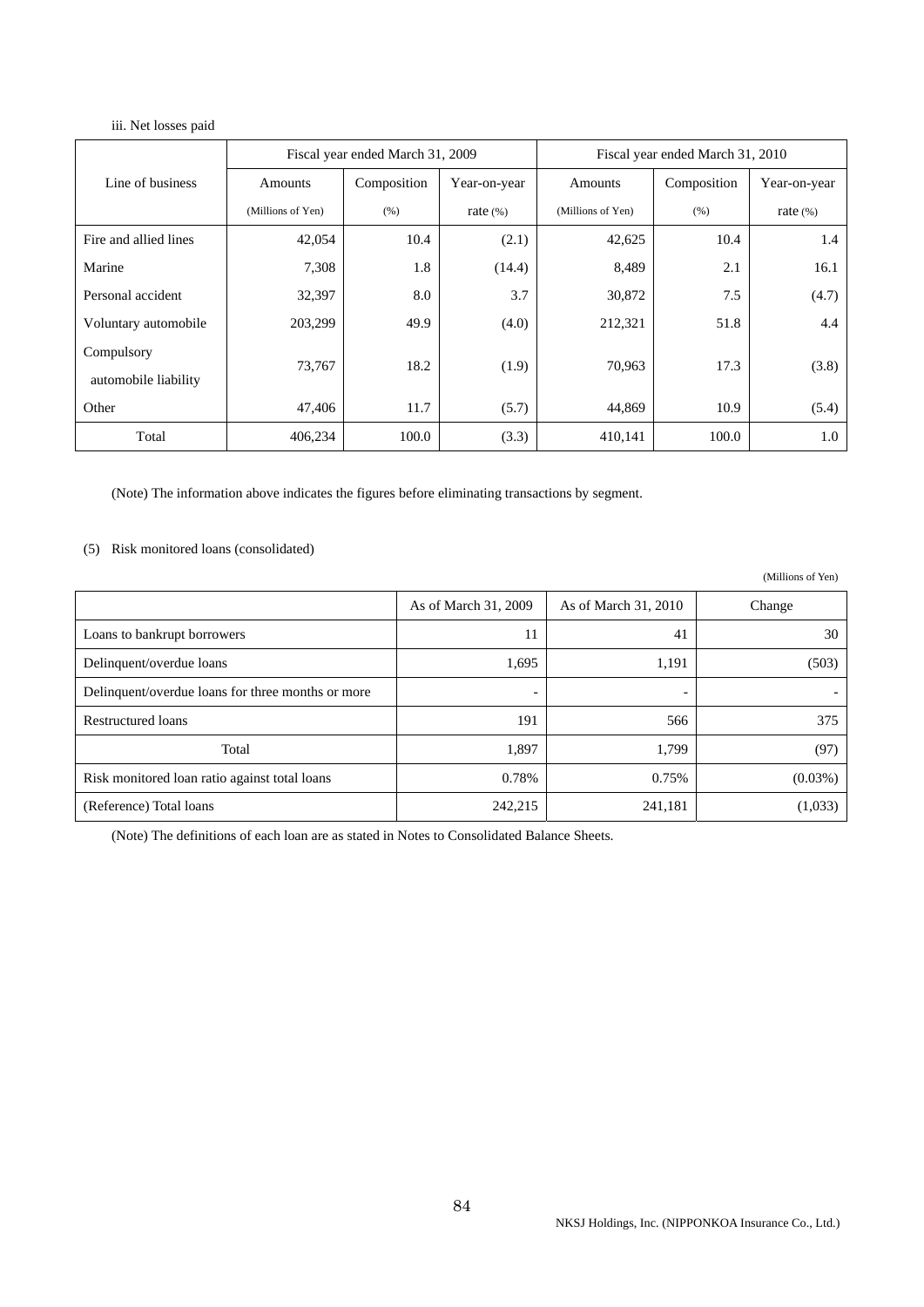### **<Referential Information>**

# 1. Underwriting profit and loss (non-consolidated)

(1) Summary of underwriting profit and loss

|                                              | Fiscal year ended | Fiscal year ended |           | Year-on-year |
|----------------------------------------------|-------------------|-------------------|-----------|--------------|
|                                              | March 31, 2009    | March 31, 2010    | Change    | rate         |
|                                              |                   |                   |           | (% )         |
| Underwriting profit and loss                 |                   |                   |           |              |
| Direct premiums written                      | 685,837           | 664,984           | (20, 852) | (3.0)        |
| Net premiums written                         | 653,400           | 633,336           | (20,063)  | (3.1)        |
| Net losses paid                              | 400,790           | 403,857           | 3,067     | 0.8          |
| Loss adjustment expenses                     | 35,313            | 35,813            | 500       | 1.4          |
| Underwriting costs and expenses              | 229,096           | 226,792           | (2,304)   | (1.0)        |
| Commissions and brokerage expenses           | 110,378           | 107,151           | (3,226)   | (2.9)        |
| Operating and administrative expenses on     |                   |                   | 922       | 0.8          |
| underwriting                                 | 118,718           | 119,640           |           |              |
| Underwriting balance                         | (11,799)          | (33, 126)         | (21, 327) |              |
| Provision for outstanding claims             | (1,684)           | (15, 154)         | (13, 470) |              |
| Provision for ordinary underwriting reserves | (17, 619)         | (22, 278)         | (4,658)   |              |
| Provision for catastrophe reserves           | 5,372             | 4,994             | 378       |              |
| Underwriting profit                          | 5,445             | 2,293             | (3,151)   | (57.9)       |
| Ratios                                       |                   |                   |           |              |
| Loss ratio                                   | 66.7%             | 69.4%             | 2.7%      |              |
| Expense ratio                                | 35.1%             | 35.8%             | 0.7%      |              |
| Underwriting balance ratio                   | $(1.8\%)$         | $(5.2\%)$         | $(3.4\%)$ |              |

(Note) Provision for ordinary underwriting reserves includes provision for underwriting reserves of earthquake insurance and of compulsory automobile insurance.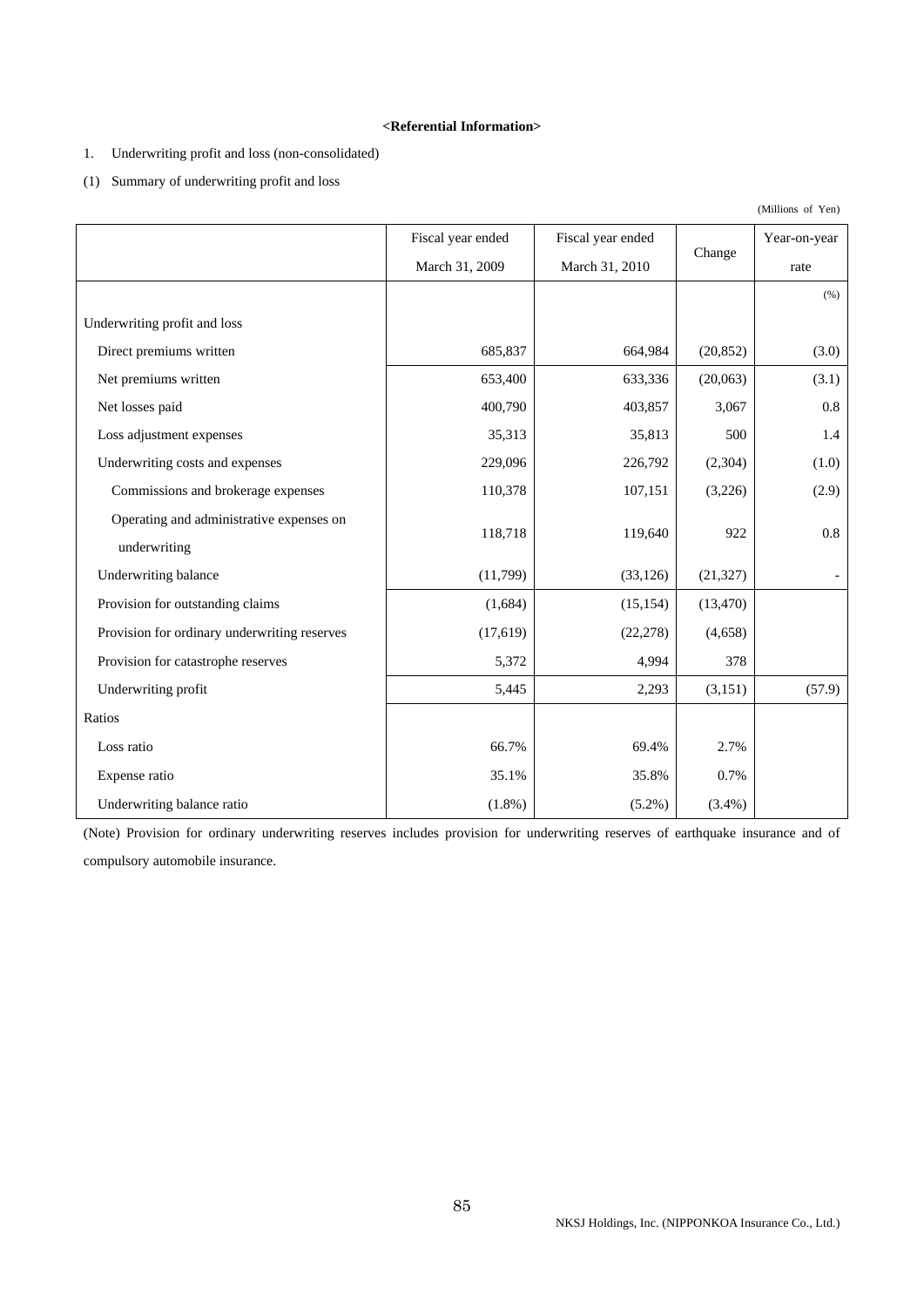| (2) Details of direct premiums written by line of business (excludes deposit premiums) |  |  |  |  |
|----------------------------------------------------------------------------------------|--|--|--|--|
|                                                                                        |  |  |  |  |

(Millions of Yen)

|                       |         | Fiscal year ended March 31, 2009 |        | Fiscal year ended March 31, 2010 |             |              |  |
|-----------------------|---------|----------------------------------|--------|----------------------------------|-------------|--------------|--|
| Line of business      |         | Year-on-year                     |        |                                  |             | Year-on-year |  |
|                       | Amounts | Composition                      | rate   | Amounts                          | Composition | rate         |  |
|                       |         | (% )                             | (% )   |                                  | (% )        | (% )         |  |
| Fire and allied lines | 121,107 | 17.7                             | 1.4    | 121,472                          | 18.3        | 0.3          |  |
| Marine                | 17,739  | 2.6                              | (13.0) | 14,069                           | 2.1         | (20.7)       |  |
| Personal accident     | 52,289  | 7.6                              | (5.9)  | 49,735                           | 7.5         | (4.9)        |  |
| Voluntary automobile  | 325,312 | 47.4                             | (1.8)  | 319,032                          | 48.0        | (1.9)        |  |
| Compulsory            | 82,384  | 12.0                             | (17.2) | 76,564                           | 11.5        | (7.1)        |  |
| automobile liability  |         |                                  |        |                                  |             |              |  |
| Other                 | 87,004  | 12.7                             | 0.2    | 84,108                           | 12.6        | (3.3)        |  |
| Total                 | 685,837 | 100.0                            | (3.8)  | 664,984                          | 100.0       | (3.0)        |  |

# (3) Details of net premiums written by line of business

|                       |         | Fiscal year ended March 31, 2009 |              | Fiscal year ended March 31, 2010 |             |              |  |
|-----------------------|---------|----------------------------------|--------------|----------------------------------|-------------|--------------|--|
| Line of business      | Amounts | Composition                      | Year-on-year | Amounts                          | Composition | Year-on-year |  |
|                       |         |                                  | rate         |                                  |             | rate         |  |
|                       |         | (% )                             | (% )         |                                  | (% )        | (% )         |  |
| Fire and allied lines | 95,828  | 14.7                             | (0.1)        | 96,566                           | 15.2        | 0.8          |  |
| Marine                | 16,593  | 2.5                              | (13.5)       | 13,488                           | 2.1         | (18.7)       |  |
| Personal accident     | 52,859  | 8.1                              | (6.1)        | 50,605                           | 8.0         | (4.3)        |  |
| Voluntary automobile  | 325,120 | 49.7                             | (1.9)        | 318,749                          | 50.4        | (2.0)        |  |
| Compulsory            | 80,938  | 12.4                             |              | 74,187                           | 11.7        |              |  |
| automobile liability  |         |                                  | (21.2)       |                                  |             | (8.3)        |  |
| Other                 | 82,058  | 12.6                             | (1.7)        | 79,738                           | 12.6        | (2.8)        |  |
| Total                 | 653,400 | 100.0                            | (5.2)        | 633,336                          | 100.0       | (3.1)        |  |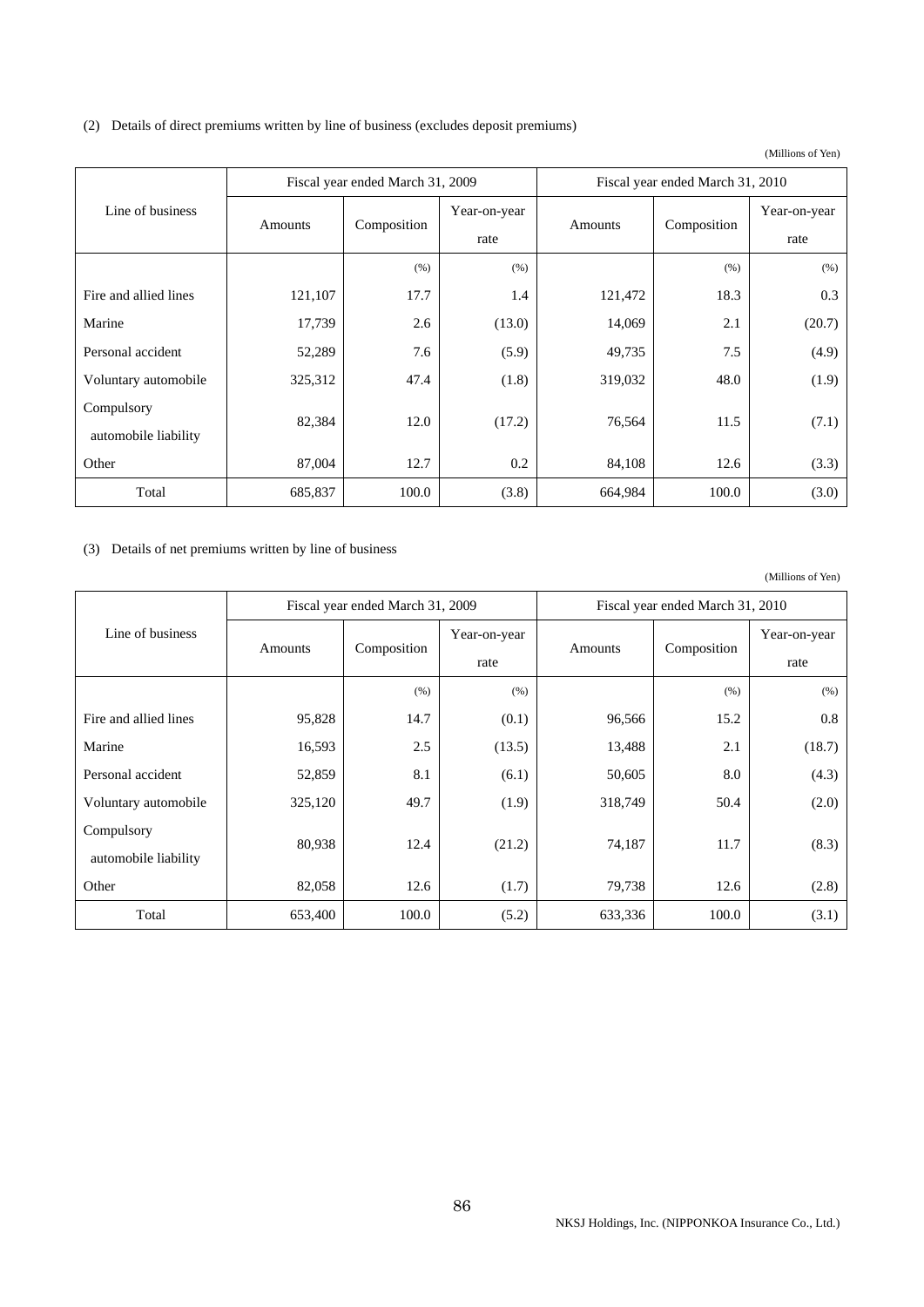# (4) Details of net losses paid by line of business

(Millions of Yen)

|                                    |                                 | Fiscal year ended March 31, 2009 |            | Fiscal year ended March 31, 2010 |                                    |       |                      |
|------------------------------------|---------------------------------|----------------------------------|------------|----------------------------------|------------------------------------|-------|----------------------|
| Line of business                   | Year-on-year<br>Amounts<br>rate |                                  | Loss ratio | Amounts                          | Year-on-year<br>Loss ratio<br>rate |       | Year-on-year<br>rate |
|                                    |                                 | (% )                             | (% )       |                                  | (% )                               | (% )  | (% )                 |
| Fire and allied lines              | 42,165                          | (1.9)                            | 47.9       | 42,668                           | 1.2                                | 48.1  | 0.2                  |
| Marine                             | 6,908                           | (11.6)                           | 42.9       | 8,006                            | 15.9                               | 61.0  | 18.1                 |
| Personal accident                  | 32,363                          | 3.7                              | 66.9       | 30,830                           | (4.7)                              | 66.4  | (0.5)                |
| Voluntary automobile               | 198,511                         | (4.2)                            | 66.9       | 206,911                          | 4.2                                | 71.0  | 4.1                  |
| Compulsory<br>automobile liability | 73,597                          | (1.9)                            | 97.3       | 70,780                           | (3.8)                              | 102.9 | 5.6                  |
| Other                              | 47,243                          | (5.6)                            | 62.7       | 44,660                           | (5.5)                              | 61.1  | (1.6)                |
| Total                              | 400,790                         | (3.3)                            | 66.7       | 403,857                          | 0.8                                | 69.4  | 2.7                  |

# 2. Losses paid for natural disasters (includes earthquake losses) (non-consolidated)

|                       |                | Fiscal year ended March 31, 2009 |             | Fiscal year ended March 31, 2010 |                 |             |  |
|-----------------------|----------------|----------------------------------|-------------|----------------------------------|-----------------|-------------|--|
|                       | (a) Net losses | (b) Outstanding                  | $(c)$ Total | (d) Net losses                   | (e) Outstanding | (f) Total   |  |
|                       | paid           | claims                           | $((a)+(b))$ | paid                             | claims          | $((d)+(e))$ |  |
| Fire and allied lines | 3,878          | 619                              | 4,497       | 8,309                            | 2,051           | 10,361      |  |
| Marine                | $\mathbf{0}$   | -                                | $\Omega$    | 891                              | 9               | 901         |  |
| Personal accident     | 16             | $\overline{0}$                   | 16          | 23                               |                 | 25          |  |
| Voluntary automobile  | 1,093          | 2                                | 1,095       | 1,041                            | 30              | 1,072       |  |
| Other                 | 314            | 15                               | 329         | 545                              | 128             | 674         |  |
| Total claims during   |                |                                  |             |                                  |                 |             |  |
| the current year      | 5,303          | 637                              | 5,940       | 10,811                           | 2,222           | 13,033      |  |
| Total claims in the   |                |                                  |             |                                  |                 |             |  |
| previous years        | 2,938          |                                  |             | 2,256                            |                 |             |  |
| Total                 | 8,241          |                                  |             | 13,068                           |                 |             |  |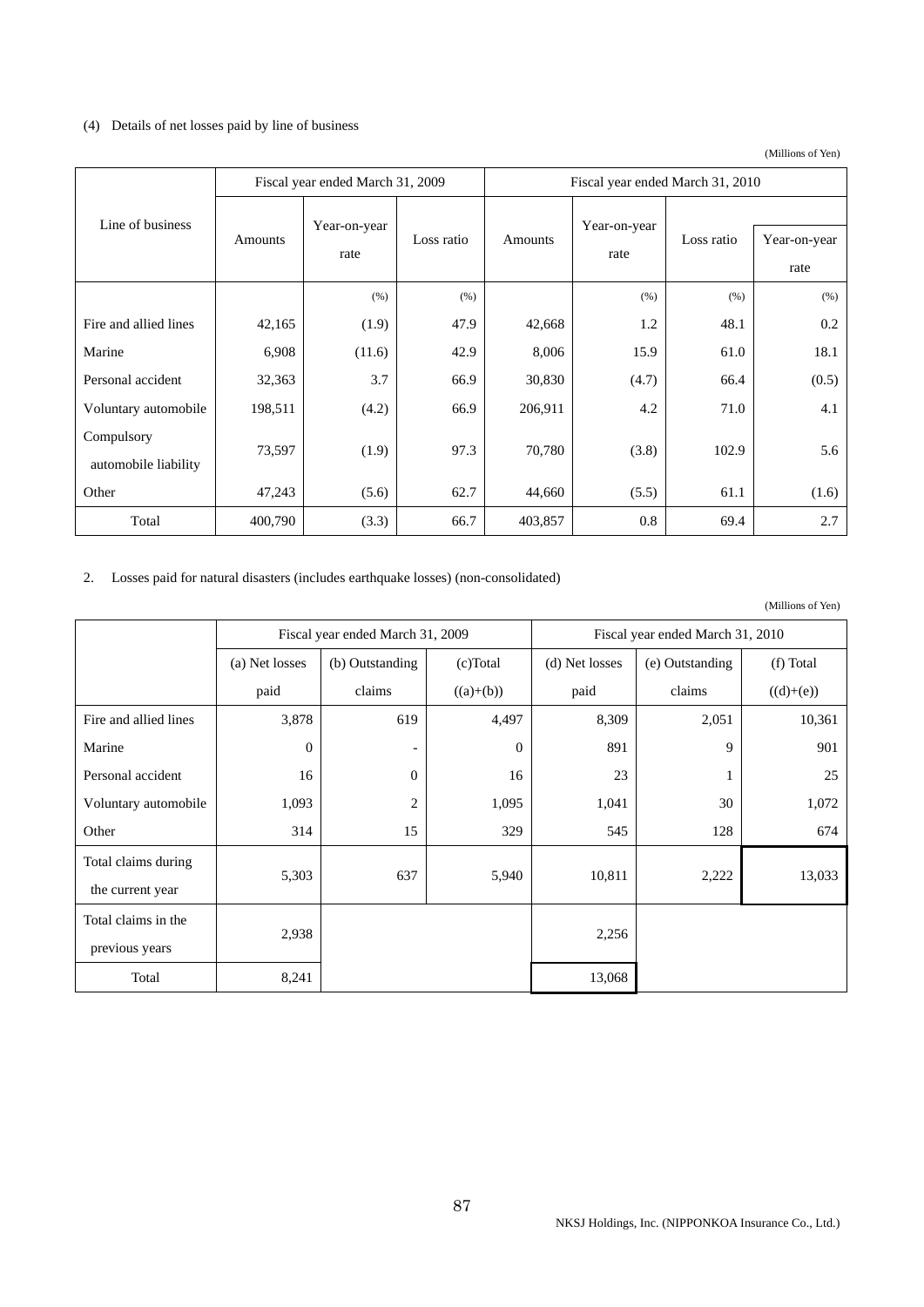## 3. Business expenses (non-consolidated)

 Fiscal year ended March 31, 2009 Fiscal year ended March 31, 2010 Amounts | Amounts | Change | Year-on-Year rate  $(%)$ Loss adjustment expenses, and Operating and administrative expenses Personnel expenses 83,250 85,383 2,133 2.6 Non-personnel expenses (68,757 (68,356 (400) (0.6) Contributions 457 442 (15) (3.3) Taxes  $7,621$   $7,422$   $(198)$   $(2.6)$ Total 160,086 161,606 1,519 0.9 Underwriting costs and expenses Operating and administrative expenses on underwriting 118,718 119,640 922 0.8 Commissions and brokerage expenses 110,378 107,151 (3,226) (2.9) Total  $229,096$   $226,792$   $(2,304)$   $(1.0)$ 

|  | $\overline{\phantom{0}}$<br>ratio<br>н<br>′nense | $\sim$ $\sim$<br>35.1% | 35.8% | 0.7% |
|--|--------------------------------------------------|------------------------|-------|------|
|--|--------------------------------------------------|------------------------|-------|------|

### 4. Reserve for outstanding claims (non-consolidated)

|                                 | Fiscal year ended March 31, 2009 |         | Fiscal year ended March 31, 2010 |           |  |  |
|---------------------------------|----------------------------------|---------|----------------------------------|-----------|--|--|
|                                 | Change<br>Amounts                |         | Amounts                          | Change    |  |  |
| Fire and allied lines           | 27,010                           | (1,798) | 22,211                           | (4,799)   |  |  |
| Marine                          | 8,579                            | 138     | 6,439                            | (2,139)   |  |  |
| Personal accident               | 22,107                           | 1,111   | 19,263                           | (2,843)   |  |  |
| Voluntary automobile            | 139,781                          | 1,600   | 130,636                          | (9,145)   |  |  |
| Compulsory automobile liability | 26,303                           | (720)   | 25,716                           | (586)     |  |  |
| Other                           | 59,245                           | (2,014) | 63,604                           | 4,359     |  |  |
| Total                           | 283,027                          | (1,684) | 267,872                          | (15, 154) |  |  |

(Millions of Yen)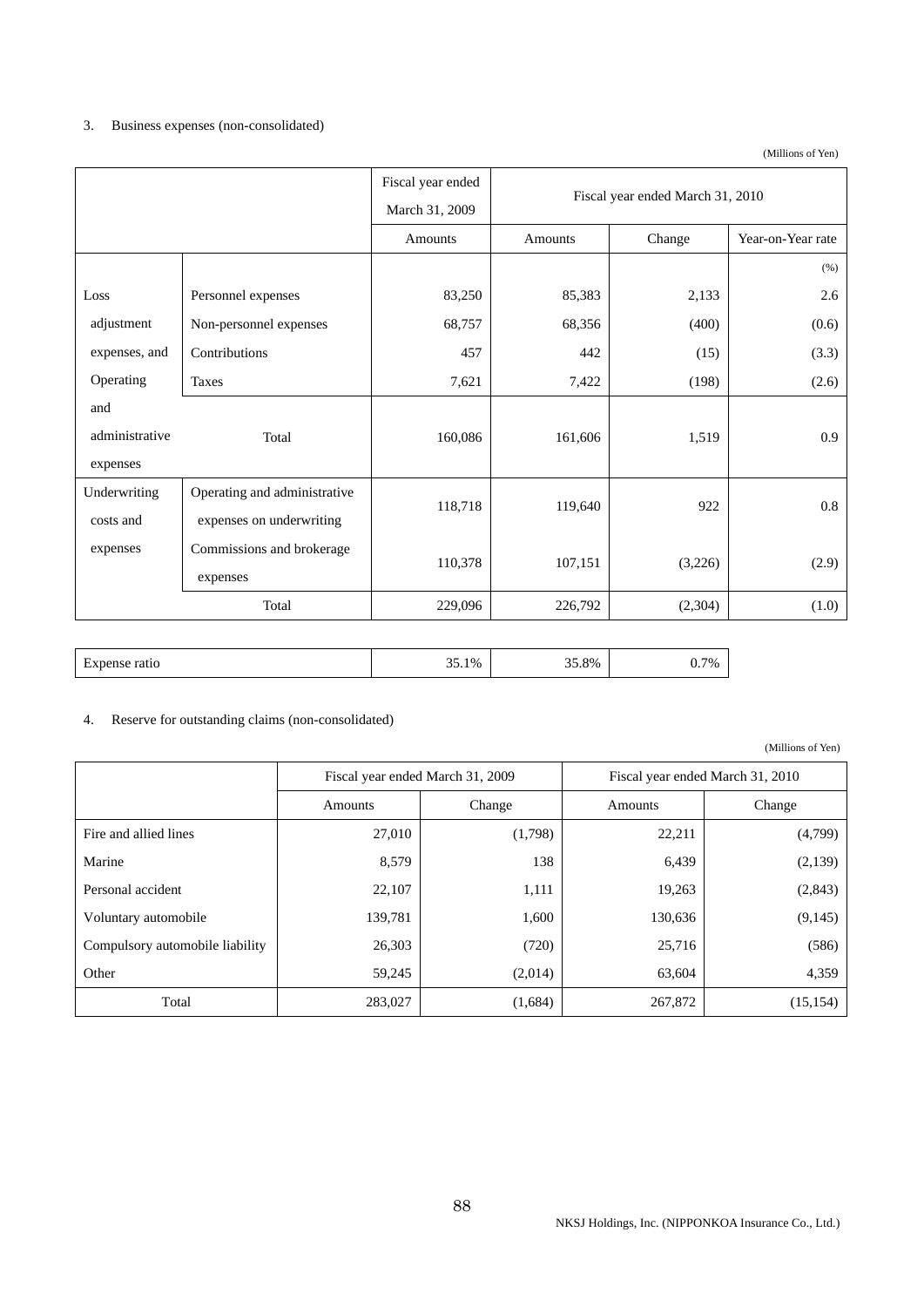### 5. Ordinary underwriting reserves (non-consolidated)

(Millions of Yen)

|                                 |                   | Fiscal year ended March 31, 2009 | Fiscal year ended March 31, 2010 |           |  |
|---------------------------------|-------------------|----------------------------------|----------------------------------|-----------|--|
|                                 | Amounts<br>Change |                                  | Amounts                          | Change    |  |
| Fire and allied lines           | 361,153           | (577)                            | 362,647                          | 1,493     |  |
| Marine                          | 5,856             | (1,901)                          | 4,009                            | (1, 847)  |  |
| Personal accident               | 27,642            | (1,353)                          | 27,873                           | 230       |  |
| Voluntary automobile            | 93,954            | 600                              | 91,696                           | (2,258)   |  |
| Compulsory automobile liability | 195,183           | (12,528)                         | 177,127                          | (18,056)  |  |
| Other                           | 79,206            | (1,858)                          | 77,365                           | (1,841)   |  |
| Total                           | 762,998           | (17,619)                         | 740,719                          | (22, 278) |  |

(Note) Underwriting reserves for earthquake insurance and compulsory automobile liability insurance are included in the above table.

## 6. Catastrophe reserve (non-consolidated)

|                       |          |                                  |         |               |                          |                                  |         | (Millions of Yen) |
|-----------------------|----------|----------------------------------|---------|---------------|--------------------------|----------------------------------|---------|-------------------|
|                       |          | Fiscal year ended March 31, 2009 |         |               |                          | Fiscal year ended March 31, 2010 |         |                   |
|                       | Reversal | Provision                        | Amounts | Reserve ratio | Reversal                 | Provision                        | Amounts | Reserve ratio     |
|                       |          |                                  |         | (% )          |                          |                                  |         | (% )              |
| Fire and allied lines |          | 6,586                            | 114,580 | 122.2         | $\overline{\phantom{a}}$ | 6,557                            | 121,138 | 128.4             |
| Marine                |          | 748                              | 18,636  | 112.3         | 211                      | 603                              | 19,028  | 141.1             |
| Personal accident     | 6,728    | 1,632                            | 25,648  | 48.5          | 6,208                    | 1,576                            | 21,016  | 41.5              |
| Voluntary automobile  | 22,755   | 22,357                           | 22,357  | 6.9           | 22,357                   | 21,909                           | 21,909  | 6.9               |
| Other                 | 522      | 4,053                            | 48,375  | 59.0          | 747                      | 3,872                            | 51,501  | 64.6              |
| Total                 | 30,005   | 35,378                           | 229,598 | 40.3          | 29,525                   | 34,519                           | 234,593 | 42.1              |

(Note) Reserve ratio = Catastrophe reserve amount / Net premiums written (excludes earthquake and compulsory automobile liability

insurance) \* 100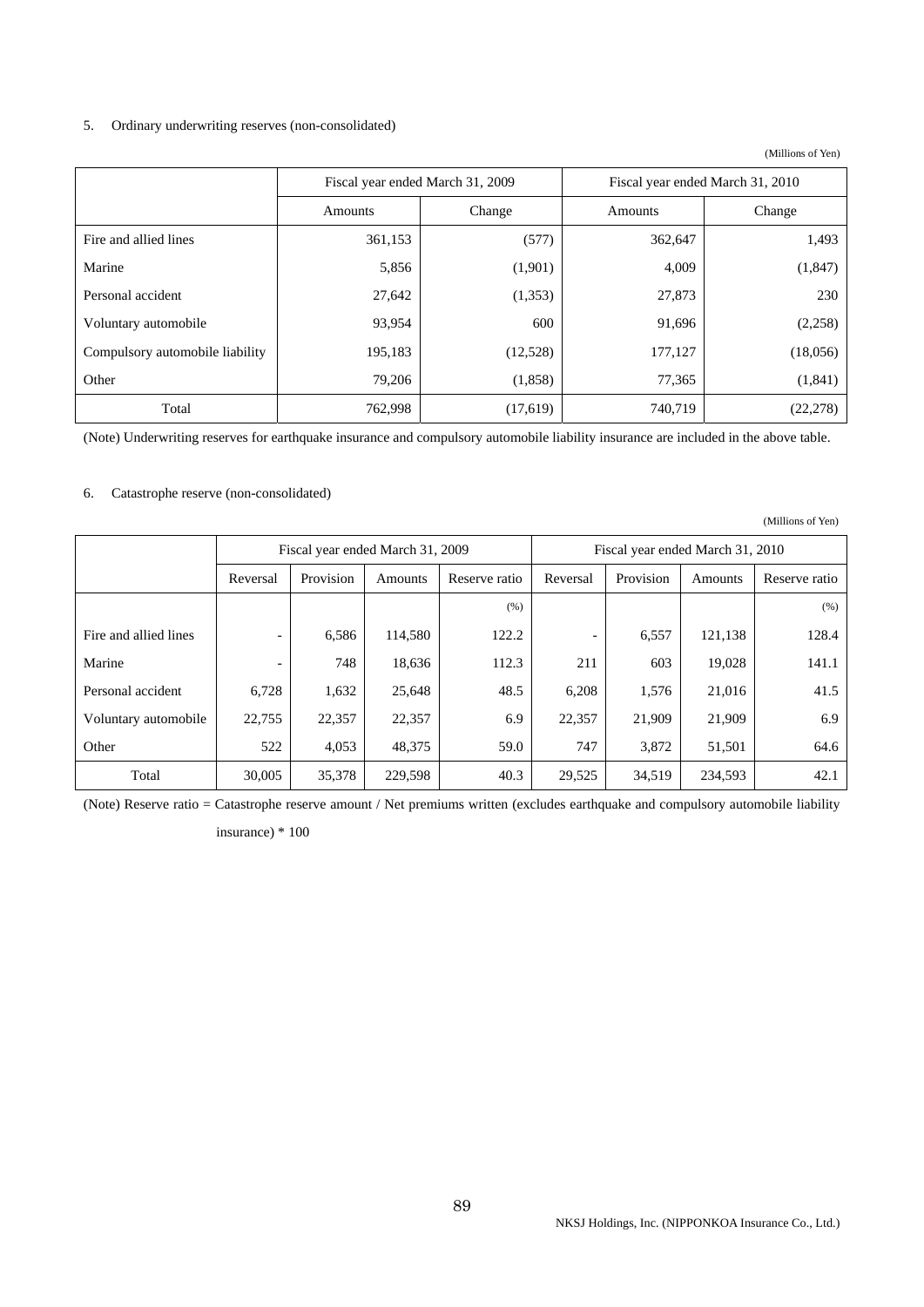## 7. Statements of Gains and Losses (non-consolidated)

|                                             | Fiscal year ended | Fiscal year ended |           |                   |
|---------------------------------------------|-------------------|-------------------|-----------|-------------------|
|                                             | March 31, 2009    | March 31, 2010    | Change    | Year-on-year rate |
|                                             |                   |                   |           | (%)               |
| Direct premiums written                     |                   |                   |           |                   |
| (includes deposit premiums)                 | 728,262           | 703,546           | (24, 716) | (3.4)             |
| Direct premiums written                     | 685,837           | 664,984           | (20, 852) | (3.0)             |
| Ordinary profit or loss                     |                   |                   |           |                   |
| Underwriting income                         | 849,404           | 813,345           | (36,058)  | (4.2)             |
| Net premiums written                        | 653,400           | 633,336           | (20,063)  | (3.1)             |
| Deposit premiums from policyholders         | 42,425            | 38,562            | (3,863)   | (9.1)             |
| Reversal of outstanding claims              | 1,684             | 15,154            | 13,470    | 799.9             |
| Reversal of underwriting reserves           | 127,712           | 103,651           | (24,061)  | (18.8)            |
| Underwriting expenses                       | 724,529           | 689,800           | (34, 728) | (4.8)             |
| Net losses paid                             | 400,790           | 403,857           | 3,067     | 0.8               |
| Loss adjustment expenses                    | 35,313            | 35,813            | 500       | 1.4               |
| Commissions and brokerage expenses          | 110,378           | 107,151           | (3,226)   | (2.9)             |
| Maturity refunds to policyholders           | 176,779           | 142,510           | (34,269)  | (19.4)            |
| Investment income                           | 59,005            | 45,131            | (13, 874) | (23.5)            |
| Interest and dividends                      | 51,124            | 44,999            | (6, 124)  | (12.0)            |
| Gain on sale of securities                  | 31,477            | 16,075            | (15, 402) | (48.9)            |
| Income for derivative financial instruments |                   | 3,470             | 3,470     |                   |
| Investment expenses                         | 63,299            | 13,920            | (49, 378) | (78.0)            |
| Loss on sales of securities                 | 8,830             | 6,786             | (2,044)   | (23.1)            |
| Revaluation loss on securities              | 35,983            | 2,104             | (33,878)  | (94.2)            |
| Expense for derivative financial            | 6,298             |                   | (6,298)   | (100.0)           |
| instruments                                 |                   |                   |           |                   |
| Operating and administrative expenses       | 124,773           | 125,792           | 1,019     | 0.8               |
| Operating and administrative expenses on    | 118,718           | 119,640           | 922       | 0.8               |
| underwriting                                |                   |                   |           |                   |
| Other operating income and expenses         | 1,340             | 421               | (918)     | (68.5)            |
| Ordinary profit (loss)                      | (2, 851)          | 29,384            | 32,235    |                   |
| Underwriting profit                         | 5,445             | 2,293             | (3, 151)  | (57.9)            |
| Special gains and losses                    |                   |                   |           |                   |
| Special gains                               | 18,414            | 508               | (17,905)  | (97.2)            |
| Special losses                              | 933               | 6,936             | 6,002     | 643.3             |
| Special gains and losses                    | 17,481            | (6,427)           | (23,908)  | (136.8)           |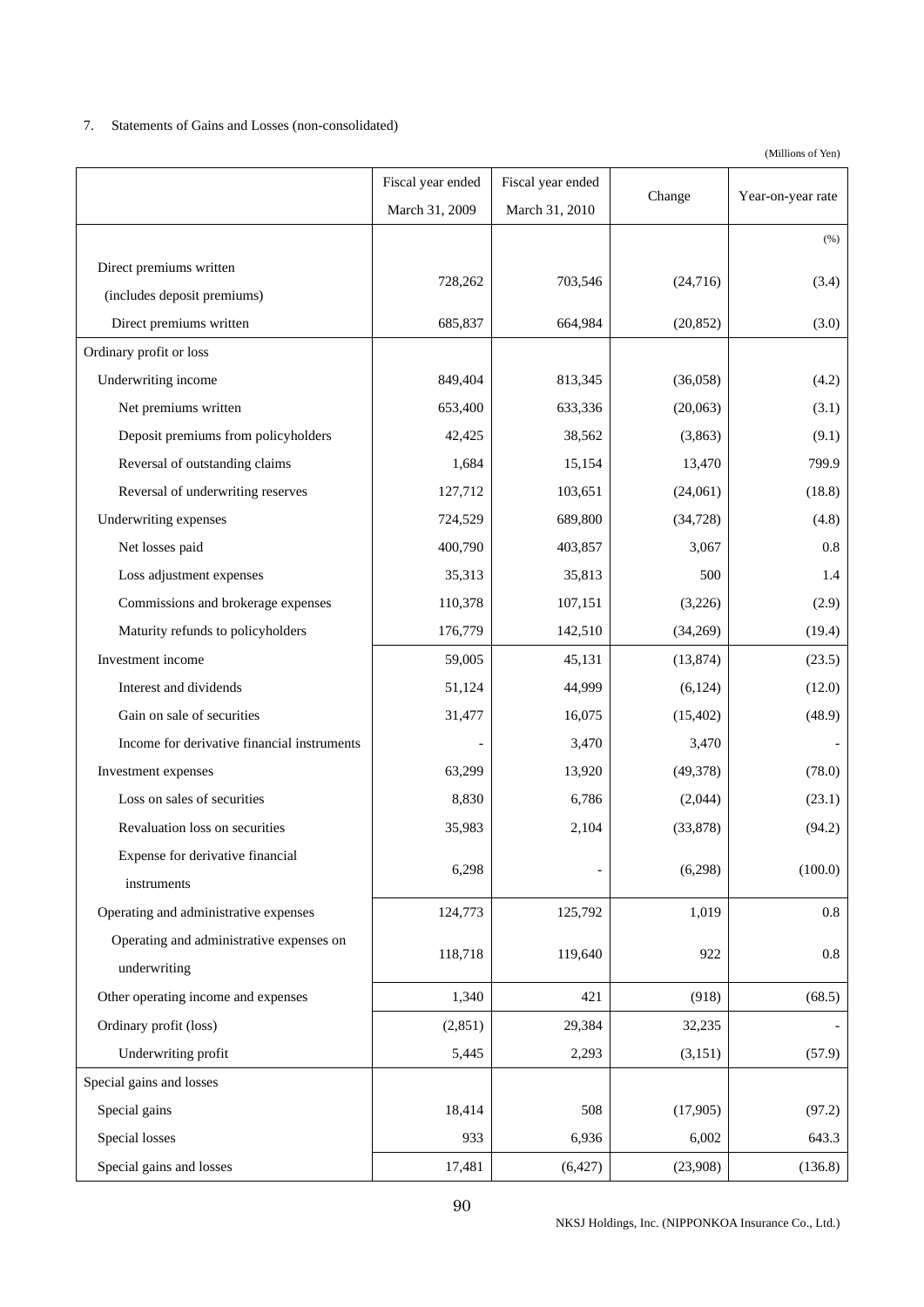| Income before income taxes and minority | 14,630  | 22,957 | 8,326   | 56.9  |
|-----------------------------------------|---------|--------|---------|-------|
| interests                               |         |        |         |       |
| Income taxes                            | 6,728   | 7,865  | 1,136   | 16.9  |
| Deferred tax adjustment                 | (2,210) | 1,967  | 4,178   |       |
| Total income taxes                      | 4,518   | 9,833  | 5,315   | 117.6 |
| Net income                              | 10,111  | 13,123 | 3,011   | 29.8  |
| Ratios                                  |         |        |         |       |
| Loss ratio                              | 66.7%   | 69.4%  | 2.7%    |       |
| Expense ratio                           | 35.1%   | 35.8%  | 0.7%    |       |
| Income return                           | 2.19%   | 2.06%  | (0.13%) |       |
| Realized return                         | 0.85%   | 2.47%  | 1.62%   |       |

(Reference) Total return based on the market value: Fiscal year ended March 31, 2009: -9.76%

Fiscal year ended March 31, 2010: 7.55%

(Note) See "10. Calculation methods of each indicator" for further details of calculation methods.

8. Unrealized gain/loss on investments in securities (non-consolidated)

(Millions of Yen)

|                    | Fiscal year ended March 31, 2009 |            |            | Fiscal year ended March 31, 2010 |            |            |
|--------------------|----------------------------------|------------|------------|----------------------------------|------------|------------|
|                    | Cost                             | Book value | Difference | Cost                             | Book value | Difference |
| <b>Bonds</b>       | 860,155                          | 868,798    | 8,642      | 749.121                          | 761.549    | 12,428     |
| <b>Stocks</b>      | 326,251                          | 495,726    | 169,475    | 316,370                          | 588.239    | 271,869    |
| Foreign securities | 355,746                          | 334,540    | (21,206)   | 352,974                          | 341,737    | (11,237)   |
| Other securities   | 18.452                           | 17,946     | (506)      | 21,378                           | 21,907     | 529        |
| Total              | 1,560,606                        | 1,717,011  | 156,405    | 1,439,844                        | 1,713,434  | 273,590    |

(Note) The above table indicates available-for-sale securities with fair value.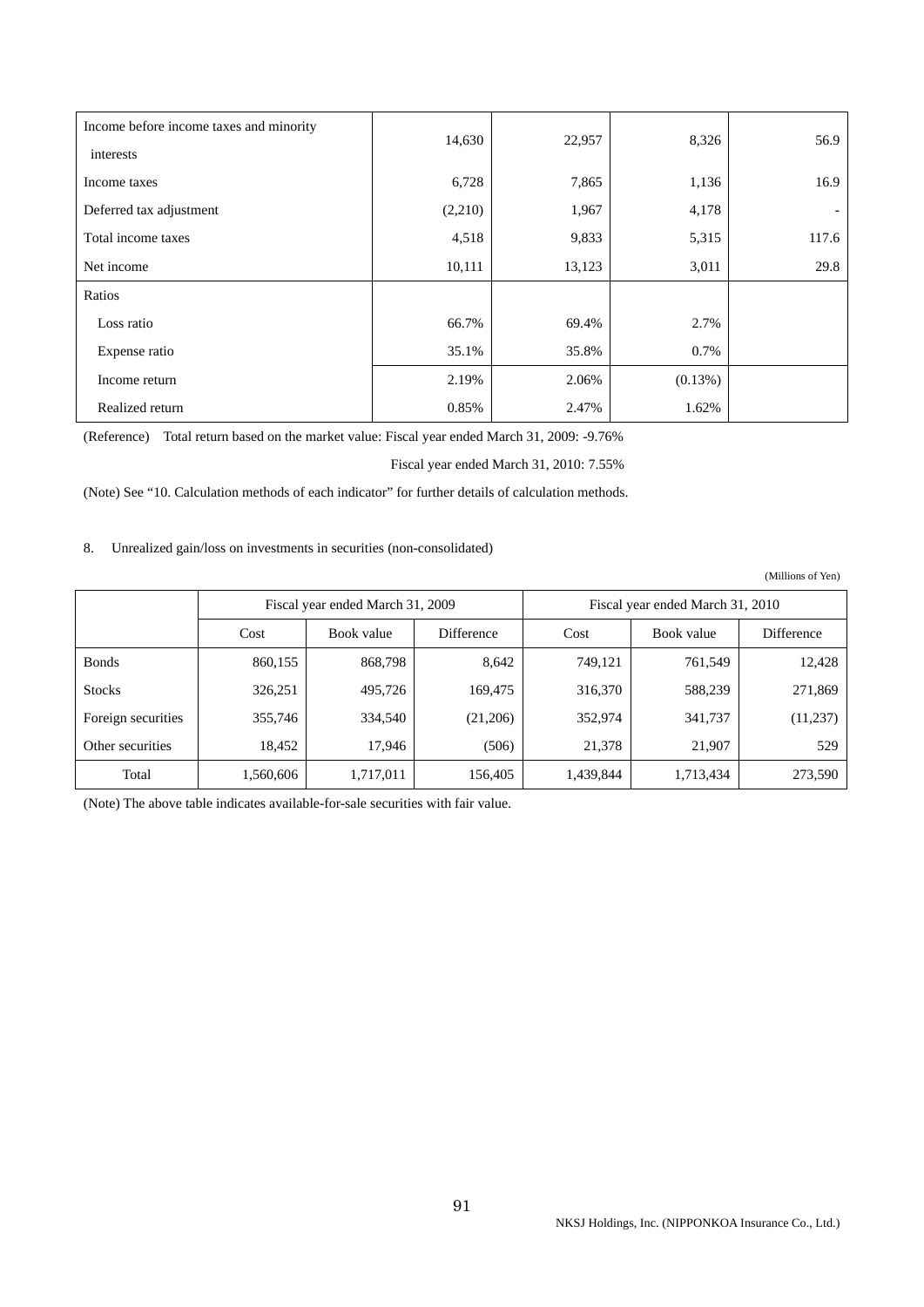| 9. |  | Solvency margin ratio (non-consolidated) |  |
|----|--|------------------------------------------|--|
|    |  |                                          |  |

(Millions of Yen)

|                                                                                           | As of March 31, 2009 | As of March 31, 2010 |
|-------------------------------------------------------------------------------------------|----------------------|----------------------|
| (A) Total amount of solvency margin                                                       | 737,341              | 840,210              |
| Capital or foundation funds etc.                                                          | 242,517              | 249,698              |
| Reserve for price fluctuations                                                            | 2,581                | 5,643                |
| Contingency reserve                                                                       | 13                   | 12                   |
| Catastrophe reserve                                                                       | 278,051              | 285,675              |
| Reserve for doubtful accounts(general)                                                    | 79                   | 40                   |
| Unrealized gain or loss on available-for-sale securities<br>(before tax effect deduction) | 131,328              | 242,132              |
| Unrealized gain or loss on Land                                                           | 21,105               | 24,275               |
| Excess refund reserve                                                                     |                      |                      |
| Subordinated debts                                                                        |                      |                      |
| Deduction items                                                                           | 13,573               | 13,269               |
| Other items                                                                               | 75,238               | 46,002               |
| (B) Total amount of risks<br>$(R_1 + R_2)^2 + (R_3 + R_4)^2 + R_5 + R_6$                  | 207,144              | 226,293              |
| Ordinary insurance risks $(R_1)$                                                          | 41,627               | 39,271               |
| Third-sector insurance risks $(R_2)$                                                      | 1                    | 1                    |
| Assumed interest rate risks $(R_3)$                                                       | 3,234                | 3,088                |
| Asset management risks $(R_4)$                                                            | 76,827               | 85,444               |
| Business management risks $(R_5)$                                                         | 4,678                | 7,492                |
| Major catastrophe risks $(R_6)$                                                           | 112,227              | 121,948              |
| (C) Solvency margin ratio<br>$[(A) / {(B) * 1/2}] * 100$                                  | 711.9%               | 742.5%               |

(Notes) The amounts and figures indicated above are calculated in accordance with Articles 86 and 87 of the Enforcement Regulations of the Insurance Business Law and with Ministry of Finance Notification No.50 of 1996.

 $<$ Solvency margin ratio $>$ 

• While non-life insurance companies accumulate policy reserves to prepare for the payment of insurance for actual losses incurred and maturity refund of savings-type insurance policies etc., sufficient solvency should be maintained in the event the company is exposed to an extraordinary risk that cannot be predicted because of the occurrence of a major disaster, a widespread decline in prices with regard to assets which the non-life insurance companies own, etc.

• Solvency margin ratio ((C) in the above table) is an index calculated under the Insurance Business Law etc. that indicates the ratio of the "solvency margin of a non-life insurance company by means of its capital, reserves, etc."((A) in the above table) to "risks which will exceed usual estimates"((B) in above table).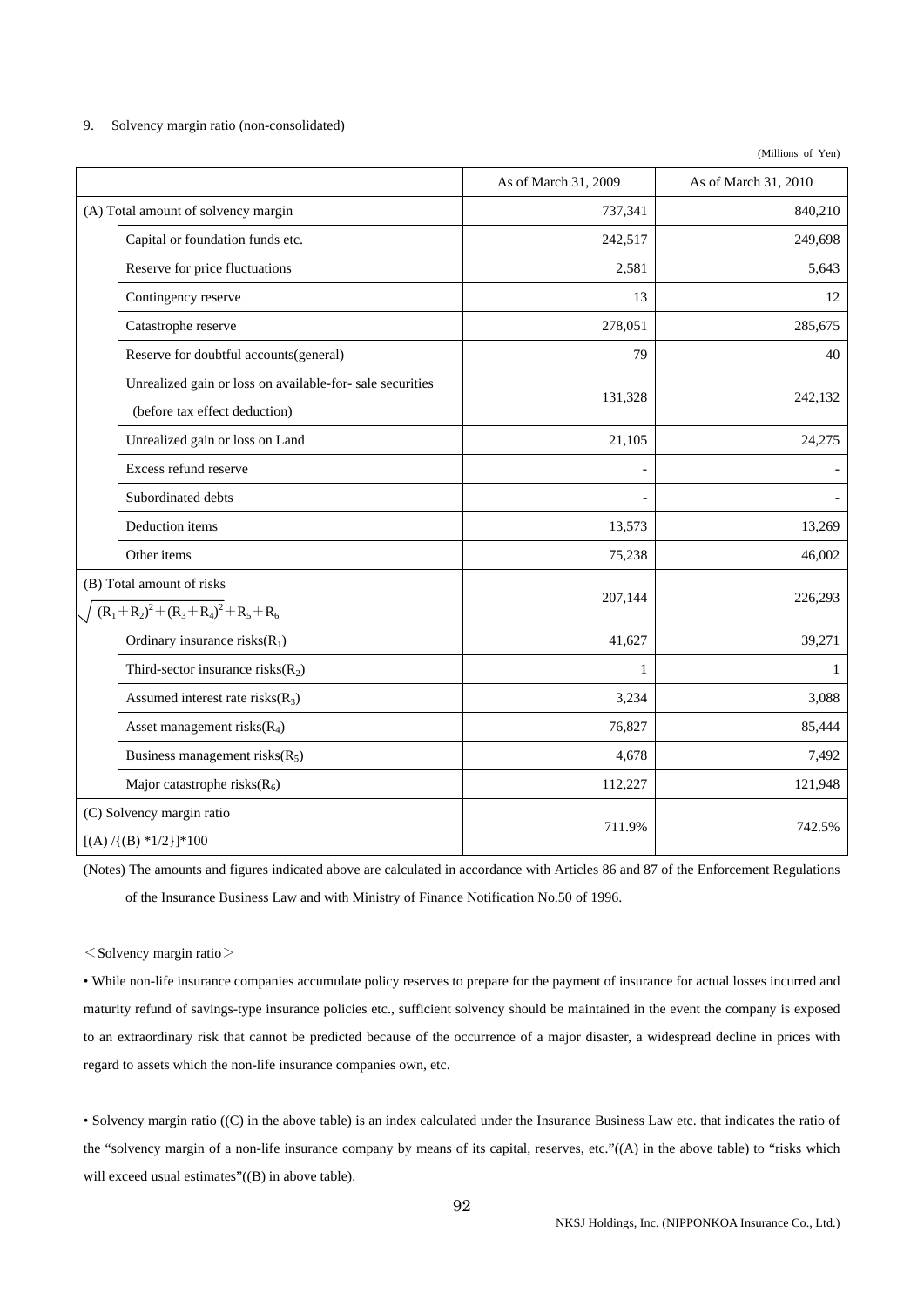• The "risks that exceed usual estimates" is the total of each of the following risk types.

i. Underwriting Risk (Ordinary Insurance Risks, Third-sector Insurance Risks):

Risks of the payment of insurance claims in excess of usual estimates (excluding major catastrophe risk)

ii. Risk of assumed interest rate (Assumed Interest Risks):

Risks that may arise as a result of an actual return on investment that is lower than the assumed interest rate at the time the insurance premium is calculated.

iii. Asset Management Risks:

Risks of retained securities and other assets fluctuating in prices in excess of usual estimates, etc.

iv. Business Management Risks:

Risks other than i through iii above and v. that may arise in the business operations in excess of usual estimates.

v. Major Catastrophe Risks:

Risks of the occurrence of major catastrophes as a result of major disasters (such as the Great Kanto earthquake, the Ise Bay Typhoon or equivalent) in excess of usual estimates

• The "solvency margin of a non-life insurance company by means of its capital, reserves, etc." (Total amount of solvency margin) is the amount of a non-life insurance company's net assets, reserves (such as reserve for price fluctuations, catastrophe reserve and others), unrealized gain or loss on land etc.

• The solvency margin ratio is one of the indices that regulatory authorities use to determine the soundness of an insurance company. It is generally held that insurance company is "adequate in terms of solvency to meet insurance payments" if the ratio is 200% or more.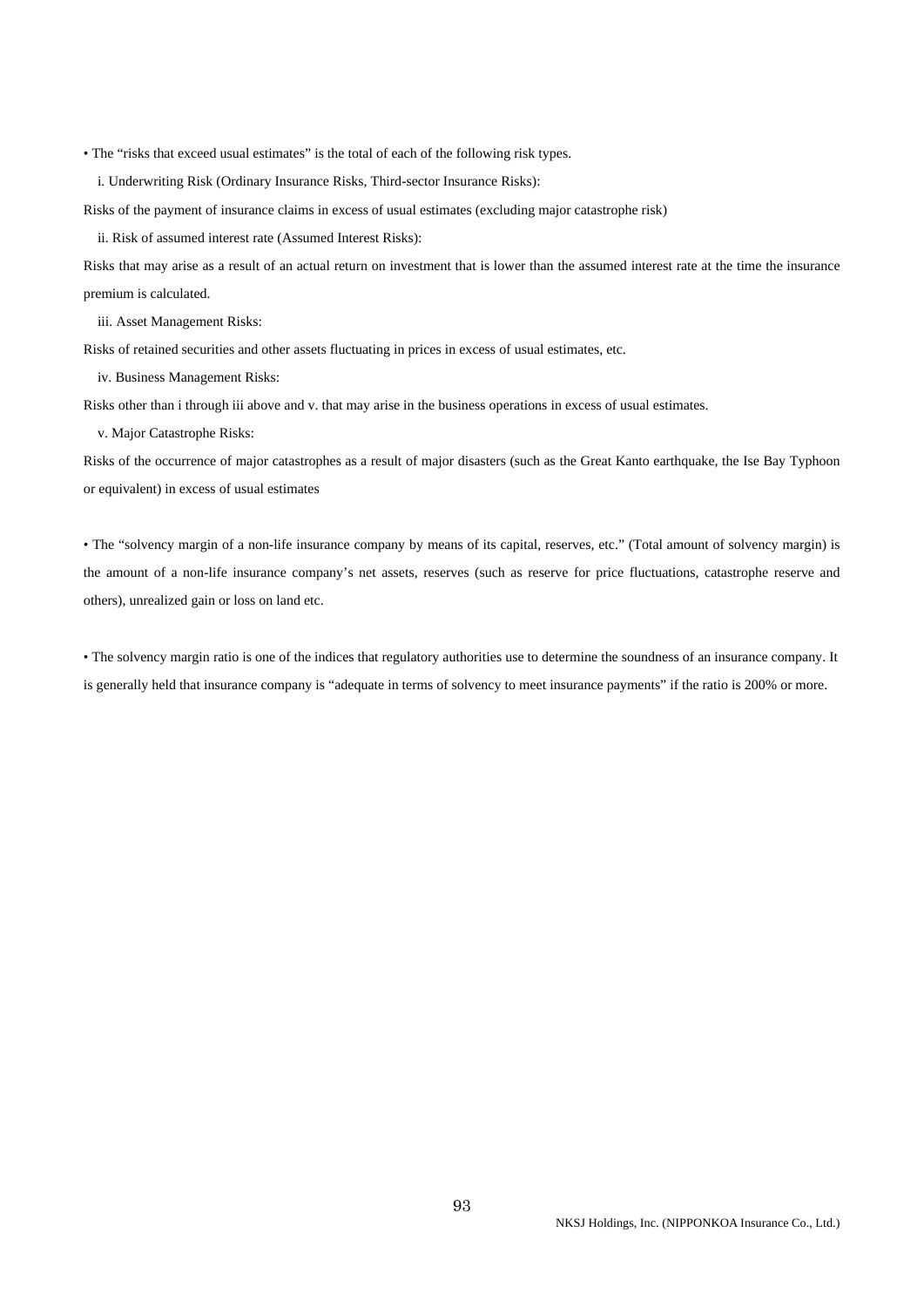- 10. Calculation methods of each indicator
- (1) Underwriting profit = Underwriting income (Underwriting expenses + Operating and administrative expenses on underwriting) ± Other income and expenses

Other income and expenses include income taxes on Compulsory automobile liability insurance.

- (2) Loss ratio & expense ratio
	- (a) Loss ratio = (Net losses paid + Loss adjustment expenses) / Net premiums written  $*$  100
	- (b) Expense ratio = (Commissions and brokerage expenses + Operating and administrative expenses on underwriting ) / Net premiums written \* 100
- (3) Calculation methods of each returns

Calculation methods of Income return and Realized return are as follows:

(a) Income return:

Numerator = Interest and dividends (includes amount equivalent to Interest and dividends of Investment income from money in trust and to Investment loss from money in trust)

Denominator = Average amount of costs and amortized costs

(b) Realized return:

Numerator = Investment income + Investment income on deposit premiums – Investment expenses

Denominator = Average amount of costs and amortized costs

(c) Total return based on the market value (reference):

Numerator = (Investment income + Investment income on deposit premiums – Investment expenses) + (Unrealized gains

 and losses as of current fiscal year-end – Unrealized gains and losses as of previous fiscal year-end) + changes in Net deferred gains and losses on hedge accounting

- Denominator = Average amount of costs and amortized costs + Unrealized gain or loss on available-for- sale securities of previous fiscal year-end + Net unrealized gain or loss on trading securities
- \*1 "Unrealized gains and losses" and "Net deferred gains and losses on hedge accounting" are amount before tax-effect deduction.

\*2 Trading securities include money in trust for trading purposes.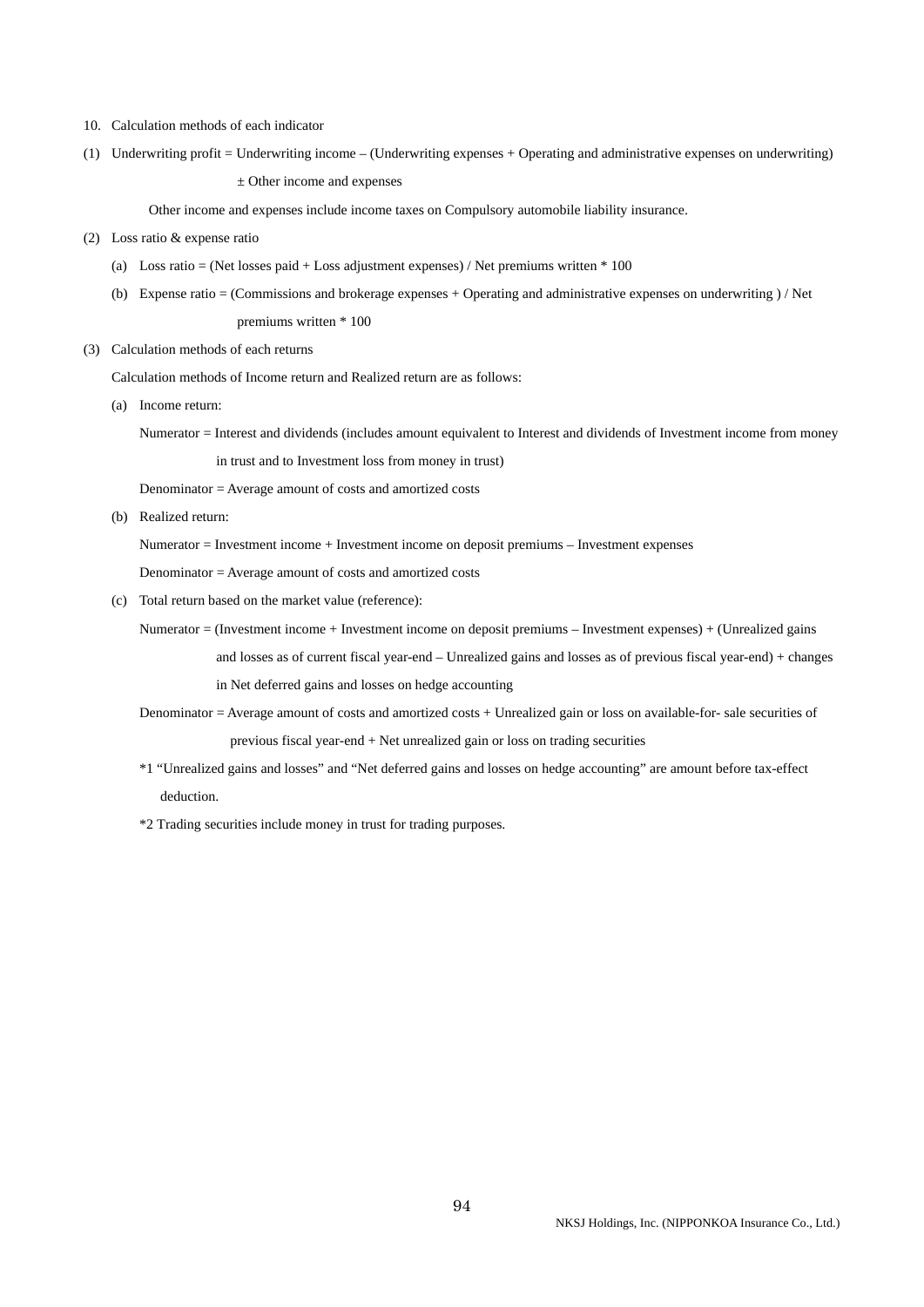### (Reference)

Investments on securitized paper and on subprime loan equivalents (As of March 31, 2010)

Investment conditions of the Company on securitized paper, as of March 31, 2010, are as follows.

In addition, consolidated subsidiaries do not hold any of these investments:

#### 1. CDO (Collateralized Debt Obligation)

(Billions of Yen)

|  | As of March 31, 2010 |            |                  | (Reference) As of March 31, 2009 |            |                          |            |
|--|----------------------|------------|------------------|----------------------------------|------------|--------------------------|------------|
|  |                      | Fair value | Unrealized gains | Impairment                       | Fair value | Unrealized gains         | Impairment |
|  |                      |            | or losses        | losses                           |            | or losses                | losses     |
|  | <b>CDO</b>           | 7.8        | 0.1              |                                  | 8.2        | (0.2)                    | (6.5)      |
|  | Rated                | 7.2        |                  |                                  | 6.4        | (0.2)                    | (3.6)      |
|  | Non-rated            | 0.6        | 0.1              |                                  | 1.8        | $\overline{\phantom{0}}$ | (2.9)      |

(Notes)

(1) The Company recognized impairment on securities whose fair value is determinable as of the balance sheet date if the fair value declined by 30% or more from carrying value. Also applied to the table below.

(2) Categorizations of the rated CDO are 13% AAA, 14% AA, 62% A, and 11% BB rated.

(3) All collateral for CDO are assets supported by corporate.

- (4) CDO by region are domestic 92% and foreign 8%.
- (5) The ratios of categorizations of the rated CDO and categorizations of the CDO by region are calculated by using fair value.
- (6) Values in impairment losses are disposed as Revaluation loss on securities or as expense for derivative financial instruments.
- (7) Other than the figures in the table above, related to CDO, the Company recorded 4.6 billion yen of income for derivative financial instruments.

## 2. CMBS (Commercial Mortgage-Backed Security)

(Billions of Yen)

|             |          |            | As of March 31, 2010 |            | (Reference) As of March 31, 2009 |                          |                          |
|-------------|----------|------------|----------------------|------------|----------------------------------|--------------------------|--------------------------|
|             |          |            | Unrealized gains     | Impairment | Fair value                       | Unrealized gains         | Impairment               |
|             |          | Fair value | or losses            | losses     |                                  | or losses                | losses                   |
| <b>CMBS</b> |          | 8.8        | (0.3)                | (0.1)      | 13.1                             | (0.4)                    |                          |
|             | Domestic | 8.8        | (0.3)                | (0.1)      | 13.1                             | (0.4)                    |                          |
|             | Foreign  |            |                      | -          | $\overline{\phantom{0}}$         | $\overline{\phantom{0}}$ | $\overline{\phantom{0}}$ |

(Note) Values in impairment losses are disposed as Revaluation loss on securities or as other investment expenses.

#### 3. CDS (Credit Default Swap)

 The Company does not hold CDS securities, such as CDOs. The Company holds CDS that relate to a single credit of a firm (7.0 billion yen of short commitment notional value, -0.0 billion yen of fair value, -0.0 billion yen of valuation loss).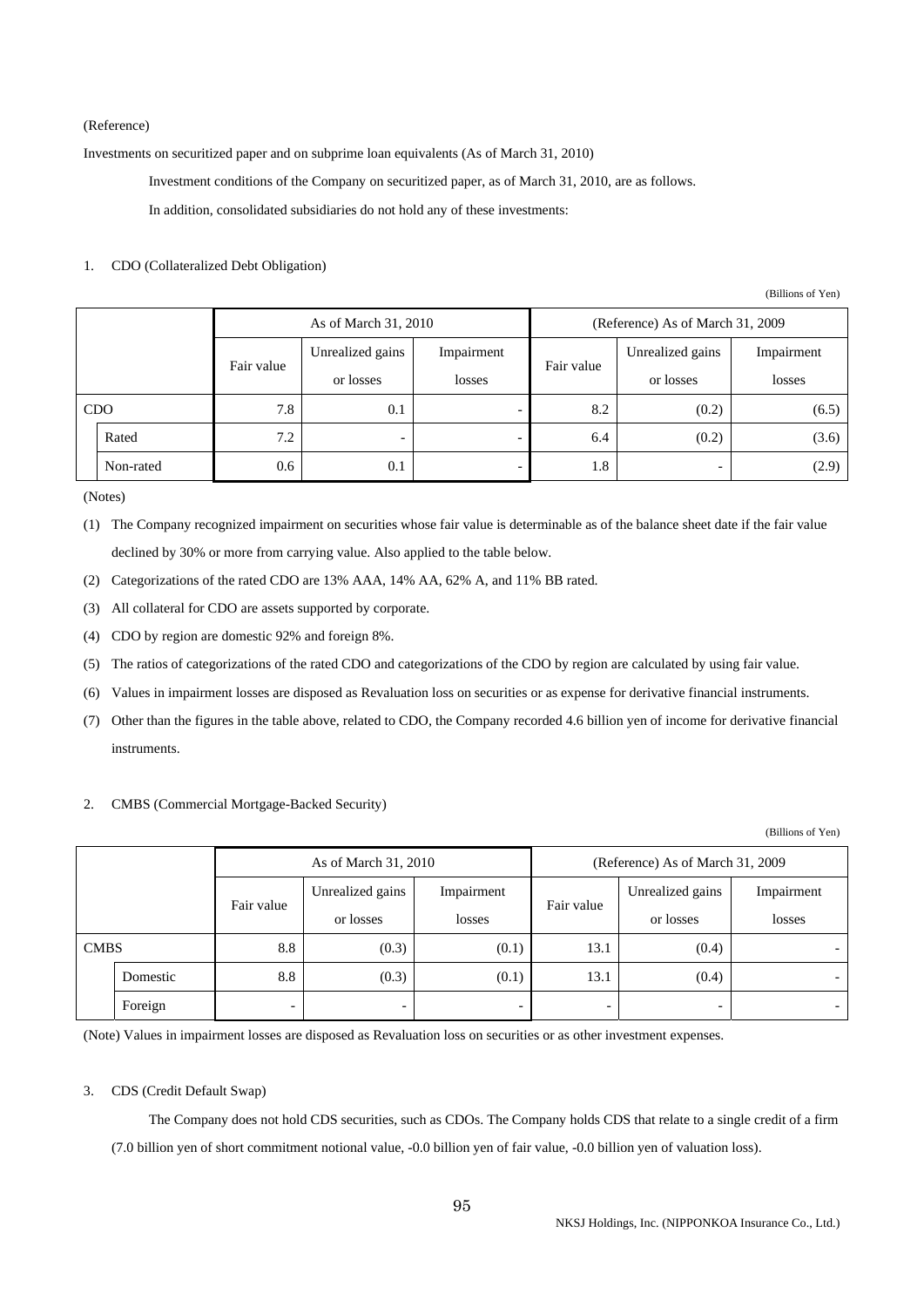#### 4. Other equivalent investments

 The Company does not hold any of SPEs, leveraged finance, financial assurance, receivables and securitized paper guaranteed by Monoline insurers, or other subprime Alt-A exposure.

5. Subprime loan equivalent investment of the above four investments

The Company does not hold subprime loan equivalent investments.

[Definitions of securitized assets]

・ CDO: Collateralized Debt Obligation. A securitized security, which was supported as an asset, by asset pool of number of debt securities and loans. Also, non-rated CDO held by the Company are indicated as equity of CLO (Collateralized Loan Obligation. A securitized security, which was supported as an asset, by number of loans).

- ・ CMBS: Commercial Mortgage-Backed Security. An instrument that securitized loans of commercial real estate.
- ・ CDS: Credit Default Swap. A swap contract involving transaction of credit, which refers to a firm or securitized papers.
- ・ SPEs: Special Purpose Entities. A general term of special purpose entities that are specialized in investment of securitized papers such as SIV (Structured Investment Vehicle)
- ・ Monoline insurer: An insurer specialized in financial assurance (assurance of debt securities and securitized papers).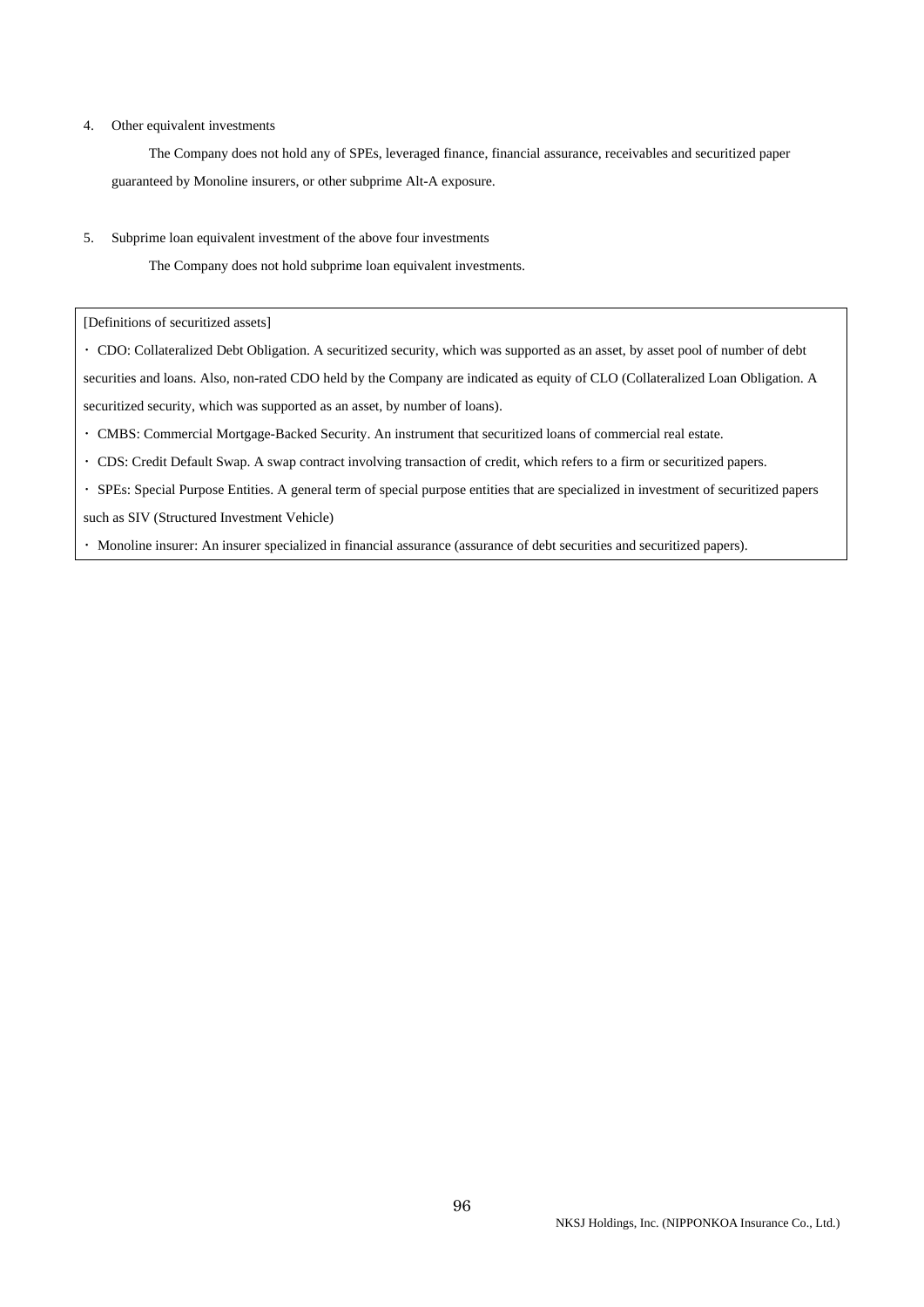## **Additional information for the fiscal year ended March 31, 2010**

# **(Non-consolidated)**

|                             |                 |                 |                 | As of March 31, 2010 |                          |
|-----------------------------|-----------------|-----------------|-----------------|----------------------|--------------------------|
|                             | As of March 31, | As of September |                 | Change from          | Change from first        |
|                             | 2009            | 30, 2009        |                 | previous fiscal      | half of current          |
|                             |                 |                 |                 | year                 | fiscal year              |
| Net premiums written        | 653.4           | 319.7           | 633.3           | (20.0)               |                          |
| (increase / decrease ratio) | $(5.2\%)$       | (5.7%)          | $(3.1\%)$       | 2.1%                 | 2.6%                     |
| Total assets                | 2,671.7         | 2,634.8         | 2,592.4         | (79.2)               | (42.4)                   |
| Loss ratio                  | 66.7%           | 66.2%           | 69.4%           | 2.7%                 | 3.2%                     |
| Expense ratio               | 35.1%           | 35.4%           | 35.8%           | 0.7%                 | 0.4%                     |
| Combined ratio              | 101.8%          | 101.6%          | 105.2%          | 3.4%                 | 3.6%                     |
| Underwriting ratio          | $(1.8\%)$       | $(1.6\%)$       | $(5.2\%)$       | $(3.4\%)$            | $(3.6\%)$                |
| Voluntary automobile        |                 |                 |                 |                      |                          |
| insurance                   |                 |                 |                 |                      |                          |
| Net premiums written        | 325.1           | 160.4           | 318.7           | (6.3)                |                          |
| (increase / decrease ratio) | $(1.9\%)$       | $(1.9\%)$       | $(2.0\%)$       | $(0.1\%)$            | $(0.1\%)$                |
| Underwriting balance        | 2.3%            | 1.8%            | $(2.4\%)$       | $(4.7\%)$            | $(4.2\%)$                |
| ratio                       |                 |                 |                 |                      |                          |
| Loss ratio                  | 66.9%           | 66.4%           | 71.0%           | 4.1%                 | 4.6%                     |
| Expense ratio               | 30.8%           | 31.8%           | 31.4%           | 0.6%                 | $(0.4\%)$                |
| Fire and allied lines       |                 |                 |                 |                      |                          |
| Net premiums written        | 95.8            | 43.7            | 96.5            | 0.7                  |                          |
| (increase / decrease ratio) | $(0.1\%)$       | $(5.5\%)$       | 0.8%            | 0.9%                 | 6.3%                     |
| Underwriting balance        | 8.4%            | 5.9%            | 7.7%            | $(0.7\%)$            | 1.8%                     |
| ratio                       |                 |                 |                 |                      |                          |
| Loss ratio                  | 47.9%           | 50.5%           | 48.1%           | 0.2%                 | $(2.4\%)$                |
| Expense ratio               | 43.7%           | 43.6%           | 44.2%           | 0.5%                 | 0.6%                     |
| Number of employees         | 7,972 persons   | 8,292 persons   | 8,257 persons   | 285 persons          | (35 persons)             |
| Number of insurance agents  | 29,852 agencies | 29,055 agencies | 28,520 agencies | $(1,332$ agencies)   | $(535 \text{ agencies})$ |

(Notes) 1. Loss ratio = (Net losses paid + Loss adjustment expenses) / Net premiums written \* 100

2. Expense ratio = (Commissions and brokerage expenses + Operating and administrative expenses on underwriting) / Net

### premiums written \* 100

3. Combined ratio = Loss ratio + Expense ratio

4. Underwriting balance ratio = 100% – Combined ratio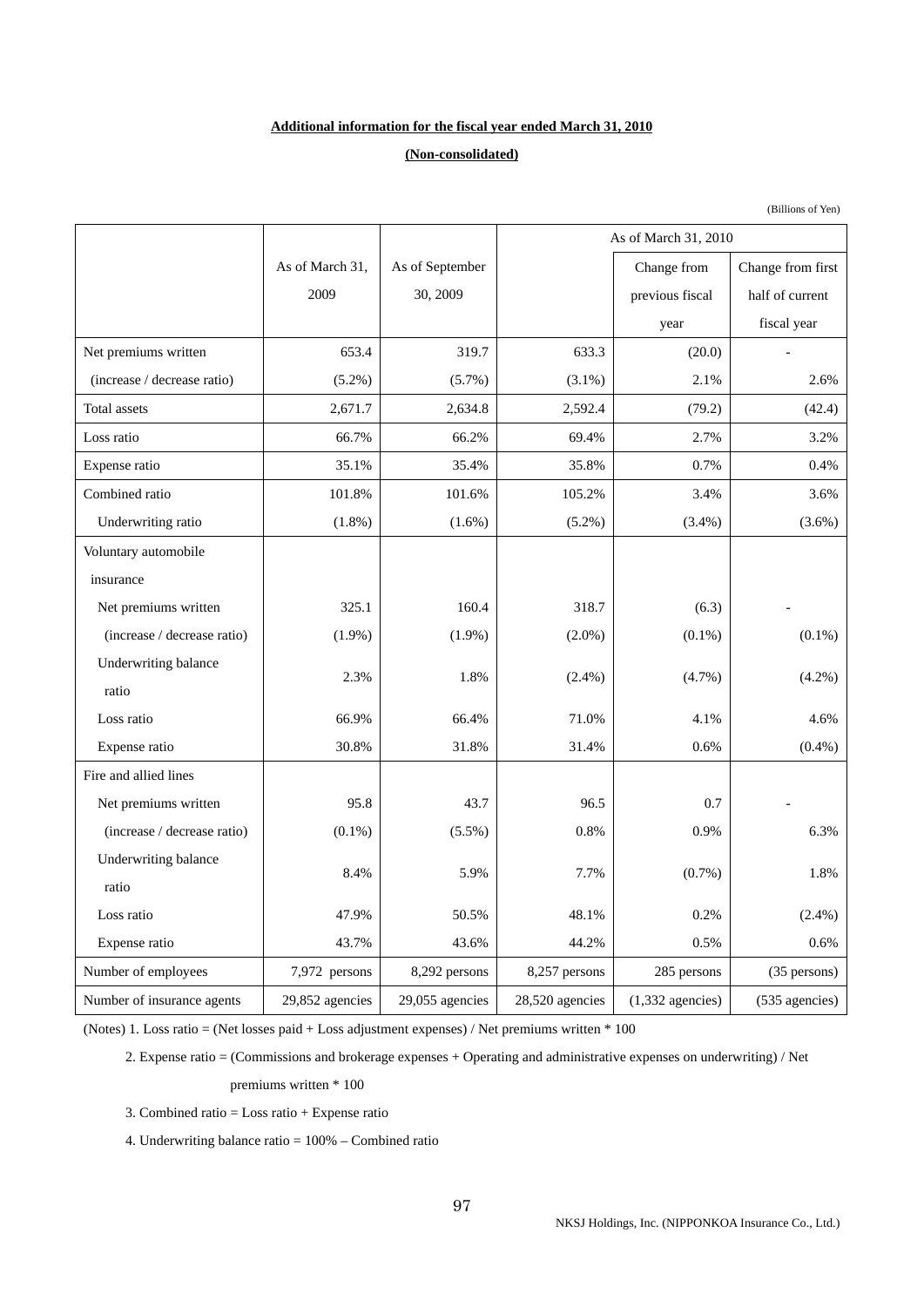- 5. In "Change from previous fiscal year" and "Change from first half of current fiscal year," numbers with % shows change of percentage.
- 6. Number of employees does not include numbers of agent trainees nor in-house agents but includes numbers of employees who are loaned from other companies.

<Reference> Highlights of consolidated financial statements

As of March 31, 2009 As of March 31, As of September Change from 30, 2009 As of March 31, 2010 previous fiscal year Change from first half of current fiscal year Operating income  $949.1$  944.5 903.1 (46.0) Net premiums written (increase / decrease ratio) 663.8 (5.0%) 325.7  $(5.5\%)$ 645.0 (2.8%) (18.8) 2.2% - 2.7% Life insurance premiums (increase / decrease ratio) 63.5 (0.9%) 31.1 (3.1%) 66.3 4.4% 2.7 5.3% - 7.5% Ordinary profit  $(3.0)$   $31.8$   $30.8$   $33.9$ Net income 9.9 18.8 14.0 4.0 -

1. Disclosure of doubtful debt (non-consolidated)

[Risk monitored loans]

|                              | As of March 31, 2009     | As of September 30, 2009 | As of March 31, 2010     |
|------------------------------|--------------------------|--------------------------|--------------------------|
| Loans to bankrupt borrowers  | $0.0\,$                  | $0.0\,$                  | 0.0 <sub>1</sub>         |
| Delinquent/overdue loans     | 1.6                      | 1.4                      | 1.1                      |
| Delinquent/overdue loans for | $\overline{\phantom{a}}$ | 0.0                      | $\overline{\phantom{0}}$ |
| three months or more         |                          |                          |                          |
| <b>Restructured loans</b>    | 0.1                      | 0.4                      | 0.5                      |
| Total                        | 1.8                      | 1.9                      | 1.7                      |
| (Ratio against total loans)  | 0.8%                     | 0.9%                     | 0.8%                     |
|                              |                          |                          |                          |
| (Reference) Total loans      | 229.6                    | 232.4                    | 227.4                    |

(Billions of Yen)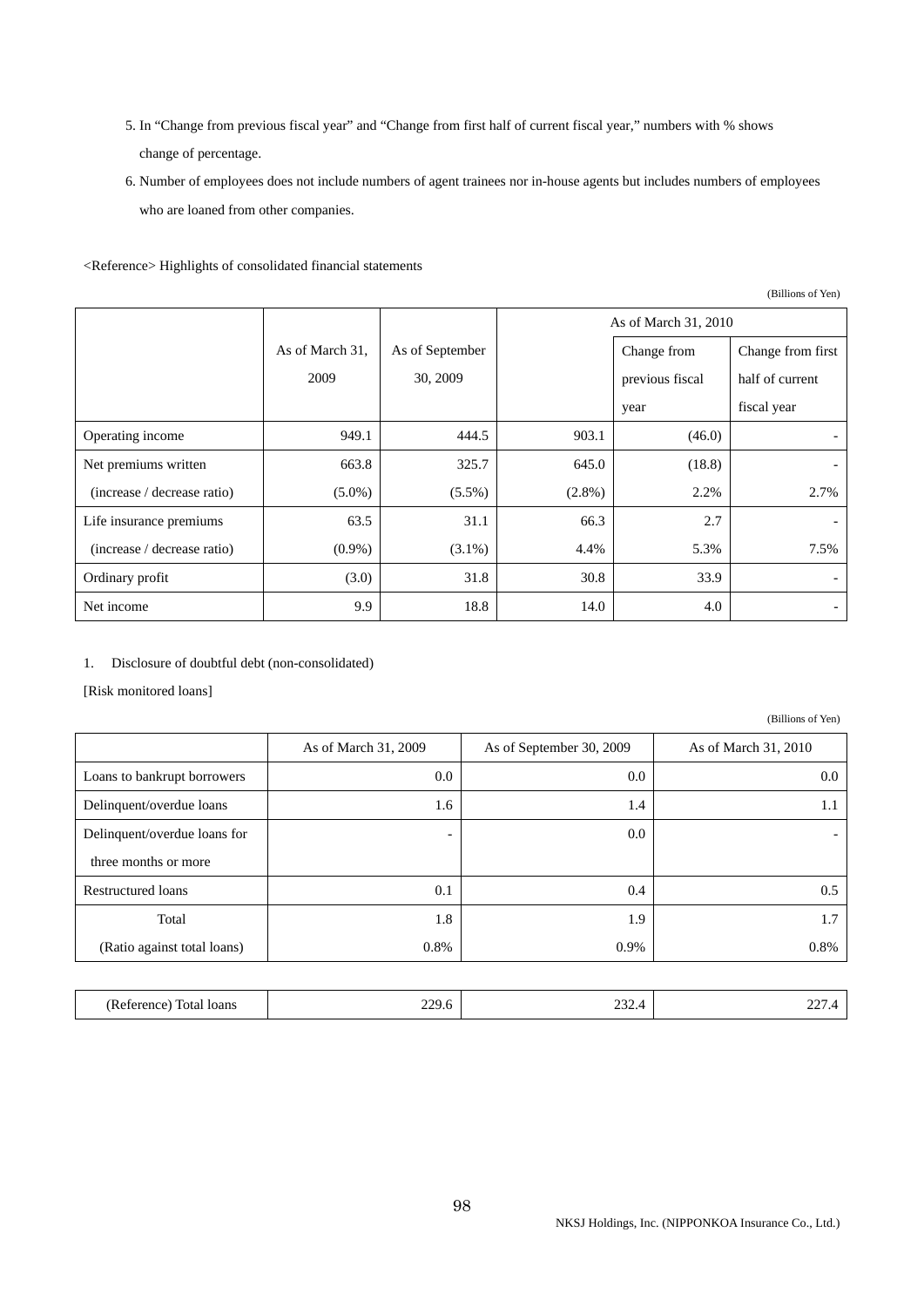[Result of asset self-assessment by the Company] (non-consolidated)

|                | As of March 31, 2009 | As of September 30, 2009 | As of March 31, 2010 |
|----------------|----------------------|--------------------------|----------------------|
| Not classified | 2,663.8              | 2,623.4                  | 2,585.0              |
| Class II       | 7.9                  | 11.5                     | 7.4                  |
| Class III      | 14.7                 | 14.9                     | 1.7                  |
| Class IV       | 36.6                 | 0.7                      | 15.5                 |
| (Sub-total)    | 59.2                 | 27.2                     | 24.7                 |
| Total          | 2,723.0              | 2,650.7                  | 2,609.7              |

(Notes) 1. Total is described the amount before amortized or provisioned, however the amount of class III and IV have been fully amortized and/or provisioned.

2. The amount Class IV as of March 31, 2009 does not include 81million yen of impairment loss for tangible asset recognized in first half of fiscal year 2008.

3. The amount Class IV as of March31, 2010 does not include 68million yen of impairment loss for tangible asset recognized in first half of fiscal year 2009.

2. Impairment losses on securities (non-consolidated)

|                    |                          |                          | (Billions of Yen)    |
|--------------------|--------------------------|--------------------------|----------------------|
|                    | As of March 31, 2009     | As of September 30, 2009 | As of March 31, 2010 |
| <b>Bonds</b>       | $\overline{\phantom{0}}$ |                          |                      |
| <b>Stocks</b>      | 18.5                     | 0.1                      | 1.2                  |
| Foreign securities | 12.9                     | 0.1                      | $0.0\,$              |
| Other securities   | 4.5                      | $\overline{\phantom{0}}$ | $0.8\,$              |
| Total              | 35.9                     | 0.3                      | 2.1                  |

\* Adopted rule for proceeding impairment losses

 All securities which have fair value recognized impairment loss if fair values have declined 30% or more against to their book values at the end of fiscal period.

3. Loss on structured finance related to the subprime issue in U.S (non-consolidated)

There is no asset held related to sub-prime loans as of March 31, 2010.

 Further information about structured finance held by company is described on "Investments on securitized paper and on subprime loan equivalents (As of March 31, 2010)" of the reference material.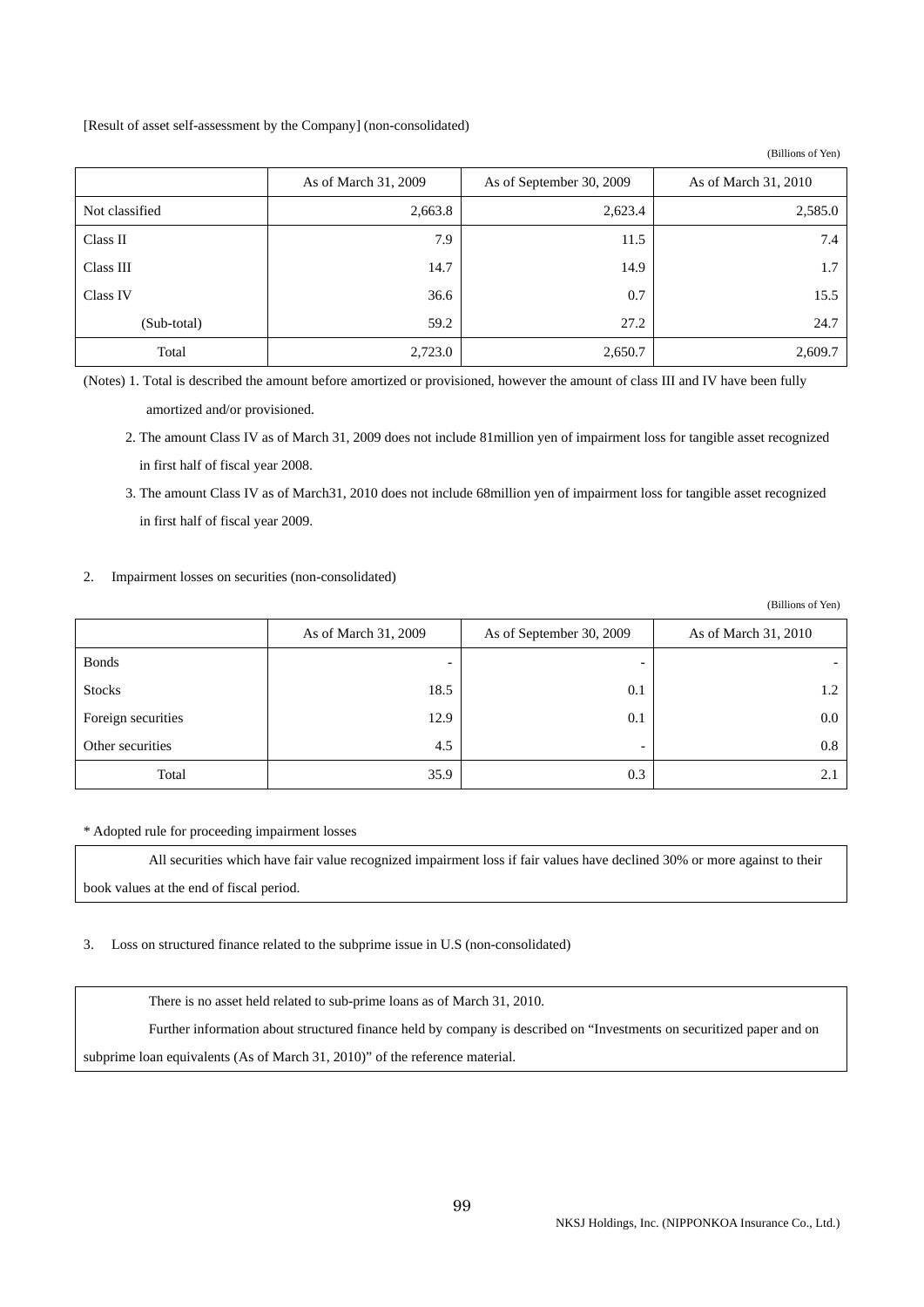## 4. Proceeding impairment losses on fixed assets (non-consolidated)

(Billions of Yen)

|                  | As of March 31, 2009 | As of September 30, 2009 | As of March 31, 2010 |
|------------------|----------------------|--------------------------|----------------------|
| Land             | 0.2                  | $0.0\,$                  | 0.0                  |
| <b>Buildings</b> | 0.1                  | $0.0\,$                  | $0.2\,$              |
| Other            | $0.0\,$              | -                        | -                    |
| Total            | 0.4                  | 0.0                      | 0.2                  |

### 5. Unrealized gains or losses on investments in securities (non-consolidated)

|                    |                      |                          | (Billions of Yen)    |
|--------------------|----------------------|--------------------------|----------------------|
|                    | As of March 31, 2009 | As of September 30, 2009 | As of March 31, 2010 |
| <b>Bonds</b>       | 8.6                  | 14.2                     | 12.4                 |
| <b>Stocks</b>      | 169.4                | 248.1                    | 271.8                |
| Foreign securities | (21.2)               | (26.4)                   | (11.2)               |
| Other securities   | (0.5)                | 0.3                      | 0.5                  |
| Total              | 156.4                | 236.2                    | 273.5                |

(Note) Above figures show difference between cost and book values for available-for-sale securities with fair value.

# 6. Sales result of insurance products for third sector insurance (note 2) (non-consolidated)

(Hundreds)

(Billions of Yen)

|                     | Total numbers as of March 31,2010 |                                                               | Details                           |     |  |
|---------------------|-----------------------------------|---------------------------------------------------------------|-----------------------------------|-----|--|
|                     | <b>Numbers</b>                    | Increase /decrease of<br>numbers from previous<br>fiscal year | By subsidiaries<br>By the Company |     |  |
| Number of contracts | 1,522                             | 43                                                            | 1,027                             | 494 |  |

(Notes) 1. Above figures are the number of contracts by the Company and subsidiaries from April 1, 2009 to March 31, 2010.

2. It shows the number of contract for medical insurance and cancer insurance does not include accident insurance and nursing insurance.

### 7. Natural disasters (non-consolidated)

|                        | As of March 31, 2009 | As of September 30, 2009 | As of March 31, 2010 |
|------------------------|----------------------|--------------------------|----------------------|
| Direct losses paid     | 6.0                  | 2.3                      | 11.4                 |
| Net losses paid        | 5.3                  | 2.1                      | 10.8                 |
| Unpaid losses (Note 2) | 0.6                  | 0.9                      | $2.2^{\circ}$        |

(Notes) 1. The above amount describes paid losses and unpaid losses related to natural disasters that occurred within this fiscal year.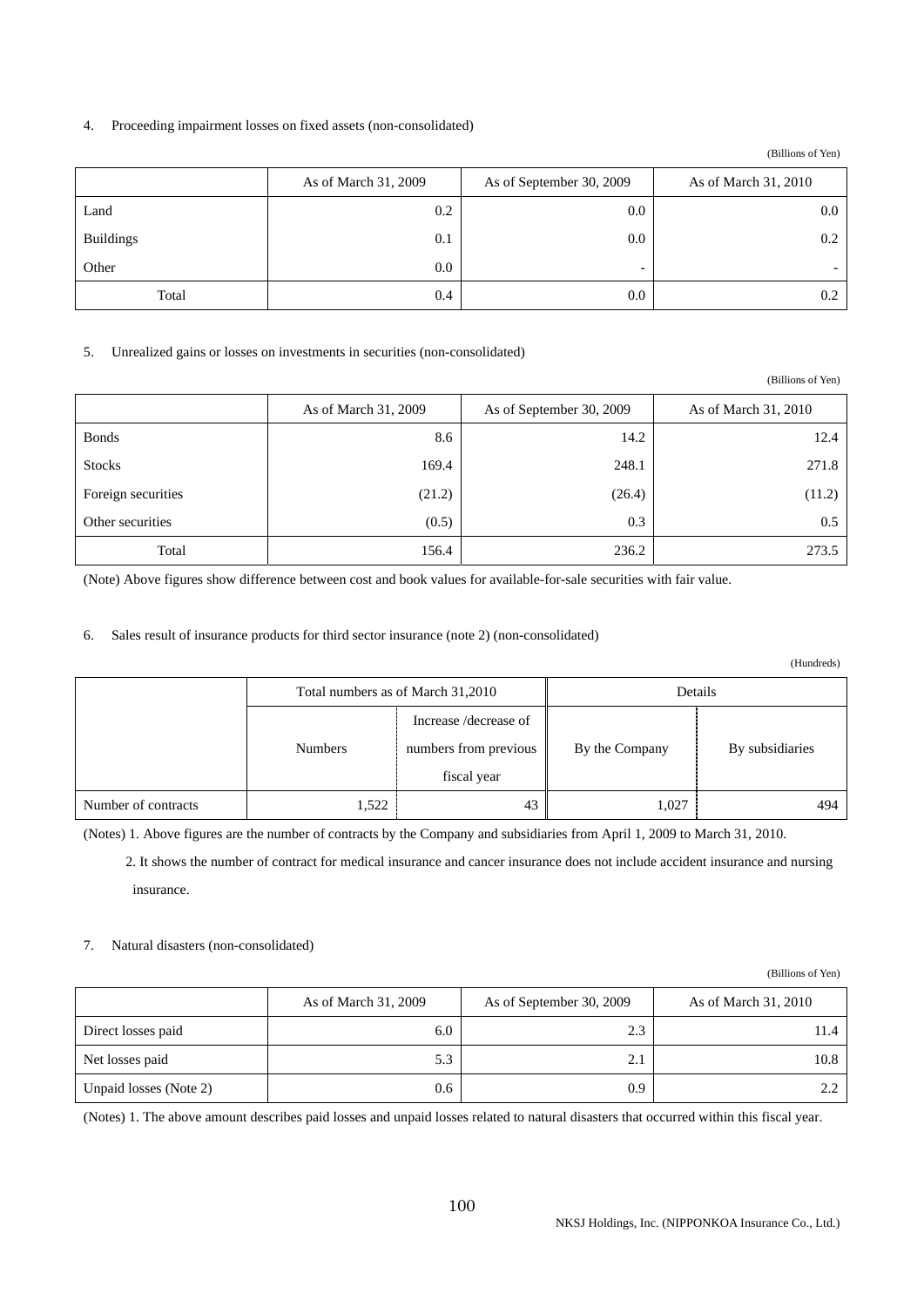- 2. Unpaid losses equals to loss reserves minus reinsurance claim reserves.
- 3. The amount of natural disaster includes losses caused by earthquakes.

### 8. Amount, reserve ratio and change in reserve for catastrophe reserve

(Billions of Yen)

|                       | As of March 31, 2009 |         |        | As of September 30, 2009 |         |        | As of March 31, 2010 |         |         |
|-----------------------|----------------------|---------|--------|--------------------------|---------|--------|----------------------|---------|---------|
| Line of business      | Amount               | Reserve | Change | Amount                   | Reserve | Change | Amount               | Reserve | Change  |
|                       |                      | ratio   | in     |                          | ratio   | in     |                      | ratio   | in      |
| Fire and allied lines | 114.5                | 122.2%  | 6.5    | 117.5                    | 137.7%  | 2.9    | 121.1                | 128.4%  | 6.5     |
| Marine                | 18.6                 | 112.3%  | 0.7    | 18.9                     | 142.5%  | 0.3    | 19.0                 | 141.1%  | 0.6     |
| Personal accident     | 25.6                 | 48.5%   | 1.6    | 24.6                     | 44.7%   | 0.8    | 21.0                 | 41.5%   | $1.5\,$ |
| Voluntary automobile  | 22.3                 | 6.9%    | 22.3   | 17.2                     | 5.4%    | 11.0   | 21.9                 | 6.9%    | 21.9    |
| Other                 | 48.3                 | 59.0%   | 4.0    | 50.2                     | 56.8%   | 2.1    | 51.5                 | 64.6%   | 3.8     |
| Total                 | 229.5                | 40.3%   | 35.3   | 228.6                    | 40.6%   | 17.3   | 234.5                | 42.1%   | 34.5    |

(Notes) 1. Reserve ratio=(Amount of catastrophe reserve) / (Net premiums written excluding earthquake insurance for

individuals and compulsory automobile insurance)\*100

At first half of fiscal year, net premiums written excluding earthquake insurance for individuals and compulsory

automobile insurance is doubled.

2. Change in amount is counted for gross amount.

## 9. Reinsurance assumed

| Line of business                   | As of March 31, 2009 |                    | As of March 31, 2010 |                    |  |
|------------------------------------|----------------------|--------------------|----------------------|--------------------|--|
|                                    | Net premiums assumed | Net losses assumed | Net premiums assumed | Net losses assumed |  |
| Fire and allied lines              | 4.3                  | 3.0                | 4.3                  | 1.8                |  |
| Marine                             | 3.6                  | 1.9                | 2.6                  | 1.5                |  |
| Personal accident                  | 1.6                  | 1.2                | 1.7                  | 1.4                |  |
| Voluntary automobile               | 2.6                  | 1.8                | 2.5                  | 1.7                |  |
| Compulsory automobile<br>liability | 54.9                 | 73.5               | 50.1                 | 70.7               |  |
| Other                              | 3.0                  | 1.0                | 2.8                  | 1.8                |  |
| Total                              | 70.3                 | 82.6               | 64.3                 | 79.1               |  |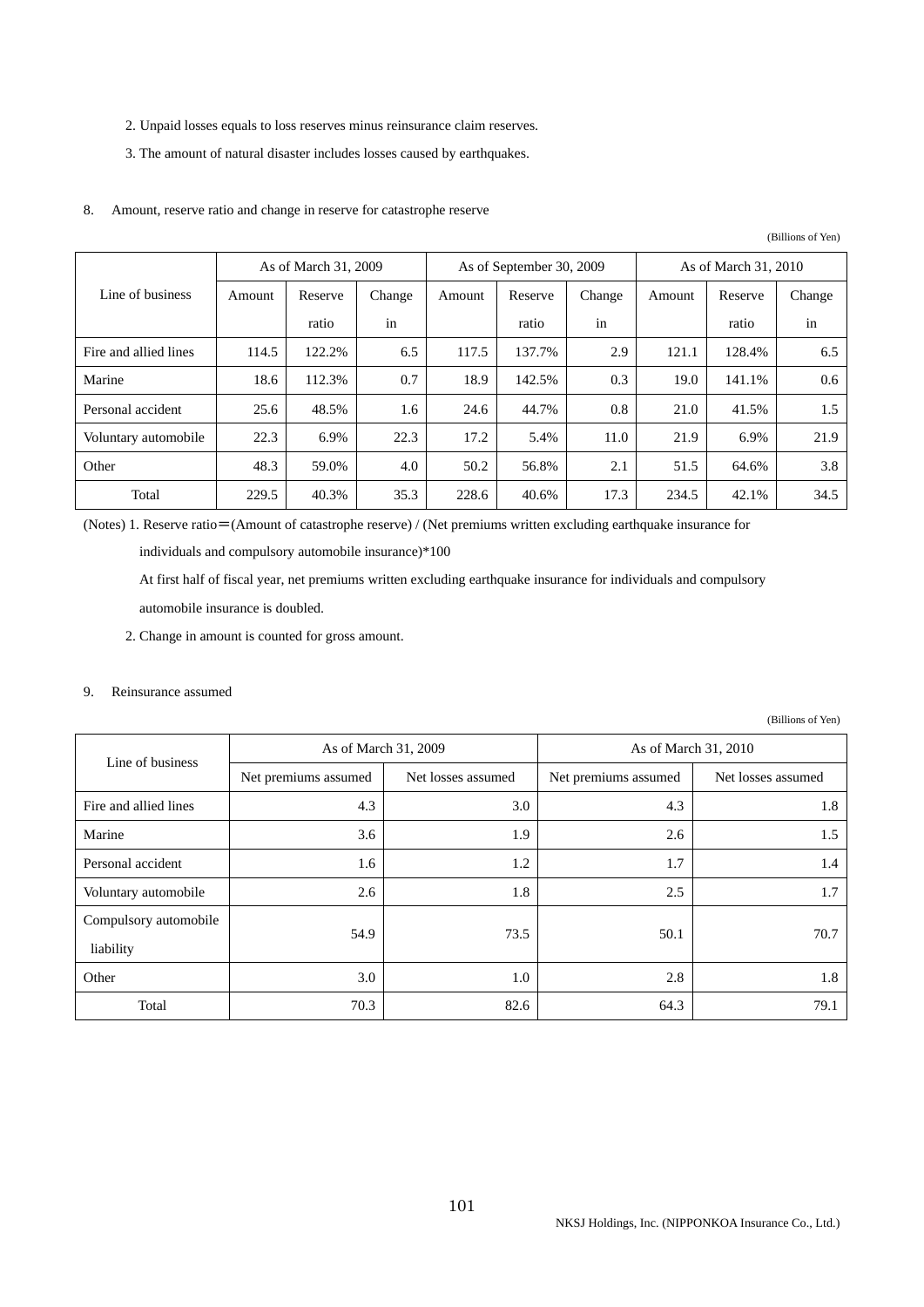### 10. Reinsurance ceded

| Line of business                   | As of March 31, 2009 |                    | As of March 31, 2010 |                    |  |
|------------------------------------|----------------------|--------------------|----------------------|--------------------|--|
|                                    | Net premiums assumed | Net losses assumed | Net premiums assumed | Net losses assumed |  |
| Fire and allied lines              | 29.6                 | 10.5               | 29.2                 | 5.4                |  |
| Marine                             | 4.8                  | 1.8                | 3.2                  | 2.2                |  |
| Personal accident                  | 1.0                  | 0.2                | 0.9                  | 0.4                |  |
| Voluntary automobile               | 2.8                  | 2.0                | 2.8                  | 2.1                |  |
| Compulsory automobile<br>liability | 56.3                 | 76.3               | 52.5                 | 76.4               |  |
| Other                              | 8.0                  | 1.2                | 7.1                  | 2.3                |  |
| Total                              | 102.7                | 92.3               | 95.9                 | 89.2               |  |